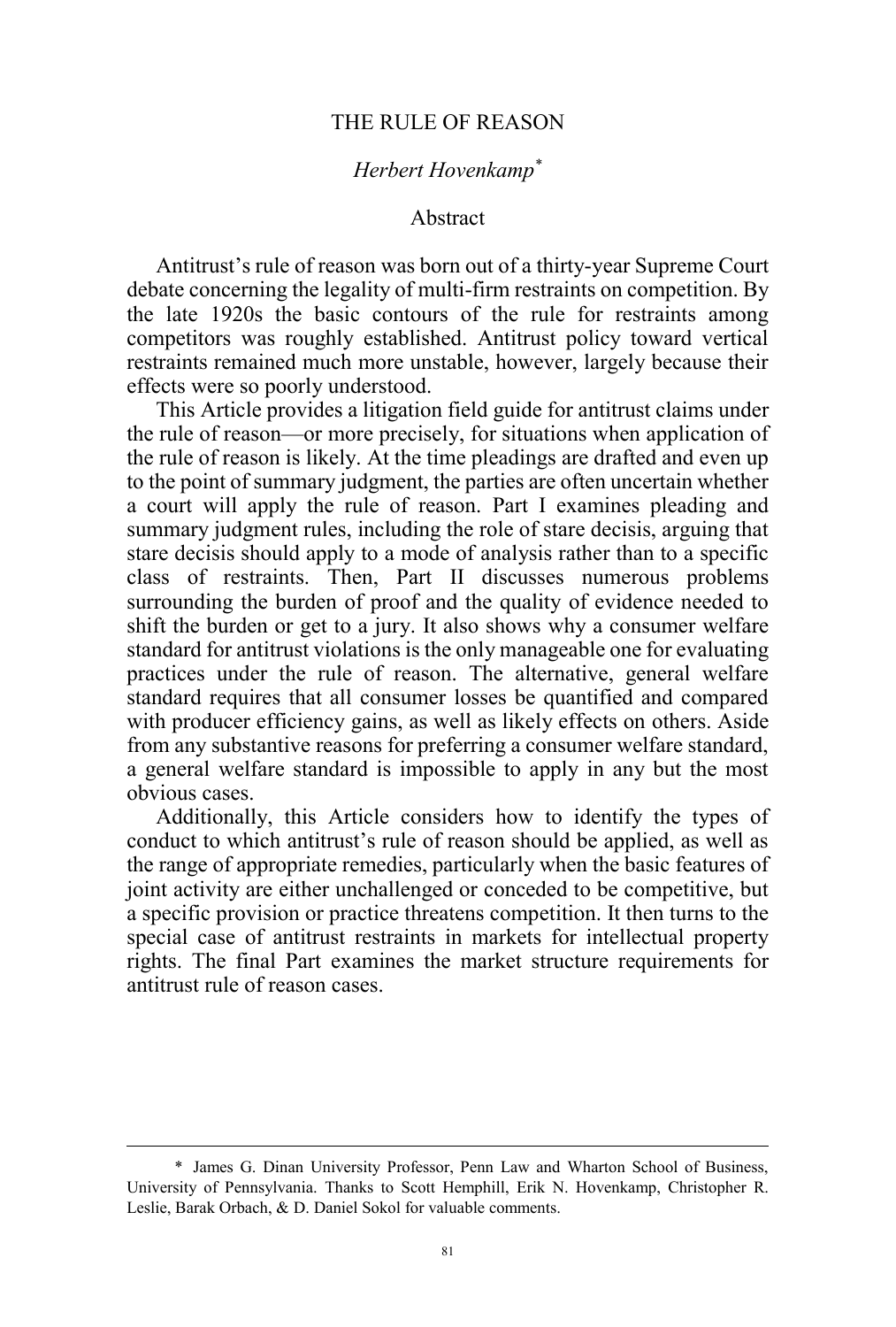| 82 | <b>FLORIDA LAW REVIEW</b> | <b>IVol. 70</b> |
|----|---------------------------|-----------------|
|    |                           |                 |

| I.      |             |                                                    |  |
|---------|-------------|----------------------------------------------------|--|
|         | A.          |                                                    |  |
|         | В.          |                                                    |  |
|         | C.          |                                                    |  |
|         | D.          |                                                    |  |
| $\prod$ |             | BURDENS OF PROOF, QUALITY OF EVIDENCE,             |  |
|         |             |                                                    |  |
|         | А.          |                                                    |  |
|         | $B_{-}$     | The Assignment of Evidentiary Burdens 101          |  |
|         | $C_{\cdot}$ |                                                    |  |
|         |             | $1 \quad$                                          |  |
|         |             | 2.                                                 |  |
|         |             | 3.                                                 |  |
|         | D.          | Identifying Anticompetitive Restraints:            |  |
|         |             | Administrability and Consumer Welfare118           |  |
|         | Е.          | Approaches to the Prima Facie Case:                |  |
|         |             | Bipartite, and the Tripartite "Quick Look"121      |  |
|         |             | "Quick Look" vs. "Sliding Scale"122<br>1.          |  |
|         |             | The "Quick Look" and Suspicious<br>2.              |  |
|         |             |                                                    |  |
|         | F.          |                                                    |  |
| III.    |             |                                                    |  |
|         | $A_{-}$     | The Declining Domain of the Per Se Rule 136        |  |
|         | B.          |                                                    |  |
|         |             | L.                                                 |  |
|         |             | Restraints Embedded in Legitimate<br>2.            |  |
|         |             |                                                    |  |
|         | $C_{\cdot}$ |                                                    |  |
|         |             | Delimiting Remedies Against Complex<br>$1_{-}$     |  |
|         |             |                                                    |  |
|         |             |                                                    |  |
|         |             | Conduct.                                           |  |
|         | D.          | Naked Restraints Embedded in Legitimate Joint      |  |
|         |             |                                                    |  |
|         | Е.          | <b>Agreements Concerning Intellectual Property</b> |  |
|         |             |                                                    |  |
| IV.     |             | APPLYING THE RULE OF REASON: STRUCTURAL ISSUES154  |  |
|         | A.          | Assessing the Power of Horizontal Collaborators154 |  |
|         |             |                                                    |  |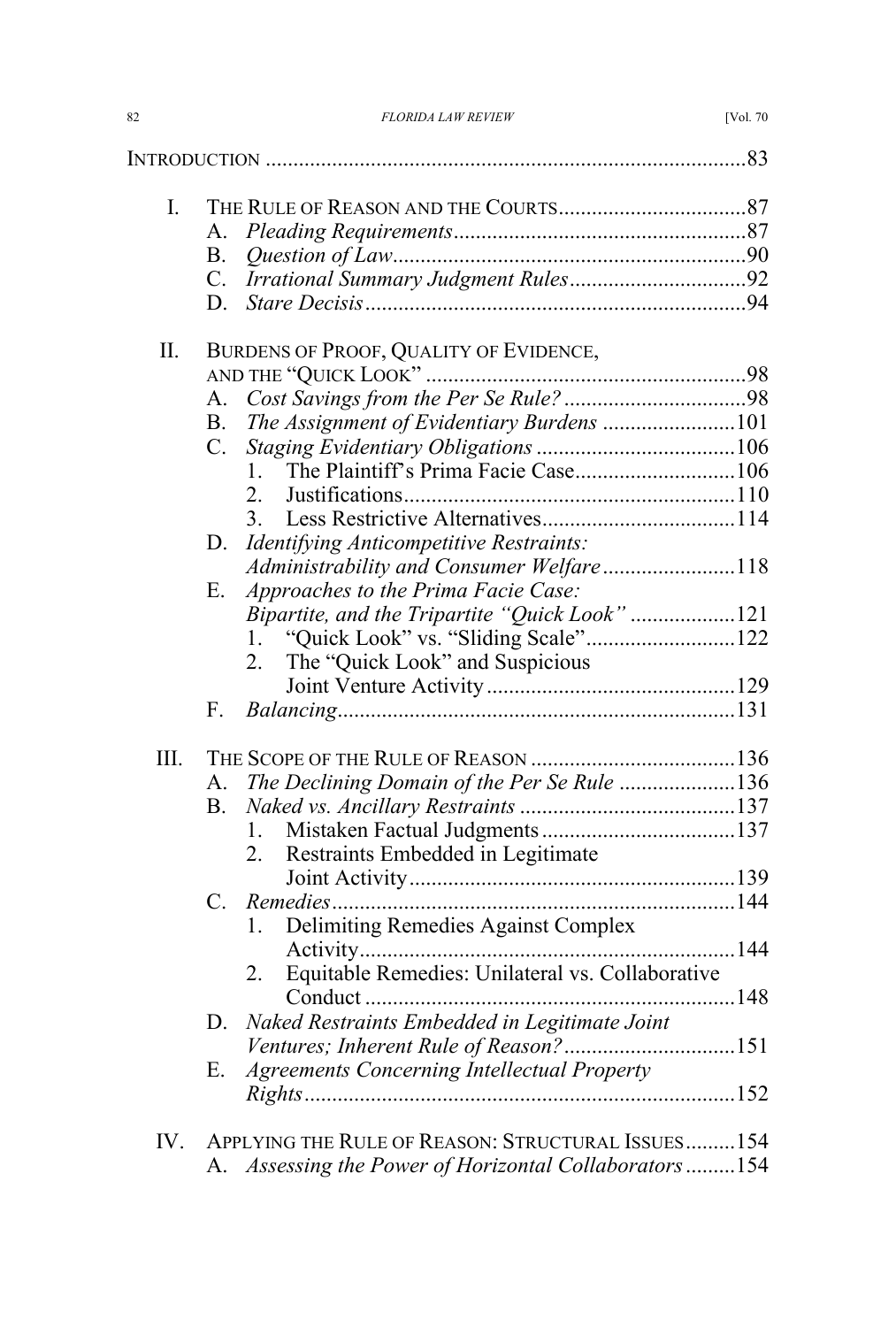2018] *THE RULE OF REASON* 83

| B. Power Requirements for Vertical Exclusionary   |      |
|---------------------------------------------------|------|
|                                                   |      |
| C. Vertical Agreements and the Rule of Reason 159 |      |
| D. Compound Vertical-Horizontal Practices 164     |      |
|                                                   | -166 |

#### **INTRODUCTION**

Courts evaluate most antitrust claims under a "rule of reason," which requires the plaintiff to plead and prove that defendants with market power have engaged in anticompetitive conduct. To conclude that a practice is "reasonable" means that it survives antitrust scrutiny.<sup>1</sup> This is in contrast to antitrust's "per se" rule, in which power generally need not be proven and anticompetitive effects are largely inferred from the conduct itself.<sup>2</sup> However, the domain of the per se rule has been narrowing.<sup>3</sup> Today it extends to "naked"<sup>4</sup> price fixing and market division agreements, a small subset of boycotts, or concerted refusals to deal, and—by a very thin thread—some tying arrangements.<sup>5</sup>

This Article provides a litigation field guide for antitrust claims under the rule of reason—or more precisely, for situations when application of the rule of reason is likely. At the time pleadings are drafted, and even up to the point of summary judgment, the parties are often uncertain whether a court will apply the rule of reason. Because the choice of rule presents a question of law, it is generally established prior to trial.<sup>6</sup> Part I examines pleading and summary judgment rules, including the role of stare decisis, arguing that stare decisis should apply to a mode of analysis rather than to a specific class of restraints.<sup>7</sup> Then, Part II discusses numerous

 <sup>1</sup>*. See* 7 PHILLIP E. AREEDA & HERBERT HOVENKAMP, ANTITRUST LAW: AN ANALYSIS OF ANTITRUST PRINCIPLES AND THEIR APPLICATION ¶ 1501 (4th ed. 2017).

<sup>2</sup>*. See, e.g.*, Newman v. Universal Pictures, 813 F.2d 1519, 1522–23 (9th Cir. 1987) (explaining that the per se rule "relieves plaintiff of the burden of demonstrating an anticompetitive effect, which is assumed").

<sup>3</sup>*. See* discussion *infra* notes 283–304.

<sup>4.</sup> On the meaning of "naked," see *infra* text accompanying notes 338–39.

<sup>5.</sup> European Union Competition Law makes a roughly similar distinction between restraints that are evaluated "by object," which is roughly similar to the per se rule; and restraints that are evaluated "by effect," which is roughly similar to the rule of reason. *See* EUROPEAN COMMISSION, COMMISSION STAFF WORKING DOCUMENT: GUIDANCE ON RESTRICTIONS OF COMPETITION "BY OBJECT" FOR THE PURPOSE OF DEFINING WHICH AGREEMENTS MAY BENEFIT FROM THE DE MINIMIS NOTICE 3 (2014), http://ec.europa.eu/competition/antitrust/legislation/ de minimis notice annex.pdf.

<sup>6</sup>*. See* discussion *infra* notes 54–59 and accompanying text.

<sup>7</sup>*. See* discussion *infra* Part I.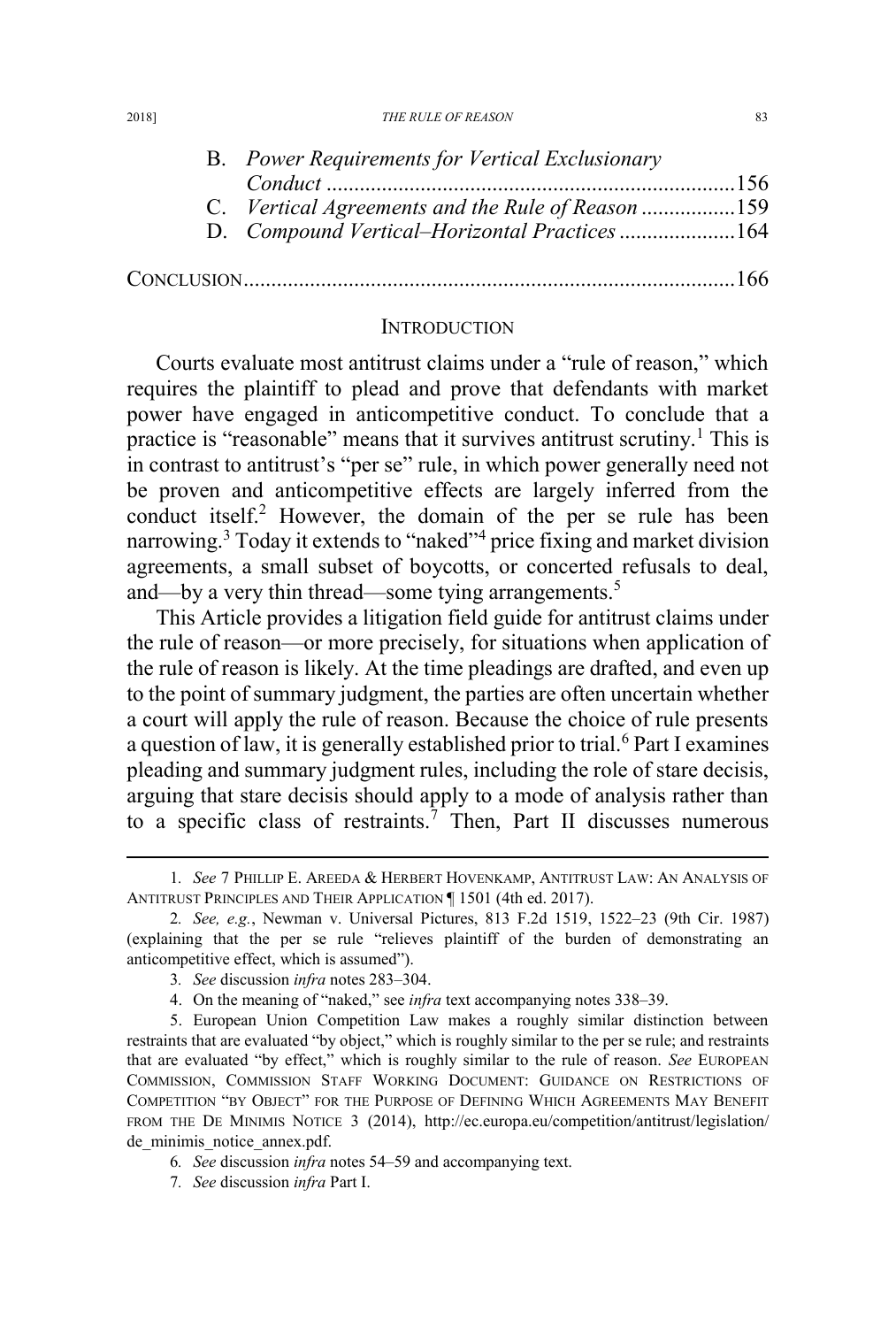problems surrounding the burden of proof and the quality of evidence needed to shift the burden. This Part argues that the plaintiff's burden for a prima facie case should be relatively stringent for the market power requirement, but relatively light for proof of an anticompetitive act.<sup>8</sup> It also shows why a consumer welfare standard for antitrust violations is the only manageable one for evaluating practices under the rule of reason. By contrast, the general welfare standard requires that all consumer losses be quantified and compared with producer efficiency gains, as well as likely effects on others. Aside from any substantive reasons for preferring a consumer welfare standard, a general welfare standard is impossible to apply in any but the most obvious cases. The consumer welfare standard queries only whether output will be higher or lower (or prices lower or higher) under the restraint. This query can be difficult enough, but is nevertheless much simpler than the proof requirements for a general welfare standard. $9$  Finally, this Part examines the possibility of truncated, or "quick look," analysis as an alternative to both the rule of reason and the per se rule, arguing against recognition of any categorical "quick look."<sup>10</sup> It concludes with a brief discussion of "balancing," and why the rule of reason's staged set of queries is legitimately designed so that courts can avoid balancing whenever possible.<sup>11</sup>

Part III turns to identification of the types of conduct to which antitrust's rule of reason applies.<sup>12</sup> It also examines the question of appropriate remedies, particularly when the basic features of joint activity are unchallenged or conceded to be competitive but a specific provision or practice threatens competition. Then, it turns briefly to the special case of antitrust restraints in markets for intellectual property rights.<sup>13</sup> The final Part examines the market structure requirements for antitrust rule of reason cases, including the assessment of power and application of the rule of reason to vertical agreements, $14$  as well as to agreements that have both horizontal and vertical elements.<sup>15</sup>

- 10*. See* discussion *infra* Section II.E.
- 11*. See* discussion *infra* Section II.F.
- 12*. See* discussion *infra* Sections III.A–B.
- 13*. See* discussion *infra* Section III.E.
- 14*. See* discussion *infra* Sections IV.A–C.
- 15*. See* discussion *infra* Section IV.D.

 <sup>8</sup>*. See* discussion *infra* Section II.B.

<sup>9</sup>*. See* discussion *infra* Section II.D.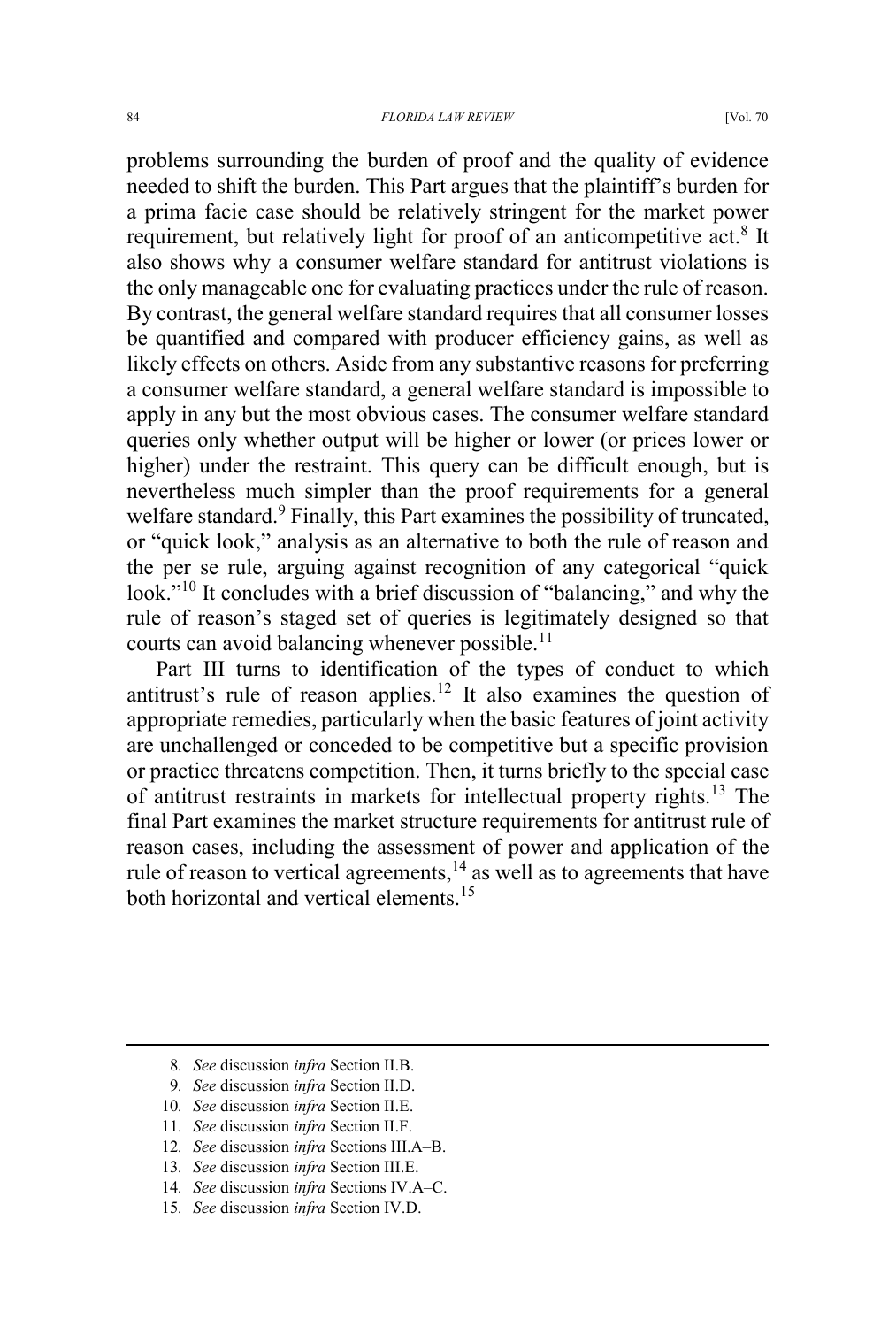#### \* \* \*

The rule of reason was born in the 1911 *Standard Oil Co. v. United States*<sup>16</sup> case. Writing for the Court, Supreme Court Chief Justice Edward Douglass White reached the pedantic and rather silly conclusion that one cannot decide antitrust cases except by using "reason."<sup>17</sup> As a result, it followed that a rule of reason should be applied.<sup>18</sup> Actually, as an Associate Justice fifteen years earlier, Justice White spoke more sensibly in the *United States v. Trans-Missouri Freight Association*<sup>19</sup> railroad price fixing case,<sup>20</sup> where he dissented from Supreme Court Justice Rufus Peckham's opinion for the Court holding that the Sherman Act automatically condemned *all* horizontal restraints.<sup>21</sup> In *Trans-Missouri*, Justice White protested that the Act could not conceivably condemn every restraint on freedom of trade, "whether reasonable or unreasonable."<sup>22</sup> Rather, "the words 'restraint of trade' embrace only contracts which unreasonably restrain trade, and, therefore, that reasonable contracts, although they, in some measure, 'restrain trade,' are not within the meaning of the words."<sup>23</sup> Justice White clearly had the better of this disagreement with Justice Peckham. Even a simple buy–sell agreement for 100 bricks "restrains trade" to the extent that it removes those bricks from the market. Literally, condemnation of "every" restraint would outlaw ordinary business agreements.

The combination of the *Trans-Missouri* and *Standard Oil* decisions produced considerable confusion for some time. The *Trans-Missouri* majority seemed to say that the Sherman Act reached every restraint on

19. 166 U.S. 290 (1897).

20. Edward Douglass White had served as an Associate Justice from 1894 until 1910; on Dec. 19, 1910, he became Chief Justice. *See* White, Edward Douglass, BIOGRAPHICAL DIRECTORY OF U.S. CONGRESS, http://bioguide.congress.gov/scripts/biodisplay.pl?index=W000366 (last visited Oct. 29, 2017).

21. *See Trans-Missouri*, 166 U.S. at 343–74 (White, J., dissenting).

22. *Id.* at 346.

 <sup>16. 221</sup> U.S. 502 (1911).

<sup>17.</sup> *Id.* at 516.

<sup>18</sup>*. See id.* at 517 ("As the cases cannot, by any possible conception, be treated as authoritative without the certitude that reason was resorted to for the purpose of deciding them, it follows as a matter of course that it must have been held by the light of reason, since the conclusion could not have been otherwise reached, that the assailed contracts or agreements were within the general enumeration of the statute, and that their operation and effect brought about the restraint of trade which the statute prohibited.").

<sup>23.</sup> *Id. But see id.* at 328 ("[T]he plain and ordinary meaning of such language is not limited to that kind of contract alone which is in unreasonable restraint of trade, but all contracts are included in such language, and no exception or limitation can be added without placing in the act that which has been omitted by congress.").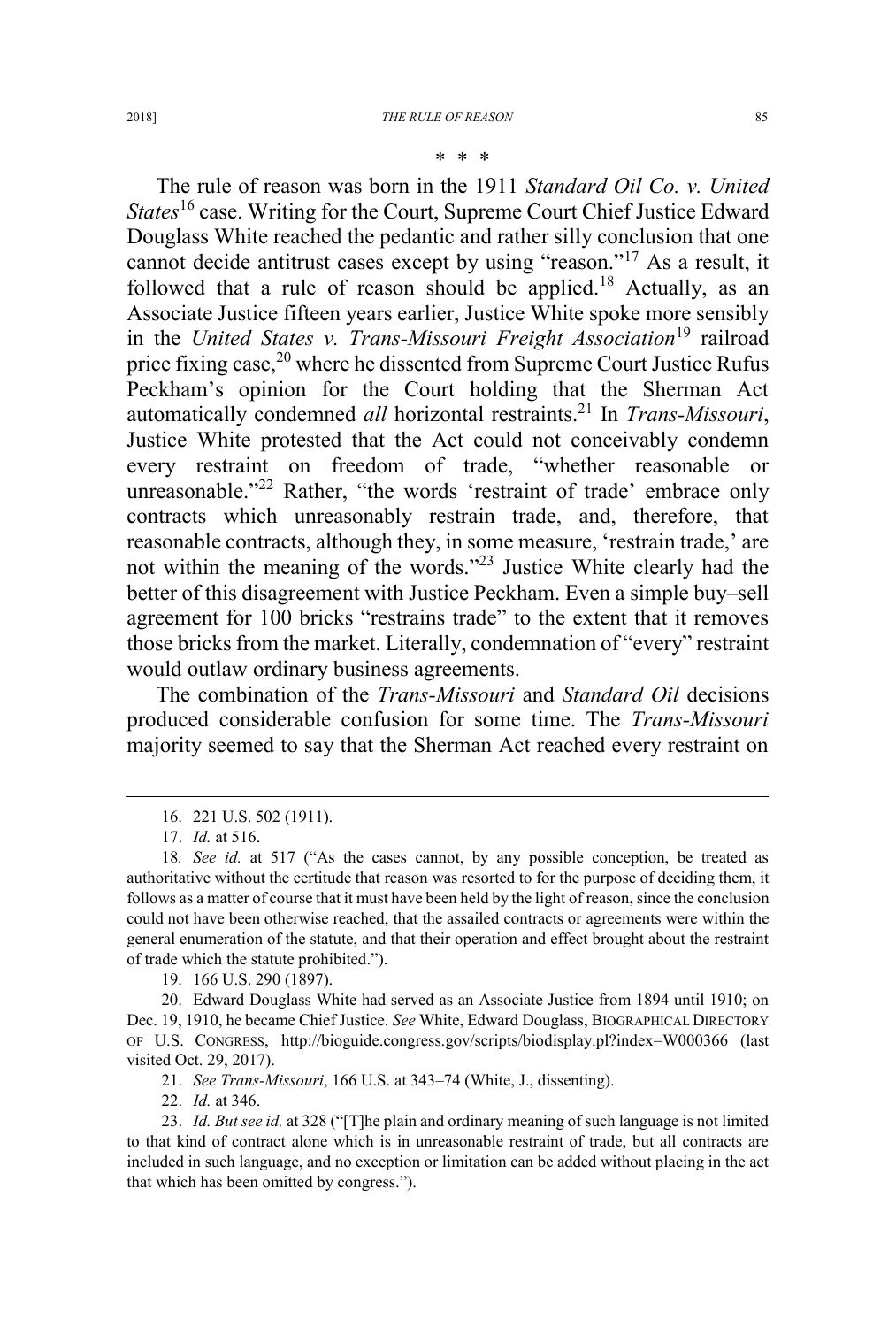competition, whether reasonable or not. However, *Standard Oil* made it seem that all restraints should be governed by the rule of reason. In 1927, the Supreme Court cleared up some of the confusion in *United States v. Trenton Potteries, Co.,*<sup>24</sup> where Supreme Court Justice Harlan Fiske Stone explained that although restraints generally are subjected to a rule of reason, specific types of restraints such as "agreements to fix [and] maintain prices" are automatically deemed unreasonable.<sup>25</sup>

For horizontal restraints, which are agreements among competitors or potential competitors, the classification system suggested by *Trenton Potteries* roughly resembles the one that we use today. By contrast, the law of vertical practices has been much less stable, mainly because of controversy about their purpose and effect.<sup>26</sup> In 1911, the Supreme Court held that resale price maintenance—supplier setting of a dealer's resale prices—was unlawful per se.<sup>27</sup> Dicta in its 1949 *Standard Stations* decision, an exclusive dealing case, indicated that tying arrangements should also be treated very harshly.<sup>28</sup> The Supreme Court followed this course in the 1950s, declaring certain ties unlawful per se but requiring proof of market power in the tying product.<sup>29</sup> That requirement makes

26. *See* discussion *infra* notes 460–515 and accompanying text. On the extreme hostility directed at vertical practices from the New Deal era through the 1960s, see HERBERT HOVENKAMP, THE OPENING OF AMERICAN LAW: NEOCLASSICAL LEGAL THOUGHT, 1870–1970, at 220–41 (2015).

28. Standard Oil Co. of Cal. v. United States, 337 U.S. 293, 305–06 (1947) ("Tying agreements serve hardly any purpose beyond the suppression of competition.").

29*. See* N. Pac. Ry. Co. v. United States, 356 U.S. 1, 5 (1958) (citation omitted) ("Among the practices which the courts have heretofore deemed to be unlawful in and of themselves are . . . tying arrangements."); Times-Picayune Publ'g Co. v. United States, 345 U.S. 594, 608– 09 (1953) (explaining, in dicta, that tying is unlawful per se under Section 1 of Sherman Act whenever the seller has market power in the tying product and a substantial volume of tied product commerce is restrained). The Court hinted at this outcome in 1947, in *International Salt Co. v. United States*, 332 U.S. 392, 396 (1947) ("[I]t is unreasonable, *per se*, to foreclose competitors from any substantial market."), *abrogated by* Ill. Tool Works, Inc. v. Indep. Ink, Inc., 126 U.S. 1281 (2006).

 <sup>24. 273</sup> U.S. 392 (1927).

<sup>25</sup>*. Id.* at 396; *see also id.* at 397–98 ("The aim and result of every price-fixing agreement, if effective, is the elimination of one form of competition. . . . Agreements which create such potential power may well be held to be in themselves unreasonable or unlawful restraints, without the necessity of minute inquiry whether a particular price is reasonable or unreasonable as fixed and without placing on the government in enforcing the Sherman Law the burden of ascertaining from day to day whether it has become unreasonable through the mere variation of economic conditions.").

<sup>27.</sup> Dr. Miles Med. Co. v. John D. Park & Sons Co., 220 U.S. 373, 399–400, 409 (1911). Although the Court did not use the term "per se," it spoke of RPM contracts as a class, and made them automatically illegal without regard to power or anticompetitive effects. *See id.* 399–400. On the per se rule for RPM under *Dr. Miles*, see 8 AREEDA & HOVENKAMP, *supra* note 1, ¶ 1620.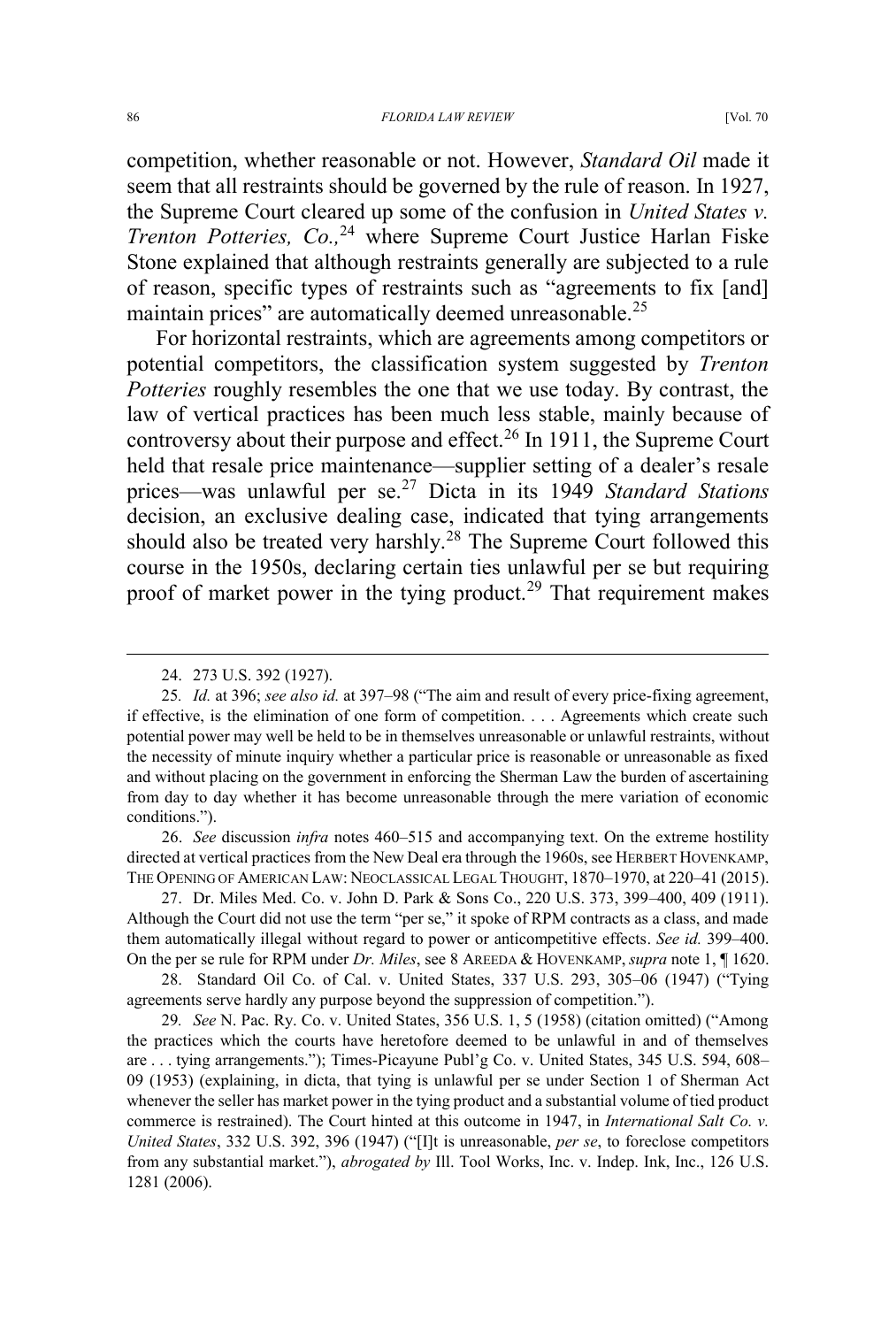ties unique among per se offenses. By contrast, exclusive dealing has always remained under at least a qualified rule of reason.<sup>30</sup>

## I. THE RULE OF REASON AND THE COURTS

The antitrust statutes provide almost no guidance about the formation of specific antitrust rules of illegality. The Sherman  $Act<sup>31</sup>$  says nothing useful on the subject. The Clayton  $Act^{32}$  proscribes price discrimination, tying and exclusive dealing, and mergers where the effect "may be substantially to lessen competition."<sup>33</sup> This language requires the court to assess the impact of the challenged restraint on competition, which suggests that per se treatment is not appropriate, but it does not say much else.34 In fact, the Act does not even define the term "competition" or provide any test for measuring whether it has been lessened.<sup>35</sup>

This spare language makes the court's role unusually important in the development of antitrust rules. They are charged both with creating the substance of antitrust and with fashioning appropriate rules of pleading and procedure, including assignment of proof burdens.

## A. *Pleading Requirements*

In *Bell Atlantic Corp. v. Twombly*, <sup>36</sup> the Supreme Court very considerably tightened up the pleading requirements for antitrust cases.<sup>37</sup> The plaintiff had alleged that the parallel failure of the regional telephone operating companies to enter one another's geographic territories

 <sup>30</sup>*. See, e.g.*, Tampa Elec. Co. v. Nashville Coal Co., 365 U.S. 320, 327 (1961) (holding exclusive dealing lawful in the absence of a significant market foreclosure). Parallel exclusive dealing practiced by most firms in the market might be evidence of anticompetitive exclusion, although it might also indicate that exclusive dealing is efficient under the circumstances. *See* Beltone Elecs. Corp., 100 F.T.C. 68, 97 (1982) (making this observation about the hearing aid market); C. Scott Hemphill & Tim Wu, *Parallel Exclusion*, 122 YALE L.J. 1182, 1252 (2013).

<sup>31.</sup> Sherman Act, ch. 647, 26 Stat. 209 (1890) (codified as amended at 15 U.S.C. §§ 1–7 (2012)).

<sup>32.</sup> Clayton Act, ch. 323, 38 Stat. 730 (1914) (codified as amended at 15 U.S.C. §§ 12, 13, 14–19, 21, 22–27 (2012)).

<sup>33.</sup> *Id.* § 13(a). The effects language varies slightly among the following statutes, but not in any way that is relevant here. *Id.* § 13 (price discrimination); *id.* § 14 (tying and exclusive dealing); *id.* § 18 (mergers).

<sup>34.</sup> On this point, see 1 RICHARD S. MARKOVITS, ECONOMICS AND THE INTERPRETATION AND APPLICATION OF U.S. AND E.U. ANTITRUST LAW 87–88 (2014) (noting Clayton Act's emphasis on provable effects).

<sup>35.</sup> *See generally* 15 U.S.C. §§ 12, 13, 14–19, 21, 22–27.

<sup>36. 550</sup> U.S. 544 (2007).

<sup>37.</sup> *Id.* at 556–57.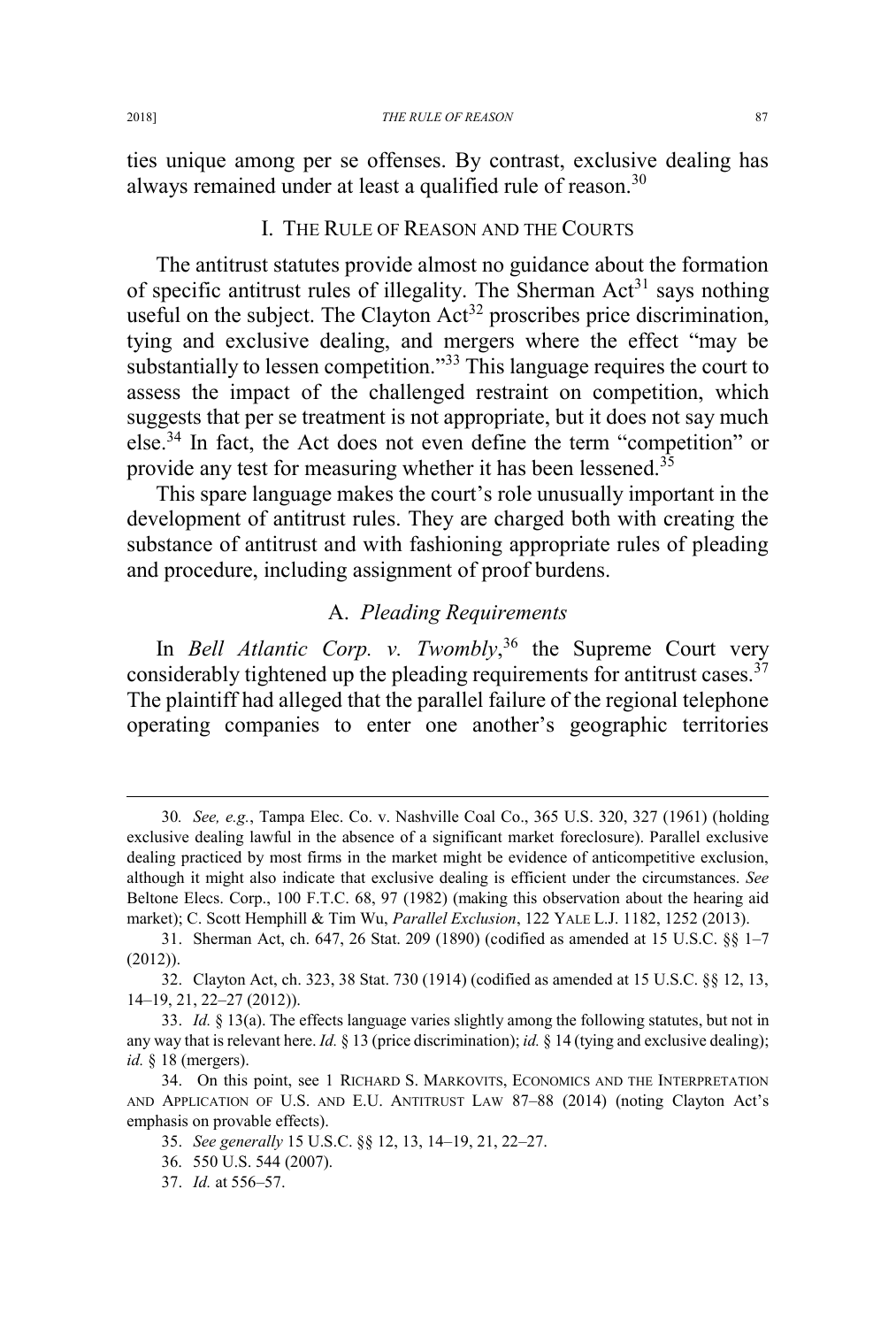evidenced a conspiracy among them not to enter.<sup>38</sup> The problem with that claim is that firms decline to enter one another's markets all the time, and for reasons that have nothing to do with antitrust conspiracy. Pet stores do not sell bicycles and bicycle shops do not sell pets, but that fact alone hardly suggests that they have agreed to stay out of one another's markets.<sup>39</sup> *Twombly* turned the problem of a concededly inadequate pleading in a particular case into a globalized set of constraints that are widely viewed as requiring a form of fact pleading rather than simple notice pleading of a claim. $^{40}$  In antitrust cases at least, the result has been prolix complaints often running to  $100$  pages or more,<sup>41</sup> assuring plaintiffs that they have enough "factual matter" to resist dismissal.<sup>42</sup>

While parallel pricing suggests interdependence of behavior, parallel failure to move into new markets ordinarily does not.<sup>43</sup> That is to say, *Twombly* could have been written much more narrowly as an *antitrust* decision concerning the types of conduct that suggest conspiracy. Instead, the Court majority wrote a global attack on pleading requirements, reaching far beyond antitrust to all pleadings in the federal courts.

Post-*Twombly* decisions have consistently held that in antitrust cases pled under the rule of reason a plaintiff must adequately plead market power and the anticompetitive effects of the challenged restraints.<sup>44</sup> A successful complaint must not simply assert that the defendant has market power, or even that a particular grouping of sales is a relevant market. Rather, it must allege specific facts, such as lack of substitutability with

44*. See* Robert G. Bone, Twombly*, Pleading Rules, and the Regulation of Court Access*, 94 IOWA L. REV. 873, 881 (2009).

 <sup>38.</sup> *Id.* at 550–51. The regional operating companies had been created by the antitrust consent decree in *United States v. American Tel. & Tel. Co.*, 552 F. Supp. 131, 142 n.41, 160 (D.D.C. 1982), *aff'd sub nom*, Maryland v. United States, 460 U.S. 1001 (1983). The decree divided the telephone system into regional monopolies. *Id.* at 141–42, 170. Later, the Telecommunications Act of 1996, 47 U.S.C. § 251 (2012), removed their monopoly status, permitting the firms to do business in one another's territories. *See Twombly*, 550 U.S. at 549; *see also* AT&T Corp. v. Iowa Utils. Bd., 525 U.S. 366, 371–73 (1999) (explaining significance of removal of monopoly status).

<sup>39</sup>*. See* Herbert Hovenkamp, *The Pleading Problem in Antitrust Cases and Beyond*, 95 IOWA L. REV. BULL. 55, 64 (2010).

<sup>40.</sup> *See id.* at 56.

<sup>41</sup>*. Id.* at 56–57.

<sup>42</sup>*. Twombly*, 550 U.S. at 556.

<sup>43.</sup> The plaintiffs had alleged an alternative theory, namely that the geographic market assignments recognized by the Telecommunications Act were appealing, and each knew that upsetting that state of affairs would be bad for all. *See id.* at 567–68. In any event, the complaint alleged no facts supporting this theory. *See id.* at 569. On interdependence, see 6 AREEDA & HOVENKAMP, *supra* note 1, ¶ 1411; Hovenkamp, *supra* note 39, at 65–66.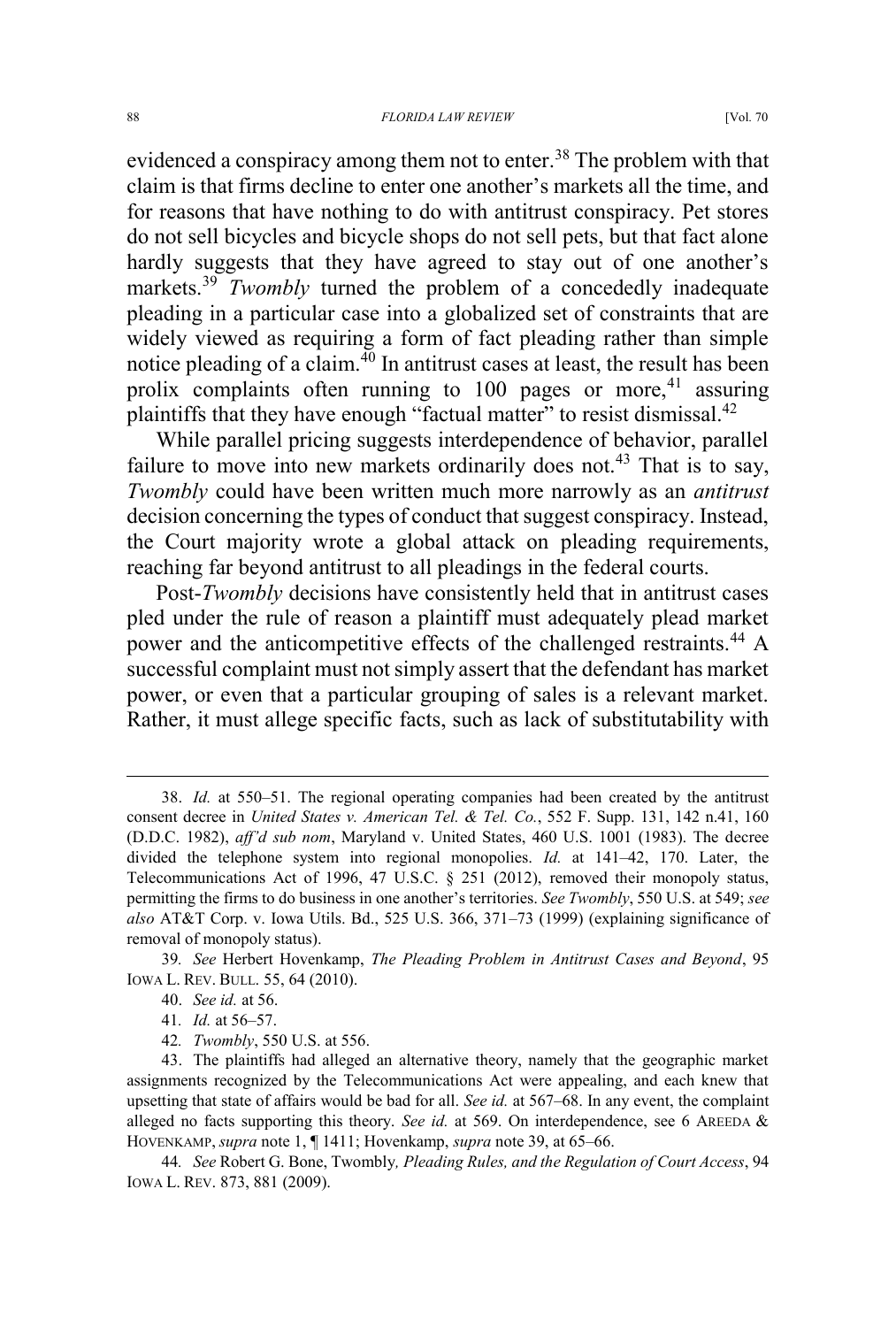other products that, if true, would justify such a finding.<sup>45</sup> Therefore, under *Twombly*, a pleading must not merely provide notice of the contours of a complaint, it must also provide sufficient allegations from which the judge can infer that if the alleged facts are true, the claim is plausible.<sup>46</sup>

The law of pleading of exclusionary practices is somewhat less developed, but *Twombly* appears to require allegations that, if true, show that the defendant engaged in one or more anticompetitive practices that tended to create or preserve monopoly power, and that the plaintiff was injured by the practice. *A fortiori*, if the challenge is under the per se rule, the complaint must also plead a per se offense.<sup> $47$ </sup> Of course, a complaint can have multiple counts, some of which are to be assessed under the rule of reason while others are per se.

*Twombly* pleading standards create a difficult situation for plaintiffs who need access to discovery in order to identify the facts they must allege.<sup>48</sup> This is particularly true for conspiracies or other practices whose success depends on secrecy.<sup>49</sup> The defendants may tightly hold evidence of such conspiracies, and a plaintiff ordinarily would not have access to it when the complaint is drafted.<sup>50</sup> A dismissal prior to discovery may entail that the evidence never will be revealed. However, some courts have acknowledged this issue and responded by stating that the conspiracy allegations must simply be plausible.<sup>51</sup> The question at the

 <sup>45</sup>*. See, e.g.*, Simpson v. Sanderson Farms, Inc., 744 F.3d 702, 710–11 (11th Cir. 2014) ("Under our post-*Twombly* precedent, rule-of-reason antitrust plaintiffs must always 'present enough information in their complaint to plausibly suggest the contours of the relevant geographic . . . market[ ]. . . . [O]ur antitrust precedent requires plaintiffs to plead factual support for all manner of market claims." (alteration in original) (footnote omitted)).

<sup>46</sup>*. See* Alexander A. Reinert, *The Burdens of Pleading*, 162 U. PA. L. REV. 1767, 1768–69 (2014) (speaking of plausibility pleadings in contrast to notice pleading); *see also* Arthur R. Miller, *Simplified Pleading, Meaningful Days in Court, and Trials on the Merits: Reflections on the Deformation of Federal Procedure*, 88 N.Y.U. L. REV. 286, 331–32 (2013) (further discussing the contrasts between plausibility pleadings and notice pleadings).

<sup>47.</sup> *See* Starr v. Sony BMG Music Entm't, 592 F.3d 314, 321–24 (2d Cir. 2010); Rick-Mik Enters., Inc. v. Equilon Enters., LLC, 532 F.3d 963, 971–72 (9th Cir. 2008); Kendall v. Visa U.S.A., Inc., 518 F.3d 1042, 1047–48 (9th Cir. 2008).

<sup>48.</sup> Hovenkamp, *supra* note 39, at 56.

<sup>49.</sup> *Id.* at 58.

<sup>50.</sup> *Id.*

<sup>51</sup>*. See, e.g.*, Anderson News, L.L.C. v. Am. Media, Inc., 680 F.3d 162, 189–90 (2d Cir. 2012) ("[T]he question is whether there are sufficient factual allegations to make the complaint's claim plausible.  $\ldots$  [O]n a Rule 12(b)(6) motion it is not the province of the court to dismiss the complaint on the basis of the court's choice among plausible alternatives.").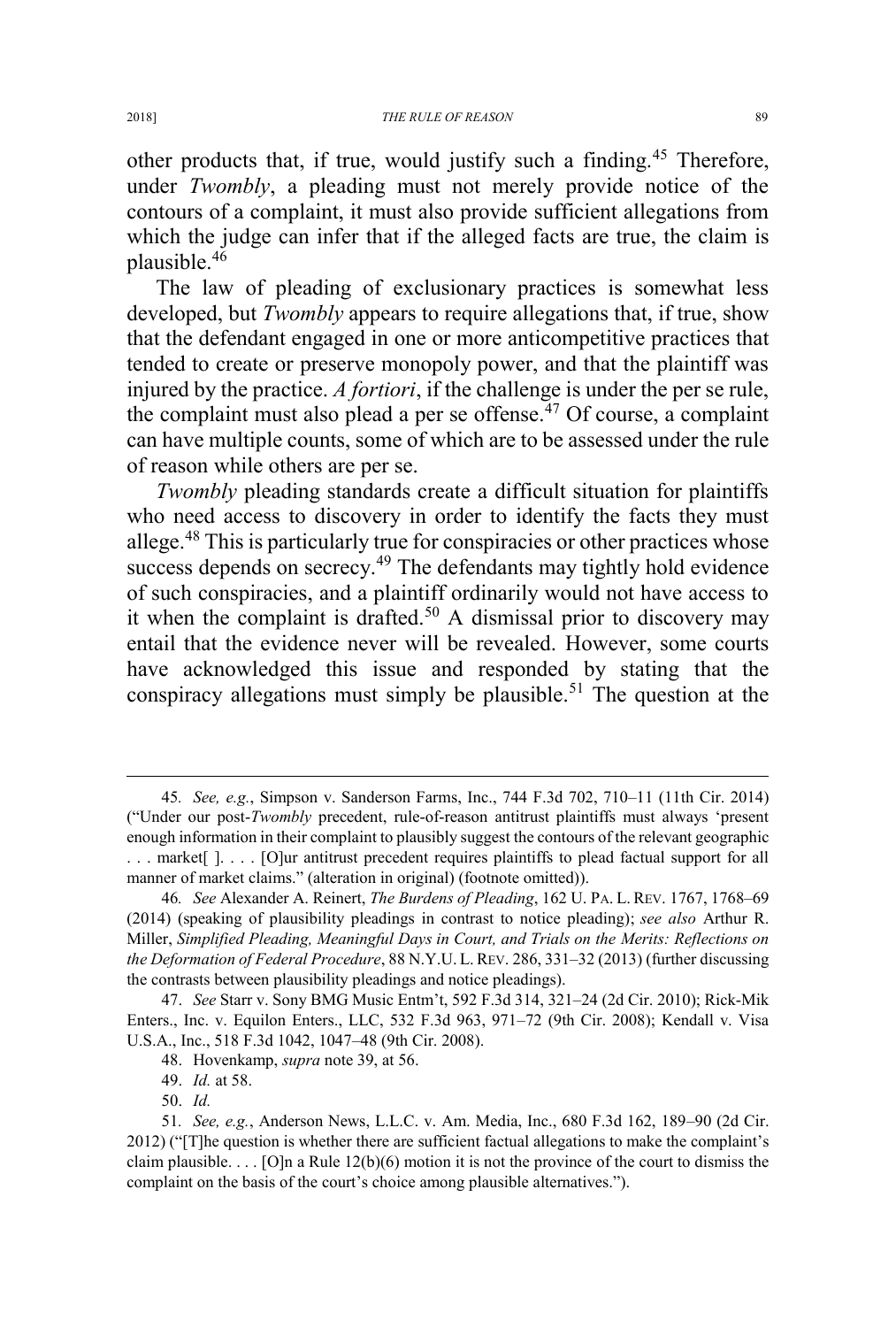pleading stage is whether the allegations are sufficient to entitle the plaintiff to discovery.<sup>52</sup>

The pleading problem is generally different for per se cases than for rule of reason cases. In a per se case, the question is typically *whether* an anticompetitive agreement such as price fixing exists, and the defendants are strongly motivated to keep such agreements secret. Proof of agreement may be impossible without access to discovery.<sup>53</sup> By contrast, in a typical rule of reason case the existence of the agreement is not in dispute; rather the case turns on whether it is anticompetitive under the circumstances. This approach places a premium on objective tests based on evidence that is typically not in the defendant's exclusive control. As a general matter, evidence of market structure and product substitutability should be sufficiently available to the plaintiff to support a plausible claim.<sup>54</sup> The same thing would ordinarily be true of an exclusionary practice, whose impact must affect someone other than the defendants.

In sum, the test for adequate pleading in a rule of reason antitrust case should be whether objective evidence of market structure and exclusionary effect—both of which can ordinarily be obtained without access to the defendant's own records—indicate that an antitrust violation is plausible. Having established that, the plaintiff should be entitled to discovery.

## B. *Question of Law*

While pleadings are dominated by factual allegations, the ultimate question of which antitrust rule applies is one of law.<sup>55</sup> When deciding whether to apply a per se rule, the Supreme Court often refers to "judicial experience" as the determinative factor.<sup>56</sup> Juries do not have "judicial

 <sup>52</sup>*. See, e.g.*, Evergreen Partnering Grp., Inc. v. Pactiv Corp., 720 F.3d 33, 45 (1st Cir. 2013); *cf*. NicSand, Inc. v. 3M Co., 507 F.3d 442, 450 (6th Cir. 2007) (opining that mere "possibility" of entitlement to relief insufficient).

<sup>53</sup>*. See, e.g.*, Am. Chiropractic Ass'n v. Trigon Healthcare, Inc., 367 F.3d 212, 227 (4th Cir. 2004) (holding that mere fact that physician groups and insurer had opportunity to conspire insufficient to establish an agreement to do so); Hovenkamp, *supra* note 39, at 60.

<sup>54.</sup> *Cf.* Mich. Div.-Monument Builders of N. Am. v. Mich. Cemetery Ass'n, 524 F.3d 726, 732–33 (6th Cir. 2008) (holding plaintiff's pleadings inadequate to entitle them to discovery on relevant market issue); Allen v. Dairy Farmers of Am., Inc., 748 F. Supp. 2d 323, 334–35 (D. Vt. 2010) (holding pleadings sufficient to entitle rule of reason plaintiffs to discovery on relevant market issue).

<sup>55</sup>*. See, e.g.*, Craftsmen Limousine, Inc. v. Ford Motor Co., 363 F.3d 761, 772 (8th Cir. 2004) (whether rule of reason applies is a question of law), *aff'd*, 491 F.3d 380 (8th Cir. 2007).

<sup>56</sup>*. See, e.g.*, FTC v. Superior Court Trial Lawyers Ass'n, 493 U.S. 411, 433 (1990) ("Once experience with a particular kind of restraint enables the Court to predict with confidence that the rule of reason will condemn it, it has applied a conclusive presumption that the restraint is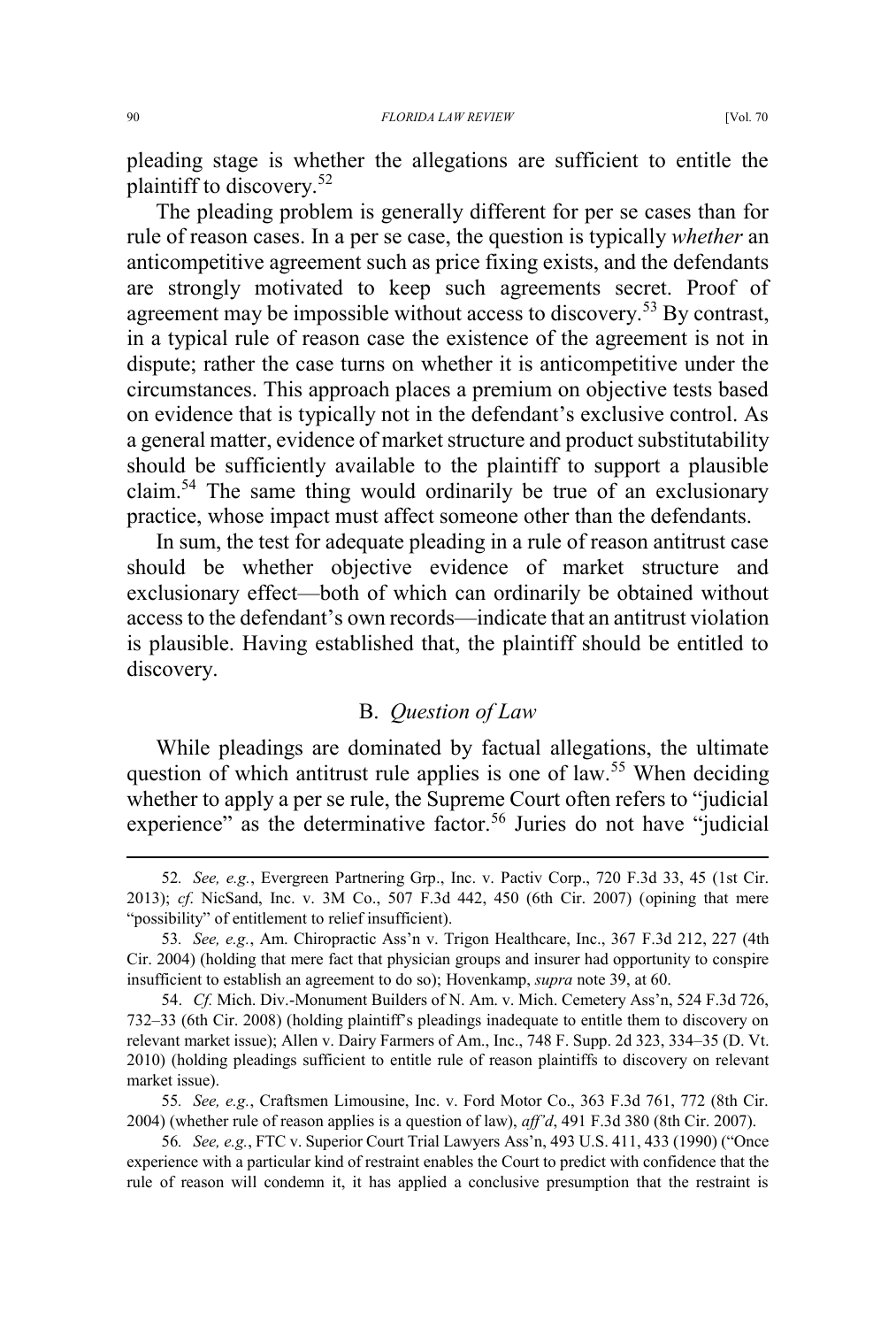experience." Indeed, most of them do not have any experience at all on the issue. And because experts testify only on issues of fact, expert testimony regarding the per se versus rule of reason question is inadmissible, $57$  although expert testimony on facts can certainly aid the court in determining which rule to apply.

The ultimate question about whether to apply the per se rule depends on whether the challenged practice has characteristics suggesting a more elaborate inquiry under the rule of reason will be either unnecessary or counterproductive.<sup>58</sup> Juries have no ability to make this determination, given that they are examining only the facts of the case before them, but this hardly makes the fact finder irrelevant. Within the rule of reason analysis, the question of whether a restraint is "reasonable" is ordinarily one of fact.<sup>59</sup> Juries may be asked to consider several subsidiary questions, such as whether a restraint is naked or is ancillary to other productive activity, $60$  whether a challenged practice reduces costs or improves product quality, or whether the defendants are actually competitors. For example, while an expert may not testify that a particular practice is unlawful per se, she certainly may testify that there is no integration of business among the defendants, or that a claimed efficiency is really not what it is stated to be. Alternatively, she might provide and

 $\overline{a}$ 

unreasonable." (quoting Arizona v. Maricopa Cty. Med. Soc'y, 457 U.S. 332, 344 (1982))); NCAA v. Bd. of Regents of Univ. of Okla., 468 U.S. 85, 100–01, 100 n.21 (1984) (commenting that "judicial experience" determines which rule is to be applied); Broad. Music, Inc. v. Columbia Broad. Sys., Inc., 441 U.S. 1, 9 (1979) ("Ilt is only after considerable experience with certain business relationships that courts classify them as *per se* violations of the Sherman Act." (quoting United States v. Topco Assocs., Inc., 405 U.S. 596, 607–08 (1972))); California *ex rel.* Brown v. Safeway, Inc., 615 F.3d 1171, 1178 (9th Cir. 2010) ("Per se analysis examines whether prior judicial experience with the type of restraint at issue is sufficient to allow a determination that it would always or almost always tend to restrict competition . . . ."); *In re* Ins. Brokerage Antitrust Litig., 618 F.3d 300, 316 (3d Cir. 2010) (discussing that "judicial experience" teaches when application of rule of reason is unnecessary).

<sup>57</sup>*. See In re* Cardizem CD Antitrust Litig., 105 F. Supp. 2d 682, 694 (E.D. Mich. 2000) (excluding economist's testimony to the effect that certain activity should be analyzed under the rule of reason).

<sup>58</sup>*. See* discussion *infra* note 60 and accompanying text.

<sup>59</sup>*. See* Arizona v. Maricopa Cty. Med. Soc'y, 457 U.S. 332, 343 (1982) ("[T]he rule of reason requires the factfinder to decide whether under all the circumstances of the case the restrictive practice imposes an unreasonable restraint on competition.").

<sup>60</sup>*. See, e.g.*, *In re* Wholesale Grocery Prods. Antitrust Litig., 752 F.3d 728, 733–34 (8th Cir. 2014) (discussing that while choice of rule presents question of law, "underpinning that purely legal decision are numerous factual questions"); Perceptron, Inc. v. Sensor Adaptive Machs., Inc., 221 F.3d 913, 919 (6th Cir. 2000) (discussing that once the court had determined that the rule of reason applied, it was up to the jury to determine whether a five-year noncompetition agreement contained in a patent license was unreasonable).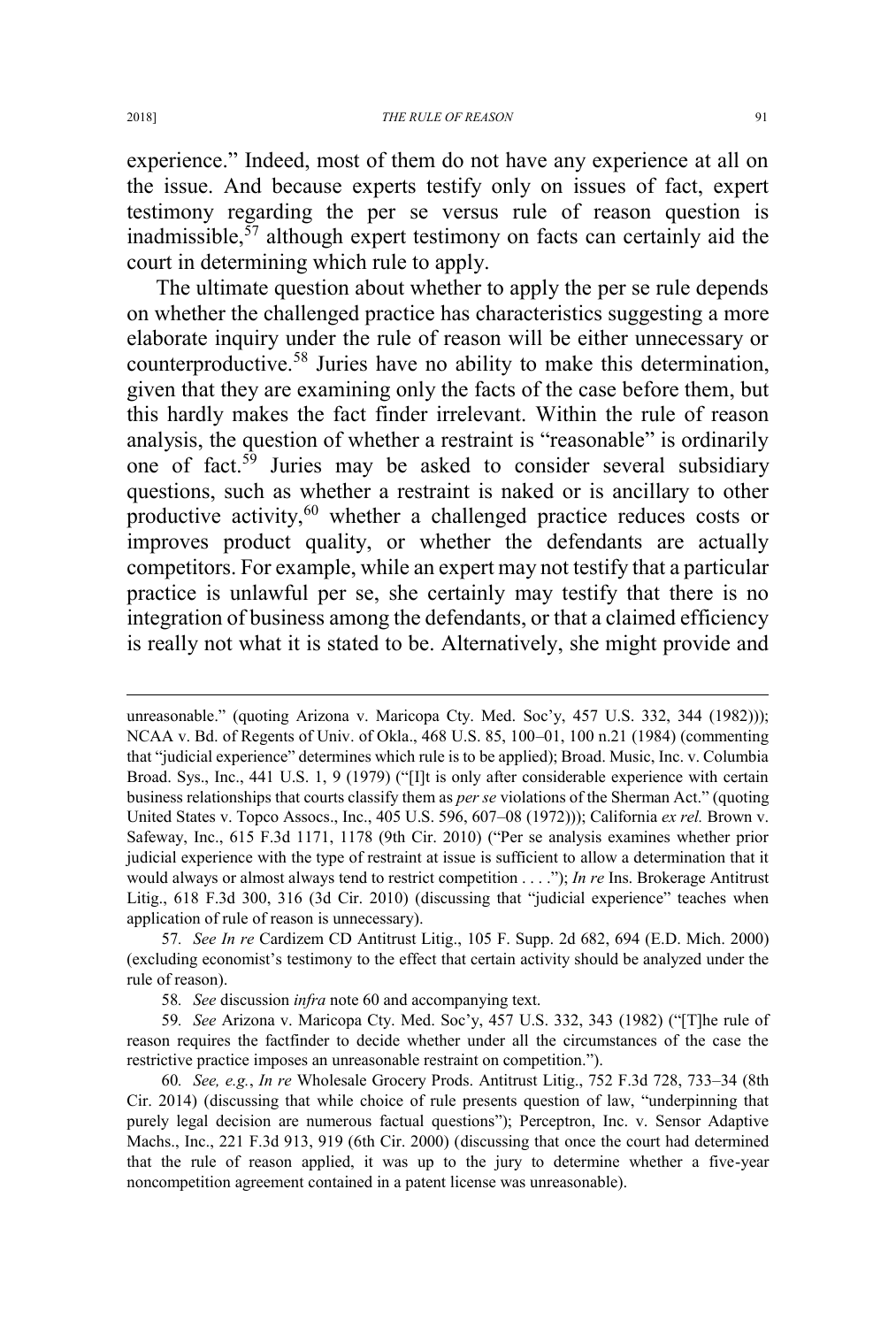support efficiency explanations that, if accepted, would take a case out of the per se rule.

## C. *Irrational Summary Judgment Rules*

The rough equivalent to *Twombly* in summary judgment cases is *Matsushita Electric Industrial Co., Ltd. v. Zenith Radio Corp.*, <sup>61</sup> which considerably raised the bar for plaintiffs wishing to get their antitrust claims in front of a jury. The prior law had indicated that summary judgment should be used "sparingly" in antitrust cases, because "motive and intent play leading roles" and the evidence is held by "alleged conspirators" and "hostile witnesses."<sup>62</sup> As a result, evaluating a case depended crucially on jury evaluation of the truthfulness of testimony.<sup>63</sup> In sharp contrast, *Matsushita* moved the focus away from witness veracity and toward objective, market-based factors tending to establish whether the plaintiff's claim together with supporting evidence had crossed a plausibility threshold.<sup>64</sup>

Once a motion to dismiss is granted, the plaintiff has no automatic right to amend, but judges typically permit at least one amended complaint.<sup>65</sup> By contrast, at the summary judgment stage, plaintiffs typically get only one bite at the apple. This can have perverse consequences for antitrust discovery and proof. The problem unfolds like this: An antitrust plaintiff who believes it has a per se case pursues it through discovery that way, making it unnecessary to prove market power or a relevant market, or to show anticompetitive effects. This also makes it unnecessary to invest in expert testimony to establish these things. Later on, when discovery has proceeded to the point that a motion

 <sup>61. 475</sup> U.S. 574 (1986).

<sup>62.</sup> Poller v. Columbia Broad. Sys., Inc., 368 U.S. 464, 473 (1962).

<sup>63.</sup> *See id.* at 467.

<sup>64.</sup> *Matsushita*, 475 U.S. at 587 ("[I]f the factual context renders respondents' claim implausible—if the claim is one that simply makes no economic sense—respondents must come forward with more persuasive evidence to support their claim than would otherwise be necessary.").

<sup>65</sup>*. See* Kendall v. Visa U.S.A., Inc., 518 F.3d 1042, 1046 (9th Cir. 2008); *In re* Capacitors Antitrust Litig., 154 F. Supp. 3d 918, 921 (N.D. Cal. 2015); *see also In re* Ins. Brokerage Antitrust Litig., 618 F.3d 300, 317 (3d Cir. 2010) (citing AT&T Corp. v. JMC Telecom, LLC, 470 F.3d 525, 531 (3d Cir. 2006)) ("While pleading exclusively per se violations can lighten a plaintiff's litigation burdens, it is not a riskless strategy. If the court determines that the restraint at issue is sufficiently different from the per se archetypes to require application of the rule of reason, the plaintiff's claims will be dismissed."); *cf. In re* Processed Egg Prods. Antitrust Litig., 206 F. Supp. 3d 1033, 1051 (E.D. Pa. 2016) (concluding that a plaintiff who mistakenly pleads under the per se rule may have a second chance to plead under the rule of reason, provided that it did not completely disavow its intent to pursue a rule of reason complaint in the alternative).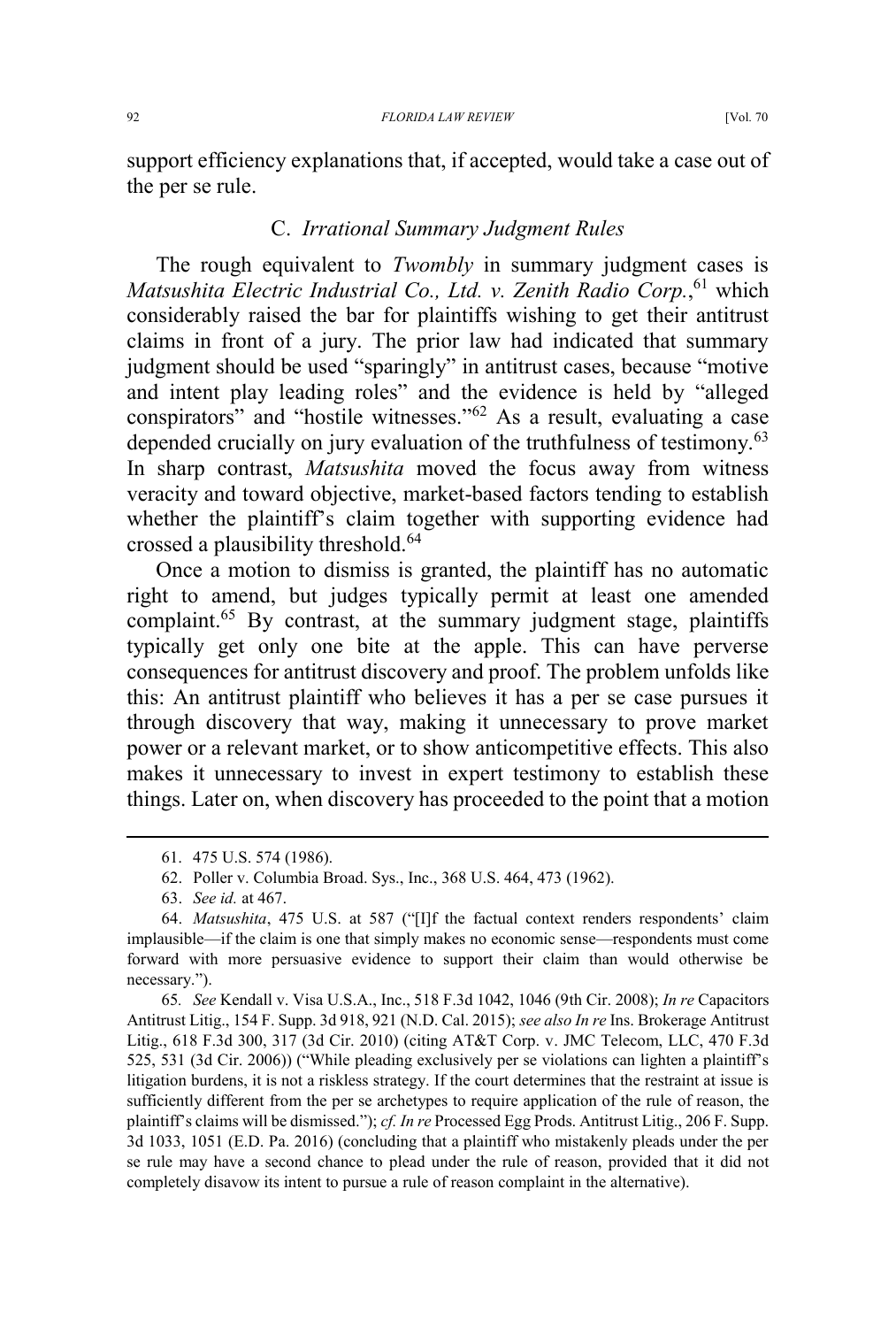for summary judgment is in order, the court agrees with the defendant that the case should have proceeded under the rule of reason. As a result, it dismisses the complaint because essential elements of a rule of reason case are missing.<sup>66</sup> For example, in the *Dagher v. Saudi Refining, Inc.*<sup>67</sup> joint venture case, the plaintiff had brought its claim under the per se rule or, alternatively, a "quick look" rule.<sup>68</sup> The district court had granted summary judgment after concluding that the plaintiffs had "disclaimed any reliance on the traditional 'rule of reason' test."<sup>69</sup> The Ninth Circuit reversed the district court, finding a fact issue as to application of the per se rule.<sup>70</sup> The Supreme Court then reversed the Ninth Circuit and dismissed the complaint.<sup>71</sup>

The problem with this sequence of events is that if there is any reasonable chance that the court will ultimately require the rule of reason, the plaintiff has no choice but to proceed through discovery under that rule even if the chance is small. This means that the value of the per se rule is lost in a significant number of cases because the plaintiff must do all of the things that rule of reason analysis requires, including developing expert testimony on questions about relevant market, market power, and anticompetitive effects, even though the case may ultimately be decided under the per se rule. At least prior to trial, the greatest cost in litigating a rule of reason case is the cost of developing a record; therefore, most of the cost savings that the per se rule promises will have been lost.

One way to address the problem is for courts to hold that, once the court has granted a defendant's motion for summary judgment on a per se complaint, the plaintiff should be permitted to amend to include a rule of reason count. Assuming the amended complaint is sustained, it could then develop a record under the rule of reason. Such a rule should naturally be subject to the judge's discretion. The defendant can of course

 <sup>66</sup>*. See, e.g.*, Bassett v. NCAA, 528 F.3d 426, 434 (6th Cir. 2008) (affirming district court's dismissal of antitrust claim on rule of reason grounds); Major League Baseball Props., Inc. v. Salvino, Inc., 542 F.3d 290, 334 (2d Cir. 2008) (affirming grant of summary judgment to plaintiff after concluding that rule of reason applies); Paladin Assocs., Inc. v. Mont. Power Co., 328 F.3d 1145, 1158 (9th Cir. 2003); Capital Imaging Assocs. v. Mohawk Valley Med. Assocs., Inc., 996 F.2d 537, 547 (2d Cir. 1993).

<sup>67. 369</sup> F.3d 1108 (9th Cir. 2004), *rev'd*, Texaco, Inc. v. Dagher, 547 U.S. 1 (2006).

<sup>68.</sup> *Id.* at 1113.

<sup>69</sup>*. Id.*

<sup>70.</sup> *Id.* at 1125.

<sup>71.</sup> Texaco, Inc. v. Dagher, 547 U.S. 1, 8 (2006); *see also* Cal. Dental Ass'n v. FTC, 224 F.3d 942, 958–59 (9th Cir. 2000) (having failed to persuade the Supreme Court to evaluate dental association's restraint under a "quick look," the FTC would not be permitted to augment the record to show a violation under the rule of reason).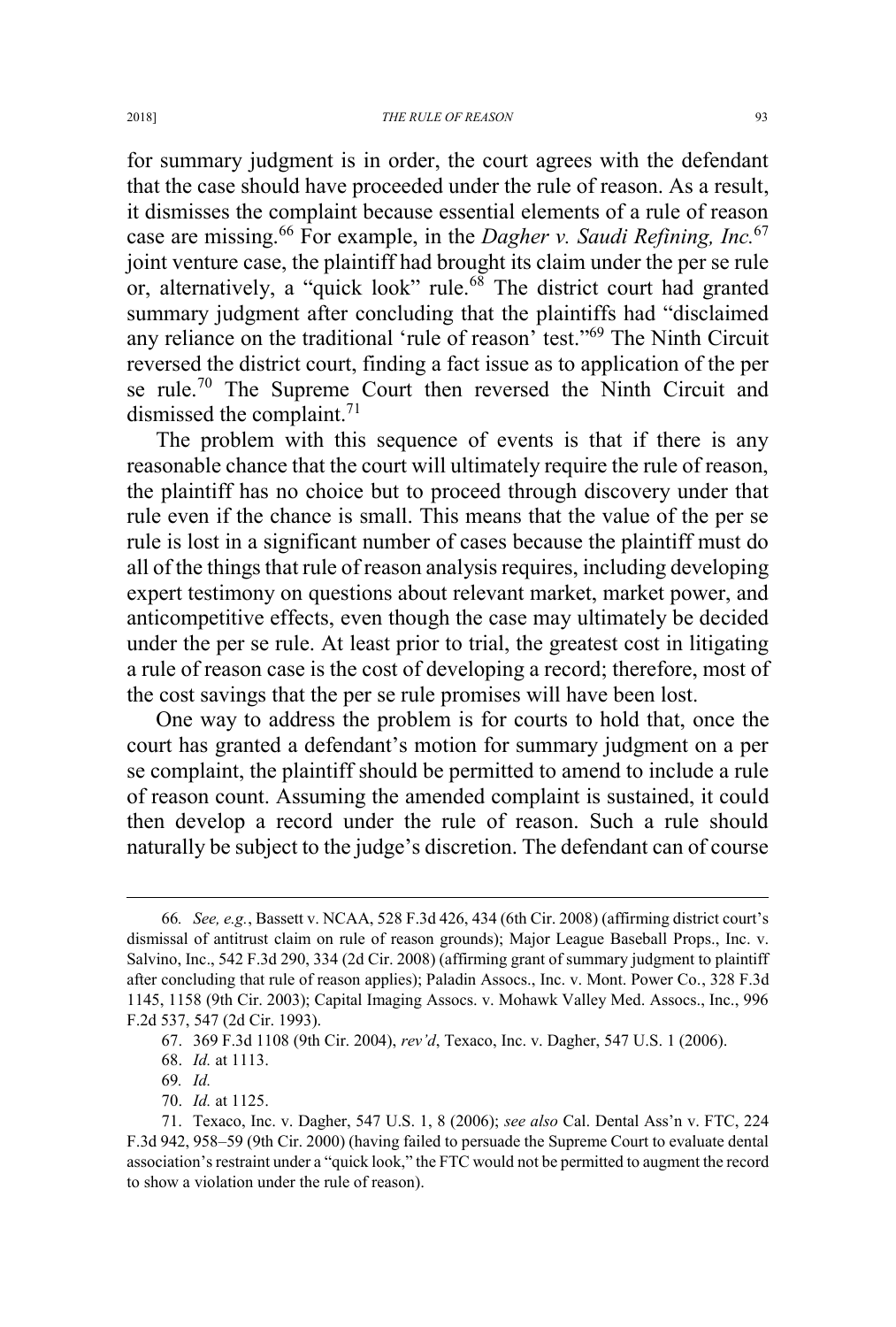offer evidence indicating that the plaintiff should have known all along that the case must be tried under the rule of reason.<sup>72</sup> The court must decide whether the plaintiff's initial allegations were objectively justified, even though subsequently found to be mistaken. If so, the case should be remanded for additional discovery addressing the rule of reason issues.

#### D. *Stare Decisis*

Stare decisis attaches more strongly to issues of statutory construction than to interpretation of constitutional provisions. Congress can much more easily change statutes when it disagrees with what the Supreme Court has done.<sup>73</sup> Indeed, the Clayton Act itself was in significant part a response to a Supreme Court decision that Congress found unappealing.<sup>74</sup> One effect of this reluctance is that formal antitrust doctrines, such as the per se rules against resale price maintenance and tying, linger long after they have become economically indefensible. For example, since the 1960s,<sup>75</sup> there has been relentless economic criticism of the antitrust per se rule against resale price maintenance, which was announced in 1911.<sup>76</sup> However, the Supreme Court did not overrule *Dr. Miles Medical Co. v. John D. Park & Sons Co.*, <sup>77</sup> for another half century.<sup>78</sup> In other cases, the Court adheres to economically deficient rules, even acknowledging their deficiencies but observing that Congress has chosen not to change the

 <sup>72.</sup> For example, in *Dagher*, 369 F.3d at 1117, even the Ninth Circuit chose the wrong rule.

<sup>73.</sup> *See* Kimble v. Marvel Entm't, LLC, 135 S. Ct. 2401, 2409 (2015) ("[*S*]*tare decisis* carries enhanced force when a decision, like *Brulotte*, interprets a statute. . . . [C]ritics of our ruling can take their objections across the street . . . ."); Hilton v. S.C. Pub. Rys. Comm'n, 502 U.S. 197, 202 (1991) ("Considerations of *stare decisis* have special force in the area of statutory interpretation, for . . . Congress remains free to alter what we have done."); *see also* Cont'l T.V., Inc. v. GTE Sylvania Inc., 433 U.S. 36, 60 (1977) (White, J., concurring) (objecting that majority was not taking seriously the principle that stare decisis applies more strongly in cases of statutory construction).

<sup>74.</sup> *See* Herbert Hovenkamp, *Antitrust and the Patent System: A Reexamination*, 76 OHIO ST. L.J. 467, 468 (2015); *see generally* Henry v. A.B. Dick Co., 224 U.S. 1, 49 (1912) (approving patent ties), *overruled by* Motion Picture Patents Co. v. Universal Film Mfg. Co., 243 U.S. 502, 518 (1917); HOVENKAMP, *supra* note 26, at 225–33 (examining the congressional response to *Henry* decision).

<sup>75</sup>*. See, e.g.*, Lester G. Telser, *Why Should Manufacturers Want Fair Trade?*, 3 J.L. & ECON. 86, 86 (1960).

<sup>76.</sup> Dr. Miles Med. Co. v. John D. Park & Sons Co., 220 U.S. 373, 400, 406–08 (1911), *overruled by* Leegin Creative Leather Prods., Inc. v. PSKS, Inc., 551 U.S. 877 (2007).

<sup>77. 220</sup> U.S. 373 (1911).

<sup>78.</sup> *See Leegin Creative Leather Prods., Inc.*, 551 U.S. at 882.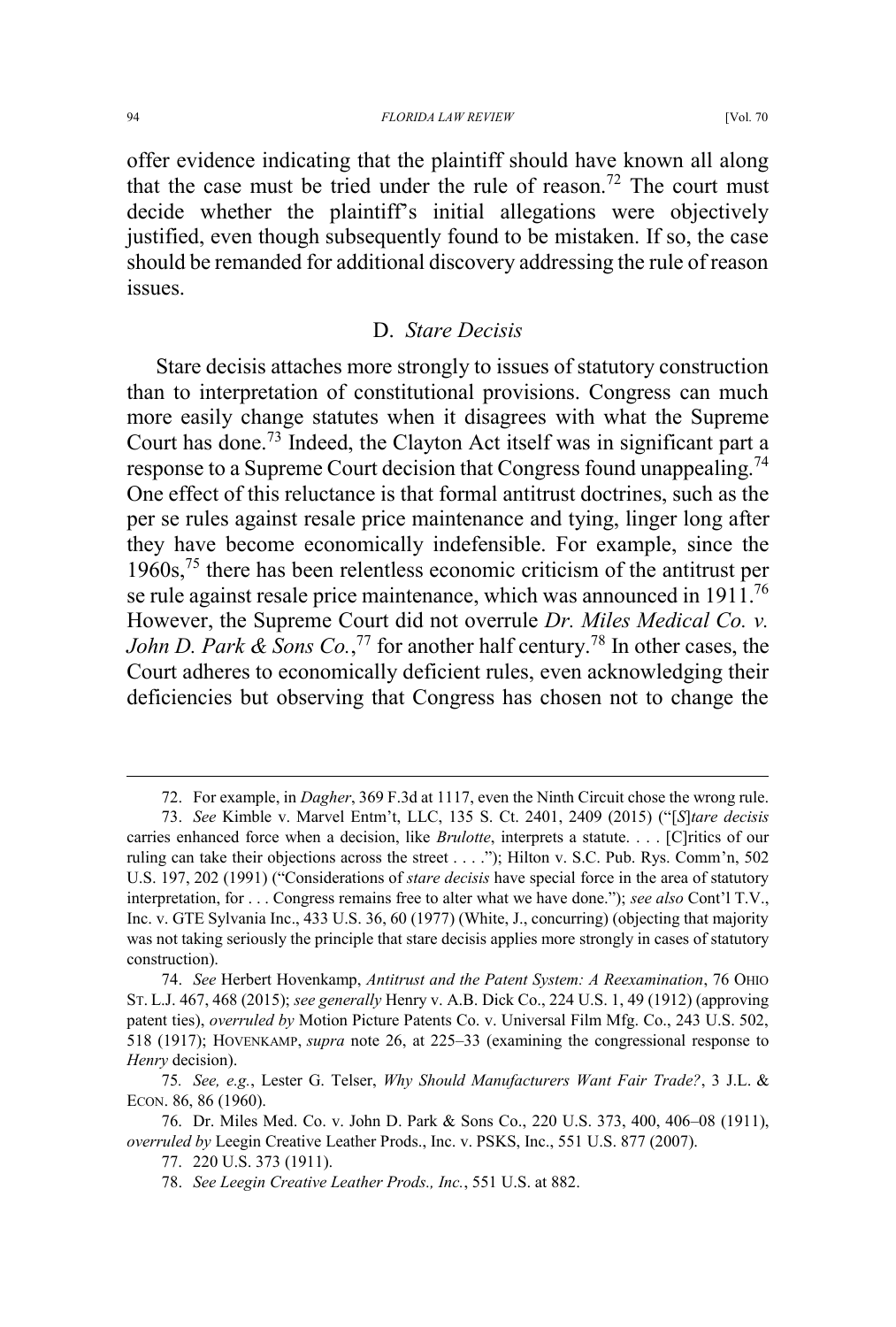law.<sup>79</sup> Another effect that shows up frequently in antitrust is that the courts take advantage of the very open-ended language of the antitrust laws by qualifying former holdings, often severely, without overruling them. $80$ 

In the antitrust rules dividing per se illegality from the rule of reason, stare decisis operates as a unique one-way ratchet. When the Court deviates from earlier decisions and applies the per se rule, stare decisis is not a factor. A situation in point is the progression from *White Motor Co. v. United States*<sup>81</sup> to *United States v. Arnold, Schwinn & Co.*<sup>82</sup> to *Continental T.V., Inc. v. GTE Sylvania Inc.*<sup>83</sup> In *White Motor* the Supreme Court found a manufacturer's nonprice vertical restrictions to be reasonable.<sup>84</sup> That decision was overruled only four years later by *Schwinn*, which applied the per se rule with no discussion of stare decisis.<sup>85</sup> A decade later the Court reversed itself again, applying a rule of reason in *GTE Sylvania*. <sup>86</sup> Now, however, the Court felt compelled to discuss stare decisis concerns, and Justice White raised them in his concurring opinion.<sup>87</sup>

This unbalanced treatment of stare decisis is inherent in the logic of the per se rule. Stare decisis does not attach to a court's conclusion that it is refusing to apply the per se rule because courts have insufficient experience with the practice at issue. As soon as courts acquire more experience they may change their mind. Going back in the other direction is much more difficult, however, because judicial experience has now presumably been established. The Supreme Court has seldom overruled

81. 372 U.S. 253 (1963), *overruled by* United States v. Arnold, Schwinn & Co., 388 U.S. 365 (1967), *overruled by* Cont'l T.V., Inc. v. GTE Sylvania, Inc., 433 U.S. 36 (1977).

- 85. *See Schwinn*, 388 U.S. at 378–79.
- 86. *See GTE Sylvania*, 433 U.S. at 49.

87. *See id.* at 47–49, 60. Justice White's concurrence found the majority's brief handling of *Schwinn* an "affront to the principle that considerations of stare decisis are to be given particularly strong weight in the area of statutory construction." *Id.* at 60.

 <sup>79</sup>*. See, e.g.*, Kimble v. Marvel Entm't, LLC, 135 S. Ct. 2401, 2409–10, 2413 (2015) (adhering to rule originally expressed in *Brulotte v. Thys Co.*, 379 U.S. 29, 30, 34 (1964), that agreements calling for royalties based on expired patents are per se unenforceable).

<sup>80</sup>*. E.g.*, Verizon Commc'ns Inc. v. Law Offices of Curtis V. Trinko, LLP, 540 U.S. 398, 408–10 (2004) (severely qualifying but not overruling the unilateral refusal to deal doctrine developed in *Aspen Skiing Co. v. Aspen Highlands Skiing Corp.*, 472 U.S. 585, 610–11 (1985)); *see also* Matsushita Elec. Indus. Co. v. Zenith Radio Corp., 475 U.S. 574, 585–86, 588 (1986) (severely qualifying but not overruling the summary judgment approach that the Court had adopted in *Poller v. Columbia Broad. Sys., Inc.*, 368 U.S. 464, 473 (1962)).

<sup>82. 388</sup> U.S. 365 (1967), *overruled by* Cont'l T.V., Inc. v. GTE Sylvania, Inc., 433 U.S. 36 (1977).

<sup>83. 433</sup> U.S. 36 (1977).

<sup>84.</sup> *White Motor Co.*, 372 U.S. at 264.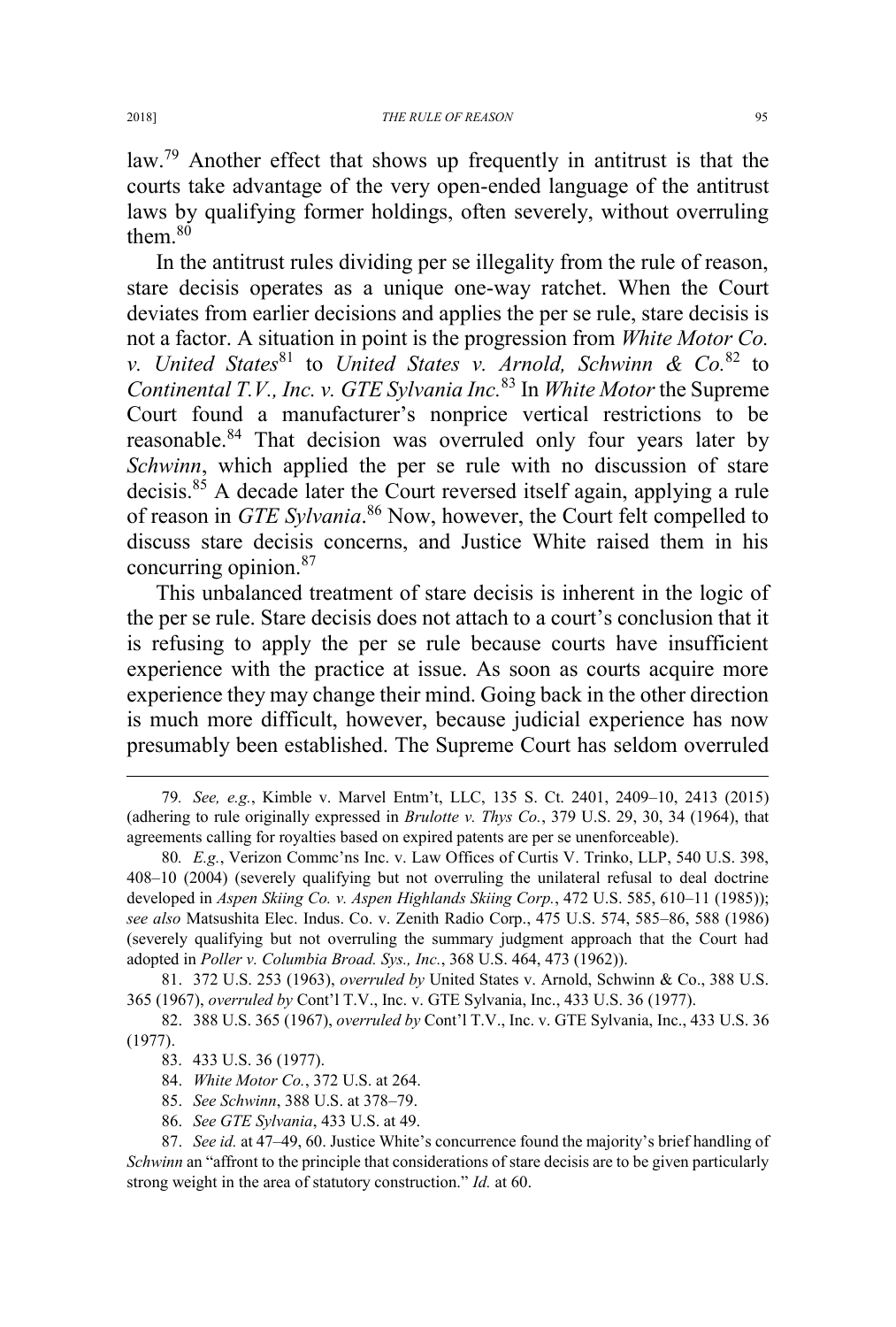previous antitrust decisions to apply the per se rule.<sup>88</sup> In *Kimble v.* Marvel,<sup>89</sup> a non-antitrust case analogous to patent misuse, the Court held that stare decisis forbade it from overruling the widely criticized rule that license agreements calling for patent royalties after expiration of the patent are unlawful per se.<sup>90</sup> In *Jefferson Parish Hospital District No. 2 v. Hyde*,<sup>91</sup> Supreme Court Justice Sandra Day O'Connor's concurring opinion suggested that stare decisis precluded the Court from overruling the much criticized per se rule against tying arrangements, even though by that point very little economic support for the rule remained.<sup>92</sup> Later in *Illinois Tool Works Inc. v. Independent Ink, Inc.*, <sup>93</sup> the Court danced around the subject, rejecting a "per se rule" that patents automatically confer market power.<sup>94</sup> But the general per se rule for tying arrangements when market power is present very likely still survives.

Application of stare decisis to questions concerning the scope of the per se rule requires the court to classify the arrangement at hand. For example, tying is (irrationally) unlawful per se while exclusive dealing is subject to the rule of reason. Yet distinguishing between the two practices can be difficult.<sup>95</sup> This same problem has undermined intelligent analysis

91. 466 U.S. 2 (1984).

92. *See id.* at 9 ("It is far too late in the history of our antitrust jurisprudence to question the proposition that certain tying arrangements pose an unacceptable risk of stifling competition and therefore are unreasonable '*per se*.'"). However, the Court then went on to approve the tie because the defendant's market share was too small. *Id.* at 31–32. The *Jefferson Parish* rule still garners a small amount of support. *See* Einer Elhauge, *Rehabilitating* Jefferson Parish*: Why Ties Without Substantial Foreclosure Share Should Not Be Per Se Legal*, 80 ANTITRUST L.J. 463, 464–65 (2016).

93. 547 U.S. 28 (2006).

95*. See, e.g.*, *Jefferson Parish*, 466 U.S. at 44–45 (O'Connor, J., concurring) (suggesting that arrangement before the Court involved exclusive dealing rather than tying); *see also* Race Tires Am., Inc. v. Hoosier Racing Tire Corp., 614 F.3d 57, 75–76 (3d Cir. 2010) (plaintiff alleged tying in what was in fact an exclusive dealing case); Amey, Inc. v. Gulf Abstract & Title, Inc., 758 F.2d 1486, 1491, 1504–05 (11th Cir. 1985).

 <sup>88</sup>*. See* Leegin Creative Leather Prods., Inc. v. PSKS, Inc., 551 U.S. 877, 882 (2007) (overruling per se rule against resale price maintenance); State Oil Co. v. Khan, 522 U.S. 3, 7 (1997) (overruling per se rule against maximum resale price maintenance); *GTE Sylvania*, 433 U.S. at 58 (overruling per se rule against vertical nonprice restraints).

<sup>89. 135</sup> S. Ct. 2401 (2015).

<sup>90.</sup> *Id.* at 2409–11. On the role of stare decisis in *Kimble*, see Herbert J. Hovenkamp, *Brulotte's Web*, 11 J. COMPETITION L. & ECON. 527, 527 (2015).

<sup>94.</sup> *Id.* at 40 (rejecting "presumption of *per se* illegality of a tying arrangement involving a patented product"). However, the Court also explicitly embraced "the standards applied in . . . *Jefferson Parish*," even though that decision had expressly recognized the existence of a per se rule against tying arrangements of unpatented products where market power was found on the basis of traditional market share measurements. *See id.* at 42; Elhauge, *supra* note 92, at 498– 501.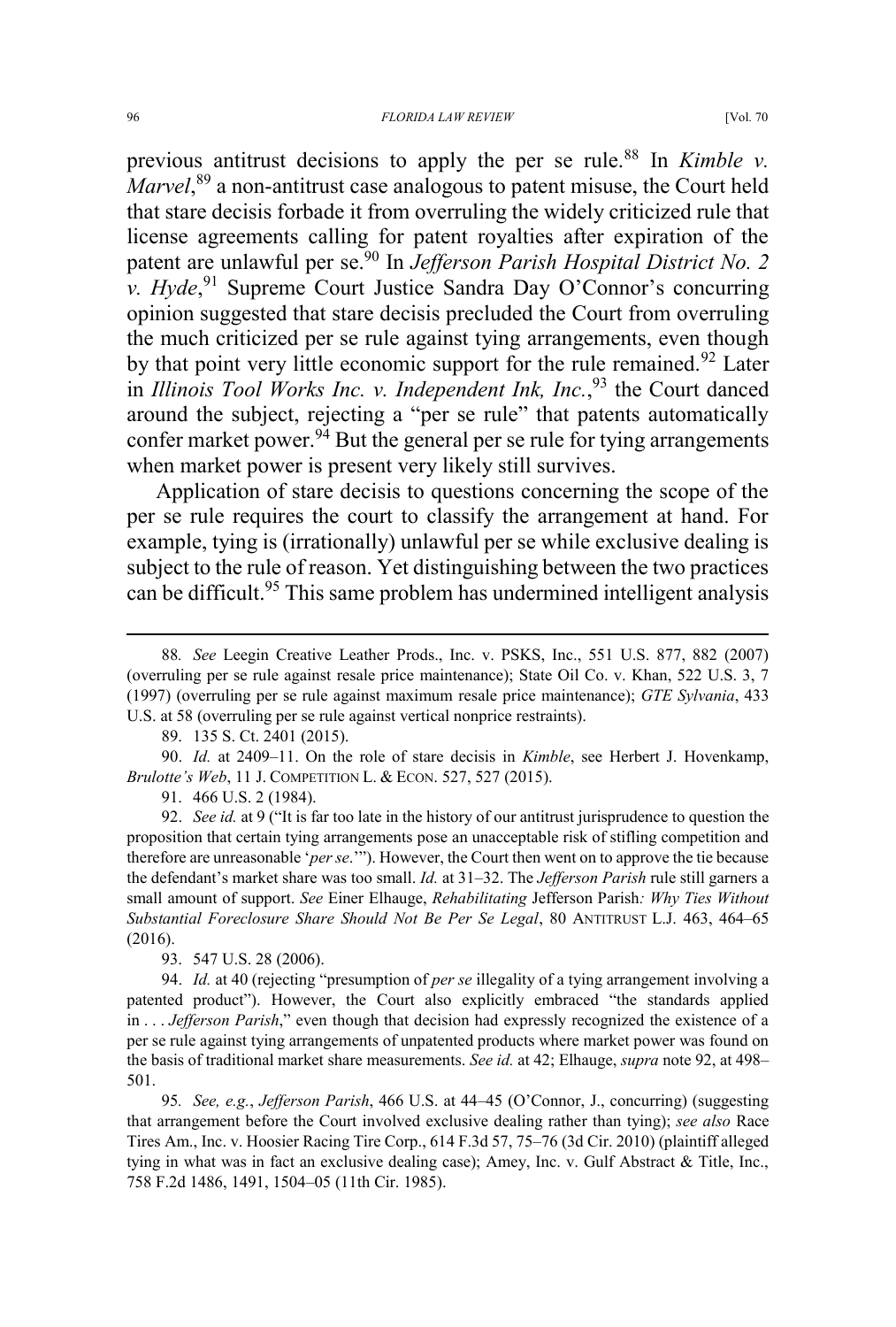of vertical intrabrand restraints. For thirty years prior to the Supreme Court's *Leegin Creative Leather Products, Inc. v. PSKS, Inc.*<sup>96</sup> decision, vertical "price" restraints were per se unlawful while nonprice restraints were subject to a rule of reason.<sup>97</sup> As a result, parties threw considerable litigation resources into disputes about whether the arrangement before them was a price or a nonprice agreement.<sup>98</sup> Subsequent to *Leegin* that distinction has become relatively unimportant.

This entire approach to stare decisis and the rule of reason is wrongheaded because it attaches far too much precedential value to a formal classification rather than to a mode of analysis.<sup>99</sup> The rationale for per se illegality is well understood. A properly defined rule of stare decisis should apply the per se rule to "naked" restraints, which are restraints whose profitability depends on the exercise of market power.<sup>100</sup> By contrast, if the case realistically suggests that profits might come from reduced costs or product improvement, then the rule of reason is proper. Selection of the appropriate rule should consider whether a robust literature exists showing that the challenged practice can be beneficial as well as harmful. For tying arrangements, resale price maintenance, and exclusive dealing this is clearly true. For horizontal agreements affecting prices, dividing markets, or excluding rivals, the defendants must offer evidence of some form of integration or legitimate activity that makes a procompetitive theory plausible. If they cannot, condemnation under the per se rule is appropriate.

For example, at this writing, stare decisis might be thought to justify the per se rule for tying arrangements, as the Supreme Court suggested in its 1984 *Jefferson Parish* decision.<sup>101</sup> The fact is, however, that tying is not a naked restraint. It is a ubiquitous part of business practice, serving to protect product or service quality, to reduce production or distribution costs, to meter usage, or to support presumptively output increasing price

 <sup>96. 551</sup> U.S. 877 (2007).

<sup>97.</sup> *Id.* at 901.

<sup>98</sup>*. See, e.g.*, Bus. Elecs. Corp. v. Sharp Elecs. Corp., 485 U.S. 717, 735–36, 748 (1988) (majority concluding that defendant's restrictions on price cutting were a nonprice restraint; dissent objecting that they were a price restraint); 8 AREEDA & HOVENKAMP, *supra* note 1, ¶¶ 1620–27 (noting numerous issues in distinguishing price from nonprice restraints).

<sup>99.</sup> For elaboration, see HERBERT HOVENKAMP, THE ANTITRUST ENTERPRISE: PRINCIPLE AND EXECUTION 120–21 (2005) (pointing out that stability and integrity override technical correctness regarding stare decisis); *see generally* Barak Orbach, *Antitrust Stare Decisis*, 15 ANTITRUST SOURCE 1 (2015) (identifying a broad range of issues to which stare decisis applies).

<sup>100.</sup> HOVENKAMP, *supra* note 99, at 112.

<sup>101.</sup> Jefferson Par. Hosp. Dist. No. 2 v. Hyde, 466 U.S. 2, 9 (1984).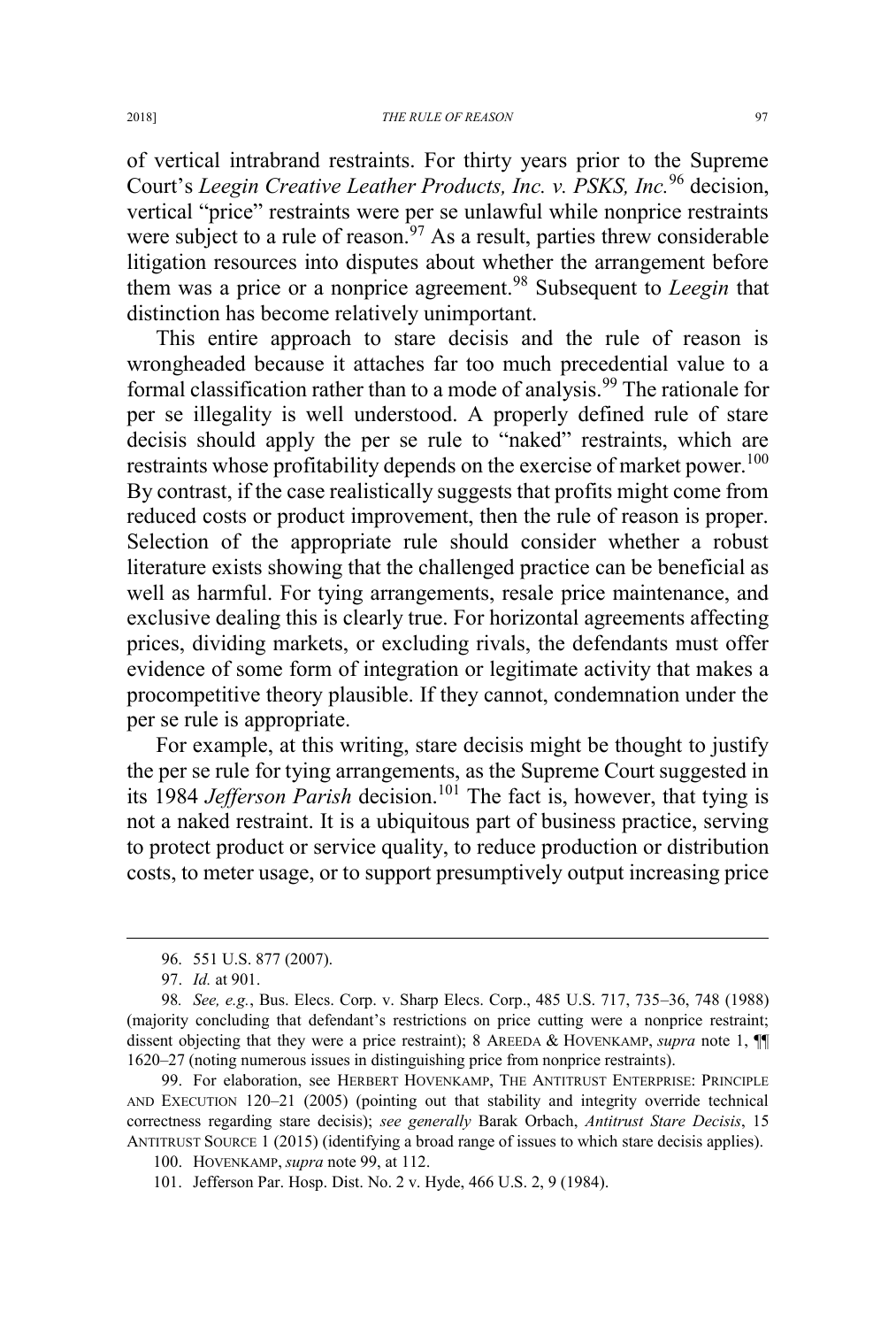discrimination.<sup>102</sup> Further, it is not sensibly anticompetitive in the absence of tying product market power. As a result, it should be accorded rule of reason treatment. Attaching the per se rule to a mode of analysis rather than a category of restraints can help courts avoid unilluminating conclusory analysis, such as distinguishing between tying and exclusive dealing, or between price and nonprice restraints. Such a rule would be a much better way to use judicial resources efficiently.

#### II. BURDENS OF PROOF, QUALITY OF EVIDENCE, AND THE "QUICK LOOK"

## A. *Cost Savings from the Per Se Rule?*

Antitrust policy should strive to reduce the social costs of anticompetitive behavior, which has two distinct components. One is the net social costs of anticompetitive price increasing or output reducing conduct and the private measures taken to defend against it, offset by any economic benefits. Second are administrative costs, including error costs, of operating the enforcement system.

One must assume that a full-blown rule of reason inquiry is much costlier than analysis under the per se rule. Applying the rule of reason typically requires expert testimony identifying a relevant market or alternative mechanisms for estimating market power, as well as some evidence that purports to measure actual anticompetitive effects.<sup>103</sup> By contrast, the per se rule requires only proof that a particular type of conduct has occurred. Thus, the rule of reason is justifiable only to the extent that it provides superior outcomes.

Administrative costs include not only the costs of litigation, whether terminated by settlement, dispositive motion, or trial, including appeals, but also the cost of detecting violations, of determining whether to sue, as well as of antitrust compliance with whatever the rule happens to be. Error costs are particularly relevant to compliance costs. For example, an unduly harsh tying rule may influence firms to avoid socially beneficial tying. By contrast, an overly lenient predatory-pricing rule may yield excessive anticompetitive predation.<sup>104</sup>

 <sup>102</sup>*. See* 9 AREEDA & HOVENKAMP, *supra* note 1, ¶¶ 1703, 1711–18 (assessing numerous procompetitive rationales for tying); Erik Hovenkamp & Herbert Hovenkamp, *Tying Arrangements and Antitrust Harm*, 52 ARIZ. L. REV. 925, 964 (2010) (pointing out several benefits of tying).

<sup>103.</sup> *See* Daniel A. Crane, *Market Power Without Market Definition*, 90 NOTRE DAME L. REV. 31, 31–32 (2014).

<sup>104.</sup> On the case for under-deterrent predatory-pricing rules, see 3A AREEDA & HOVENKAMP, *supra* note 1, ¶ 723b.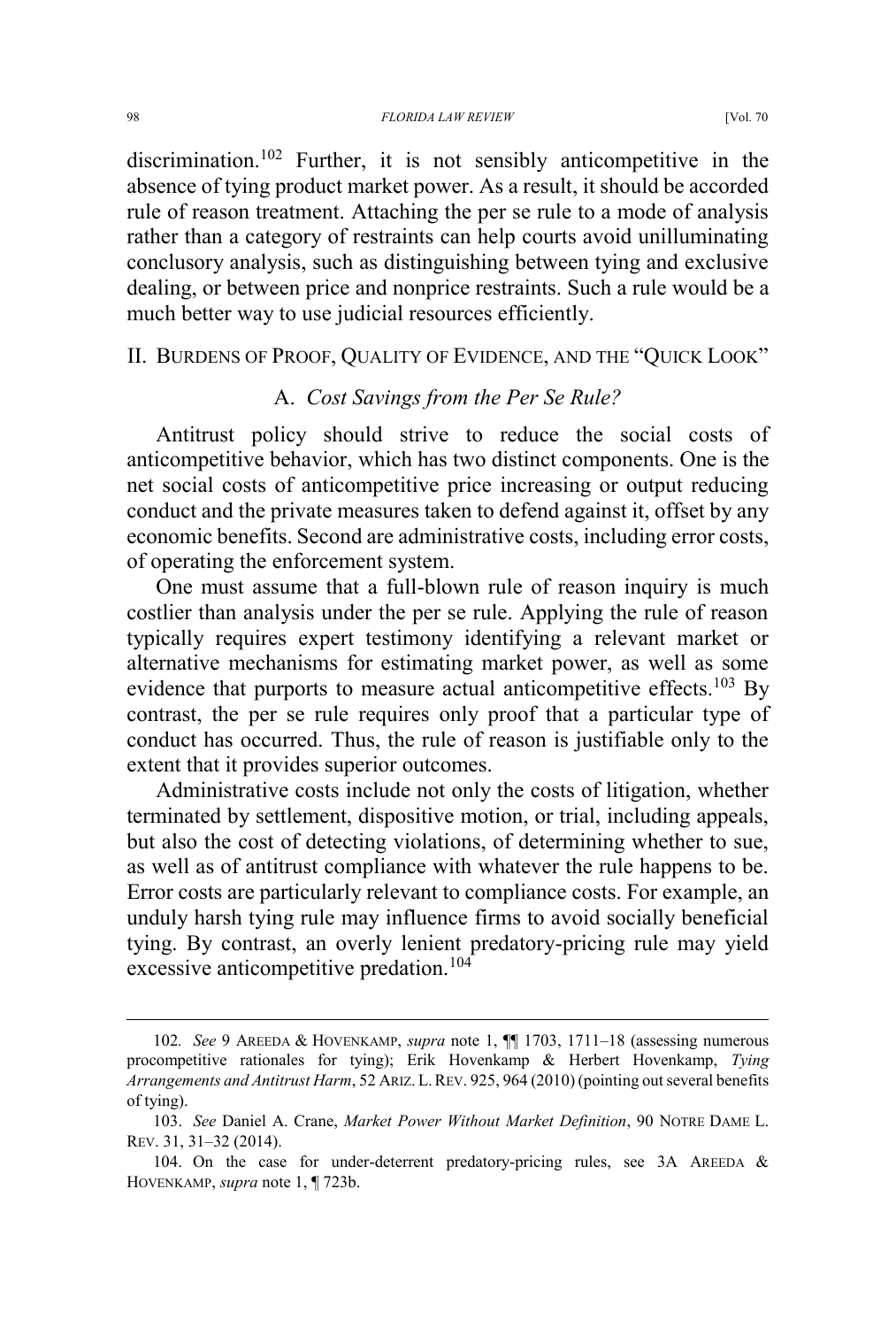Excessive complexity can increase error costs just as much as excessive simplicity. Antitrust cases in the United States are decided by generalist judges, many of whom lack economics training. Further, facts are often determined by juries, who frequently lack any relevant training whatsoever. In such cases increased complexity can produce poorer rather than better outcomes.<sup>105</sup> As a result, a per se rule that is easily administered but right only 80 percent of the time may actually be preferable to an open-ended rule of reason query with an arbitrary and indeterminate error rate.

Accuracy is also affected by the care with which the boundaries of the per se rule and rule of reason are defined. For example, the poorly conceived per se rules that the Supreme Court adopted for tying arrangements during the  $1950s$  and  $1960s$ ,  $106$  or in joint venture cases such as *Topco*,<sup>107</sup> produced very high error costs, certainly far higher than any savings in administrative costs gained by use of a per se rule. By contrast, a well-designed per se rule can produce considerable net cost savings even if it is not absolutely perfect. The most prominent example is the per se rule against naked price fixing, which finds illegality simply on evidence that the defendants fixed their prices.<sup>108</sup>

Historically, some per se rules have been so far from perfect that they simultaneously imposed large administrative costs, all the while making markets no more competitive. This occurs when the decision to apply the per se rule was wrong to begin with, yielding significant resistance. Such per se rules gradually become subject to many exceptions, and litigating them can be as costly as litigating under the basic rule of reason.

A case in point is manufacturer specification of the price that a dealer must charge, or resale price maintenance (RPM). The Supreme Court adopted a poorly articulated per se rule against it in  $1911$ .<sup>109</sup> Eight years later, however, its *United States v. Colgate & Co.*<sup>110</sup> decision announced that only "agreements" to impose RPM were unlawful, and a firm that simply refused to deal with price cutters was acting unilaterally.<sup>111</sup> That

 <sup>105.</sup> *Cf.* Abraham L. Wickelgren, *Determining the Optimal Antitrust Standard: How to Think About Per Se Versus Rule of Reason*, 85 S. CAL. L. REV. POSTSCRIPT 52, 54 (2012) (identifying why cases of predatory pricing are rare).

<sup>106</sup>*. See* discussion *infra* notes 109–22, 283 and accompanying text.

<sup>107.</sup> United States v. Topco Assocs., Inc., 405 U.S. 596, 608 (1972) (condemning competitively harmless joint venture market division agreement under the per se rule).

<sup>108.</sup> *See* HOVENKAMP, *supra* note 99, at 112–14.

<sup>109.</sup> *See* Dr. Miles Med. Co. v. John D. Park & Sons Co*.*, 220 U.S. 373, 394, 408 (1911), *overruled by* Leegin Creative Leather Prods., Inc. v. PSKS, Inc., 551 U.S. 877, 882 (2007).

<sup>110. 250</sup> U.S. 300 (1919).

<sup>111.</sup> *Id.* at 306–07.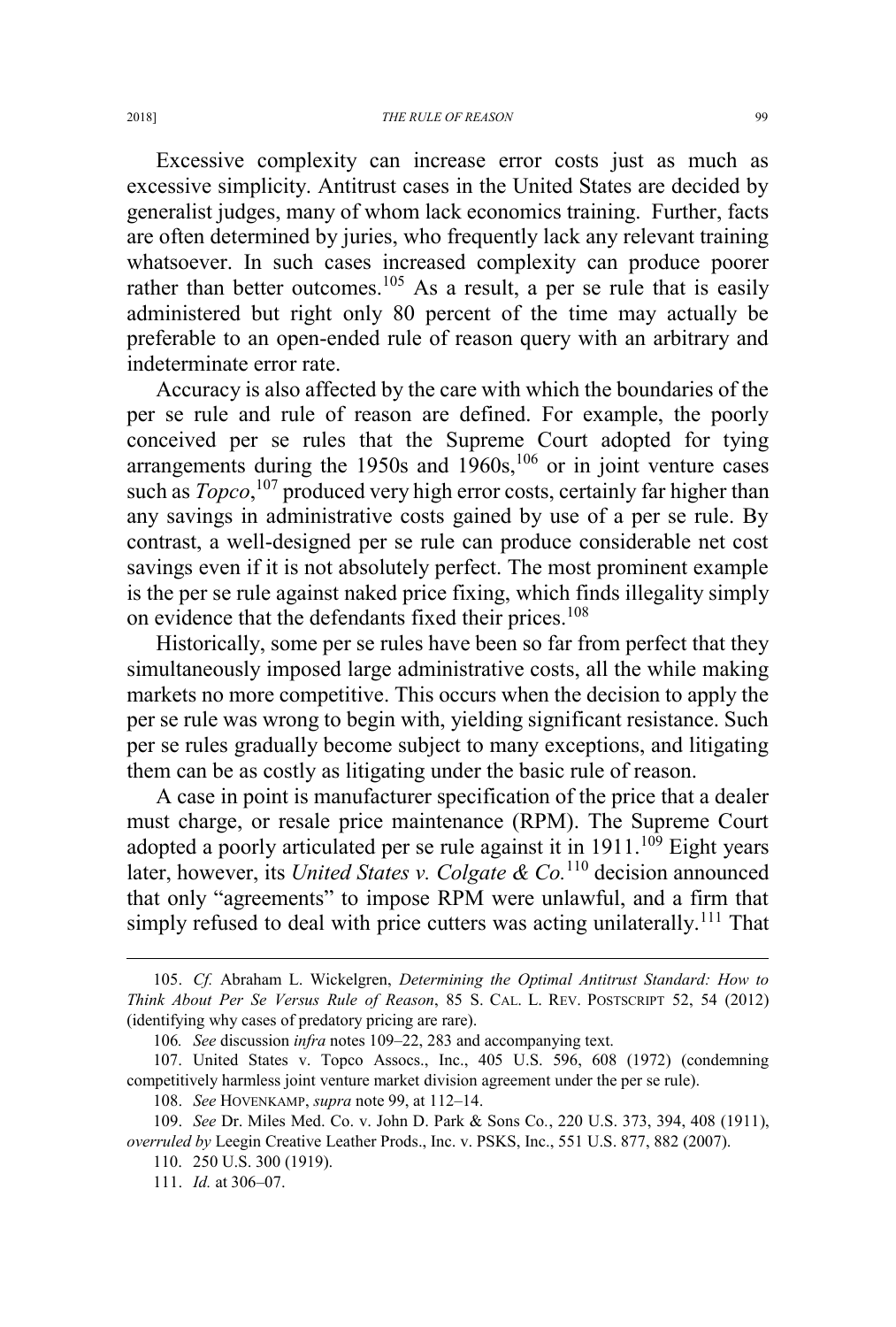decision produced a ninety-year-long litigation nightmare in which the parties devoted many costly efforts to determining whether resale price had been imposed unilaterally or by agreement, rather than whether the pricing practice at issue was really anticompetitive.<sup>112</sup> Included in this debate were heavily litigated issues concerning whether the dealer in question was actually a reseller or merely an "agent" whose prices could lawfully be controlled.<sup>113</sup> In all but a few cases, the agency issue had no impact on the competitive effects of the resale price maintenance being challenged.<sup>114</sup> Later, after the Supreme Court had clarified that vertical *nonprice restraints should be subject to the rule of reason,*<sup>115</sup> a similar battle ensued over whether a particular instance of dealer termination amounted to a "price" restraint (unlawful per se) or a "nonprice" restraint (rule of reason).<sup>116</sup> For example, a dealer who refused to invest in a showroom or trained sales personnel might be able to charge a lower price for the manufacturer's product. If the manufacturer terminates this dealer, is it for a "nonprice" reason (inadequate showroom and sales staff) or a "price" reason (charging low prices)? In retrospect it is hardly clear that a century of per se treatment of resale price maintenance saved significant litigation resources at all, and absolutely no reason to think that it led to better outcomes.

Something similar happened with the law of tying arrangements, which were irrationally placed under a per se rule<sup> $117$ </sup> even as the closely related offense of exclusive dealing was analyzed under the rule of reason.<sup>118</sup> The principal difference between tying and exclusive dealing

 <sup>112</sup>*. E.g.*, Monsanto Co. v. Spray-Rite Serv. Corp., 465 U.S. 752, 755, 768 (1984) (ruling on what standard of proof is required for liability due to vertical price-fixing). The voluminous case law is discussed in 7 AREEDA & HOVENKAMP, *supra* note 1, ¶¶ 1442–50.

<sup>113</sup>*. See, e.g.*, Simpson v. Union Oil Co., 377 U.S. 13, 14–15, 24 (1964) (refusing to find consignment, or agency, exception); United States v. Gen. Elec. Co., 272 U.S. 476, 485–86 (1926) (finding consignment exception to RPM rule). On the consignment or agency exception to RPM rules, see 7 AREEDA & HOVENKAMP, *supra* note 1, ¶¶ 1470–74.

<sup>114.</sup> One exception is *Illinois Corporate Travel, Inc. v. American Airlines, Inc.*, 806 F.2d 722, 725–26 (7th Cir. 1986) (pointing out economic reasons why airline travel agent is a mere agent whose prices can be set by the airlines, and not a buyer-reseller of tickets).

<sup>115.</sup> *See* Cont'l T.V., Inc. v. GTE Sylvania, Inc., 433 U.S. 36, 59 (1977).

<sup>116.</sup> *See* Bus. Elecs. Corp. v. Sharp Elecs. Corp., 485 U.S. 717, 735–36 (1988).

<sup>117</sup>*. See, e.g.*, N. Pac. Ry. Co. v. United States, 356 U.S. 1, 8 (1958) (holding that tying arrangement was unreasonable per se), *superseded by statute*, 35 U.S.C. § 271(d)(5) (2012), *as recognized in* Tex. Instruments, Inc. v. Hyundai Elecs. Indus., 49 F. Supp. 2d 893, 908, 913 (E.D. Tex. 1999); Times-Picayune Publ'g Co. v. United States, 345 U.S. 594, 608–09 (1953) (holding that tying leading to monopoly is illegal), *superseded by statute*, 35 U.S.C. § 271(d)(5), *as recognized in Texas Instruments*, 49 F. Supp. 2d at 908, 913; *see also* discussion *supra* note 29.

<sup>118</sup>*. See, e.g.*, Tampa Elec. Co. v. Nashville Coal Co., 365 U.S. 320, 327 (1961) (holding that only exclusive dealings that foreclose competition are illegal).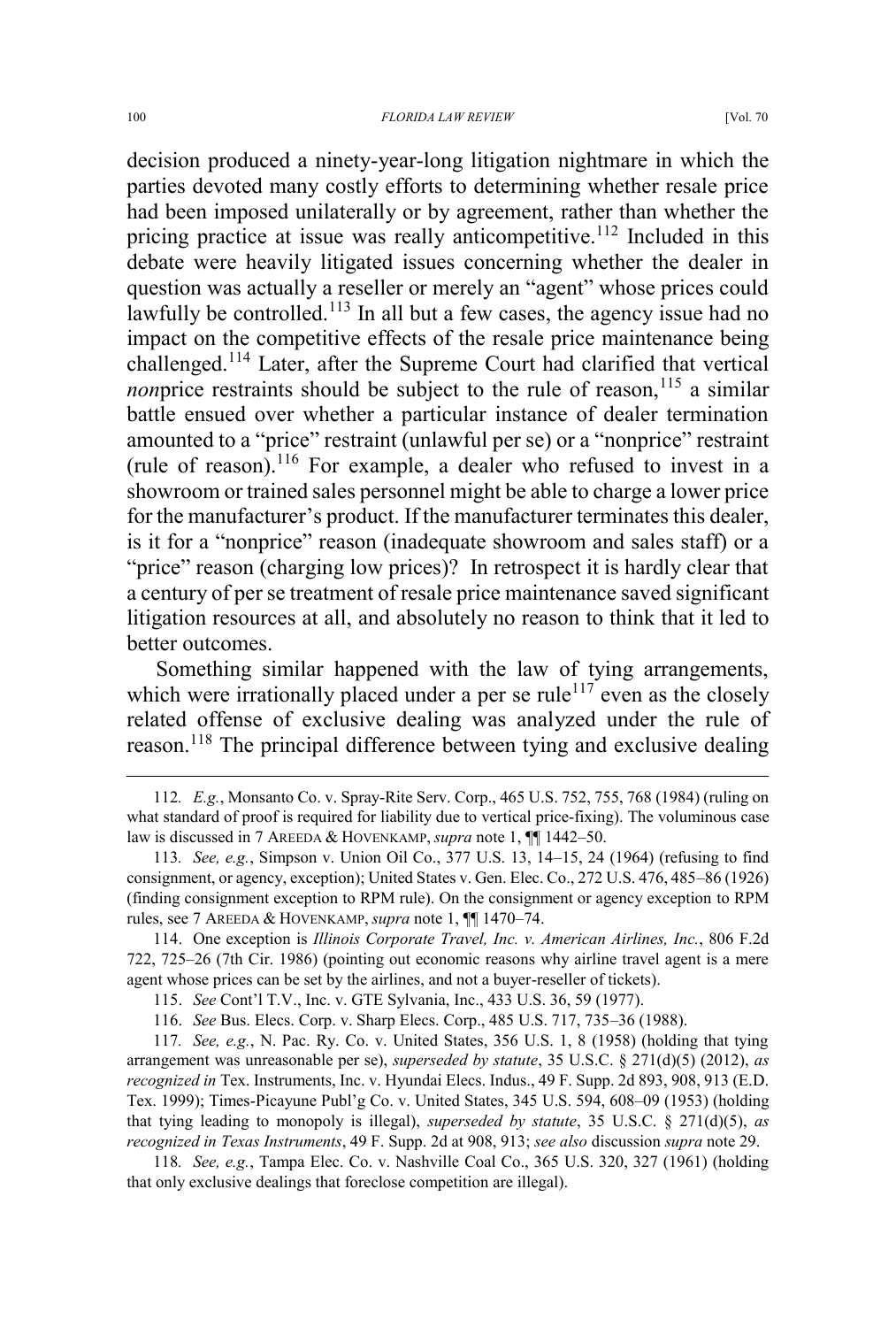is that tying requires the forced union of "separate products," so a vast amount of litigation resources were devoted to this question.<sup>119</sup> To be sure, there are some operational differences between tying and exclusive dealing, but the separate products query rarely does anything to illuminate them. Further, notwithstanding the nominally harsher treatment of tying arrangements, exclusive dealing can in fact have more severe consequences for competition. A tying arrangement attaches exclusivity to a particular product,<sup>120</sup> while exclusive dealing typically applies to the entire dealership. For example, a tying requirement might force a seller of Lexmark computer printers to stock and sell Lexmark cartridges, but it would still be able to sell non-Lexmark printers and cartridges as well. By contrast, exclusive dealing could prevent the dealer from selling any non-Lexmark products at all.<sup>121</sup> In that case the exclusionary power of the exclusive dealing is greater than that imposed by tying.

These problems should be addressed by this Article's proposal that the per se rule be defined in terms of a mode of analysis rather as a classification of practices.<sup>122</sup> For example, once the rule of reason is applied to both exclusive dealing and tying, the analysis of these practices would be very similar, with the courts searching principally for unreasonably exclusionary conduct.

## B. *The Assignment of Evidentiary Burdens*

Of all the procedural issues involved in antitrust litigation under the rule of reason, none are more critical than questions about assignment of the burden of proof and production, and the quality of the evidence that must be presented at each stage. The requirements for a rule of reason

 <sup>119</sup>*. See* 9 AREEDA & HOVENKAMP, *supra* note 1, ¶¶ 1741–51 (devoting 120 pages to the separate products issue).

<sup>120.</sup> However, a few tying cases try to make the tying product the business itself, at least in the context of franchising. *See, e.g.*, Midwestern Waffles, Inc. v. Waffle House, Inc., 734 F.2d 705, 712 (11th Cir. 1984) (plaintiff arguing that trademark, equipment, and services were tied); Krehl v. Baskin-Robbins Ice Cream Co., 664 F.2d 1348, 1352 (9th Cir. 1982) (rejecting argument that trademark and ice cream were separate products); Siegel v. Chicken Delight, Inc., 448 F.2d 43, 47–48 (9th Cir. 1971) (rejecting argument that trademarked business and supplies were separate products), *abrogated by* Rick-Mik Enter. v. Equilon Enter., 532 F.3d 963, 974 n.3 (9th Cir. 2008).

<sup>121</sup>*. See* Roy B. Taylor Sales, Inc. v. Hollymatic Corp., 28 F.3d 1379, 1380, 1382 (5th Cir. 1994) (discussing how defendant required dealer to carry defendant's hamburger patty paper as a condition of carrying its patty-making machine, but customers remained free to purchase the two separately); Russell Pittman, *Tying Without Exclusive Dealing*, 30 ANTITRUST BULL. 279, 281 (1985).

<sup>122</sup>*. See* discussion *supra* notes 98–101 and accompanying text.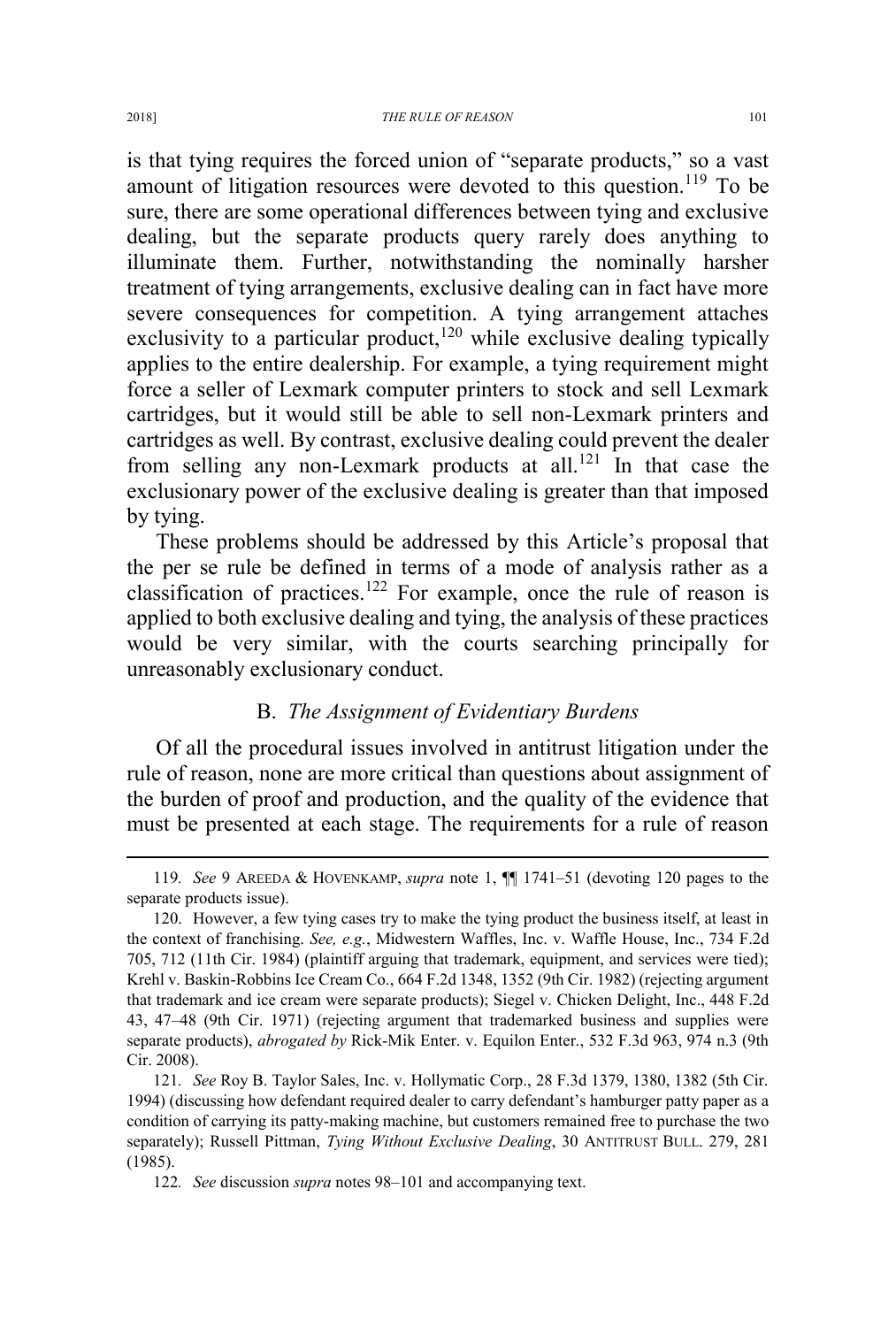case—market power and anticompetitive effects—can be very difficult to prove. Assignment of the burden is frequently dispositive of the outcome. Indeed, very likely the principal reason that plaintiffs go to such lengths to bring their case within the boundaries of the per se rule or the so-called "quick look"<sup>123</sup> is that they cannot carry an evidentiary burden requiring them to demonstrate power and anticompetitive effects. For example, in the *California Dental Association v. FTC*<sup>124</sup> case the Federal Trade Commission lost in its efforts to have the Court examine the claim under a "quick look" approach.<sup>125</sup> That having failed, the FTC was later unable to make a case under the Supreme Court's formulation for assessing proof burdens under the rule of reason.<sup>126</sup>

The black letter antitrust rule for proof under the rule of reason is easily stated. The plaintiff has the primary burden of alleging and then providing sufficient evidence both that the defendants have sufficient market power to make an anticompetitive restraint plausible<sup>127</sup> and also that they have imposed at least one such restraint.<sup>128</sup> Some decisions unfortunately express these requirements in the alternative, suggesting that the plaintiff can prevail by showing *either* that a restraint is anticompetitive or that the defendant has sufficient market power to pull it off.<sup>129</sup> While market power is a necessary condition for an

127*. See Cal. Dental*, 526 U.S. at 788–89 (Breyer, J., concurring in part and dissenting in part) (requiring "enough market power to harm competition").

128. Tops Mkts., Inc. v. Quality Mkts., Inc., 142 F.3d 90, 95–96 (2d Cir. 1998)

129*. See, e.g.*, United States v. Am. Express Co., 838 F.3d 179, 194 (2d Cir. 2016), *cert. granted sub nom.* Ohio v. American Express Co., 138 S. Ct. 355 (2017) (quoting *Tops Mkts.*, 142 F.3d 90, 96 (2d Cir. 1998) ("If the plaintiff cannot establish anticompetitive effects directly by showing an actual adverse effect on competition as a whole within the relevant market, he or she nevertheless may establish anticompetitive effects indirectly by showing that the defendant has 'sufficient market power to cause an adverse effect on competition.'"); *accord* Deutscher Tennis Bund v. ATP Tour, Inc., 610 F.3d 820, 830 (3d Cir. 2010) (discussing that plaintiff may prove either market power or anticompetitive effects); K.M.B. Warehouse Distribs., Inc. v. Walker Mfg. Co., 61 F.3d 123, 129 (2d Cir. 1995) (quoting Capital Imaging Assocs. v. Mohawk Valley Med. Assocs., Inc., 996 F.2d 537, 546 (2d Cir. 1993)) ("'[W]here the plaintiff is unable to demonstrate [an actual adverse effect on competition,]' . . . 'it must at least establish that defendants possess the requisite market power' and thus the capacity to inhibit competition market-wide."); Flegel v. Christian Hosp., Northeast-Northwest, 4 F.3d 682, 688 (8th Cir. 1993) ("Either showing—market power or actual detrimental effects—shifts the burden to the defendant to demonstrate procompetitive effects."); United States v. Brown Univ., 5 F.3d 658, 668 (3d Cir. 1993); Brookins v. Int'l Motor Contest Ass'n, No. CIV. C96-134 MJM, 1998 WL 937242, at \*2 (N.D. Iowa July 15,

 <sup>123</sup>*. See* discussion *infra* Section II.E.

<sup>124. 526</sup> U.S. 756 (1999).

<sup>125.</sup> *See id.* at 769.

<sup>126</sup>*. See id.* at 759, 774. (discussing how FTC failed to show anticompetitive effects, as rule of reason required); Order Returning Matter to Adjudication & Dismissing Complaint at 1, *In re* Cal. Dental Ass'n*.*, No. 9259, 2001 WL 34686091 (2001).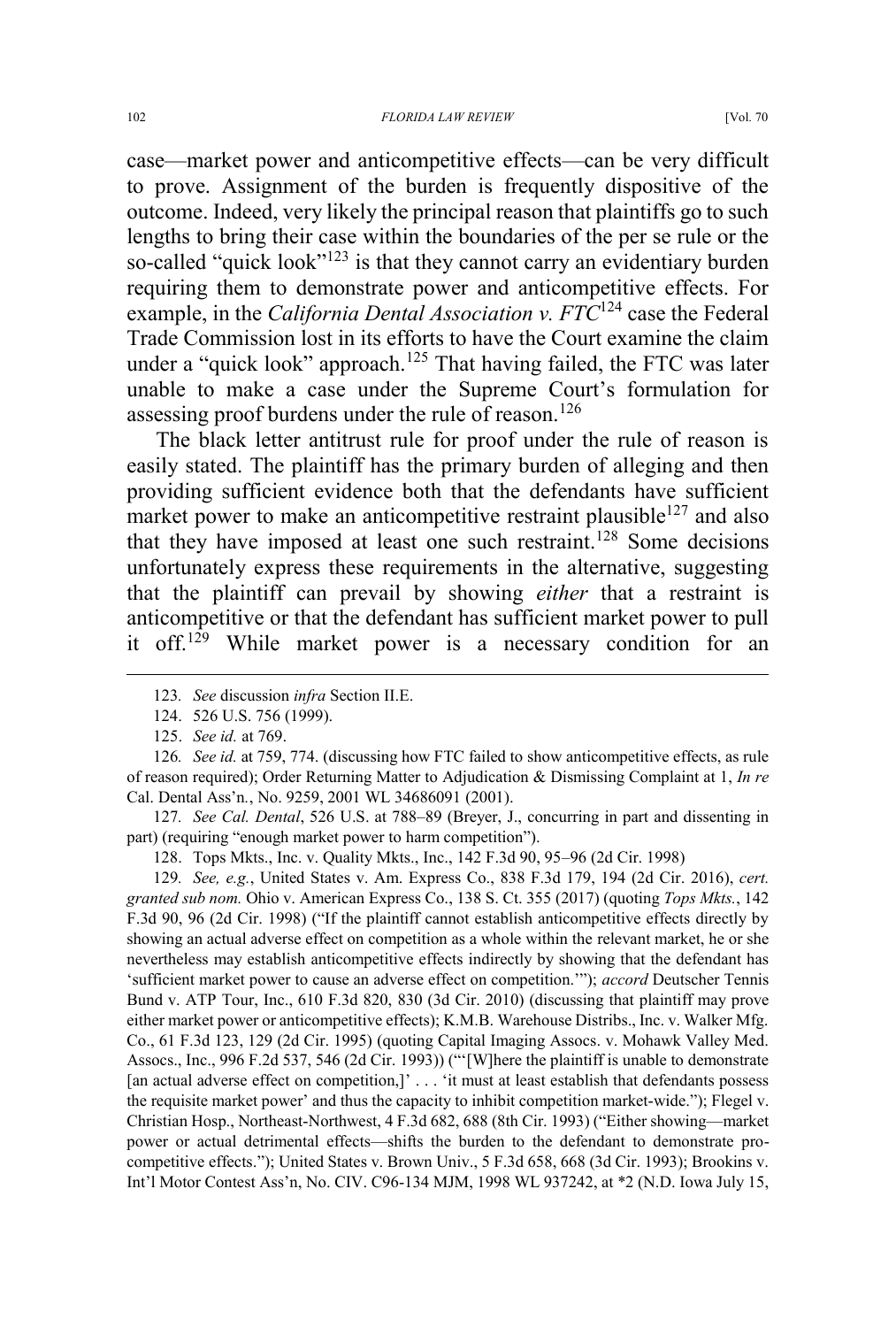anticompetitive restraint under the rule of reason, it is never a sufficient condition.<sup>130</sup> Joint ventures with significant market power may employ restraints that are in fact quite competitive, and thus are "reasonable" under the circumstances. Thus, the better rule is the one expressed in the *Tops Markets, Inc. v. Quality Markets, Inc.*<sup>131</sup> decision:

Even assuming this market share data implies that Quality [the defendant] possessed market power, Tops still would fail to satisfy its burden under the adverse-effect requirement. Market power, while necessary to show adverse-effect indirectly, alone is insufficient. A plaintiff seeking to use market power as a proxy for adverse effect must show market power, plus some other ground for believing that the challenged behavior could harm competition in the market.  $\ldots$ <sup>132</sup>

If the plaintiff meets this initial burden to establish a prima facie case for competitive harm,<sup>133</sup> then the burden shifts to the defendant to show a procompetitive justification for the practice.<sup>134</sup> If the defendant is

130. *Tops Markets*, 142 F.3d at 97.

131. *Id.* at 90.

132. *Id.* (internal citations omitted); *see also K.M.B. Warehouse*, 61 F.3d at 129–30 (internal citations omitted) ("Even if market power were shown, it would not satisfy the adverse-effect requirement under these circumstances. . . . [A] plaintiff wishing to show adverse effect through indirect means 'must *at least* establish that defendants possess the requisite market power' . . . . [A] showing of market power, while necessary to show adverse effect indirectly, is not sufficient. There must be other grounds to believe that the defendant's behavior will harm competition market-wide, such as the inherent anticompetitive nature of defendant's behavior or the structure of the interbrand market. . . . This position is consistent with the approach of courts that require a showing of market power, but only as one of several steps necessary to establish adverse effect.").

133. For example, in *California Dental* the burden never shifted because the majority concluded that the FTC failed to make out a prima facie case. *See* Cal. Dental Ass'n v. FTC, 526 U.S. 756, 775 n.12 (1999). The four dissenters disagreed with this proposition. *Id.* at 783.

134*. See, e.g.*, United States v. Visa U.S.A., Inc., 163 F. Supp. 2d 322, 399 (S.D.N.Y. 2001), *modified*, 183 F. Supp. 2d 613 (S.D.N.Y. 2001), *aff'd*, 344 F.3d 229 (2d Cir. 2003); *see also California Dental*, 526 U.S. at 788 (Breyer, J., concurring in part and dissenting in part) (*"*In the

 $\overline{a}$ 

<sup>1998) (&</sup>quot;Accordingly, a plaintiff can show a violation of  $\S$  1 by showing 'actual detrimental effects' on competition attributable to the challenged restraint, or by showing that the 'market structure and the defendant's market power' are such that the challenged restraint is likely to injure competition."), *aff'd*, 219 F.3d 849 (8th Cir. 2000); Deborah Heart & Lung Ctr. v. Virtua Health Inc., No. 11-1290 RMB/KMW, 2015 WL 1321674, at \*9 (D.N.J. Mar. 24, 2015) (citing *Deutscher*, 610 F.3d at 830) ("As stated in this Court's prior Opinion, [Docket No. 56], a plaintiff may demonstrate that concerted action produced adverse, anticompetitive effects within the relevant product and geographic markets in two ways: (1) through direct evidence of actual anticompetitive effects; or (2) through proof of the defendant's market power, which acts as a proxy for anticompetitive effect." (alteration in original)), *aff'd sub nom.*, 833 F.3d 399 (3d Cir. 2016).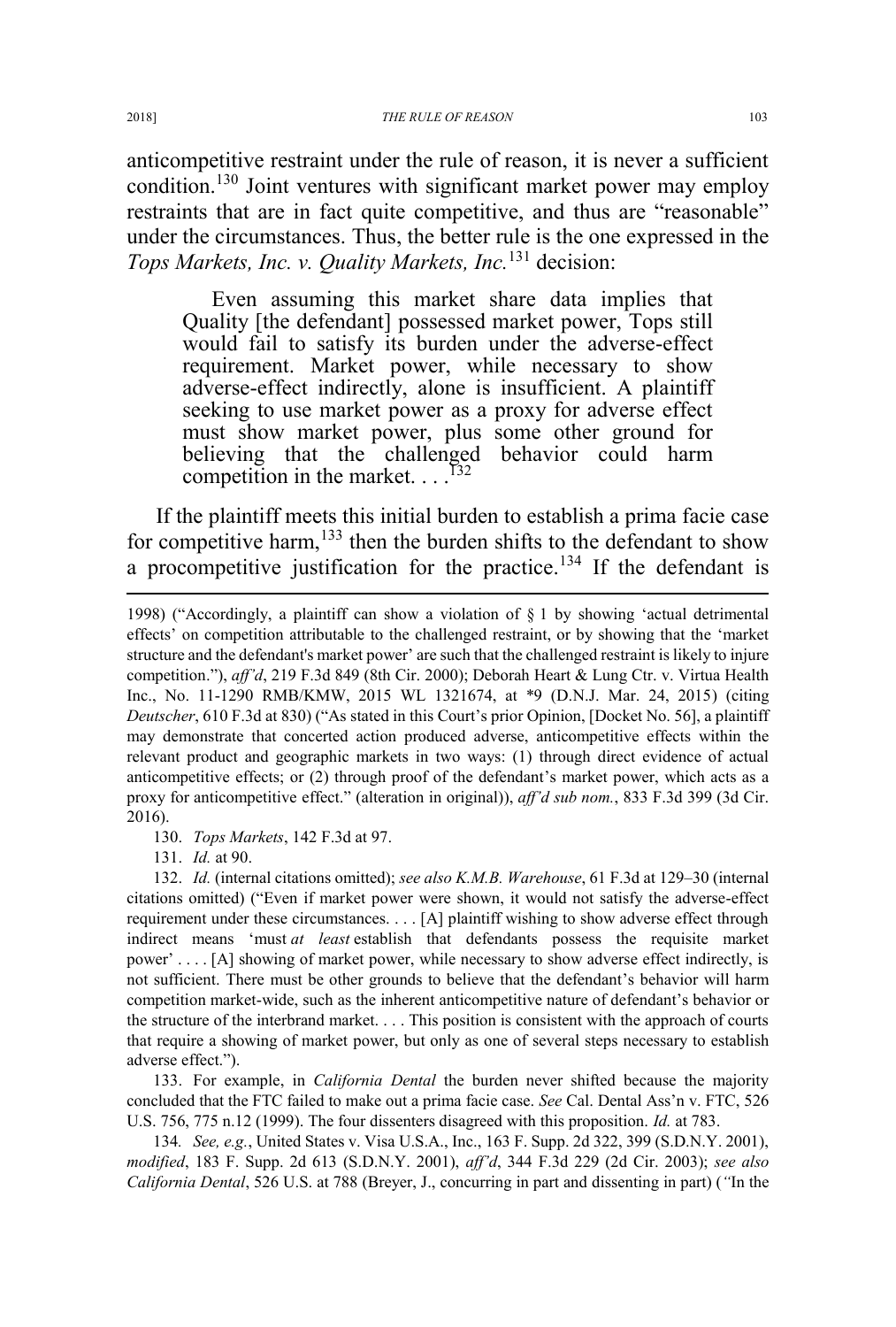unable to defeat the prima facie case and offers no justification, then the plaintiff is entitled to prevail. By contrast, if the defendant does provide evidence of a procompetitive justification the burden may shift a second time.<sup>135</sup> The plaintiff will still have an opportunity to show that the same justification could have been achieved by a less restrictive alternative, which is one that offers more-or-less the same benefits but without the threat of competitive harm.<sup>136</sup> If no less restrictive alternative is available the court may need to examine both the restraint and the justification and attempt to "balance" them in order to assess net anticompetitive effects.<sup>137</sup>

One important question is whether these "secondary" burdens of proof should be assigned categorically or on a case by case basis. The latter makes more sense given the variability of antitrust rule of reason claims and location of evidence. As a general matter, inferences should be assigned against the person with the least plausible claim.<sup>138</sup> This suggests both that proof burdens should be assigned to a party as its position is less tenable, and also that the "quality" of the proof be increased.

Inseparable from the issue of proof burdens is the question of the quality and amount of evidence that is needed to satisfy a party's burden. Once again, the less plausible a party's case, the more evidence is needed

136*. American Express*, 838 F.3d at 195 ("If the defendant can provide such proof, then 'the burden shifts back to the plaintiff[] to prove that any legitimate competitive benefits offered by defendant[] could have been achieved through less restrictive means,'" (alteration in original) (citing Capital Imaging Assocs. v. Mohawk Valley Med. Assocs., 996 F.2d 537, 543 (2d Cir. 1993))); *see also* C. Scott Hemphill, *Less Restrictive Alternatives in Antitrust Law*, 116 COLUM. L. REV. 927, 941 (2016).

137*. But see* discussion *infra* notes 270–82 and accompanying text; Herbert Hovenkamp, *Antitrust Balancing*, 12 N.Y.U. J.L. & BUS. 369, 383–84 (2016).

138*. See* Ronald J. Allen & Alex Stein, *Evidence, Probability, and the Burden of Proof*, 55 ARIZ. L. REV. 557, 573 (2013) (discussing and critiquing Louis Kaplow, *Burden of Proof*, 121 YALE L.J. 738 (2012)); Edward K. Cheng, *Reconceptualizing the Burden of Proof*, 122 YALE L.J. 1254, 1268 (2013).

 $\overline{a}$ 

usual Sherman Act  $\S$  1 case, the defendant bears the burden of establishing a procompetitive justification."). *Contra American Express*, 838 F.3d at 206–07 (concluding that the plaintiff needed to show "net harm" to both sides of a two-sided market (merchant acceptance and cardholders), which meant that before the burden shifted, the plaintiff would have to show that harms on one sided exceeded benefits on the other).

<sup>135.</sup> On the broad acceptance of these burden-shifting requirements in rule of reason antitrust cases, see Michael A. Carrier, *The Real Rule of Reason: Bridging the Disconnect*, 1999 BYU L. REV. 1265, 1268–69 [hereinafter Carrier, *Bridging the Disconnect*]; Michael A. Carrier, *The Rule of Reason: An Empirical Update for the 21st Century*, 16 GEO. MASON L. REV. 827, 834–35 (2009) [hereinafter Carrier, *An Empirical Update*].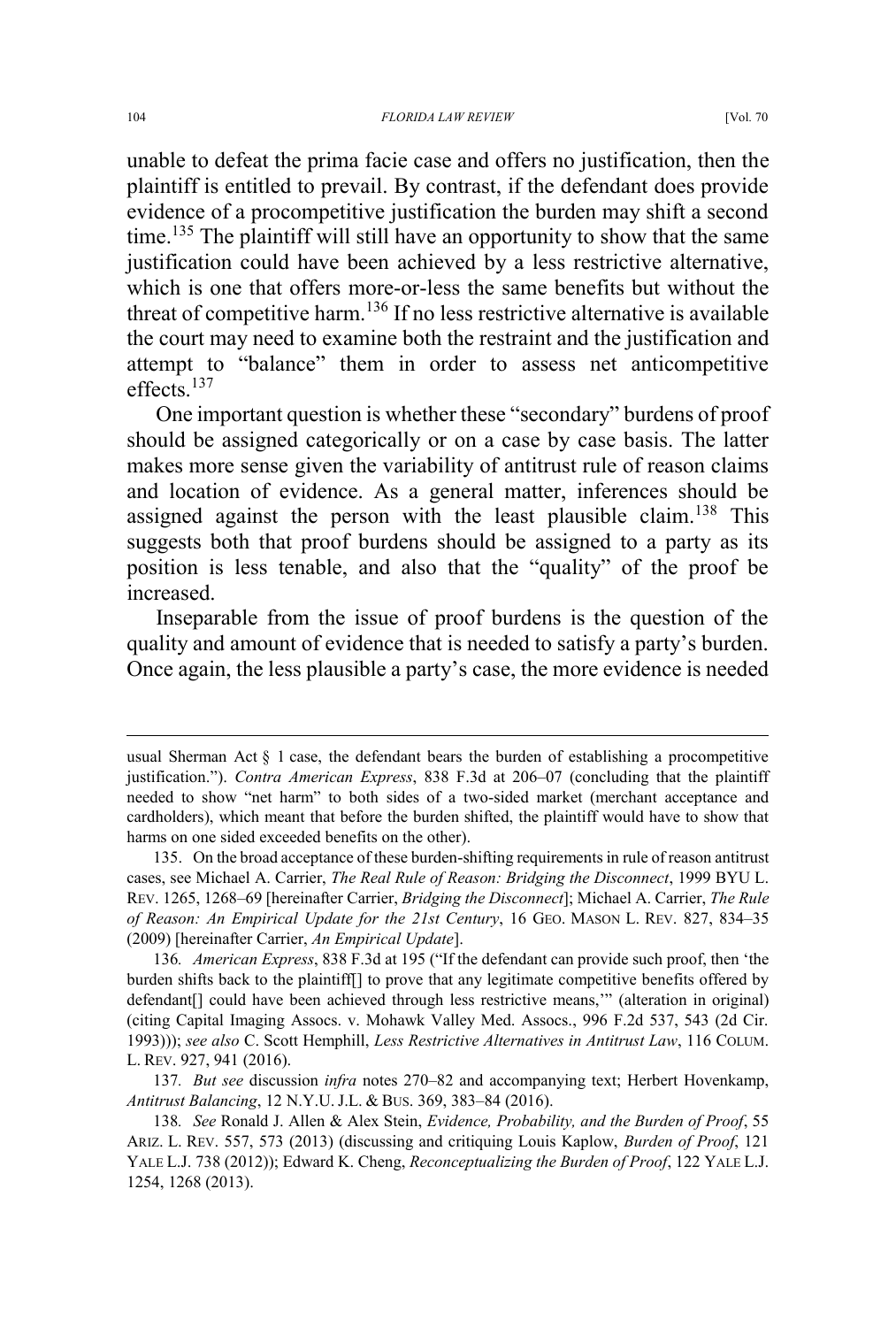to create a triable issue.<sup>139</sup> At least for summary judgment purposes, the Supreme Court made this clear in its *Matsushita* decision, which created an inverse sliding scale between the plausibility of the plaintiff's allegations and the degree of proof necessary to avoid summary judgment.<sup>140</sup> The defendants, who were Japanese manufacturers of electronic sound equipment, were accused of orchestrating a twenty-yearlong predatory-pricing campaign in order to drive American manufacturers out of business.<sup>141</sup> The accusations were in effect of a predation scheme that had virtually no chance of success.<sup>142</sup> First, a twenty-year campaign would have required decades of monopoly prices before the defendants could have recouped their investment in predation.<sup>143</sup> Second, the plaintiffs had offered no evidence indicating that entry into this market was difficult, "yet without barriers to entry it would presumably be impossible to maintain supracompetitive prices for an extended time."<sup>144</sup> Such an implausible claim would require a greater amount of evidence in order to avoid summary judgment:

[I]f the factual context renders respondents' claim implausible—if the claim is one that simply makes no economic sense—respondents must come forward with more persuasive evidence to support their claim than would otherwise be necessary.<sup>145</sup>

143*. Id.* at 593 ("[P]etitioners would most likely have to sustain their cartel for years simply to break even."); *see also* Frank H. Easterbrook, *The Limits of Antitrust*, 63 TEX. L. REV. 1, 26– 27 (1984) (discussing that the recoupment period on the *Matsushita* facts would have to be infinitely long). For a strongly contrary view, see Christopher R. Leslie, *Predatory Pricing and Recoupment*, 113 COLUM. L. REV. 1695, 1719 (2013). Leslie observes that *Matsushita* was a § 1 conspiracy case; further, even a long predation period might lead to profitable recoupment if the monopoly returns during the recoupment period are sufficiently high. *Id.* On the recoupment requirement in predatory pricing law, see 3A AREEDA & HOVENKAMP, *supra* note 1, ¶¶ 726–28.

144*. Matsushita*, 475 U.S. at 591 n.15.

145*. Id.* at 587; *see also* First Nat'l. Bank of Ariz. v. Cities Serv. Co., 391 U.S. 253, 278–79 (1968) (discussing that where defendant had no motive to conspire, stronger evidence would be required to establish a conspiracy). As Judge Posner later explained:

More evidence is required the less plausible the charge of collusive conduct. In *Matsushita*, for example, the charge was that the defendants had conspired to lower prices below cost in order to drive out competitors, and then to raise prices to monopoly levels. This was implausible for a variety of reasons, such as that it

 <sup>139</sup>*. See* Wickelgren, *supra* note 105, at 53 ("[W]e require stronger evidence of anticompetitive effects for conduct that we think are less likely to be anticompetitive and are more receptive to procompetitive effects arguments in such cases.").

<sup>140.</sup> Matsushita Elec. Indus. Co. v. Zenith Radio Corp., 475 U.S. 574, 587 (1986).

<sup>141.</sup> *Id.* at 577–78.

<sup>142.</sup> *Id.* at 592.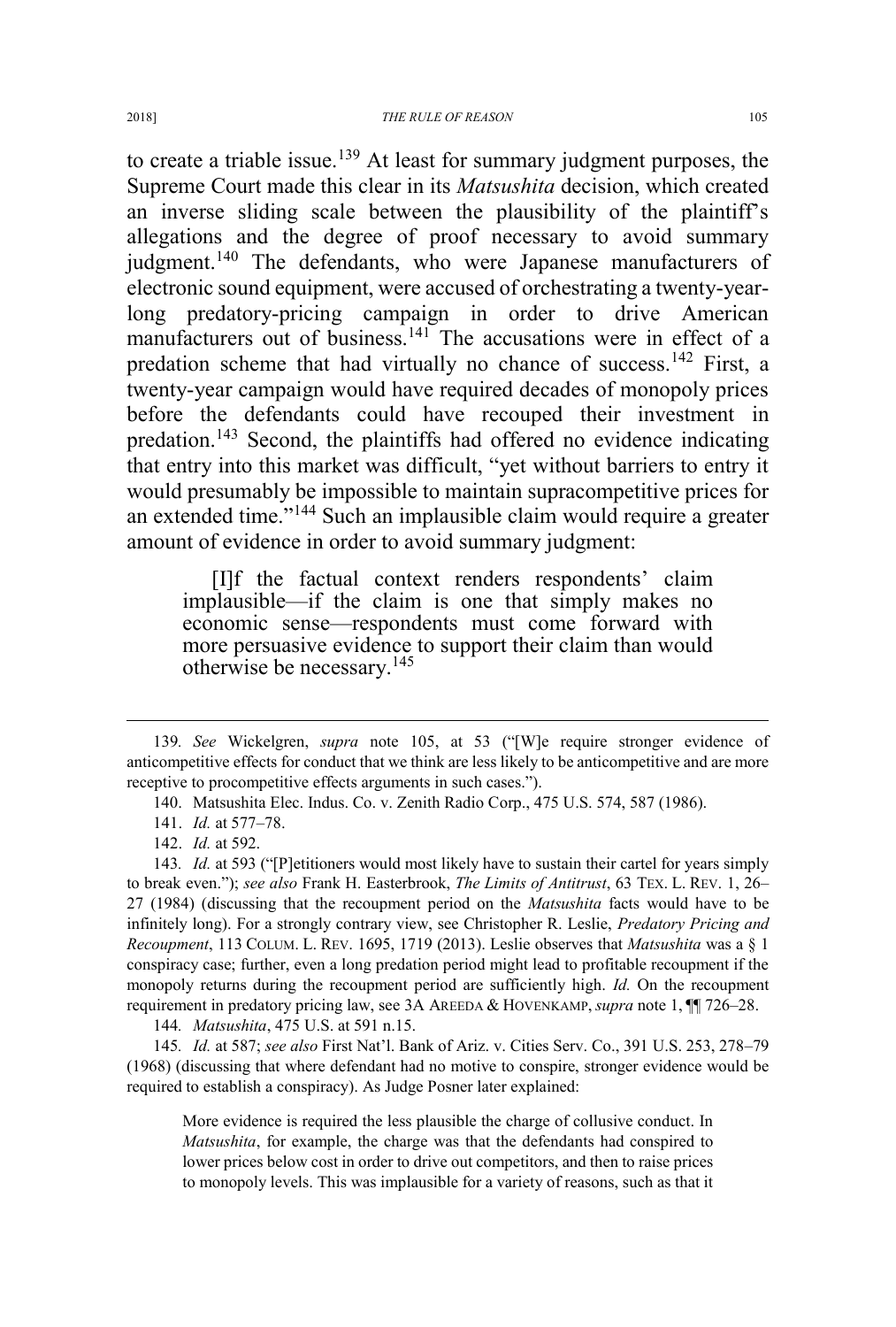The quality of the evidence can also affect the burden of proof. For example, once a plaintiff has established a relevant market with a sufficient minimum share, who has the burden of showing that entry is difficult or easy? If entry is easy, then even a high market share fails to establish significant power.<sup>146</sup> The same thing applies to the question whether two different goods are sufficiently substitutable that they should be in the same market. $147$ 

## C. *Staging Evidentiary Obligations*

# 1. The Plaintiff's Prima Facie Case

The plaintiff's prima facie case is only the first step in assessing a restraint challenged under the antitrust laws. Too many courts proceed as if this step constitutes the entire case. In fact, the prima facie case should focus on one question: Does the restraint before the court require an

 would mean that losses would be incurred in the near term in exchange for the speculative possibility of more than making them up in the uncertain and perhaps remote future—when, moreover, the competitors might come right back into the market as soon as (or shortly after) prices rose above cost, thus thwarting the conspirators' effort at recouping their losses with a commensurate profit. But the charge in this case involves no implausibility. The charge is of a garden-variety price-fixing conspiracy orchestrated by a firm, ADM, conceded to have fixed prices on related products (lysine and citric acid) during a period overlapping the period of the alleged conspiracy to fix the prices of HFCS.

*In re* High Fructose Corn Syrup Antitrust Litig., 295 F.3d 651, 661 (7th Cir. 2002); *see also* Instructional Sys. Dev. Corp. v. Aetna Cas. & Sur. Co., 817 F.2d 639, 646 (10th Cir. 1987) (stating that the *Matsushita* holding was based on twin premises of an alleged conspiracy that was fundamentally irrational and ambiguous circumstantial evidence; as the rationality of the alleged conspiracy increases, the evidentiary burden is lessened). In *H.J., Inc. v. Int'l Tel. & Tel. Corp.*, the Eighth Circuit went even further, suggesting that Matsushita "does not apply" in a case where the alleged conspiracy seems quite rational. 867 F.2d 1531, 1544 n.10 (8th Cir. 1989) ("There is no claim in this case that the supposed conspiracy makes no economic sense. *Matsushita Electric* does not apply."). Other decisions making the same distinction include *Petruzzi's IGA Supermarkets, Inc. v. Darling-Delaware Co.*, 998 F.2d 1224, 1233 (3d Cir. 1993), and *Ezzo's Investments, Inc. v. Royal Beauty Supply, Inc*., 94 F.3d 1032, 1036 (6th Cir. 1996).

146*. See* 2 AREEDA & HOVENKAMP, *supra* note 1, ¶ 420b; *see also* United States v. Baker Hughes, Inc., 908 F.2d 981, 983–87 (D.C. Cir. 1990) (rejecting the government's contention that once high market concentration was established in a merger case, the burden shifted to the defendant to show that entry would be "quick and effective" in restoring any monopoly prices to the competitive level).

147. HDC Med., Inc. v. Minntech Corp., 474 F.3d 543, 547–48 (8th Cir. 2007) (stating that the plaintiff had the burden to show whether single-use and multiple-use dialyzers were substitutable); FTC v. Arch Coal, Inc., 329 F. Supp. 2d 109, 121 (D.D.C. 2004) (stating that the plaintiff had the burden to show whether hotter burning and cooler burning coal were in the same market).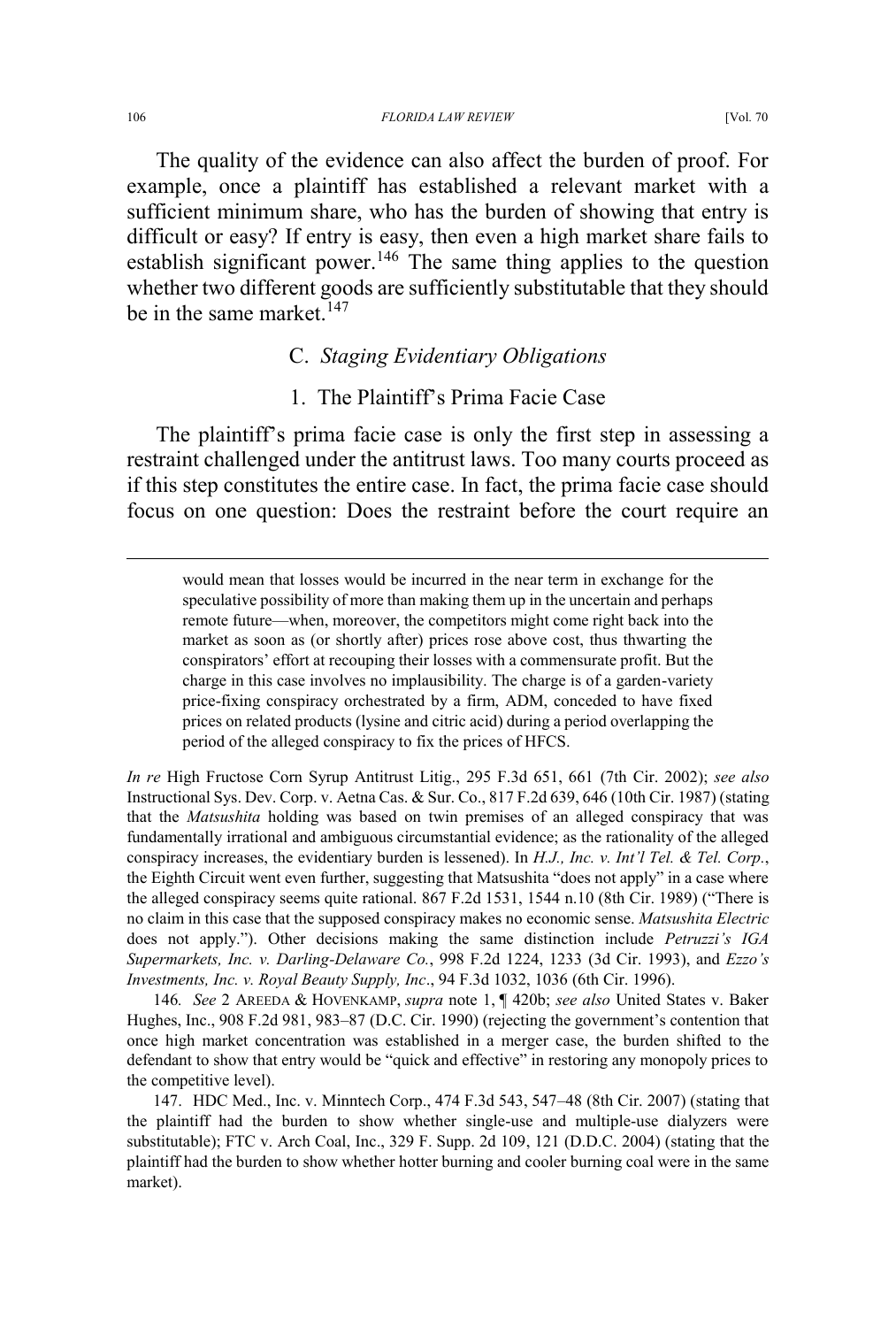explanation, or should the complaint be dismissed without further query? As a general matter, the evidence supporting a prima facie case need not be as specific as the evidence supporting a procompetitive justification. If the defendants have a procompetitive justification, it must have been a motivating factor for the restraint, and the defendants should be able to establish it rather easily. By contrast, most of the evidence pertaining to the prima facie case concerns the market in which the firms operate and the more obvious tendencies of the restraint at issue; sometimes much of the evidence is controlled by the defendants.

Thus, the quality and amount of the evidence varies at different stages in the production of evidence:

*First*, the evidence of market power should be sufficiently strong to create an inference that the defendants are capable of producing anticompetitive results by means of the claimed restraint.<sup>148</sup> This requires that the market be well-defined or that an alternative method of assessing power be sufficiently robust. In most cases, evidence about market structure, entry barriers, or the extent and nature of IP rights is sufficiently available to plaintiffs to enable them to make out a prima facie case. Of course, defendant firms themselves may know many details more fully. In any event, if an important element in assessing power is known exclusively by a defendant, the presumption on that issue should favor the plaintiff.

One reason for requiring strong proof of power is that as power is weaker, efficiency explanations tend to predominate. For example, if a group of firms have no power at all, then an anticompetitive output reduction cannot be an explanation for their conduct. The presence of power is what makes an anticompetitive restraint possible.

*Second*, once sufficient market power is found, a practice that can be reasonably expected to restrain output or increase price should be sufficient to shift the burden to the defendants without evidence of an actual output restraint or price increase. The question at this stage is only whether power and a sufficiently troublesome restraint exist such that the defendants should be expected to provide an explanation. Under the consumer welfare test advocated here, the focus of this proof is on the price or output effects of the restraint, not on some broader conception of general welfare.<sup>149</sup>

 <sup>148.</sup> On the question of varying the power requirement with the offense, see discussion *infra* notes 435–56. *See generally* Louis Kaplow, *On the Relevance of Market Power*, 130 HARV. L. REV. 1303, 1304–05 (2017) (providing a ground-up analysis of the role of market power).

<sup>149</sup>*. See* discussion *infra* notes 204–67.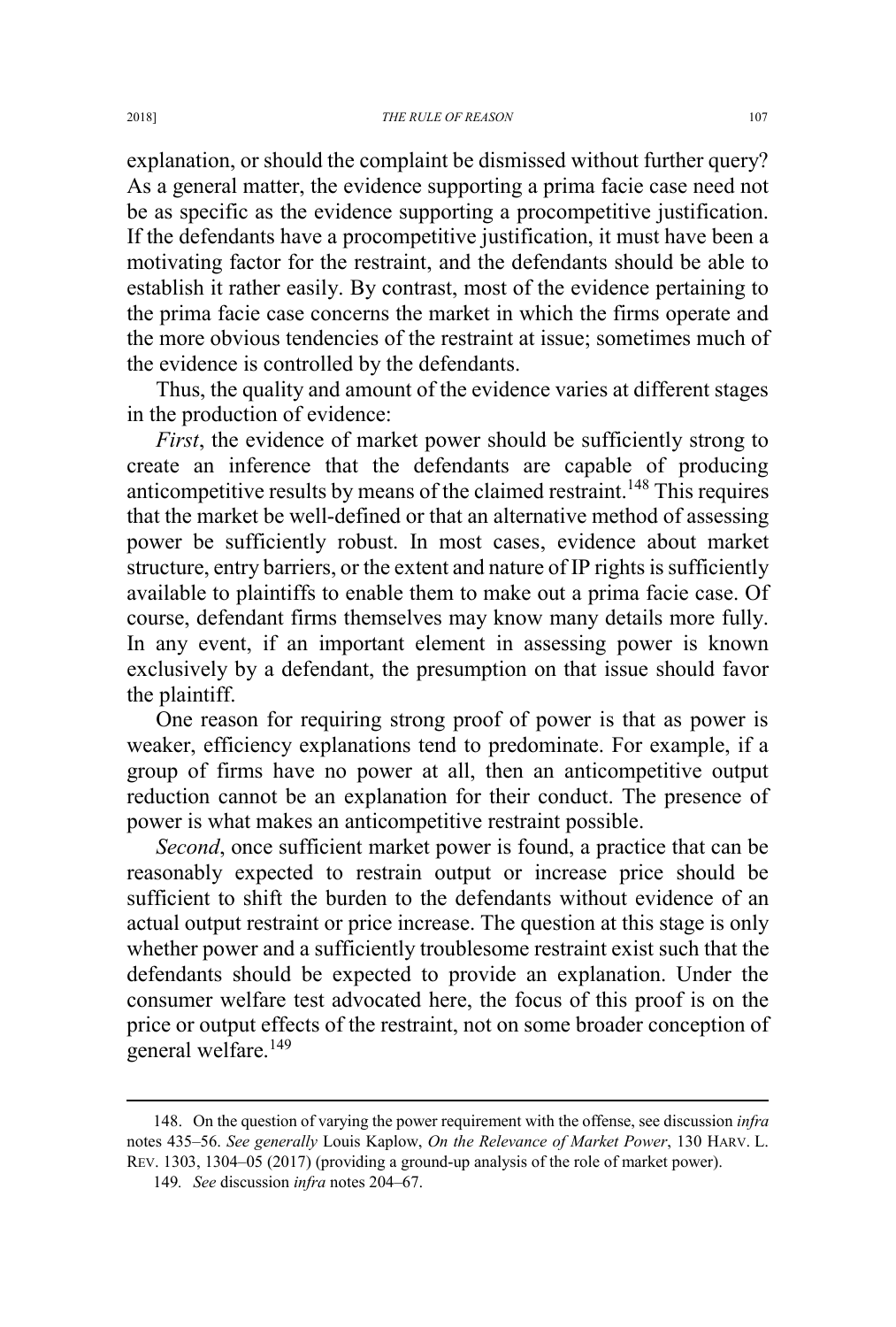The Supreme Court majority in the *California Dental* case thought otherwise.<sup>150</sup> It found an insufficient prima facie case for competitorcreated restraints on advertising that made it virtually impossible for member dentists to advertise their prices and prohibited quality advertising.<sup>151</sup> Evidence of such practices should require an explanation concerning why such restrictions benefitted rather than harmed consumers. Perhaps more to the point, what additional facts should the FTC have been required to show? Measuring actual output effects would be impossible, and in this case the plausibility argument would clearly seem to favor the plaintiff. By contrast, the defendants, who created the restraints in question, need do no more than provide an explanation that they presumably already knew for why these particular restraints protected rather than harmed consumers, and why these means were superior to other vehicles that would have interfered less with the competitive process. For example, if the purpose of the restraints was to prevent deception, was there a significant record of deception that federal or state consumer protection laws were unable to control?

The majority's error in *California Dental* is that it rolled both the prima facie case and the justifications offered for it into one, giving the plaintiff the burden on both. The Supreme Court acknowledged the fragility of the market in question, focusing on imbalances in information as between suppliers and consumers that impeded effective consumer choice.<sup>152</sup> In a quite stunning logical flip, however, it then concluded that a set of rules facilitating collusion among dentists might in fact be an effective way to control the situation.<sup>153</sup> It reasoned that the challenged advertising restrictions "might plausibly be thought to have a net procompetitive effect, or possibly no effect at all on competition."<sup>154</sup> That is, the same imbalances of information that made this market more conducive to collusion might serve to justify a set of restraints imposed collusively by sellers.

 <sup>150.</sup> *See* Cal. Dental Ass'n v. FTC, 526 U.S. 756, 771–72 (1999).

<sup>151.</sup> *Id.*

<sup>152</sup>*. Id.* (citing Jack Carr & Frank Mathewson, *The Economics of Law Firms: A Study in the Legal Organization of the Firm*, 33 J.L. & ECON. 307, 309 (1990) ("One feature common to the markets for complex services is an inherent asymmetry of knowledge about the product: professionals supplying the good are knowledgeable; consumers demanding the good are uninformed.")). *See generally* George A. Akerlof, *The Market for "Lemons": Quality Uncertainty and the Market Mechanism*, 84 Q.J. ECON. 488 (1970) (illustrating the effects of "quality uncertainty" in markets characterized by asymmetrical information).

<sup>153</sup>*. See Cal. Dental*, 526 U.S. at 778–79; Herbert Hovenkamp, *Competitor Collaboration After* California Dental Association, 2000 U. CHI. LEGAL F. 149, 181.

<sup>154</sup>*. Cal. Dental*, 526 U.S. at 771.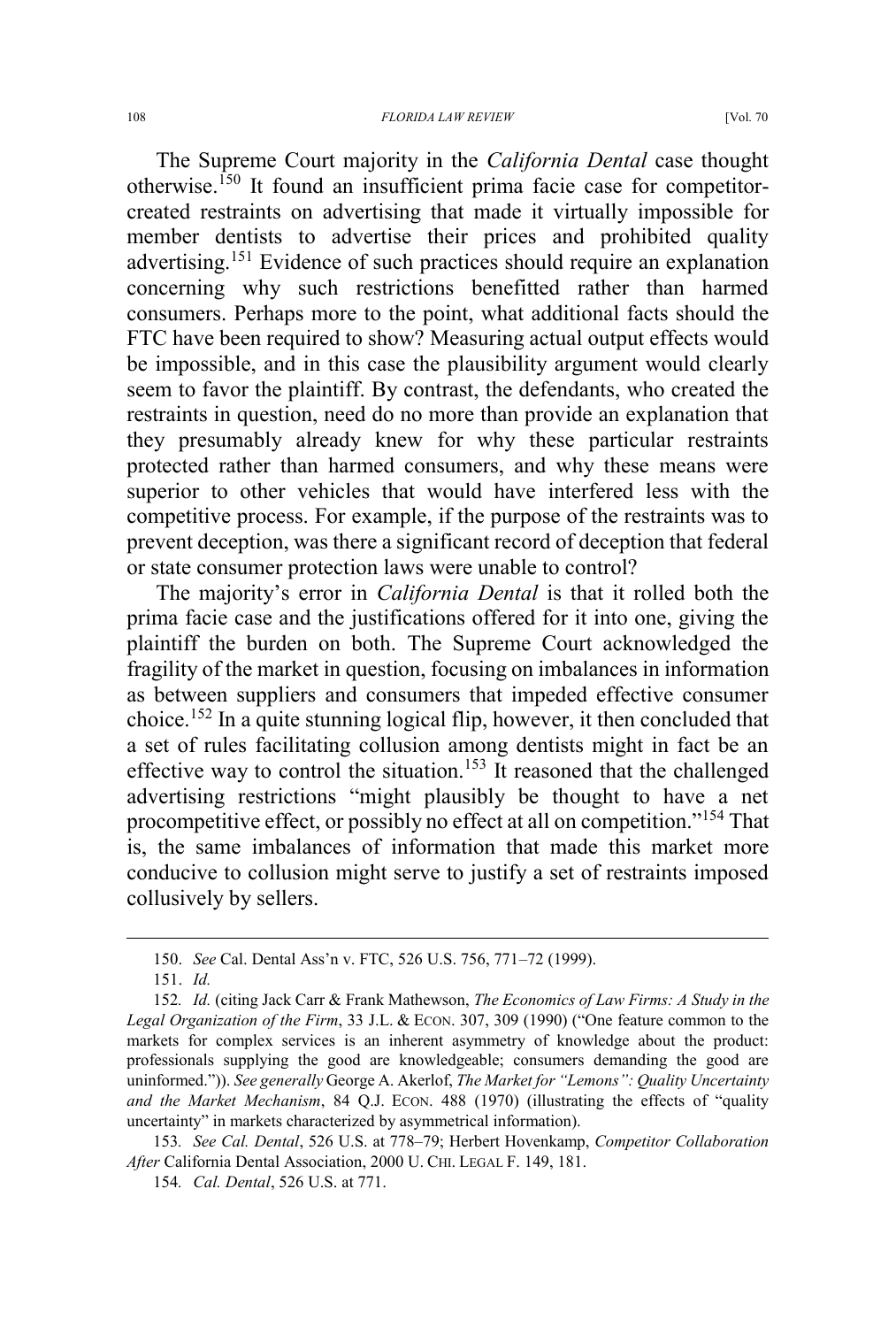In part, the Court's decision may reflect naïveté about professionals perhaps that they can be expected to act in the public interest rather than as self-serving business persons. The history of professional restraints suggests strongly that professionals are maximizers, just as other business firms are. When professionals have an opportunity to profit by limiting output or controlling price, they take it.<sup>155</sup> In any event, whether a particular professional rule reflects the public interest or self-interested maximization is appropriately a fact to be proved as part of a defense, and not simply assumed. For that, the burden should be on the defendants. Agreements by professional associations with power that virtually eliminate price advertising or that condemn quality advertising require an explanation. In this case, power, self-interested decision makers, and price-affecting conduct should be sufficient to create an inference.

The approach that the Supreme Court took in the *NCAA v. Bd. of Regents of the University of Oklahoma*<sup>156</sup> case is more sensible. The Court found a prima facie anticompetitive restraint in a rule that limited each team's annual number of nationally televised games.<sup>157</sup> As the Court observed, "[b]ecause it restrains price and output, the NCAA's television plan has a significant potential for anticompetitive effects."<sup>158</sup> In the presence of market power, that is certainly so. As a result, the NCAA was obliged to provide a defense.<sup>159</sup>

If the challenge is to conduct thought to be exclusionary rather than collusive, a rule of reason plaintiff should be required to show that at least one substantial and presumptively efficient rival or potential rival has been excluded. For example, in *SCFC ILC, Inc. v. VISA USA, Inc.*<sup>160</sup> the Tenth Circuit found that the plaintiffs, who issued the competing Discover card, made out a prima facie case of an exclusionary practice with respect to Visa's rule forbidding Visa membership to any bank that

 <sup>155.</sup> As evidenced most recently in N.C. State Bd. of Dental Exam'rs v. FTC, 135 S. Ct. 1101, 1108 (2015) (discussing dentists' agreement to prohibit non-dentists from offering teeth whitening services); *see also* PAUL J. FELDSTEIN, HEALTH CARE ECONOMICS 251–60 (Dave Garza, et al. eds., 7th ed. 2012) (providing an overview of the physician services market and the economic factors that affect it); Thomas G. McGuire, *Physician Agency*, *in* 1A HANDBOOK OF HEALTH ECONOMICS 461, 475–77 (Anthony J. Culyer & Joseph P. Newhouse eds., 2000) (discussing physician behavior in the context of market power); Thomas Greaney, *Thirty Years of Solicitude: Antitrust Law and Physician Cartels*, 7 HOUS. J. HEALTH L. & POL'Y 189 (2007) (discussing physicians' long history of willingness to "blatantly disregard" antitrust laws).

<sup>156. 468</sup> U.S. 85 (1984).

<sup>157.</sup> *Id.* at 98.

<sup>158.</sup> *Id.* at 104.

<sup>159.</sup> *Id.* at 113.

<sup>160. 36</sup> F.3d 958 (10th Cir. 1994), *cert. denied*, 515 U.S. 1152 (1995).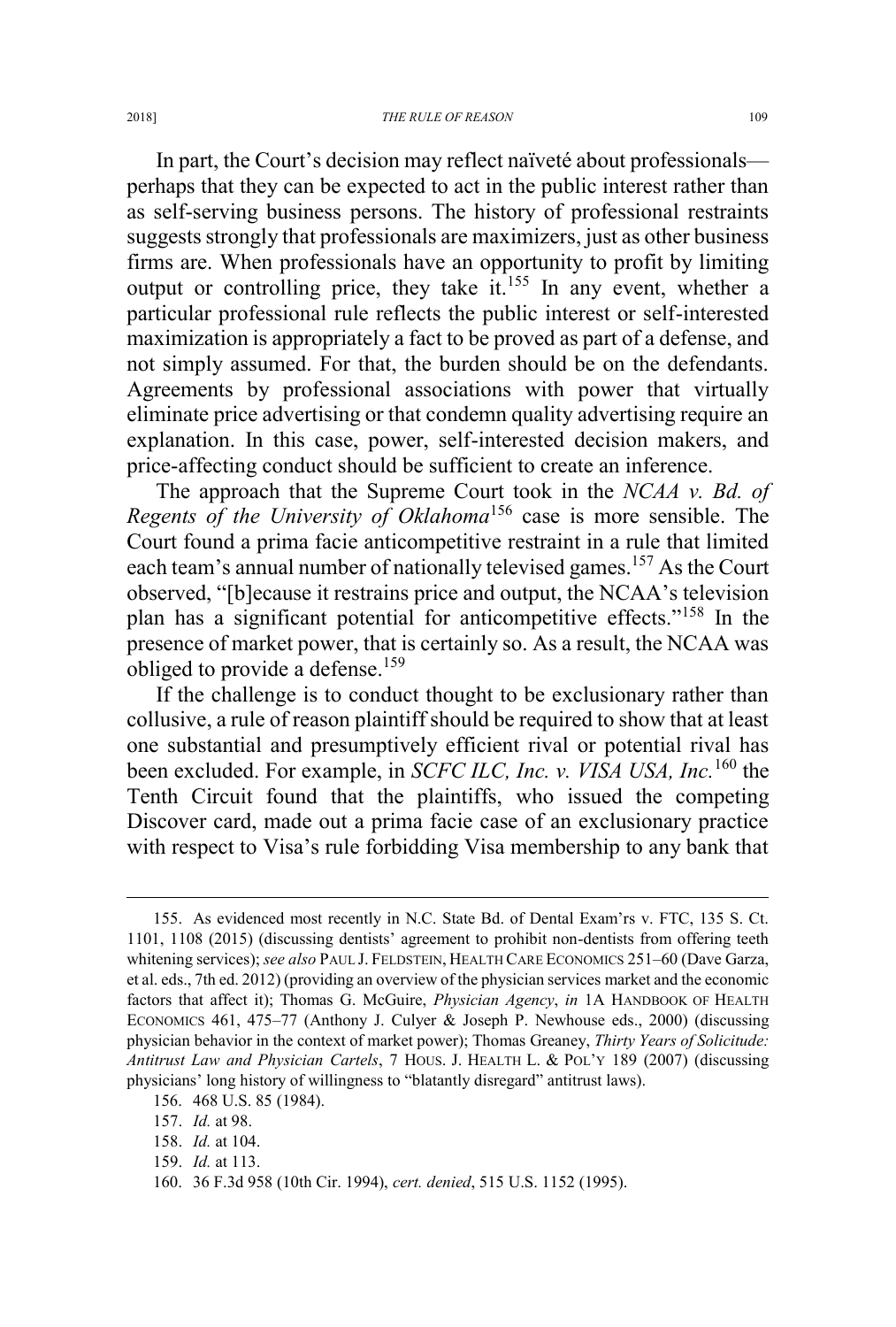also issued a competing card.<sup>161</sup> To be sure, there might be justifications for such a rule, but the important point at this stage is that they are *justifications*—that is, they serve as explanations for an exclusionary practice, not as an element of the practice itself.

## 2. Justifications

Once the plaintiff has made out a prima facie case of competitive harm, the burden shifts to the defendants to provide evidence of a justification.<sup>162</sup> This burden should be stricter than the one applied to the plaintiff's prima facie case. Restraints are adopted self-consciously, and we must assume that the defendants are rational and knew what they were doing when the challenged restraints were created. To the extent that the defendants' expectation of profit came from something other than a restriction of competition, they should have evidence and are in the best position to provide it.

Acceptance of justifications presents issues of both proof and policy. Not every proffered justification will save a restraint, even if the justification has factual support. For example, in *NCAA* the defendants offered the rationale that restrictions on the number of broadcasts per team were necessary in order to level the playing field between more popular and less popular teams; further, the restrictions were needed to protect live ticket-paying attendance, which eroded when televised alternatives were available.<sup>163</sup> The Court properly rejected these rationales, not because the defendants failed to meet their burden to prove them, but on policy grounds.<sup>164</sup> As a general matter, it is not a defense to collusion that its purpose is to protect weaker participants. Every cartel does that by creating a price umbrella that permits less efficient firms to survive. As to live attendance, a high cartel price *always* serves to strengthen demand for non-cartelized substitutes. We rely on the market to make these adjustments. For example, an automobile cartel might result in increased demand for pickup trucks, but that fact is not a defense to price fixing.

The most salient point about both of the NCAA's defenses is that they assumed that the challenged restraint actually reduced output or raised prices in the affected market. Only an output limitation could create broadcasting space, so that less popular teams could have their games

 <sup>161.</sup> *Id.* at 961.

<sup>162.</sup> *See NCAA*, 468 U.S. at 113; *SCFC*, 36 F.3d at 969.

<sup>163.</sup> *NCAA*, 468 U.S. at 115–17.

<sup>164.</sup> *Id.*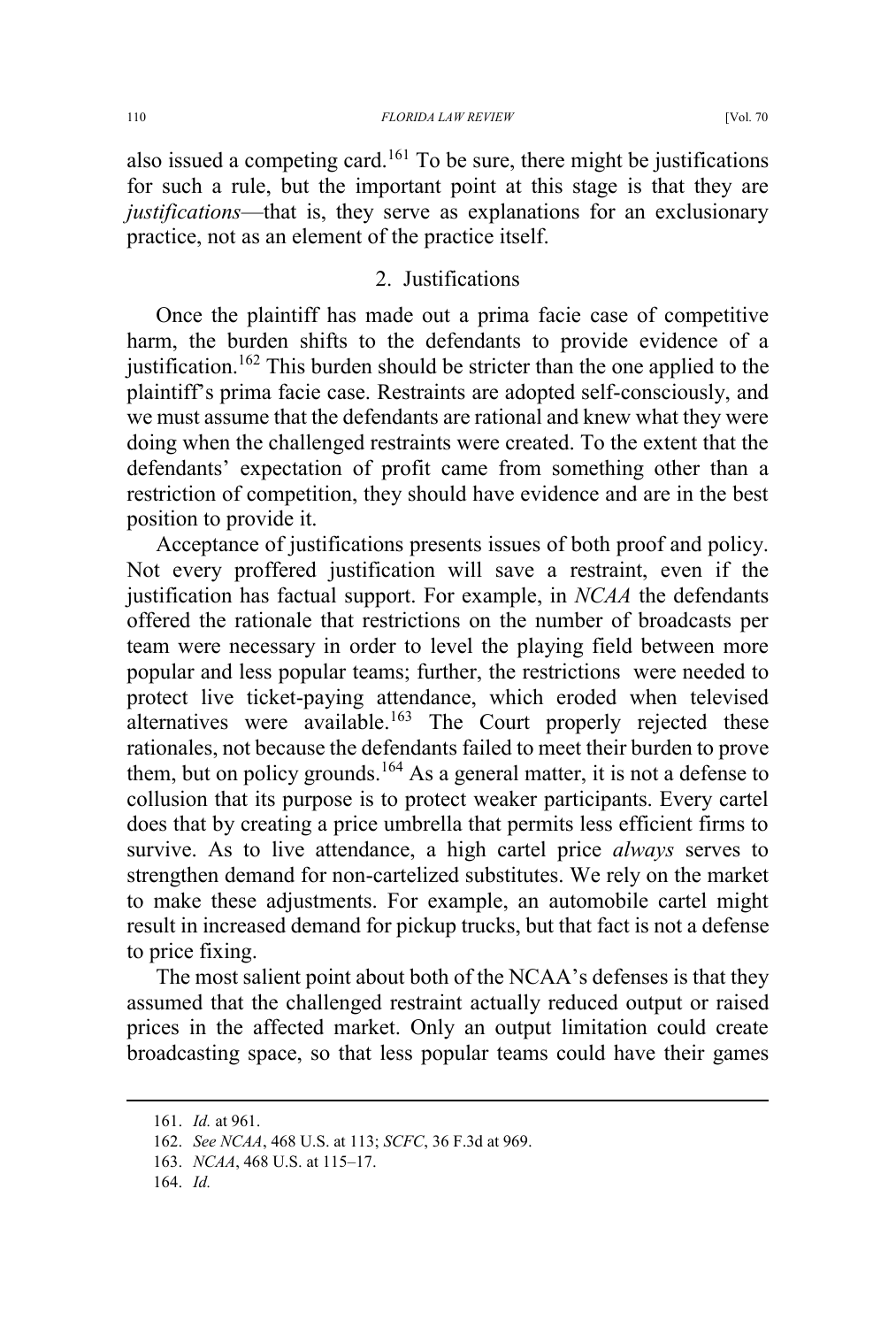nationally televised, or force viewers to switch from television to live attendance. An effective defense must be able to show that a practice has social benefits that do not depend on the exercise of market power.<sup>165</sup>

For challenges to horizontal restraints, the need to control free riding is an often asserted but greatly overused defense.<sup>166</sup> True free riding requires one firm to take advantage of another firm's investment in ways that reduce the incentive to invest.<sup>167</sup> As a result, where competitively harmful free riding occurs, one would expect output to be lower. Further, in order for anticompetitive free riding to occur, the free rider must be able to take advantage of someone else's investment in such a way that the other firm is not capable of pricing it out of the market.<sup>168</sup> This inability to obtain an adequate return reduces the incentive to invest.<sup>169</sup>

Often, instances of claimed free riding are really complaints about competition, particularly when there are joint costs. For example, in *SCFC*, the plaintiff made out a prima facie case of competitive harm from a Visa rule that forbade banks issuing Visa cards from issuing competing cards.<sup>170</sup> At that point, the burden shifted to the defendant to provide a justification, and the court accepted its defense that permitting competing

166. For vertical restraints the manufacturer, or vertically related firm, has a separate interest that serves to justify many free rider concerns. *See, e.g.*, H.L. Hayden Co. of N.Y. v. Siemens Med. Sys., Inc., 879 F.2d 1005, 1014 (2d Cir. 1989). If the manufacturer does not have those concerns, the free rider argument is best rejected. *See, e.g.*, Toys "R" Us, Inc. v. FTC, 221 F.3d 928, 938 (7th Cir. 2000) (rejecting defendant's free rider explanation when it was a retailer complaining about free riding by other dealers, but the manufacturers did not have the same view).

167*. See, e.g.*, Rothery Storage & Van Co. v. Atlas Van Lines, Inc., 792 F.2d 210, 211 (D.C. Cir. 1986) (accepting free rider justification for national van lines requirement that local mover affiliates transfer their interstate shipments exclusively to Atlas's authority for operation under its name and agreement to its rates); Polk Bros., Inc. v. Forest City Enters., Inc., 776 F.2d 185, 190 (7th Cir. 1985) (accepting the free rider argument for a horizontal product division agreement within a single shopping center as necessary to permit each firm to capitalize on its own promotion). *See* Wesley J. Liebeler, *Antitrust Law and the New Federal Trade Commission*, 12 SW. U. L. REV. 166, 195−96 (1981) (demonstrating the use of ancillary product division agreements to avoid free riding).

168*. See* Chi. Prof'l Sports Ltd. P'ship v. NBA, 961 F.2d 667, 675 (7th Cir. 1992) (explaining that if an asset can be priced out, then the ride is not free).

169. *Id.* at 674.

170. *Id.* at 961 (questioning the validity of the challenged bylaw which provided that "if permitted by applicable law, the corporation shall not accept for membership any applicant which is issuing, directly or indirectly, Discover cards or American Express cards, or any other cards deemed competitive by the Board of Directors . . . .").

 <sup>165</sup>*. Cf.* Nat'l Soc. of Prof'l Eng'rs v. United States, 435 U.S. 679, 688 (1978) ("[T]he Rule [of Reason] does not open the field of antitrust inquiry to any argument in favor of a challenged restraint that may fall within the realm of reason. Instead, it focuses directly on the challenged restraint's impact on competitive conditions."); *id.* at 696 ("In sum, the Rule of Reason does not support a defense based on the assumption that competition itself is unreasonable.").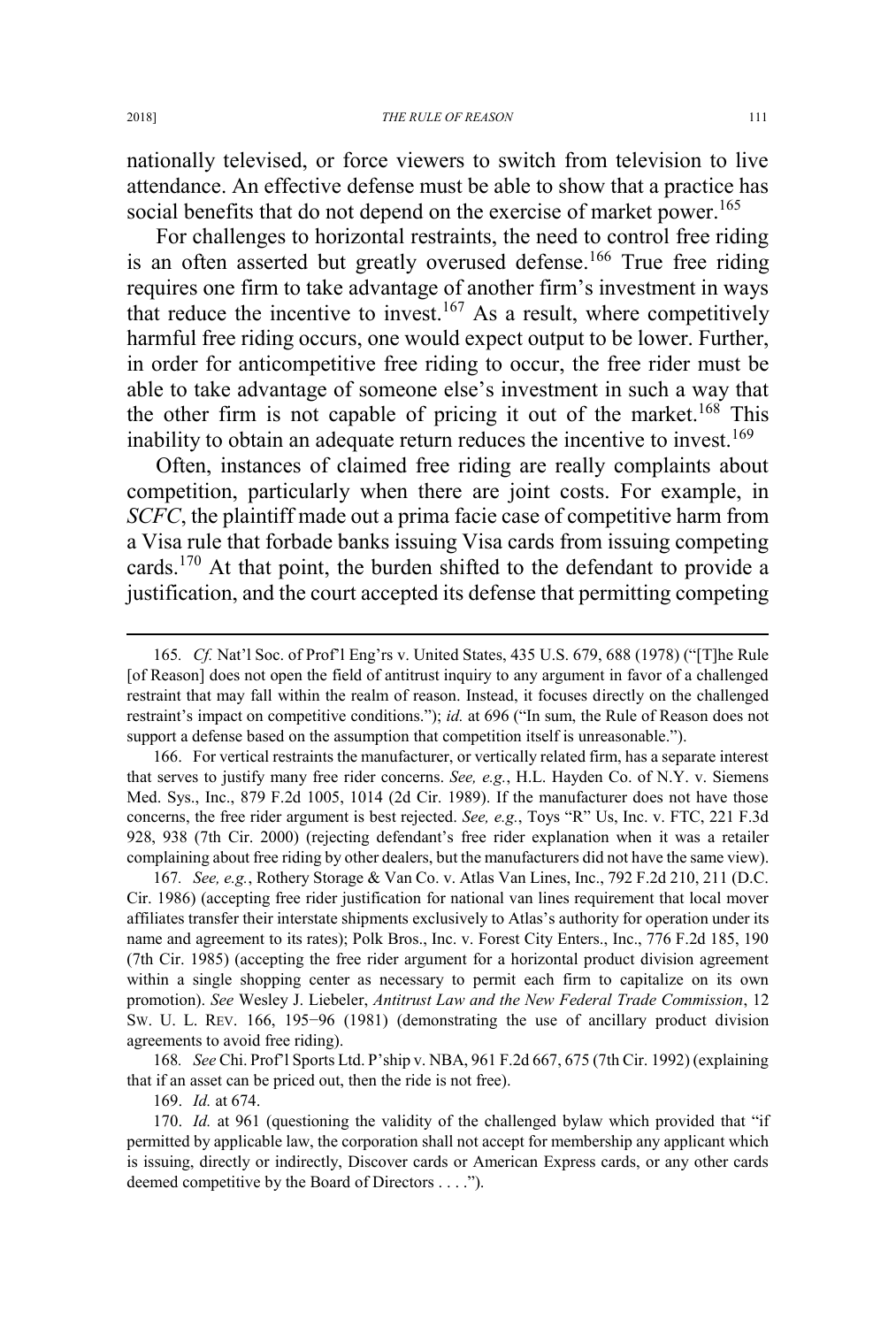cards would encourage free riding.<sup>171</sup> But the court never required evidence of actual free riding or explained how it would occur, upon what assets a free ride might be taken, or why Visa could not have taken reasonable steps either to prevent or charge a fee for their use. If there are joint costs, the venture can usually require cost sharing rather than denying access altogether. For example, a merchant who takes one credit card might receive card-swiping machines for that card. If the merchant then took a competitor's card that made uncompensated use of the same machine, there is a possibility of free riding. But free riding would not be a problem if the second card issuer could be compelled to share the costs of the machine, or if the merchant bore the machine's costs. In a later challenge to the same rule brought by the United States, the court could not identify any Visa asset upon which the competing card issuers (Discover and American Express) were able to take a free ride.<sup>172</sup>

In other cases, claimed "free riding" is nothing more than product complementarity. For example, producers of gasoline sell more of it to the extent that we have a robust market for automobiles, and vice versa. One might describe this as "free riding" because the gasoline producers are earning a profit from the automobile manufacturers' investment. But the overall effect is to increase rather than decrease overall output, thus making this form of free riding a good thing.<sup>173</sup> While product complementarity enables one firm to profit from another firm's investment, the effect is generally to increase rather than decrease the incentive to invest  $174$ 

 <sup>171.</sup> The court reversed a district court judgment on a jury verdict that rejected the free rider claims. SCFC ILC, Inc. v. Visa USA, Inc., 819 F. Supp. 956, 967 (D. Utah 1993), *rev'd*, 36 F.3d at 972 (10th Cir. 1994).

<sup>172.</sup> United States v. Visa USA, Inc., 163 F. Supp. 2d 322, 405 (S.D.N.Y. 2001), *modified*, 183 F. Supp. 2d 613 (S.D.N.Y. 2001), *aff'd*, 344 F.3d 229 (2d Cir. 2003), *cert. denied*, 543 U.S. 811 (2004); *see also* United States v. Am. Exp. Co., 88 F. Supp. 3d 143, 235−36 (E.D.N.Y. 2015) (finding that "anti-steering" rules used by card issuer to deter merchants from accepting rivals' cards were not necessary to limit free riding because record showed that defendant could and did price assets subject to free riding separately), *rev'd on other grounds*, 838 F.3d 179 (2d Cir. 2016); *cf.* Toys "R" Us, Inc. v. FTC, 221 F.3d 928, 938 (7th Cir. 2000) (rejecting Toys "R" Us's free rider argument that distribution restraints needed to be imposed on rival retailers in order to prevent them from taking advantage of Toy "R" Us's promotional investments when the manufacturers themselves believed that widespread distribution was the output-maximizing strategy; its interest was not in more efficient distribution but rather in maximizing its own profits).

<sup>173</sup>*. See, e.g.*, Wilk v. AMA, 895 F.2d 352, 364 n.2 (7th Cir. 1990) (rejecting free rider argument used in defense of rule prohibiting physicians from referring patients to chiropractors).

<sup>174.</sup> *See, e.g.*, Polk Bros., Inc. v. Forest City Enters., Inc., 776 F.2d 185, 189−90 (7th Cir. 1985) (demonstrating the benefit of productive cooperation between retailers).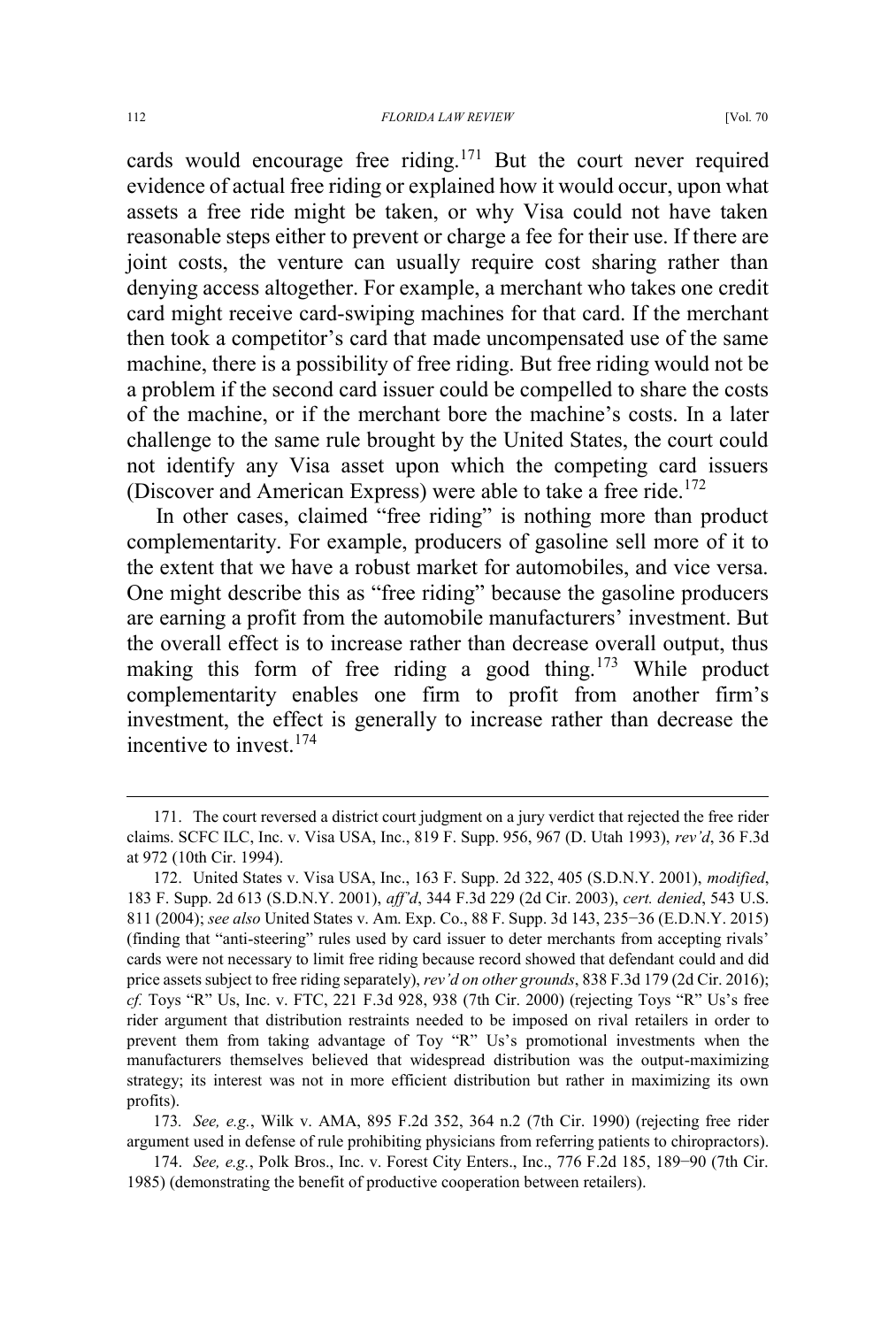In any event, complete market exclusion is a suspiciously excessive remedy for claimed free riding, even where a certain amount of free riding actually occurs. For example, one Second Circuit decision accepted a free rider argument for a professional baseball league's consolidation of all intellectual property rights held by member teams into a single organization with exclusive rights to license.<sup>175</sup> The court credited the claim that the value of an individual team's IP rights was in part a function of the IP rights held by other teams as well.<sup>176</sup> For example, "a Club that was popular because of its on-field success could cash in on its popularity even though its victories obviously could not have been achieved without the participation of other Clubs."<sup>177</sup> Factually, that is true, but it is tantamount to saying that the value of a winner's enhanced intellectual property rights must be shared with losers. The outputmaximizing approach would permit each team to capitalize on its own efforts without having to share its successes.

On the other hand, free riding is a legitimate concern for joint ventures that involve a high degree of risk at the startup stage. Firms will have an incentive to wait until risks have been overcome and then join later rather than earlier. But if the antitrust laws guarantee a right of late entry, each firm will have an incentive to free ride on the risk capital of early participants.

Other types of justifications can be both more conventional and more robust, provided that they can be factually supported. For example, joint ventures are often justified by reductions in either production and distribution costs or market transaction costs.<sup>178</sup> In such cases, however, the costs in question are those borne by the defendants and must have been a motivating factor in creating the joint arrangement in the first place.<sup>179</sup> To that extent, the defendant should have the burden of justifying them with probative evidence.

While the defendant has the burden of proving a justification for its restraint, at this stage it should not need to show that the effect of the justification is to offset fully the concerns that led the restraint to be

 <sup>175.</sup> MLB Props., Inc. v. Salvino, Inc., 542 F.3d 290, 304−05 (2d Cir. 2008).

<sup>176.</sup> *Id.*

<sup>177.</sup> *Id.* at 305; *see also* Laumann v. NHL, 56 F. Supp. 3d 280, 298 (S.D.N.Y. 2014) (rejecting free rider defense of inter-team territorial restrictions on TV licensing where the proffered defense was that individual teams would be able to take a free ride on the popularity of the league if they were able to license their games nationally).

<sup>178.</sup> *See, e.g.*, *Polk Bros.*, 776 F.2d at 188 (explaining that "[i]t is necessary for people to cooperate in some respects before they may compete in others, and cooperation facilitates efficient production").

<sup>179.</sup> *Id.* at 188−89.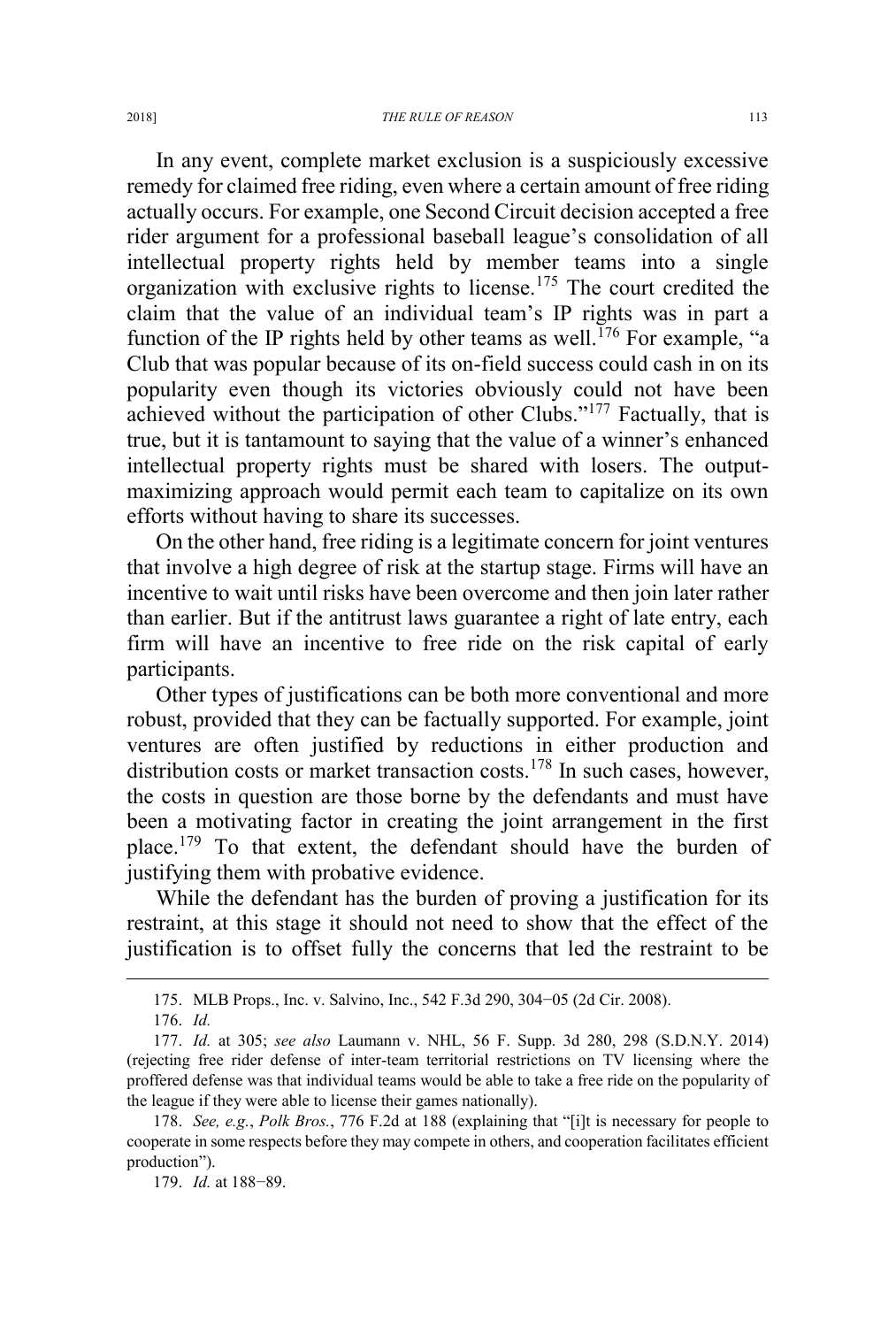challenged. The entire logic of rule of reason proof is to put off and minimize the occasions for weighting and balancing pro- and anticompetitive effects. In the very troublesome Second Circuit decision in *United States v. American Express Co.*, the Court lost sight of this and effectively forced balancing into the very first stage of inquiry. It held that a prima facie case required a showing of "net harm" with respect to a restraint that caused competitive harm on the merchant acceptance side of a credit card market, but with claimed benefits to cardholders.<sup>180</sup> That approach virtually guarantees that antitrust cases involving two sided markets will become unmanageable. To be sure, some proffered justifications may be so strong or so weak that they make further inquiry unnecessary, but that will hardly be true in every case.<sup>181</sup>

## 3. Less Restrictive Alternatives

Once the defendant has established a justification, the plaintiff can still show that similar effects could have been achieved by a less restrictive alternative, with that burden ordinarily on the plaintiff.<sup>182</sup> Consistent with the consumer welfare principle, an alternative should be considered less restrictive if it accomplishes most of the defendant's legitimate goals while also providing lower prices, higher quality, or significantly less exclusion of competition.

The most difficult questions respecting less restrictive alternatives have to do with robustness and quality. First, may merely hypothetical less restrictive alternatives be offered, or must the plaintiff show that such an alternative is really being used successfully in some other setting? Second, must the proffered alternative be just as effective as the restraint that the defendants have chosen, or is a somewhat less effective alternative acceptable?<sup>183</sup>

One of the most robust less restrictive alternatives is non-exclusive

 <sup>180.</sup> United States v. Am. Express Co., 838 F.3d 179, 194 (2d Cir. 2016), *cert. granted sub nom.* Ohio v. Am. Express Co., 138 S. Ct. 355 (2017).

<sup>181.</sup> *See* Wilk v. AMA, 895 F.2d 352, 358 (7th Cir. 1990) (explaining that sometimes the likelihood of anticompetitive effect is so obvious that the rule of reason analysis is unwarranted).

<sup>182</sup>*. See, e.g.*, United States v. Brown Univ., 5 F.3d 658, 679 (3d Cir. 1993) (holding that, on remand, the government would have the burden of proving that less restrictive alternatives existed to the defendants' agreement with competing institutions regarding financial aid provided to needy students).

<sup>183.</sup> For excellent treatment, see Hemphill, *supra* note 136, at 945. *See also* Gabriel A. Feldman, *The Misuse of the Less Restrictive Alternative Inquiry in Rule of Reason Analysis*, 58 AM. U. L. REV. 561, 602 (2009).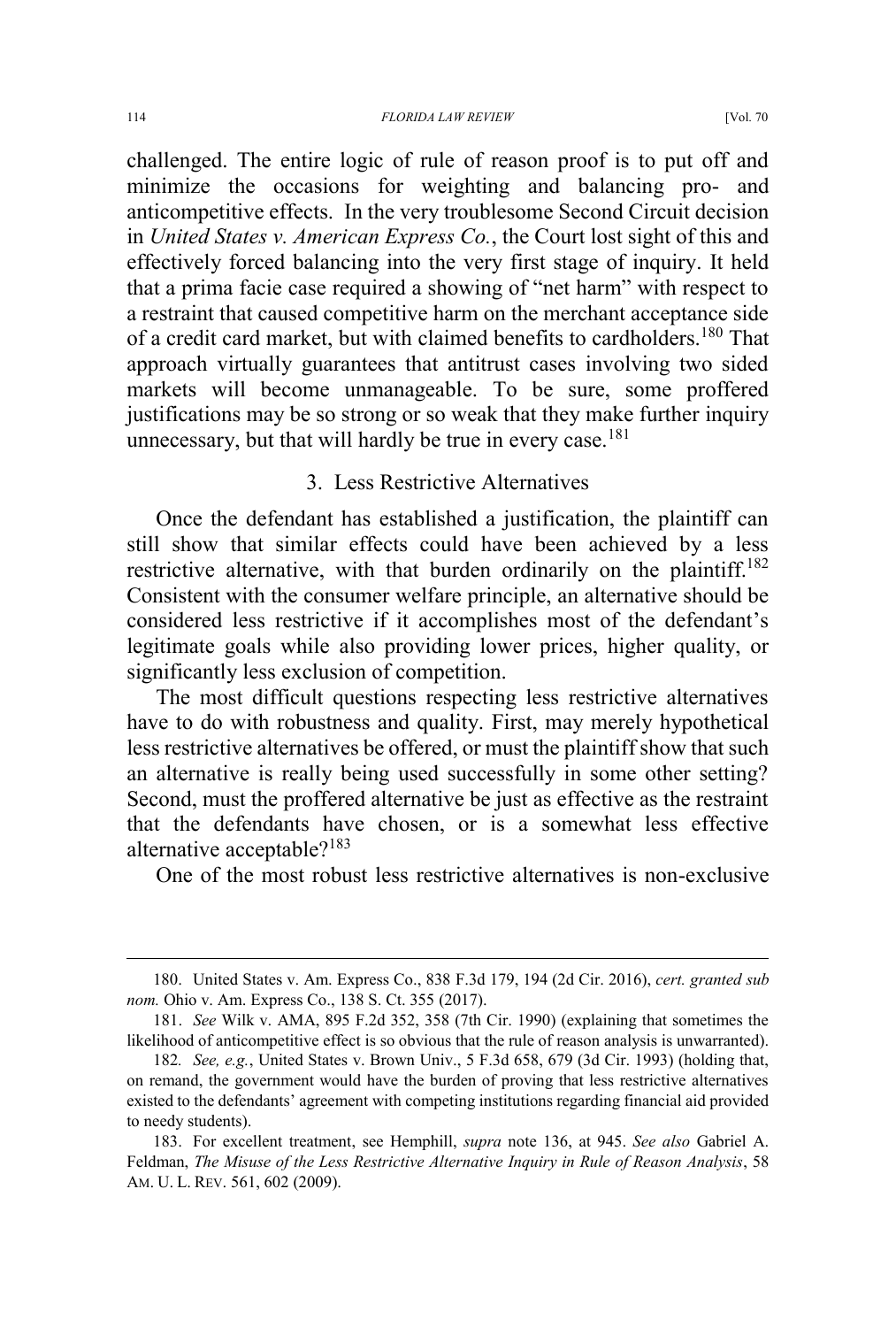agreements in lieu of the defendants' actual exclusive ones.<sup>184</sup> This is particularly true in the case of horizontal arrangements involving IP rights, such as blanket licenses or patent pools.<sup>185</sup> A non-exclusive license generally gives a firm all that it needs to improve its own technology. It needs an exclusive right only to exclude outside practitioners of the IP right in question. The absence of exclusive rights is particularly important in cases involving large numbers of participants. For example, in both *Broadcast Music, Inc. v. Columbia Broadcasting System, Inc.*<sup>186</sup> and *Arizona v. Maricopa County Medical Society*, <sup>187</sup> the defendants numbered in the thousands.<sup>188</sup> In such cases, giving each cartel member an unlimited right to make non-cartel sales would make price fixing highly unlikely.

To be sure, exclusivity cannot be dispositive in either direction. Exclusivity may be necessary to avoid free rider problems when the defendants are engaged in a production joint venture or joint innovation. For example, two firms engaging in joint research and development may legitimately seek to preserve their improvements to themselves, and thus require exclusive licensing.

By contrast, firms pooling the results of their independent research or individually developed IP rights raise different concerns. They clearly have a right to improve their own technology, but exclusion of others can raise significant fears. In *Broadcast Music*, nonexclusivity was important to the result because the copyrighted music in question was independently developed and subsequently licensed by rights holders who were not engaged in any joint productive activity other than the blanket license agreement itself.<sup>189</sup> In such cases, nonexclusivity may be necessary to address concerns about collusion, particularly when the venturers as a group have significant power. By contrast, for joint research that is contemplated but not completed, the right to preserve the results to the members is very likely essential to the creation of proper incentives.

 <sup>184</sup>*. See, e.g.*, Arizona v. Maricopa Cty. Med. Soc'y, 457 U.S. 332, 360 (1982) (Powell, J., dissenting) (protesting that a large group could not effectively reduce output, given that the arrangement was nonexclusive).

<sup>185</sup>*. E.g.*, Broad. Music, Inc. v. Columbia Broad. Sys., Inc., 441 U.S. 1, 5 (1979) (observing that the licenses in question were nonexclusive); *see* Hemphill, *supra* note 136, at 952.

<sup>186</sup>*.* 441 U.S. 1 (1979).

<sup>187. 457</sup> U.S. 332 (1982).

<sup>188.</sup> *Id.* at 339 (stating that defendants' association contained 1,750 physicians, representing roughly 70% of physicians in the county); *Broad. Music*, 441 U.S. at 5 (stating that BMI contained 20,000 authors and composers, ASCAP contained 22,000).

<sup>189</sup>*. See Broad. Music*, 441 U.S. at 5; Hemphill, *supra* note 136, at 952–53.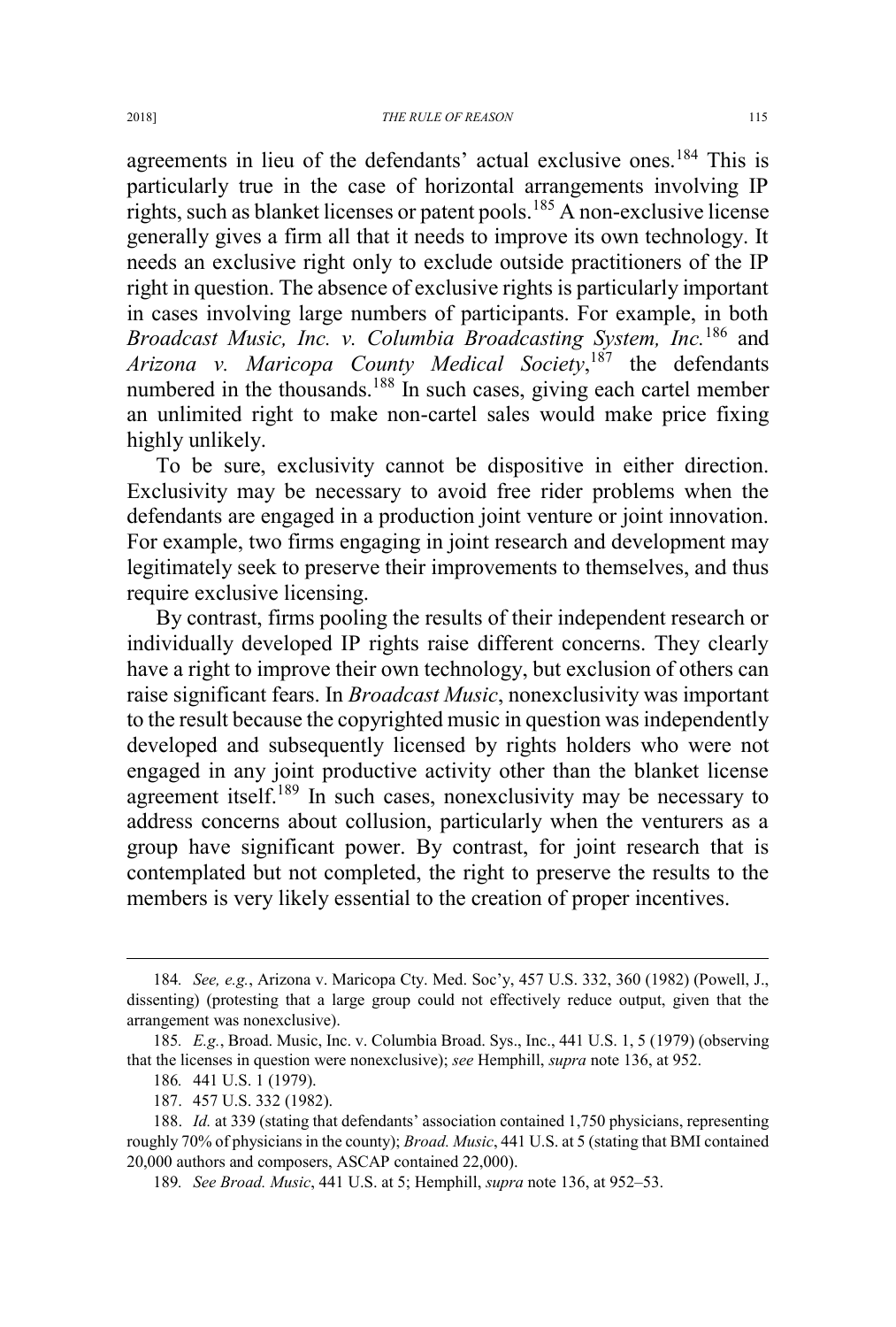In *Appalachian Coals, Inc. v. United States*, <sup>190</sup> the Supreme Court approved, without economic discussion, an arrangement in which 134 Appalachian region coal producers designated a single agent to represent them as sales broker.<sup>191</sup> The designated agent was exclusive for all of the coal that the participating members produced.<sup>192</sup> There was some doubt about whether the association had much market power.<sup>193</sup> If it did, however, then a query into less restrictive alternatives should have been necessary. The defendants had grouped themselves together to sell their coal collectively at a single price,  $194$  which was certainly enough for a prima facie case of collusion threatening conduct. The obvious defense was that a single sales agent could reduce transaction costs. At that point, however, the Court should have inquired whether a *non*exclusive arrangement could have received substantially the same results, but without permitting output limitations that threatened competition. Free riding might be a problem, but that would be a question of fact to be proven. The defendants' membership was too large to make a traditional cartel workable. However, an exclusive joint sales agency would create a single price setter and surreptitious non-agency sales could be readily detected. In that case, exclusivity was the factor that might have made collusion possible.

When free riding is the proffered defense, courts should first ensure that the claimed free riding is what the defendants say it is.<sup>195</sup> Even if it is, however, less restrictive alternatives may be available. Free rider claims can be difficult to assess because free riding may increase output in the short run while decreasing it in the longer run. This difference is most pronounced in the case of vertical restraints.<sup>196</sup> For example, the price-cutting dealer who lacks a showroom offers customers lower prices today, but also reduces the full service dealers' incentive to make optimal investments in their businesses. The manufacturer in this case ordinarily has the correct set of incentives, which are aligned with "optimal" distribution rather than lowest prices in the short run.<sup>197</sup> When the relevant participants are competitors rather than vertically related firms,

196. *See* Victor P. Goldberg, *The Free Rider Problem, Imperfect Pricing, and the Economics of Retailing Services*, 79 NW. U. L. REV. 736, 736 (1984).

 <sup>190. 288</sup> U.S. 344 (1933).

<sup>191.</sup> *Id.* at 377.

<sup>192</sup>*. Id.* at 357–58.

<sup>193</sup>*. See id.* at 357 (noting that defendant's market share was 74.4%, which was certainly enough, but only 11.96% of a somewhat larger geographic region).

<sup>194.</sup> *Id.* at 357–58.

<sup>195</sup>*. See* discussion *supra* text accompanying notes 165–173.

<sup>197</sup>*. Id.* at 752.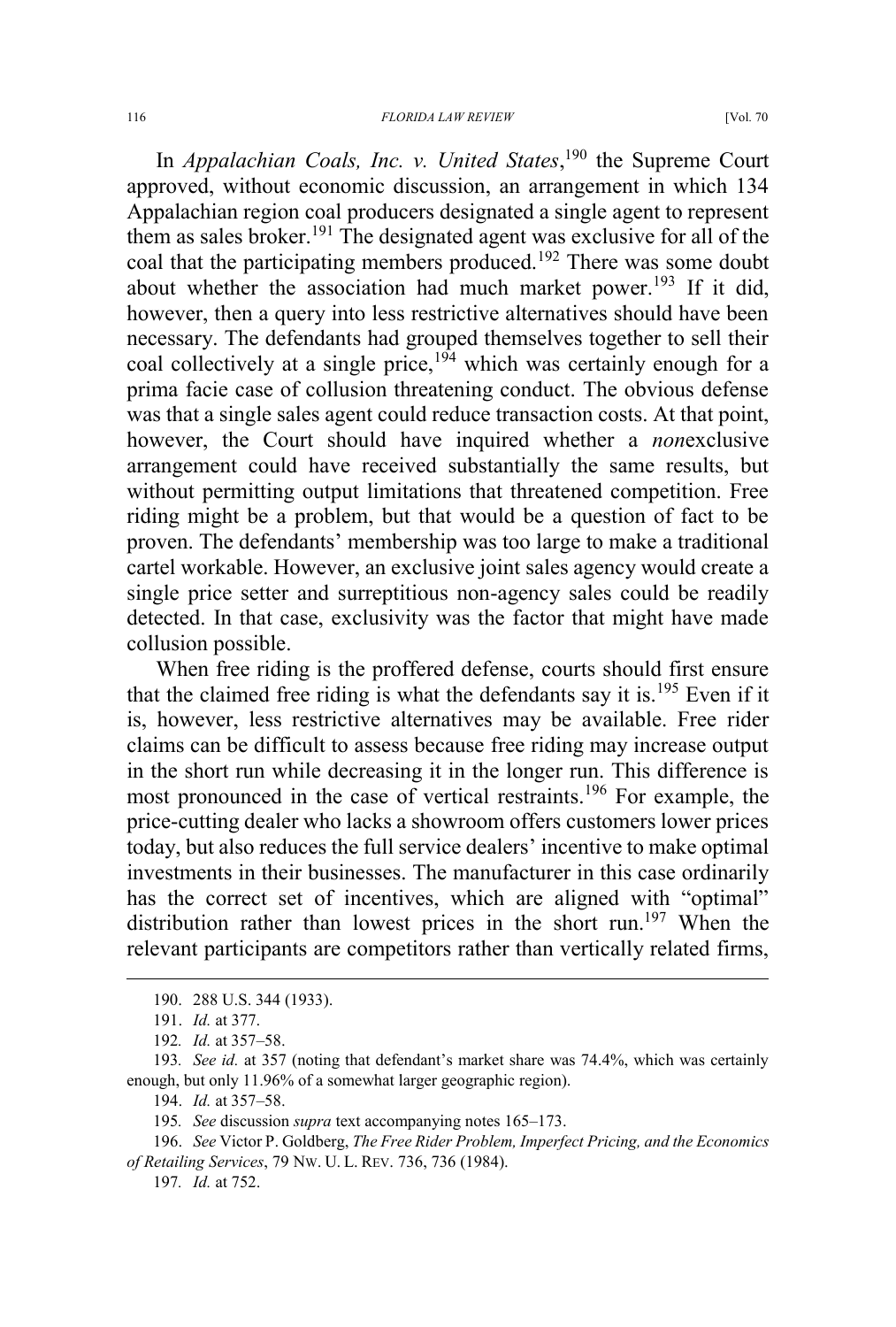then free rider claims become more difficult to assess because the same practices that purportedly solve free rider problems can also serve to blunt competition.

For many situations, workable less restrictive alternatives falling short of market exclusion should be available to address free rider claims. The most obvious one is mechanisms for pricing out any asset upon which a free ride is claimed.<sup>198</sup> In other cases, provision of information might be more effective than coercive enforcement by market exclusion.<sup>199</sup>

In other situations, such as anticompetitive tying, quality specifications might be a less restrictive alternative.<sup>200</sup> Here, however, one must ensure that the alternative actually addresses the particular defenses that have been offered.<sup>201</sup> Considering quality specification as a less restrictive alternative makes sense if quality control is the claimed justification for a tie. But tying can be used for other purpose for which the quality control defense is inapt. For example, in *Siegel v. Chicken Delight, Inc.*, <sup>202</sup> a non-dominant franchisor required its franchisees to purchase certain consumable supplies from itself rather than simply specifying their quality and permitting the franchisees to purchase them elsewhere.<sup>203</sup> The court also acknowledged, however, that the tie was

 <sup>198</sup>*. See* discussion *supra* text accompanying notes 166–67. *But see* Barry v. Blue Cross of Cal., 805 F.2d 866, 873 (9th Cir. 1986) (observing that reimbursing non-network physicians at the same rate as network physicians was not a viable less restrictive alternative because under it no physicians would have an incentive to join the network).

<sup>199.</sup> *See* Wilk v. AMA, 895 F.2d 352, 356, 363–64 n.2 (7th Cir. 1990) (noting that requiring "education" would be less restrictive than absolute exclusion of chiropractic); Kreuzer v. Am. Acad. of Periodontology, 735 F.2d 1479, 1495 (D.C. Cir. 1984) (requiring minimum number of hours of practice would be less restrictive alternative to rule that limited periodontics practice to those who practiced periodontics exclusively).

<sup>200</sup>*. See, e.g.*, Jefferson Par. Hosp. Dist. No. 2 v. Hyde, 466 U.S. 2, 26 n.42 (1984) (acknowledging quality specification as an occasional alternative to tying); Mozart Co. v. Mercedes-Benz of North Am., Inc., 833 F.2d 1342, 1349 (9th Cir. 1987); Siegel v. Chicken Delight, Inc., 448 F.2d 43, 51 (9th Cir. 1971) (specifying quality of tied product would be less restrictive alternative than mandating that buyers purchase it from the defendant); *see also* 9 & 10 AREEDA & HOVENKAMP, *supra* note 1, ¶¶ 1716d, 1717d, 1760d, 1760e (discussing quality or source specifications as less restrictive alternatives in tying cases); Hemphill, *supra* note 136, at 941–42.

<sup>201.</sup> Hemphill, *supra* note 136, at 937.

<sup>202. 448</sup> F.2d 43 (9th Cir. 1987).

<sup>203</sup>*. Id.* at 49 (addressing the market power requirement by concluding that ownership of a trademark conferred sufficient power. That portion of the decision was effectively overruled by *Illinois Tool Works, Inc. v. Independent Ink*, 547 U.S. 28, 46 (2006)); *see* Rick-Mik Enters., Inc. v. Equilon Enters, LLC, 532 F.3d 963, 971–72 n. 2 (9th Cir. 2008) (recognizing that *Illinois Tool Works* effectively overruled *Siegel*).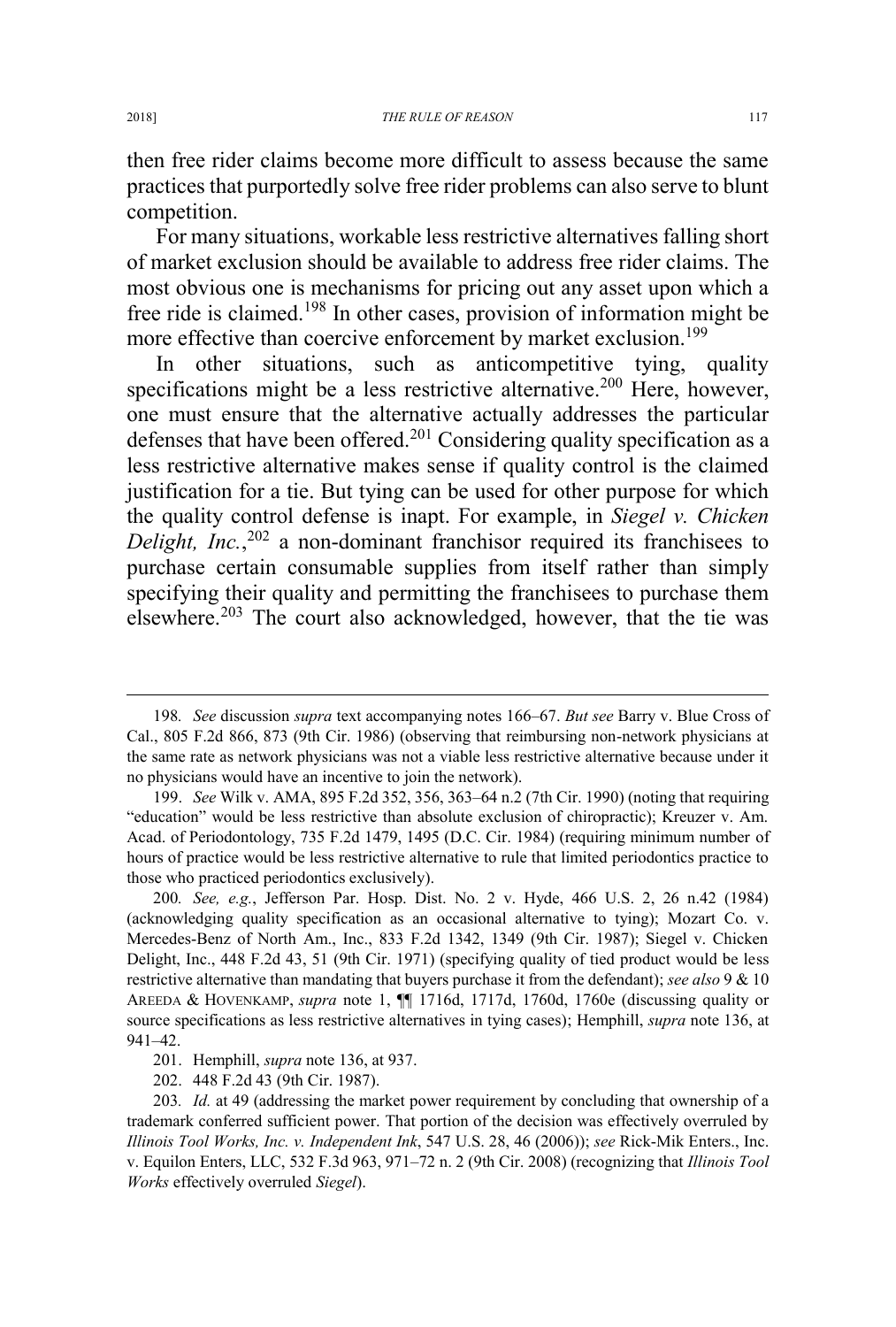being used as a metering device for measuring the franchisee's sales.<sup>204</sup> To that extent, quality specifications would not be a satisfactory less restrictive alternative. At the same time, of course, it suggested that the tie was not anticompetitive to begin with, particularly in light of the defendant's small market share.<sup>205</sup>

# D. *Identifying Anticompetitive Restraints: Administrability and Consumer Welfare*

In rule of reason analysis, the point of using a sequence of prima facie case, offsetting justifications, and less restrictive alternatives is to assess whether the challenged restraint reduces output or increases price from the non-restraint level. This approach is consistent with antitrust's consumer welfare principle, which identifies antitrust's goal as competitively low prices and high output, whether measured by quantity or quality.<sup>206</sup> It is *not* necessarily consistent, however, with a general welfare principle, under which a restraint that actually produces higher prices or lower output is permissible, provided that efficiency gains to producers are at least as large as consumer losses.

This is not the place to debate whether consumer welfare or general welfare ought to be the goal of the antitrust laws.<sup>207</sup> Suffice it to say that, whatever its ultimate value, the consumer welfare approach has one enormous advantage over a general welfare principle administrability.<sup>208</sup> In order to assess a restraint under the consumer welfare principle, one need query only whether prices are higher (or output lower) as a result of the restraint.<sup>209</sup> This is far easier than quantifying all consumer losses and producer gains, and netting them out against each other.

Netting out consumer and producer welfare changes requires

 <sup>204</sup>*. See Siegel*, 448 F.2d at 46 (noting that the defendant tied the supplies in lieu of charging a variable franchise fee or royalty); *id.* at 52 (observing that in a damages measurement, requiring an offset for the value of the franchise fee can be allowed).

<sup>205.</sup> *Id.* at 49.

<sup>206.</sup> *See* Herbert Hovenkamp, *Implementing Antitrust's Welfare Goals*, 81 FORDHAM L. REV. 2471, 2471 (2013).

<sup>207</sup>*. See id.* at 2473; Robert H. Lande, *Wealth Transfers as the Original and Primary Concern of Antitrust: The Efficiency Interpretation Challenged*, 34 HASTINGS L.J. 65, 67–68 (1982); Alan J. Meese, *Debunking the Purchaser Welfare Account of Section 2 of the Sherman*  Act: How Harvard Brought Us a Total Welfare Standard and Why We Should Keep It, 85 N.Y.U. L. REV. 659, 690 (2010). On merger policy and consumer welfare, see Herbert Hovenkamp, *Appraising Merger Efficiencies*, 24 GEO. MASON L. REV. 703 (2017).

<sup>208.</sup> Hovenkamp, *supra* note 206, at 2473.

<sup>209.</sup> *Id.*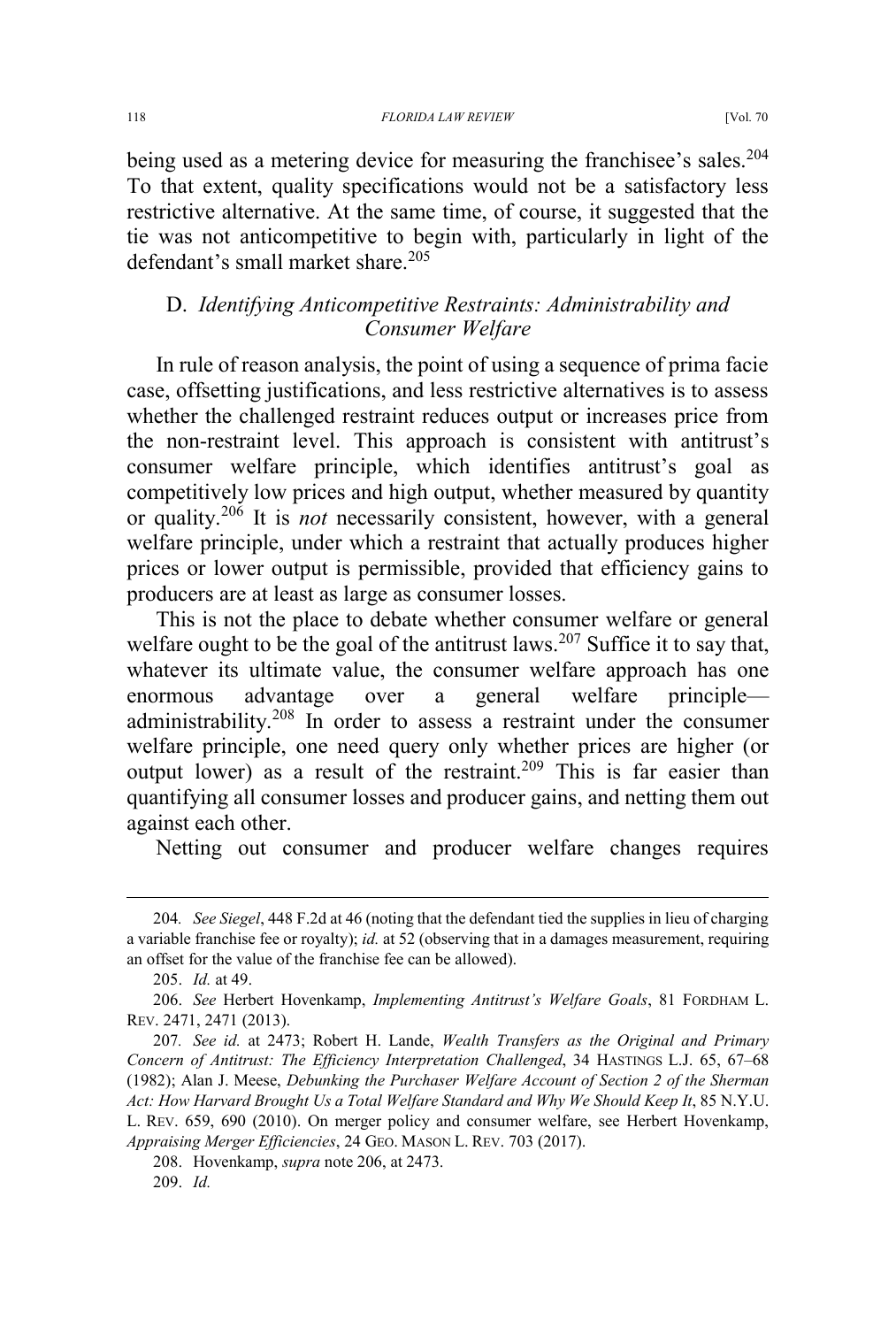information about the shape of the demand curve as well as the defendants' costs and a prediction of how the challenged restraint will change those figures.<sup>210</sup> Measuring consumer harm under a general welfare test requires not only predicting whether the price will rise or fall, but also what will be the size of the "deadweight" loss cause by inefficient consumer substitutions. There are almost no cases that have ever attempted to assess general welfare in reasonably close situations,  $211$  and very likely no United States cases at all where a court has actually found an anticompetitive output reduction and price increase that was justified by offsetting efficiencies.<sup>212</sup> By contrast, applying the consumer welfare tests asks only whether the price impact of the restraint will be upward or downward.<sup>213</sup>

To illustrate, consider Figure One below. The Figure, which is a variant of Oliver Williamson's famous welfare tradeoff model, illustrates the measurement differences between the consumer welfare and general welfare tests for a joint venture restraint that yields both efficiencies and increased market power.<sup>214</sup> Prior to the implementation of a challenged restraint, this market exhibited prices  $(P_1)$  equal to costs  $(C_1)$ . The challenged restraint does two things. First, it increases the firms' collective market power, raising the price from  $P_1$  to  $P_2$  and reducing output from  $Q_1$  to  $Q_2$ . Secondly, however, it generates productive efficiencies that reduce the firms' costs from  $C_1$  to  $C_2$ . Triangle  $A_1$ represents the traditional deadweight loss caused by this change; it

 <sup>210</sup>*. See* Hovenkamp, *supra* note 207, at 703; *see also* Richard O. Zerbe, Jr. & Sunny Knott, *An Economic Justification for a Price Standard in Merger Policy: The Merger of Superior Propane and ICG Propane*, *in* 21 ANTITRUST LAW AND ECONOMICS (RESEARCH IN LAW AND ECONOMICS) 409 (2004) (discussing some of the extraordinary difficulties encountered when calculating consumer welfare changes).

<sup>211.</sup> Of course, there are some easy cases that are not close. For example, in a highly competitive market where the defendants lack any power, consumer harm will be zero and any producer gain will serve to make the impact of the challenged restraint positive.

<sup>212.</sup> Canadian antitrust law adopts a total welfare approach and has produced one highly controversial decision permitting a merger that resulted in an actual price increase on the theory that producer gains outweighed consumer losses. Comm'r of Competition v. Superior Propane, Inc., 2003 CanLII A-219-02 (Can.); *see* Daniel J. Gifford & Robert T. Kudrie, *Rhetoric and Reality in the Merger Standards of the United States, Canada, and the European Union*, 72 ANTITRUST L.J. 423 (2005); Darwin V. Neher, David M. Russo & J. Douglas Zona, *Lessons from the Superior-ICG Merger*, 12 GEO. MASON L. REV. 289 (2003). The United States 2010 Horizontal Merger Guidelines reject such an approach and call for a challenge to any merger that will raise consumer prices. *See* U.S. DEPT. OF JUSTICE & FED. TRADE COMM'N, HORIZONTAL MERGER GUIDELINES § 10 (2010), https://www.ftc.gov/sites/default/files/attachments/merger-review/ 100819hmg.pdf.

<sup>213.</sup> *See* Hovenkamp, *supra* note 206, at 2473.

<sup>214</sup>*. See* Oliver E. Williamson, *Economies as an Antitrust Defense: The Welfare Tradeoffs*, 58 AM. ECON. REV. 18, 21 (1968).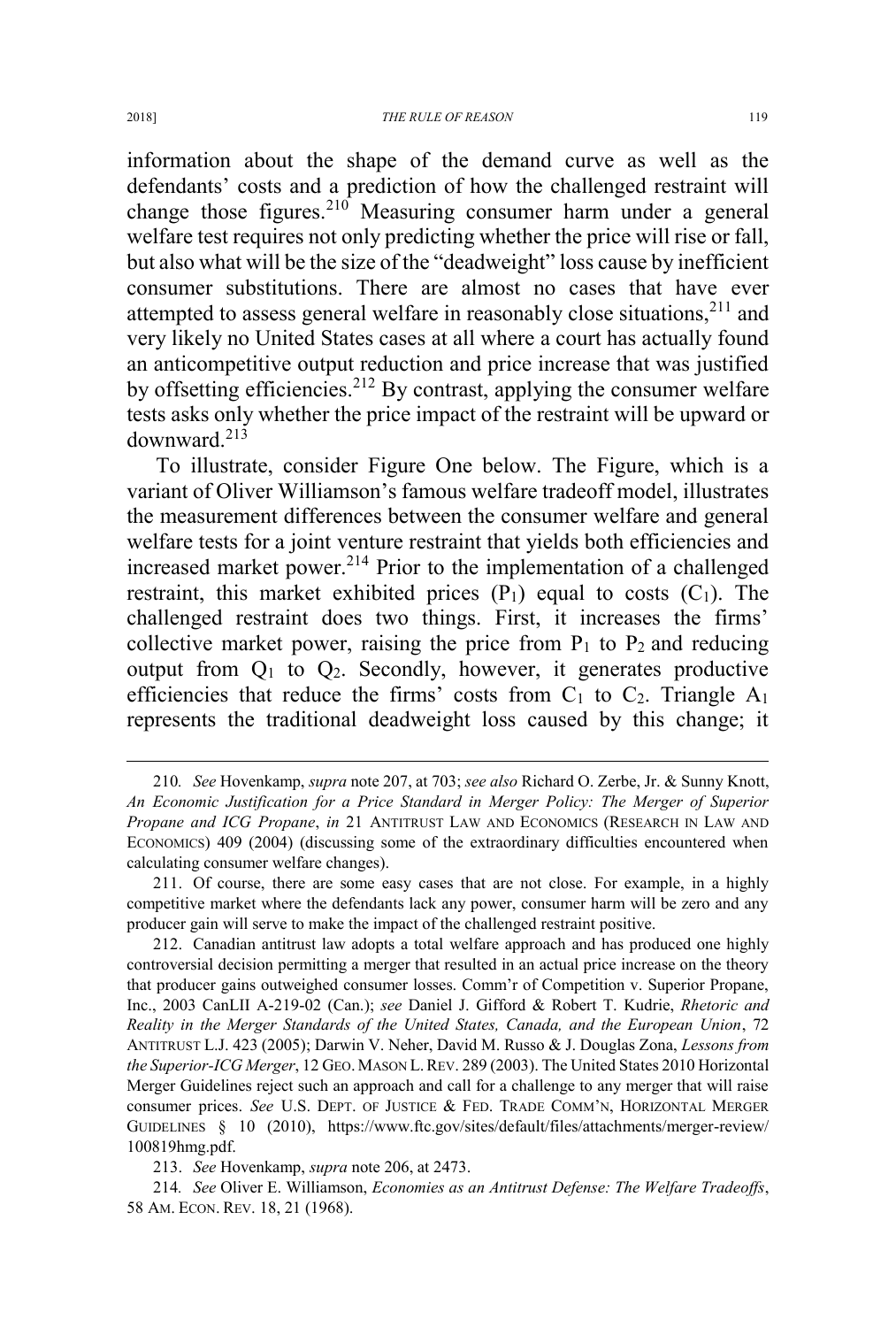consists of sales lost to consumers and thus not producing profits to the defendants either. Rectangle  $A_2$  represents the efficiency gains that result from the challenged practices, and rectangle  $A_3$  represents a transfer of wealth from consumers to producers.

Under a consumer welfare test the restraint is illegal if  $P_2$  is higher than  $P_1$ , or  $Q_1$  is larger than  $Q_2$ . The amount does not matter. All we need to know is that  $P_2$  exceeds  $P_1$ , which tells us that, whether or not the restraint yields efficiencies, they are not significant enough to offset the price increase fully. We do not need to know the size of the price increase  $(P_2-P_1)$  or output reduction  $(Q_2-Q_1)$ . Nor do we need to know anything about the size of A3, the wealth transfer, which is a function of both the amount of the price increase and the range of output over which it occurs. The size of  $A_1$ , the deadweight loss, is also irrelevant.



A1= deadweight loss from monopoly A2=production efficiency gains

By contrast, a general welfare test for illegality requires a showing that consumer losses exceed producer gains.<sup>215</sup> For that we must quantify producer gains, rectangle A2, which means that we must measure the per unit size of efficiency gains, which is the height of the rectangle, and the output over which those gains will be realized, which is its width. We also need to identify and segregate those savings that affect marginal (variable) costs, which show up in the price. In addition, we must quantify the consumer deadweight loss,  $A_1$ . For that we need to know the size of the price increase in question  $(P_2-P_1)$ , and the number of units by which the restraint reduces output  $(Q_2-Q_1)$ . These are the two legs of the

 <sup>215.</sup> *See* Hovenkamp, *supra* note 207, at 34–35.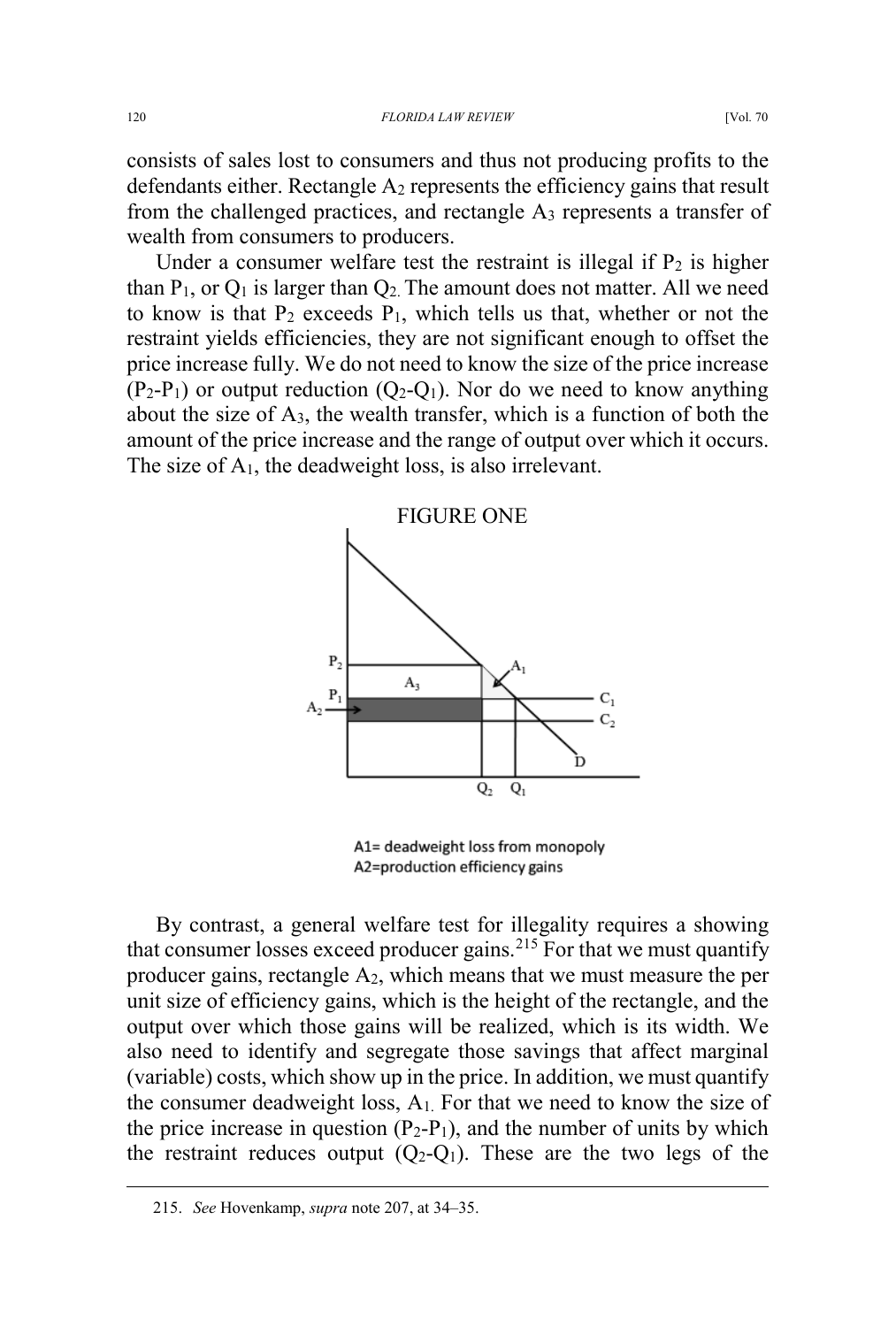deadweight loss "triangle." As for the "hypotenuse," in the ordinary case this figure is not a triangle at all because the demand curve is nonlinear. So we also need to know the demand curve's shape and location in the demand range covered by the deadweight loss.<sup>216</sup> The set of measurements necessary to compute a general welfare change makes the task heroic in all but the most obvious cases.

This is not to say that identifying competitive harm under a consumer welfare test will always be easy. For example, a restraint might be a collective exercise of market power that puts upward pressure on prices, but it might result in efficiencies so substantial that the resulting price will be lower than it was prior to the restraint. Such a restraint would be lawful under both the consumer welfare test and a general welfare test. But given that market power has been established, the defense would require evidence that the efficiency effect outweighed the market power effect by enough to hold prices to pre-restraint levels.<sup>217</sup> Even so, assessing net price effects would be much simpler than assessing net welfare effects.

Should use of a consumer welfare test be presumptive rather than absolute? Perhaps there are cases in which the amount of market power created by the restraint is relatively small while the efficiency gains are both provable, extremely large, and cannot be achieved by a less restrictive alternative. The important qualifier, however, is that in such cases prices under the restraint are also likely to be lower rather than higher. The case of a total welfare increasing restraint that actually raises prices must be regarded as extremely rare and should never be accepted without the clearest proof.

# E. *Approaches to the Prima Facie Case: Bipartite, and the Tripartite "Quick Look"*

The entire debate about antitrust "modes of analysis" is at bottom about presumptions, burdens of proof, and appropriate judicial responses to concerns about plausibility and location of the evidence. Antitrust cases are complex, and judges depend critically on presumptions and other evidentiary shortcuts. As relatively fewer things are presumed in the plaintiff's favor and the evidentiary demands become greater, we are moving into rule of reason territory. We move in the opposite direction

 <sup>216.</sup> Under a general welfare test we do not need to compute the size of A3, which benefits producers and harms consumers by the same amount and is thus a wash.

<sup>217.</sup> This is the approach to efficiencies applied to mergers assessed under the 2010 Merger Guidelines. *See* U.S. DEPT. OF JUSTICE & FED. TRADE COMM'N, *supra* note 212, § 10 (2010); Hovenkamp, *supra* note 206, at 2476.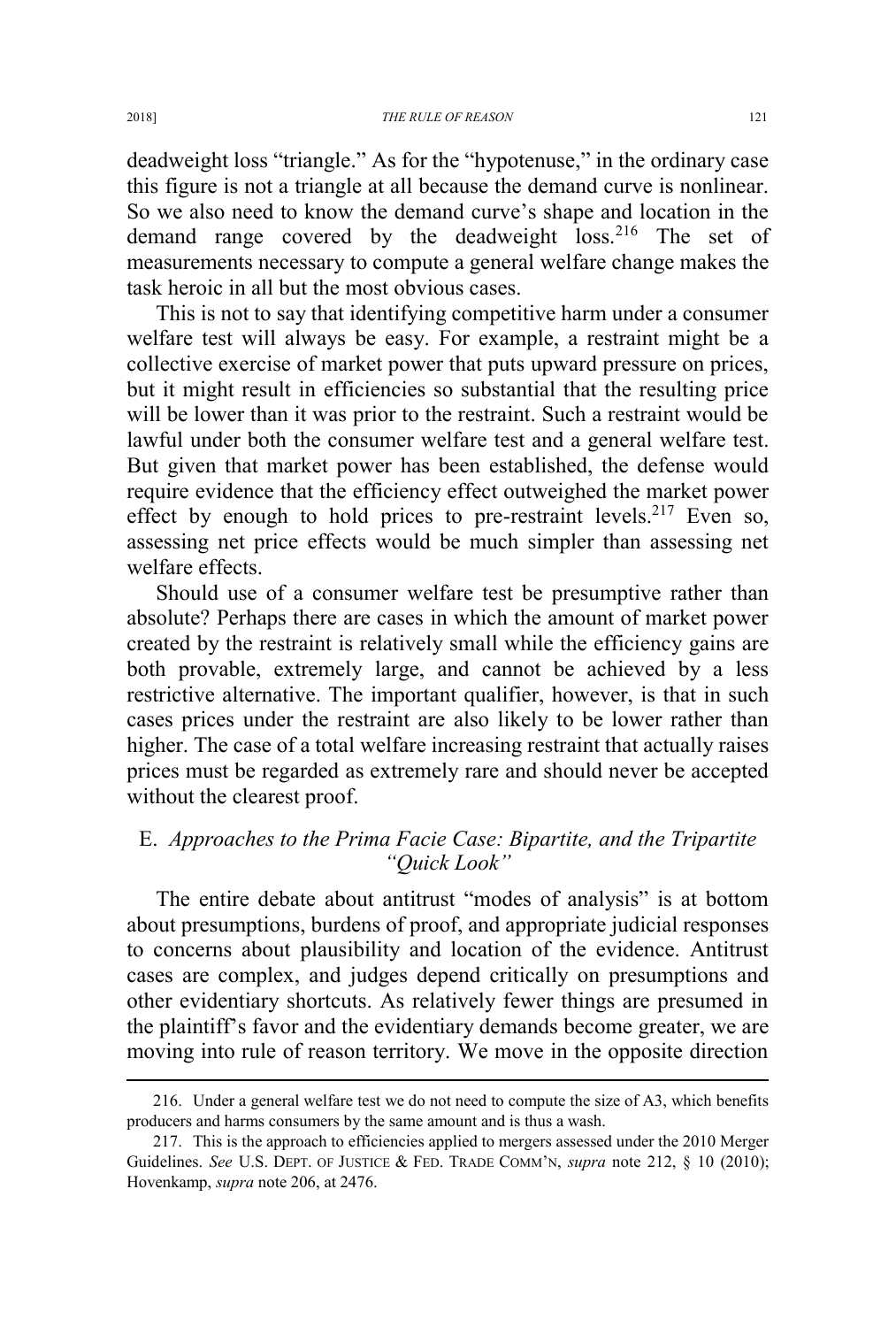when a greater number of things are presumed in the plaintiff's favor and the evidentiary demands are less. The extreme is the per se rule, under which both power and anticompetitive effects will be presumed upon proof that a certain type of conduct has occurred.<sup>218</sup>

# 1. "Quick Look" vs. "Sliding Scale"

Beginning with the *Trenton Potteries* decision, the Supreme Court divided antitrust analysis into two modes, the per se rule and the rule of reason.<sup>219</sup> These two modes were generally treated as creating silos, with a large amount of empty space between them, particularly if one contrasts the blunt expression of the per se rule in *Trenton Potteries*<sup>220</sup> with the expansive, open ended statement of the rule of reason that Supreme Court Justice Louis Brandeis articulated in *Board of Trade of City of Chicago v. United States*. 221

The high cost and indeterminacy of antitrust litigation under the rule of reason led to exploration of that empty space for useful shortcuts. Even if a restraint is not clearly within the per se category, perhaps a full-blown analysis of power and anticompetitive effects is unnecessary as well. Lower courts, the FTC, and commentators have often suggested that antitrust analysis in fact occupies three silos: the rule of reason, per se illegality, and an intermediate "quick look," which has been described in different ways by different courts.<sup>222</sup> These intermediate quick look cases are said to bear some of the characteristics of per se unlawful restraints, but there may be an additional complicating factor that deserves additional examination.<sup>223</sup> In some cases the restraint is sufficiently unique that judges lack sufficient judicial experience with it. $224$  In that situation further examination is required, although perhaps not a full-

221*.* 246 U.S. 231 (1918).

 <sup>218.</sup> *See, e.g.*, State Oil Co. v. Khan, 522 U.S. 3, 10 (1997).

<sup>219.</sup> United States v. Trenton Potteries Co., 273 U.S. 392, 397–98 (1927); *see* discussion *supra* text accompanying notes 24–25.

<sup>220</sup>*. Trenton Potteries*, 273 U.S. at 397–98 ("The power to fix prices, whether reasonably exercised or not, involves power to control the market and to fix arbitrary and unreasonable prices. . . . Agreements which create such potential power may well be held to be in themselves unreasonable or unlawful restraints, without the necessity of minute inquiry whether a particular price is reasonable or unreasonable as fixed and without placing on the government in enforcing the Sherman Law the burden of ascertaining from day to day whether it has become unreasonable through the mere variation of economic conditions.").

<sup>222.</sup> *Compare* N.C. State Bd. of Dental Exam'rs v. FTC, 717 F.3d 359, 373 (4th Cir. 2013), *aff'd*, 135 S. Ct. 1101 (2015), *with In re* Se. Milk Antitrust Litig., 739 F.3d 262, 275 (6th Cir. 2014).

<sup>223.</sup> *See, e.g.*, Procaps S.A. v. Patheon, Inc., 845 F.3d 1072, 1084 (11th Cir. 2016). 224. *Id.*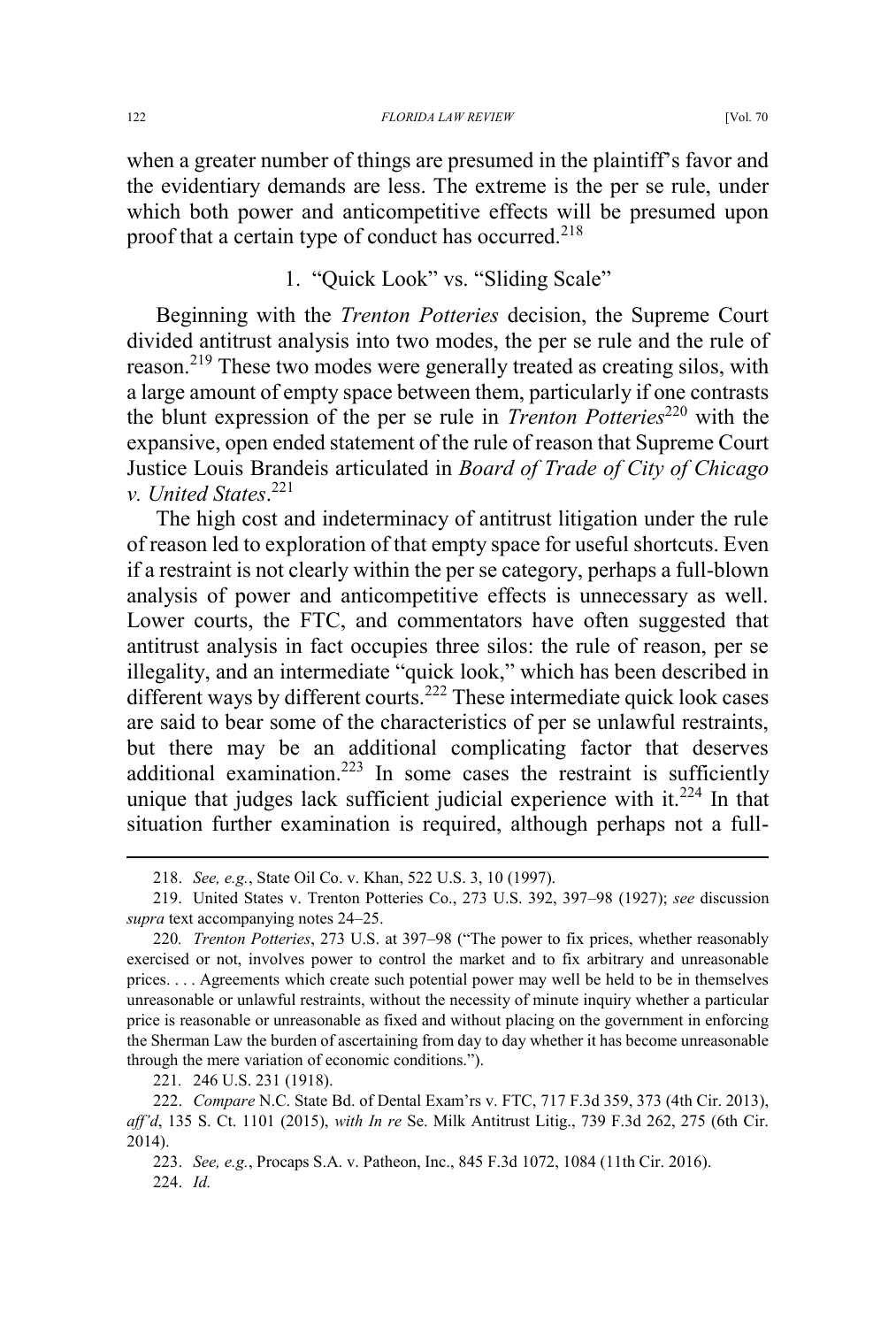blown rule of reason inquiry.

The Supreme Court has never embraced a three-silo quick look.<sup>225</sup> While the Court has not rejected the idea categorically, its various statements have been quite critical.<sup>226</sup> Only three Supreme Court decisions have explicitly acknowledged the quick look, and then only to reject it under the circumstances.<sup>227</sup>

An alternative view, initially developed in the *Antitrust Law* treatise, is that the modes of antitrust analysis represent a continuum, or "sliding scale," with different fact finding requirements for different situations.<sup>228</sup> The Supreme Court majority embraced that idea in Supreme Court Justice Stephen Breyer's opinion for the Court in *FTC v. Actavis, Inc.*,<sup>229</sup> as well as Supreme Court Justice David Souter's opinion in *California Dental*, 230 from which Justice Breyer dissented.<sup>231</sup> The *California Dental* discussion of the issue is more elaborate, making clear that the Supreme Court did not intend some form of tripartite analysis:

As the circumstances here demonstrate, there is generally no categorical line to be drawn between restraints that give rise to an intuitively obvious inference of anticompetitive effect and those that call for more detailed treatment. What is required, rather, is an enquiry meet for the case, looking to the circumstances, details, and logic of a restraint. The object is to see whether the experience of the market has been so clear, or necessarily will be, that a confident conclusion about the principal tendency of a restriction will follow from a quick (or at least quicker) look, in place of a more sedulous one. And of course what we see may vary over time, if rule-of-reason analyses in case after case reach identical conclusions. For now, at least, a less quick look was

 <sup>225.</sup> *See* discussion *infra* note 227.

<sup>226.</sup> *See* discussion *infra* note 227.

<sup>227.</sup> FTC v. Actavis, Inc., 133 S. Ct. 2223, 2237 (2013) (declining to apply "quick look," but then holding that the restraint could be unlawful under the rule of reason); Texaco, Inc. v. Dagher, 547 U.S. 1, 5 (2006) (observing, and not questioning, that the district court had refused to apply quick look doctrine; going on to approve the joint venture agreement at issue); Cal. Dental Ass'n v. FTC, 526 U.S. 756, 781 (1999) (declining to grant FTC's request for "quick look" analysis and requiring full rule of reason; FTC subsequently dismissed the complaint).

<sup>228. 8</sup> AREEDA & HOVENKAMP,*supra* note 1, ¶ 1500, 1507. The same position was expressed in the three previous editions, all in ¶ 1507. *See also Cal. Dental*, 526 U.S. at 780 (quoting 8 AREEDA & HOVENKAMP, *supra* note 1, ¶ 1620 ("[T]he quality of proof required should vary with the circumstances.").

<sup>229</sup>*.* 133 S. Ct. at 2237.

<sup>230</sup>*. Cal. Dental*, 526 U.S. at 780–81 (1999).

<sup>231</sup>*. Id.* at 781–94.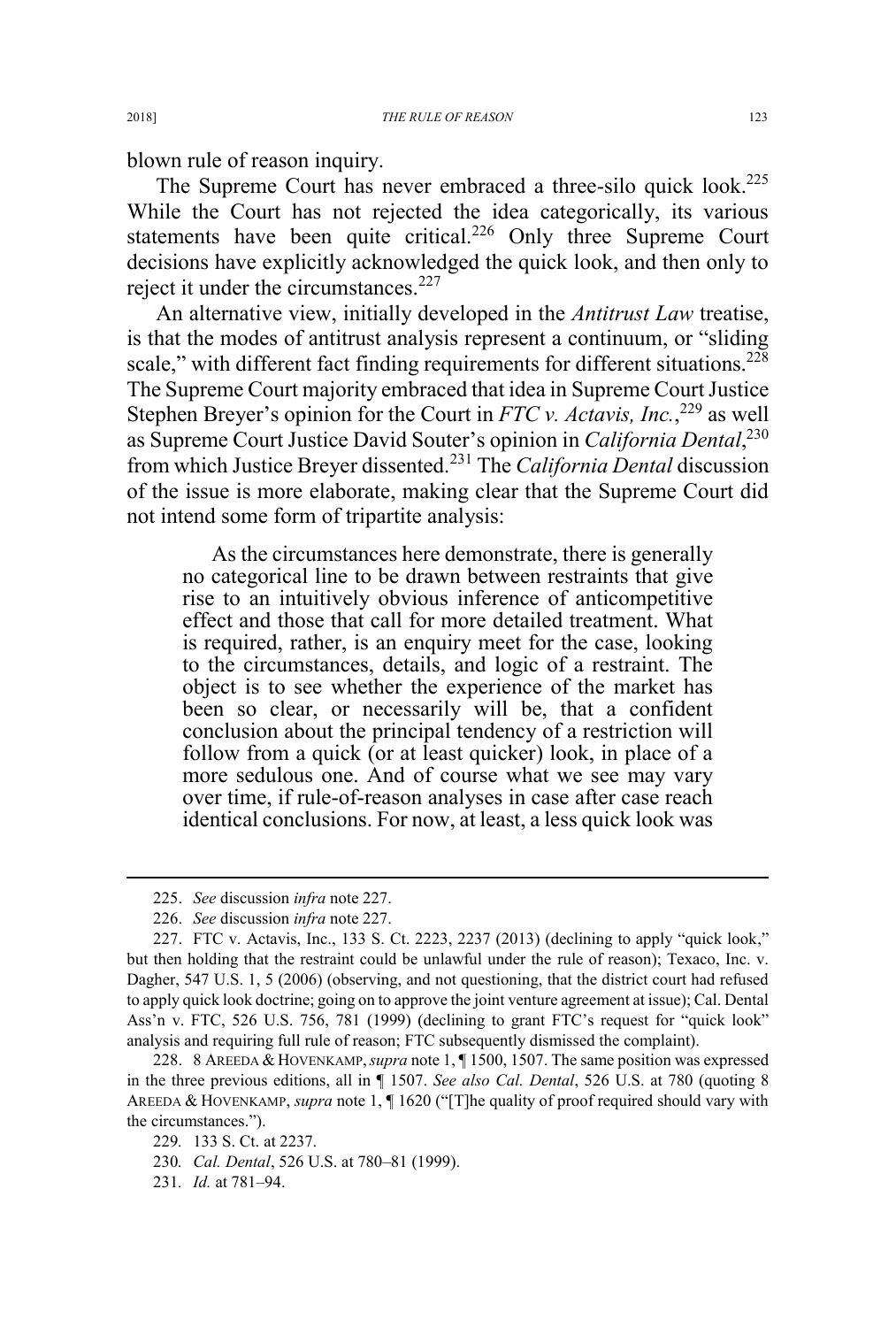required for the initial assessment of the tendency of these professional advertising restrictions.<sup>232</sup>

Justice Breyer did not disagree with the majority's rejection of a quick look approach.<sup>233</sup> Neither did he agree, however, that a broad query was necessary in order to determine whether "the restraints at issue are anticompetitive overall."<sup>234</sup> Rather, he would have broken the query into four classical subsidiary antitrust questions: (1) What is the specific restraint at issue? (2) What are its likely anticompetitive effects? (3) Are there offsetting procompetitive justifications? (4) Do the parties have sufficient market power to make a difference? $235$ 

Even a superficial glance at the case law reveals very little justification for a categorical "quick look" silo. In fact, courts vary evidentiary requirements for both power and anticompetitive practices depending on the strength of the plaintiff's case, the plausibility of various assumptions,

a series of questions to be answered in turn. First, we ask whether the restraint is "inherently suspect." In other words, is the practice the kind that appears likely, absent an efficiency justification, to "restrict competition and decrease output"? For example, horizontal price-fixing and market division are inherently suspect because they are likely to raise price by reducing output. If the restraint is not inherently suspect, then the traditional rule of reason, with attendant issues of market definition and power, must be employed. But if it is inherently suspect, we must pose a *second* question: Is there a plausible efficiency justification for the practice? That is, does the practice seem capable of creating or enhancing competition (*e.g.*, by reducing the costs of producing or marketing the product, creating a new product, or improving the operation of the market)? Such an efficiency defense is plausible if it cannot be rejected without extensive factual inquiry. If it is not plausible, then the restraint can be quickly condemned. But if the efficiency justification is plausible, further inquiry—a *third inquiry*—is needed to determine whether the justification is really valid. If it is, it must be assessed under the full balancing test of the rule of reason. But if the justification is, on examination, not valid, then the practice is unreasonable and unlawful under the rule of reason without further inquiry—there are no likely benefits to offset the threat to competition. It is noteworthy that the Supreme Court in *NCAA* found a plausible efficiency, considered it, found it wanting, and rendered a decision for the plaintiffs under the rule of reason without employing the full balancing test normally associated with the rule.

*Cf. In re* Mass. Bd. of Registration in Optometry, 110 F.T.C. 549 (1988), 1988 WL 1025476, at \*43.

 <sup>232</sup>*. Id.* at 780–81.

<sup>233.</sup> *Id.* at 781.

<sup>234</sup>*. Id.* at 782.

<sup>235</sup>*.* Describing the rule of reason process as: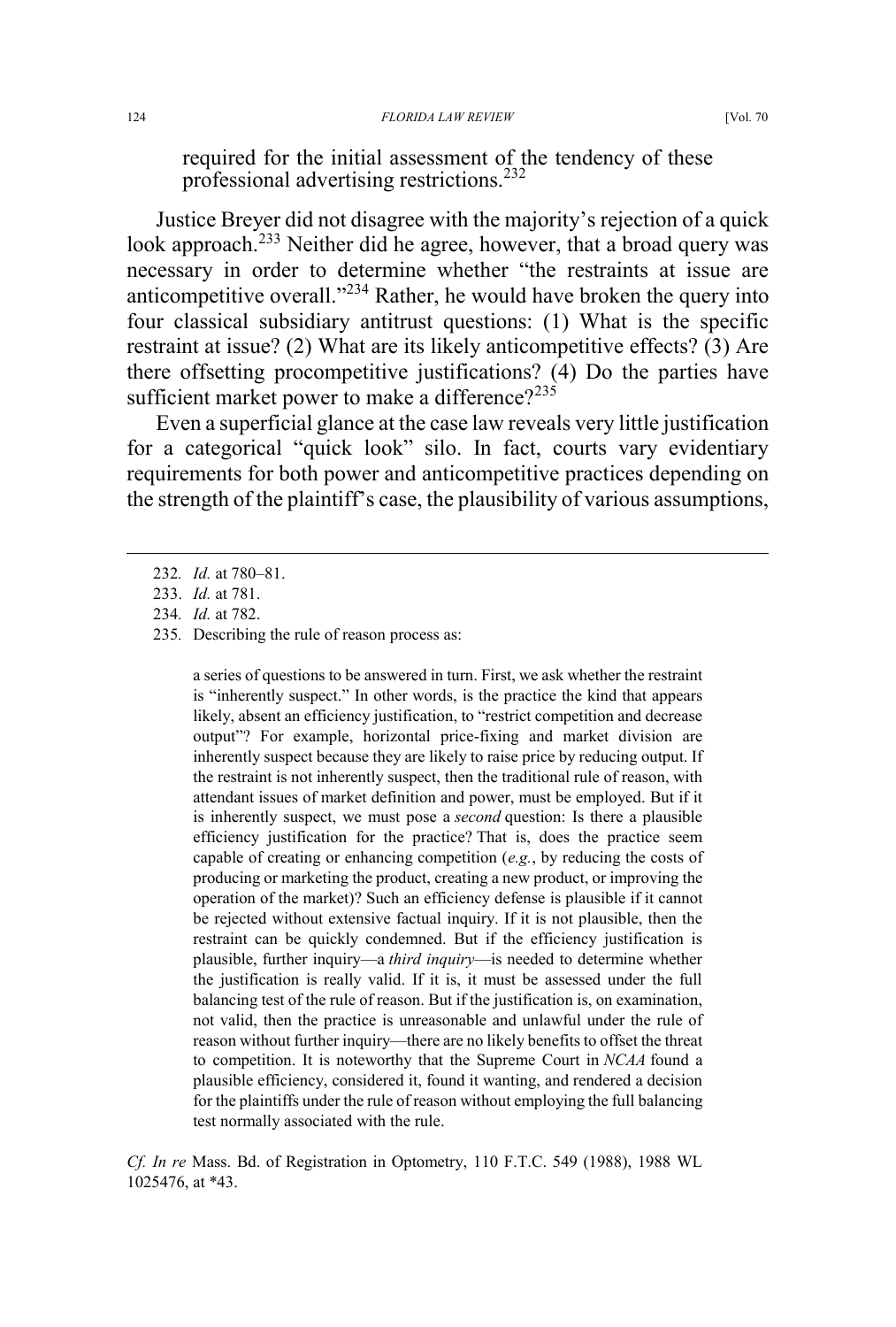and the availability and possession of evidence.<sup>236</sup> A case in point is *Actavis*, where the Court simultaneously said that the rule of reason rather than any "quick look" should apply, but then went on to indicate that sufficient market power and anticompetitive effects could be inferred from the size of an exclusion payment.<sup>237</sup>

The Court is not saying one thing and doing another. Rather it is doing what courts have always done in these settings. If the plaintiff's prima facie case for anticompetitive effects is particularly strong, then it makes sense both to assign offsetting burdens to the defendant and also to require a stronger showing of benefit. Just the opposite applies when the plaintiff's case is weak. By most measures, for example, the FTC's case against the California Dental Association (CDA) was particularly strong, involving an explicit price and quality advertising restraints by selfinterested members of an association with market power.<sup>238</sup> However, the rule of reason itself could accommodate such a case simply through proper adjustment of evidentiary burdens. Under the consumer welfare test the question would be whether the CDA rules tended to raise the price or reduce the quality of dental services.

One problem of sliding scale approaches is the demand they make on judges. If only Hercules can decide an antitrust case sensibly, then sliding scales will not work. A siloed "quick look" approach is not likely to make them any easier, however. To the contrary, the task is simpler to the extent the judge can divide the inquiry into smaller pieces, assessing evidentiary burdens at each stage. In fact, Justice Breyer in *Actavis* was quite optimistic about the ability of federal district judges to structure the query in a way that was relevant for the case at hand:

As in other areas of law, trial courts can structure antitrust litigation so as to avoid, on the one hand, the use of antitrust theories too abbreviated to permit proper analysis, and, on the other, consideration of every possible fact or theory irrespective of the minimal light it may shed on the basic question—that of the presence of significant unjustified anticompetitive consequences.<sup>239</sup>

In any event, one serious deficiency of the three-silo approach is that

 <sup>236</sup>*. E.g.*, New York v. Julius Nasso Concrete Corp., 202 F.3d 82, 88–89 (2d Cir. 2000) (noting "dearth of market information" may lighten plaintiff's evidentiary burden).

<sup>237.</sup> FTC v. Actavis, Inc., 133 S. Ct. 2223, 2235–38 (2013).

<sup>238.</sup> Cal. Dental Ass'n. v. FTC, 526 U.S. 756, 762 (1999); *see* discussion *supra* text accompanying notes 149–54.

<sup>239</sup>*. Actavis*, 133 S. Ct. at 2238 (citing 7 PHILLIP AREEDA & HERBERT HOVENKAMP, ANTITRUST LAW ¶ 1508c (3d ed. 2012)).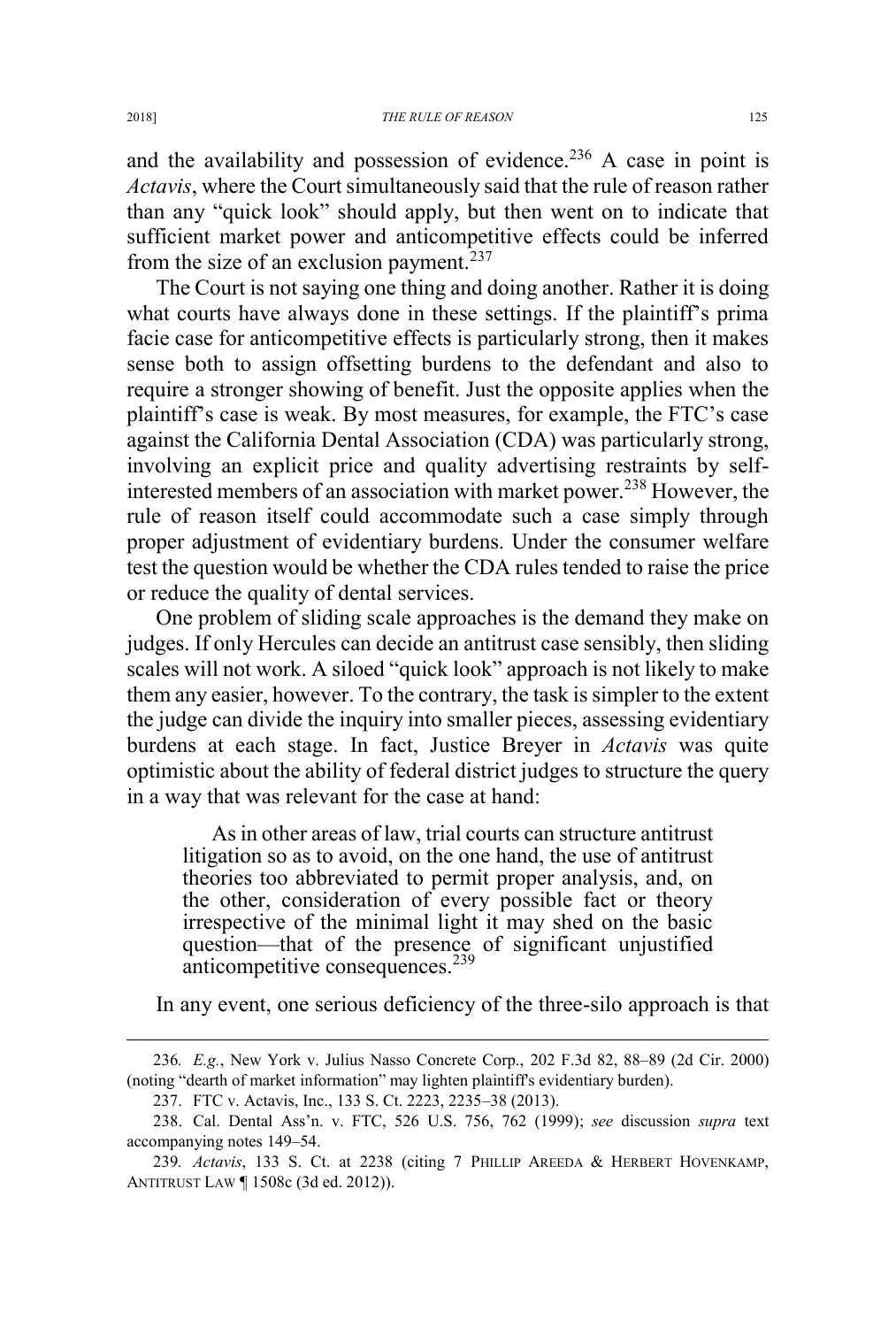it inclines judges to require a full-blown rule of reason whenever they reject a truncated query. That is what happened in *California Dental* and *California* ex rel. *Brown v. Safeway, Inc.*, <sup>240</sup> although not in *Actavis*.

Another problem with the so-called quick look is that it lacks definition. No single set of requirements defines it. Rather, the courts purporting to apply a quick look do what they should be doing under the rule of reason, which is fashioning the assignment of proof burdens piecemeal and making individual legal judgments about the quality of the evidence. The principal thing distinguishing the quick look from the other modes of analysis is the number of presumptions and evidentiary shortcuts. For example, in both *FTC v. Indiana Federation of Dentists*<sup>241</sup> and *Actavis*, the Court purported to apply the rule of reason but nevertheless permitted truncated proof of both power and anticompetitive effects.<sup>242</sup> In the 1984 *NCAA* case, the Supreme Court held that the rule of reason must be applied, because joint conduct was necessary to make delivery of the product possible.<sup>243</sup> It further held that the defendant's restriction on the number of nationally televised games was anticompetitive "on its face,"<sup>244</sup> thus not requiring an estimate of output effects. It also held, however, that although the NCAA had market power with respect to the challenged broadcasts, "[w]e have never required proof of market power in such a case."<sup>245</sup> Then it later diluted the market power requirement, holding that evidence that intercollegiate football was "uniquely attractive to fans" justified limiting NCAA football to its own market.<sup>246</sup> In sum, while expressing its mode of analysis as rule of reason, the Court in fact took numerous shortcuts individually adopted for the case at hand.

While the FTC has generally supported an identifiable "quick look" approach to antitrust, the *Antitrust Guidelines for Collaborations Among Competitors*, which were issued in 2000 by both Agencies, say this:

Rule of reason analysis entails a flexible inquiry and varies in focus and detail depending on the nature of the

243. NCAA v. Bd. of Regents of Univ. of Okla., 468 U.S. 85, 100–03 (1984).

 <sup>240. 615</sup> F.3d 1171 (9th Cir. 2010), *rev'd en banc sub nom*, California *ex rel*. Harris v. Safeway, Inc*.*, 651 F.3d 1118 (9th Cir. 2011).

<sup>241. 476</sup> U.S. 447 (1986).

<sup>242.</sup> *Actavis*, 133 S. Ct. at 2237–38; *Ind. Fed'n of Dentists*, 476 U.S. at 459–64.

<sup>244</sup>*. Id.* at 113.

<sup>245</sup>*. Id.* at 110; *see also Ind. Fed'n of Dentists*, 476 U.S. at 460 (stating highly suspicious restraint "requires some competitive justification even in the absence of a detailed market analysis"); United States v. Brown Univ., 5 F.3d 658, 669 (3d Cir. 1993) ("Because competitive harm is presumed," a detailed market analysis is not needed).

<sup>246</sup>*. NCAA*, 468 U.S. at 112.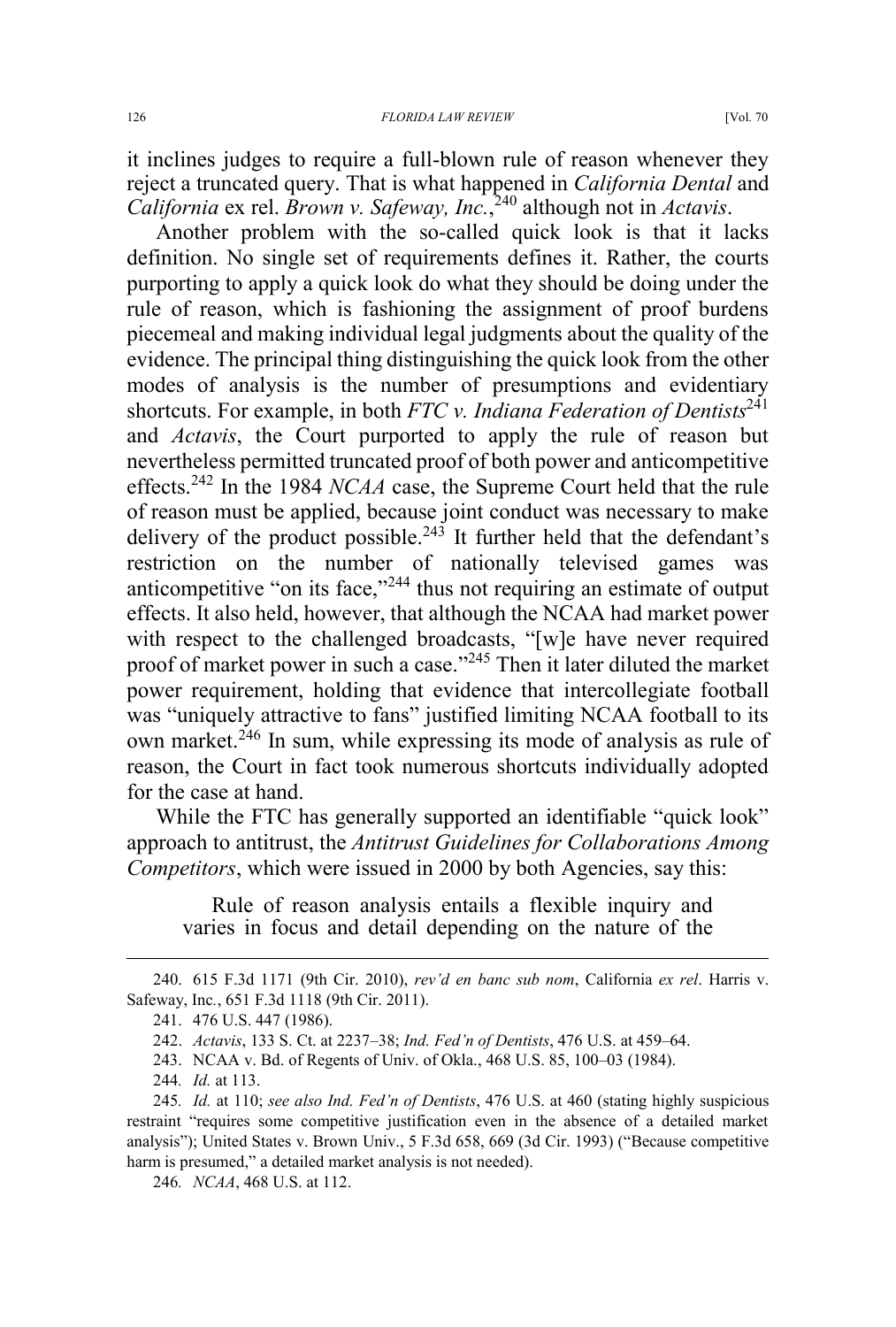agreement and market circumstances. The Agencies focus on only those factors, and undertake only that factual inquiry, necessary to make a sound determination of the overall competitive effect of the relevant agreement. Ordinarily, however, no one factor is dispositive in the analysis.<sup>247</sup>

That sounds more like "sliding scale" than "quick look." The Guidelines then elaborate:

In some cases, the nature of the agreement and the absence of market power together may demonstrate the absence of anticompetitive harm. In such cases, the Agencies do not challenge the agreement. Alternatively, where the likelihood of anticompetitive harm is evident from the nature of the agreement, or anticompetitive harm has resulted from an agreement already in operation, then, absent overriding benefits that could offset the anticompetitive harm, the Agencies challenge such agreements without a detailed market analysis.<sup>248</sup>

Resolution of the market power issue should affect the strength of the prima facie case. For example, a joint venture that controls 80–100% of a well-defined market should face close scrutiny of price-affecting or potentially exclusionary conduct. By contrast, if shares are more in the 50% range or the market is not well defined, then the burden of making out a prima facie anticompetitive practice should be higher. The allimportant question is the venture's ability to control the market with respect to the restraint in question. If ample opportunities exist for market participation outside the venture, a restraint there is less threatening.

As noted before, exclusive rights such as those involved in the *Appalachian Coals* decision should tip the balance in favor of illegality.<sup>249</sup> By contrast, the nonexclusive rights granted in both the *Broadcast Music (BMI)* and *Maricopa* cases<sup>250</sup> strongly suggest that the

 <sup>247.</sup> FED. TRADE COMM'<sup>N</sup> & U.S. DEP'T OF JUSTICE, ANTITRUST GUIDELINES FOR COLLABORATIONS AMONG COMPETITORS 4 (2000), https://www.ftc.gov/sites/default/files/ documents/public\_events/joint-venture-hearings-antitrust-guidelines-collaboration-amongcompetitors/ftcdojguidelines-2.pdf.

<sup>248</sup>*. Id.*

<sup>249.</sup> Appalachian Coals v. United States, 288 U.S. 344, 357–58 (1933), *overruled by* Copperweld Corp. v. Indep. Tube Corp., 467 U.S. 752 (1984); *see* discussion *supra* text accompanying notes 189–91.

<sup>250.</sup> Arizona v. Maricopa Cty. Med. Soc'y, 457 U.S. 332, 355–56 (1982); Broad. Music, Inc. v. Columbia Broad. Sys., Inc., 441 U.S. 1, 11–12 (1979); *see* discussion *supra* text accompanying notes 185–86.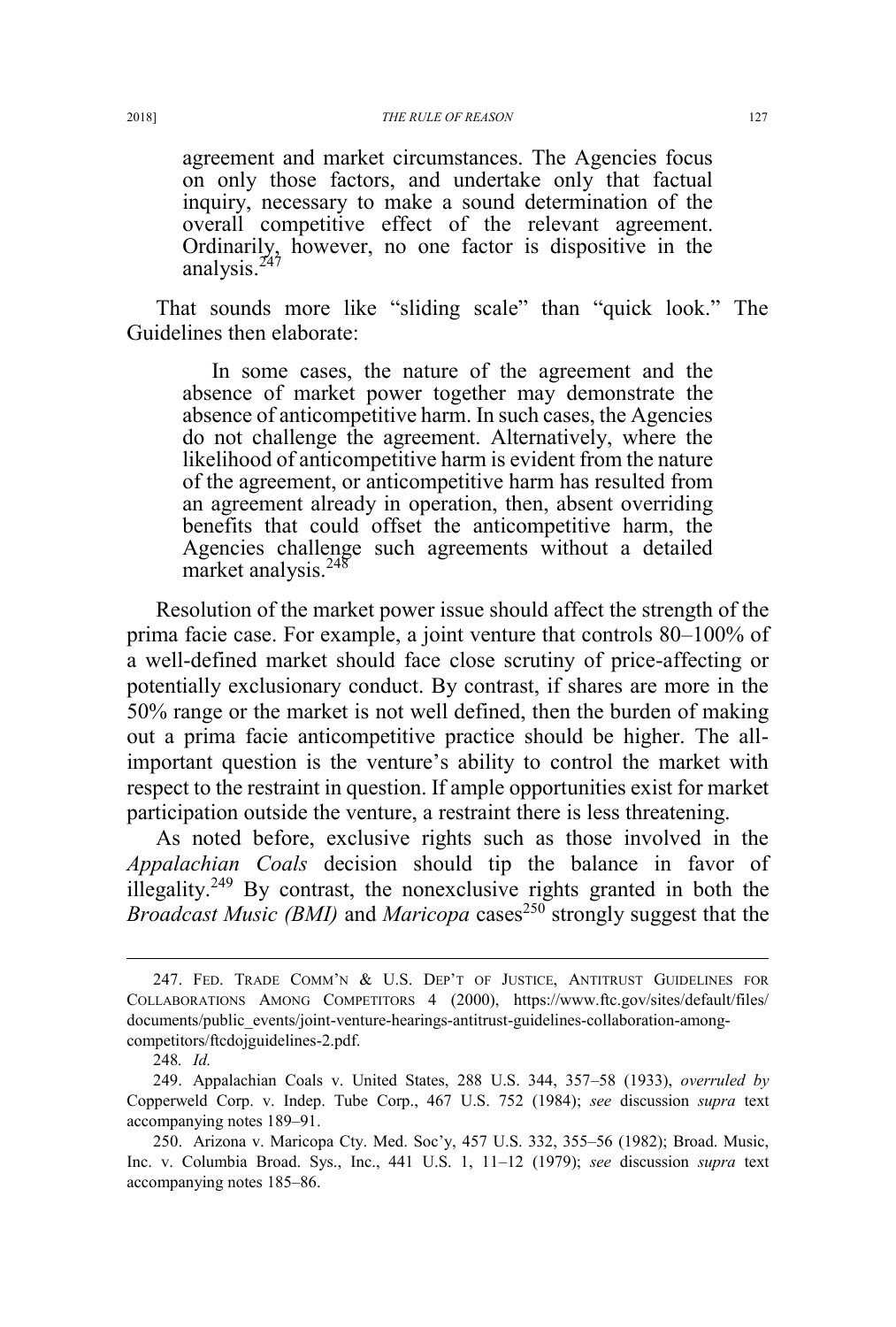restraints in those cases were competitively harmless.

In sum, the proposition that the "quick look" creates a distinctive silo somewhere in the isolated space between a rule of reason and a per se rule does not bear close analysis. The aggregate of decisions involving truncated proof clearly establish the contrary. For example, the *Engineers* case condemned a professional association's restriction on competitive bidding.<sup>251</sup> The proffered defense, which was that aggressive bidding would force engineers to cut corners and risk safety, was tantamount to an admission that the restraint was naked: Its success depended on its ability to control price cutting.<sup>252</sup> The Supreme Court concluded that the rule of reason would not countenance such a defense.<sup>253</sup> In the process the prohibition on competitive bidding became the unrebutted prima facie and final case. While the Court did not speak of a "quick look" or articulate its mode of analysis, it was clearly applying something that fell between per se and full rule of reason analysis.

Both *National Society of Professional Engineers v. United States*<sup>254</sup> and *California Dental* involved agreements that significantly increased customer search costs, while *Maricopa* involved an arrangement that decreased them.<sup>255</sup> In the *Engineers* case, the ban on competitive bidding effectively meant that an engineer could not discuss pricing until after he or she had already been engaged and gotten started on a project.<sup>256</sup> In *California Dental*, the limitation on advertising effectively meant that the dentist could not quote a price until he or she already had the patient under examination. In both cases the consumer was free to price shop for an alternative, but by that time there was substantial commitment to a particular seller, plus an uncertain search for a better deal from a rival. By contrast, the agreement in *Maricopa* reduced consumer search costs by giving patients a price list of physicians who guaranteed a particular price well in advance of immediate need, when they were still in a position to engage in comparison shopping.<sup>257</sup> The Court erroneously applied the per se rule.<sup>258</sup>

 <sup>251.</sup> Nat'l Soc'y of Prof'l Eng'rs v. United States, 435 U.S. 679, 692–93 (1978).

<sup>252.</sup> *Id.* at 693–94.

<sup>253</sup>*. Id.* at 696.

<sup>254.</sup> *Id.* at 679.

<sup>255.</sup> Cal. Dental Ass'n v. FTC, 526 U.S. 756, 764 (1999); *Maricopa*, 457 U.S. at 349; *Nat'l Soc'y of Prof'l Eng'rs*, 435 U.S. at 700.

<sup>256</sup>*. Nat'l Soc'y of Prof'l Eng'rs*, 435 U.S. at 682–84.

<sup>257</sup>*. Maricopa*, 457 U.S. 332, 340–42 (1982); *see also* Frank H. Easterbrook, *Maximum Price Fixing*, 48 U. CHI. L. REV. 886, 894 (1981).

<sup>258.</sup> *Maricopa*, 457 U.S. at 364–66 (Powell, J., dissenting).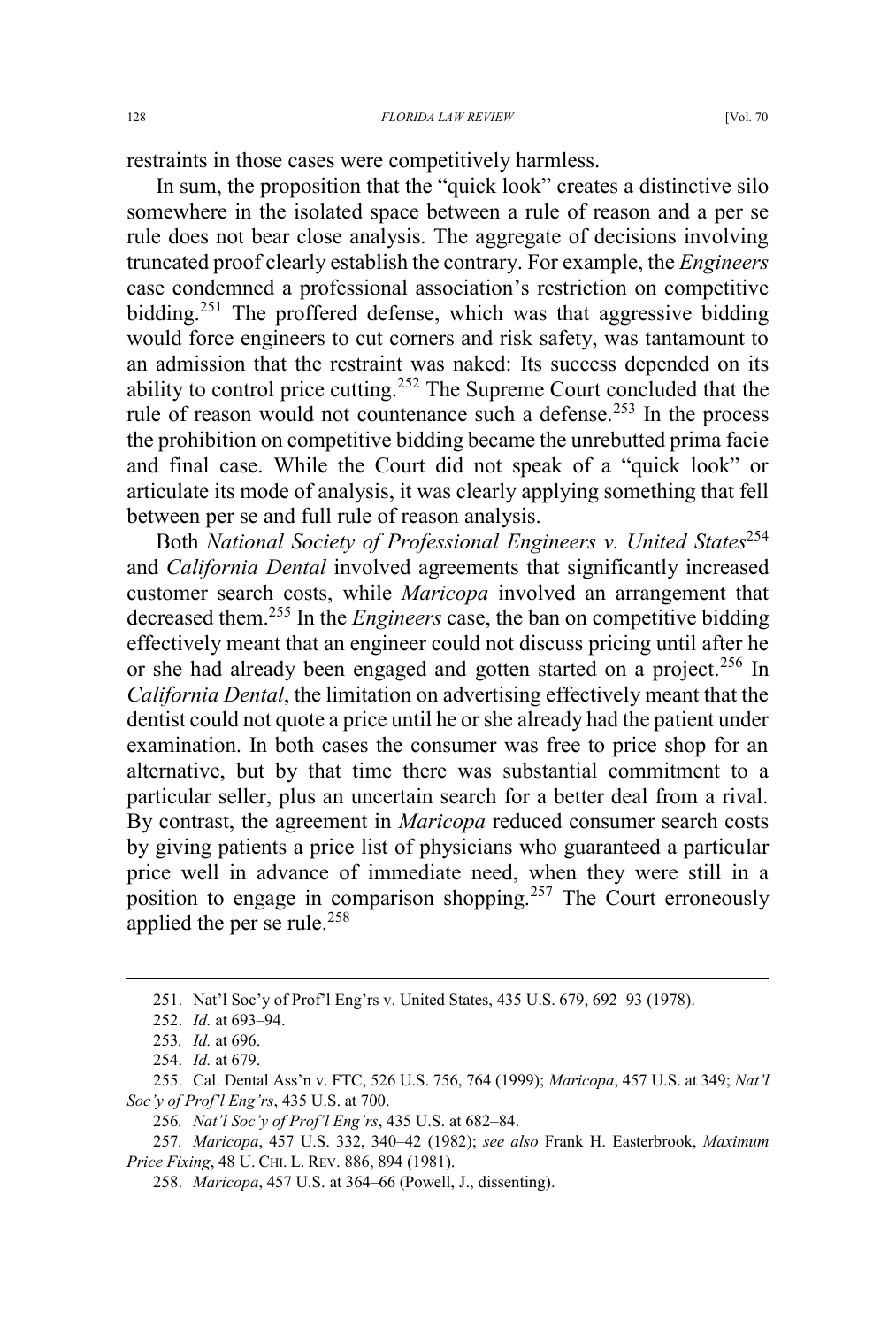### 2. The "Quick Look" and Suspicious Joint Venture Activity

Most of the antitrust cases that have seriously considered a "quick look" approach involved restraints within the context of a joint venture, professional association, network, or other joint association whose legitimacy was not in question.<sup>259</sup> The significance of this should be obvious. A naked restraint involving competitors who are not engaged in any form of joint production or legitimate rule making is fairly easy to evaluate. Everything about the arrangement is suspicious and there are no offsetting benefits. A court can readily apply the per se rule.<sup>260</sup>

Restraints created in the context of otherwise lawful joint associations are more problematic. The court needs to figure out how the challenged restraint functions within the larger collaboration. For example, few would dispute that the public can benefit from an association of professionals such as dentists with some involvement in the regulation of the quality of care, as well as some power to regulate unauthorized practice or improper commercial behavior. Further, meaningful regulation of quality necessarily entails some exclusion of substandard services. Much the same can be said of production joint ventures. Seen in this way, the "quick look" operates mainly as a device for looking more deliberately at suspicious restraints that are created in such ventures. A restraint on price advertising such as the one in *California Dental*<sup>261</sup> may require a little more searching examination than a similar restraint among completely unaffiliated but competing retailers, such as grocers. This

 <sup>259.</sup> Others have made this or a somewhat similar observation. *See, e.g.*, James A. Keyte, *"Quick Looks" and the Modern Analytical Framework for Assessing Legitimate Competitor Collaborations*, 30 ANTITRUST 23, 24–26 (2016); Michael A. Lindsay & Erik D. Ruda, *Antitrust Analysis of Joint Ventures: A Simple Progression*, 30 ANTITRUST 12, 16 (2016); Alan J. Meese, *In Praise of All or Nothing Dichotomous Categories: Why Antitrust Law Should Reject the Quick Look*, 104 GEO. L.J. 835, 866 n.165 (2016) (listing quick look decisions); *see also In re* Se. Milk Antitrust Litig., 739 F.3d 262, 274 (6th Cir. 2014) (discussing quick look analysis for price fixing and related practices in milk-distribution venture); N.C. State Bd. of Dental Exam'rs v. FTC, 717 F.3d 359, 373–75 (4th Cir. 2013) (approving FTC's quick look approach to naked restraint in context of professional association), *aff'd on other grounds*, 135 S. Ct. 1101, 1107 (2015); California *ex rel.* Harris v. Safeway, Inc., 651 F.3d 1118, 1137 (9th Cir. 2011) (rejecting the quick look approach in favor of a more detailed inquiry regarding a revenue-sharing provision between competitors during the term of a labor dispute); Princo Corp. v. Int'l Trade Comm'n, 616 F.3d 1318, 1339–40 (Fed. Cir. 2010) (making production joint venture involving IP cross licensing subject to full rule of reason rather than a quick look); Rossi v. Standard Roofing, Inc., 156 F.3d 452, 463 (3d Cir. 1998) (applying per se rule to boycott; rejecting defendant's argument for quick look when there was no distribution venture in place).

<sup>260.</sup> *See* PolyGram Holding, Inc. v. FTC, 416 F.3d 29, 37 (D.C. Cir. 2005) (noting agreement between joint venturers making a naked restraint are suspicious and considered per se illegal).

<sup>261.</sup> Cal. Dental Ass'n v. FTC, 526 U.S. 756, 781 (1999).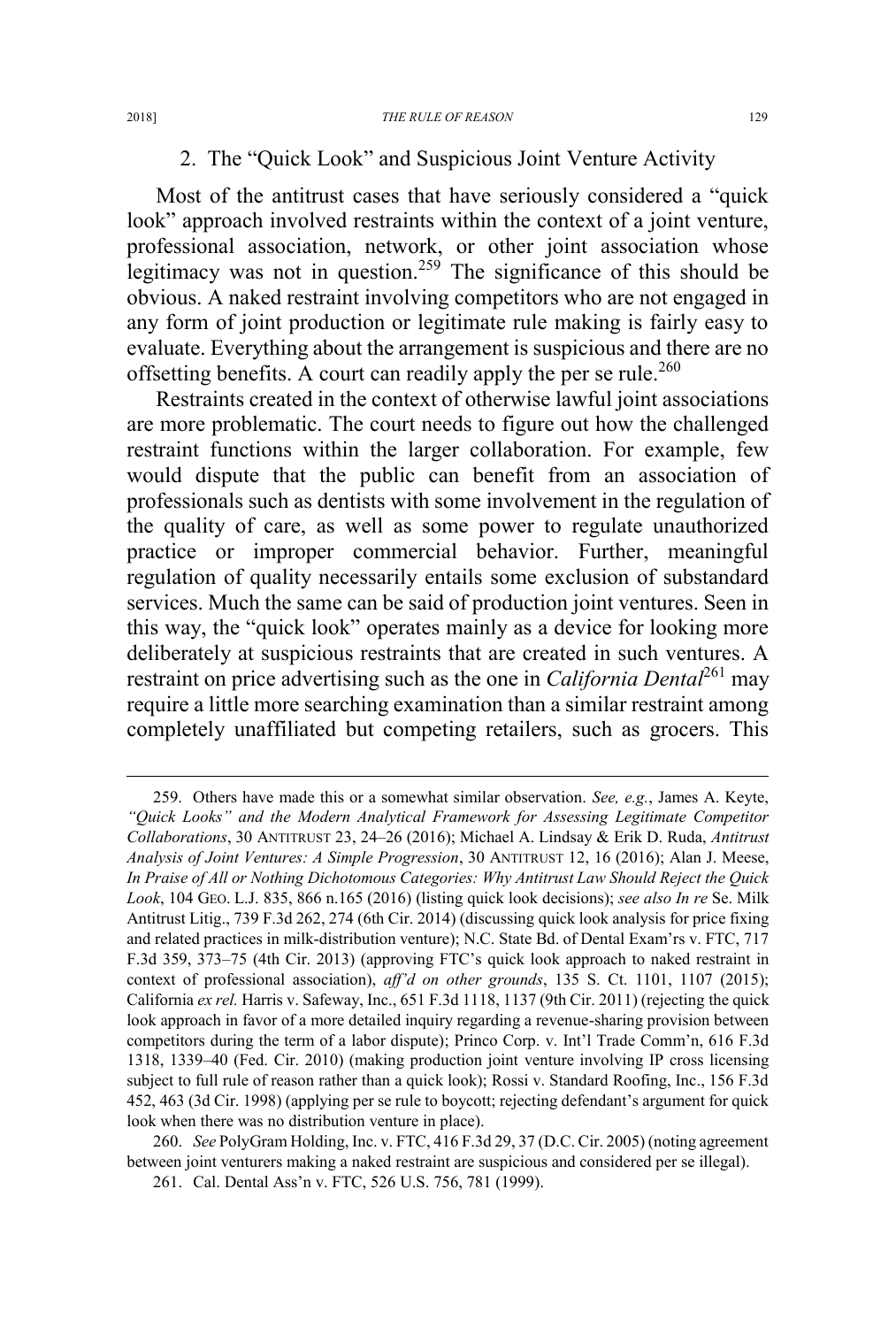may be appropriate for no other reason than to give the defendants a chance to explain why this particular restraint is reasonably necessary to the operation of otherwise legitimate joint activity. If no explanation is accepted and it is clear the restraint is profitable only because it reduces output and raises prices, then summary condemnation is in order, typically with no inquiry into power.

A good illustration involving a production joint venture is the *Polygram Holding, Inc. v. FTC*<sup>262</sup> case. At issue was an agreement between two firms who were jointly producing a recording of three popular classical tenors<sup>263</sup> that they would no longer promote separate recordings they had previously made of the same artists.<sup>264</sup> Ordinarily an agreement between rivals not to advertise their competing products would be per se unlawful market division.<sup>265</sup> In this case, however, the parties were also involved in the joint production of a new recording of the three tenors, and some of the individual recordings in the new product were the same as those in the original separately produced products.<sup>266</sup> The defendants claimed that an agreement restraining promotion of their separately developed products was necessary to give the new, jointly developed product a chance, citing a danger that the separate products would take a free ride on the jointly developed product.<sup> $267$ </sup> As the court observed, however, to the extent there was a danger of free riding, it flowed in the other direction.<sup>268</sup> The independently developed products had been on the market first.<sup>269</sup> If there was a free rider danger it was that the new product would ride on the built-up consumer recognition of the older separate productions. In any event, the "free riding" that the defendants described was really nothing more than legitimate competition between the earlier separate products and the new jointly developed product.<sup>270</sup>

269. *Id.* at 31.

 <sup>262. 416</sup> F.3d at 38; *see also* PolyGram Holding Inc., 136 F.T.C. 310, 355 n.52 (2003).

<sup>263.</sup> Luciano Pavarotti, Placido Domingo, and Jose Carreras. *PolyGram Holding*, 416 F.3d at 31.

<sup>264.</sup> *Id.* at 32.

<sup>265</sup>*. E.g.*, Blackburn v. Sweeney, 53 F.3d 825, 829 (7th Cir. 1995) (stating agreement among former but now separate law partners not to advertise in one another's markets is unlawful per se).

<sup>266.</sup> *Polygram*, 416 F.3d at 32.

<sup>267</sup>*. Id.* at 37.

<sup>268.</sup> *Id.* at 38.

<sup>270</sup>*. Id.* at 38; *see also* Realcomp II, Ltd. v. FTC, 635 F.3d 815, 836 (6th Cir. 2011) (approving FTC's quick look analysis for real-estate-association rule that excluded price cutters and nontraditional selling agencies); N. Tex. Specialty Physicians v. FTC, 528 F.3d 346, 359–61 (5th Cir. 2008) (holding physicians' association that negotiated jointly for insurer contract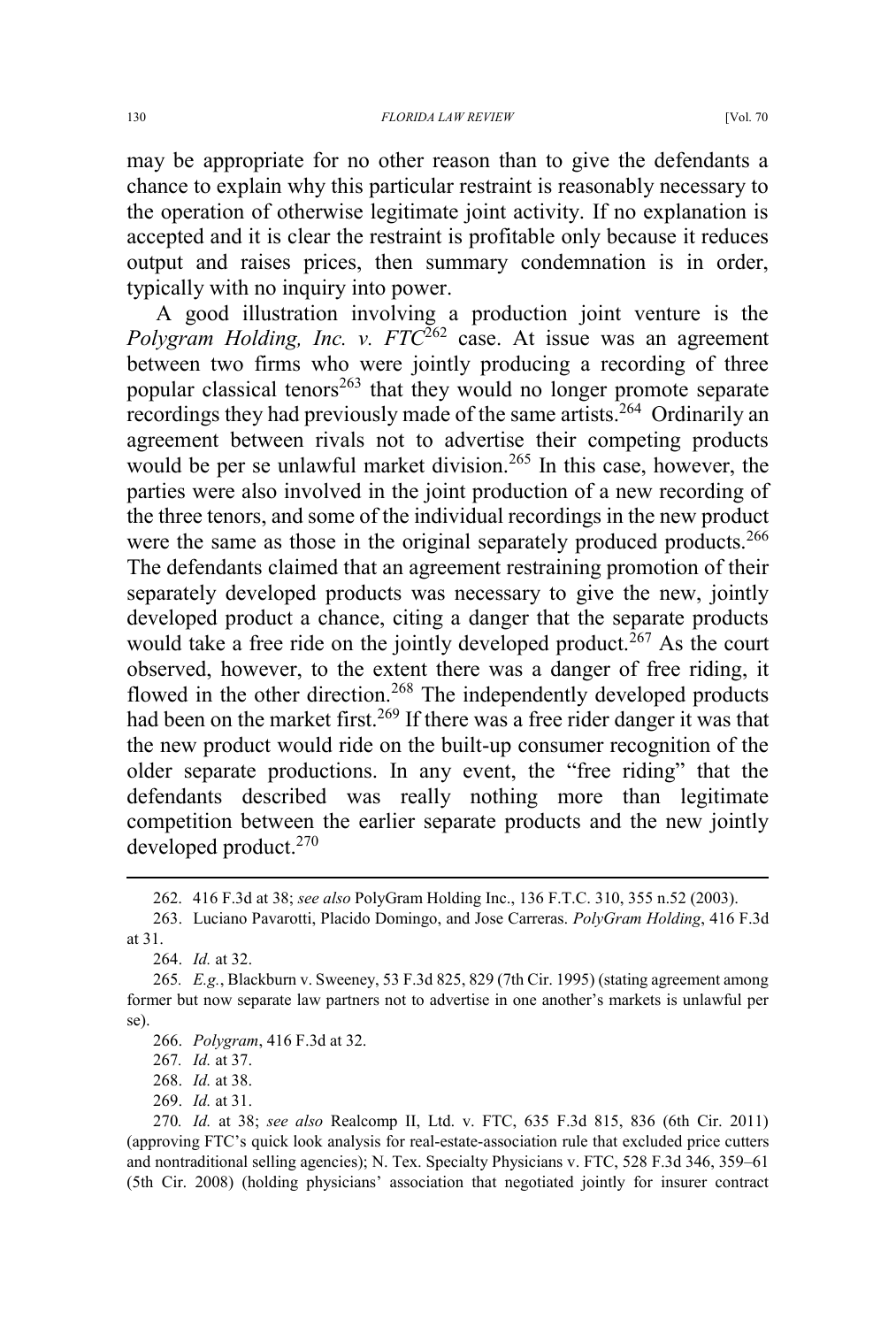#### 2018] *THE RULE OF REASON* 131

Nothing about this approach requires a third "quick look" silo. It indicates only the fairly obvious proposition that when a presumptively efficient joint venture includes a suspiciously anticompetitive looking restraint, the court should take a little extra care to see how the challenged restraint relates to the overall venture. That is fundamentally a rule of reason inquiry, but one that may be truncated if the facts so warrant.

### F. *Balancing*

General statements of the rule of reason sometimes say that it routinely requires "balancing" of procompetitive and anticompetitive effects.<sup>271</sup> Courts make these statements notwithstanding decades of

Many cases in sports networks rest on the Supreme Court's *NCAA* conclusion that all restraints in such networks require rule of reason treatment because joint activity is needed to deliver product at all. *See, e.g.*, Am. Needle, Inc. v. Nat'l Football League, 560 U.S. 183, 203 (2010); O'Bannon v. NCAA, 802 F.3d 1049, 1064 (9th Cir. 2015), *cert. denied*, 137 S. Ct. 277 (2016); Worldwide Basketball & Sports Tours, Inc. v. NCAA, 388 F.3d 955, 961 (6th Cir. 2004) (holding "extensive market and cross-elasticity analysis is not necessarily required" under an abbreviated analysis but refusing to apply an abbreviated analysis because of lack of experience with the product market in question); Law v. NCAA, 134 F.3d 1010 (10th Cir. 1998) (affirming application of a "quick look" rule of reason analysis); Chicago Prof'l Sports Ltd. P'ship v. NBA, 961 F.2d 667, 674 (7th Cir. 1992) (applying a "'quick look' version of the Rule of Reason" to an agreement among owners of NBA teams limiting broadcast rights to NBA games).

271*. See, e.g.*, United States v. Apple, Inc., 791 F.3d 290, 321 (2d Cir. 2015), *cert. denied*, 136 S. Ct. 1376 (2016) (noting the need to balance is an element of rule of reason cases); ZF Meritor, LLC v. Eaton Corp., 696 F.3d 254, 273 (3d Cir. 2012) (suggesting that creation of price-cost tests in exclusive discounting cases was an effort at "balancing of the procompetitive justifications of above-cost pricing against its anticompetitive effects"); United States v. Microsoft Corp., 253 F.3d 34, 59 (D.C. Cir. 2001) ("[C]ourts routinely apply a . . . balancing approach" requiring plaintiff to "demonstrate that the anticompetitive harm . . . outweighs the procompetitive benefit"); Am. Ad Mgmt., Inc. v. GTE Corp., 92 F.3d 781, 789 (9th Cir. 1996) (rule of reason requires a showing that "the restraint is unreasonable as determined by balancing

 $\overline{a}$ 

engaged in "inherently suspect" activity by collaborating on prices); United States v. Brown Univ., 5 F.3d 658, 672 (3d Cir. 1993) (approving quick look approach to ivy league university's agreement limiting financial aid competition with respect to students who had been admitted to more than one of the participating schools); Detroit Auto Dealers Ass'n v. FTC, 955 F.2d 457, 471 (6th Cir. 1992) (approving FTC holding that car dealer limitation on showroom hours was unlawful, but under full rule of reason rather than FTC's quick look approach); United States v. Realty Multi-List, Inc., 629 F.2d 1351, 1370 (5th Cir. 1980) (holding restriction on membership in real-estate multiple-listing association facially unreasonable); *cf*. California *ex rel.* Brown v. Safeway, Inc., 615 F.3d 1171, 1203 (9th Cir. 2010), *rev'd en banc sub nom.*, California *ex rel.* Harris v. Safeway, Inc., 651 F.3d 1118 (9th Cir. 2011) (competing stores' establishment of a strike fund in the event of a labor dispute required full rule of reason treatment); Cont'l Airlines, Inc. v. United Airlines, Inc., 277 F.3d 499, 511 (4th Cir. 2002) (refusing to apply an abbreviated analysis where the defendant advanced plausible procompetitive justifications for baggage size regulations at a shared security check-in facility); Brookins v. Int'l Motor Contest Ass'n, 219 F.3d 849, 854 (8th Cir. 2000) (refusing to apply abbreviated analysis to the association's change of rules, which had the effect of excluding a rival supplier).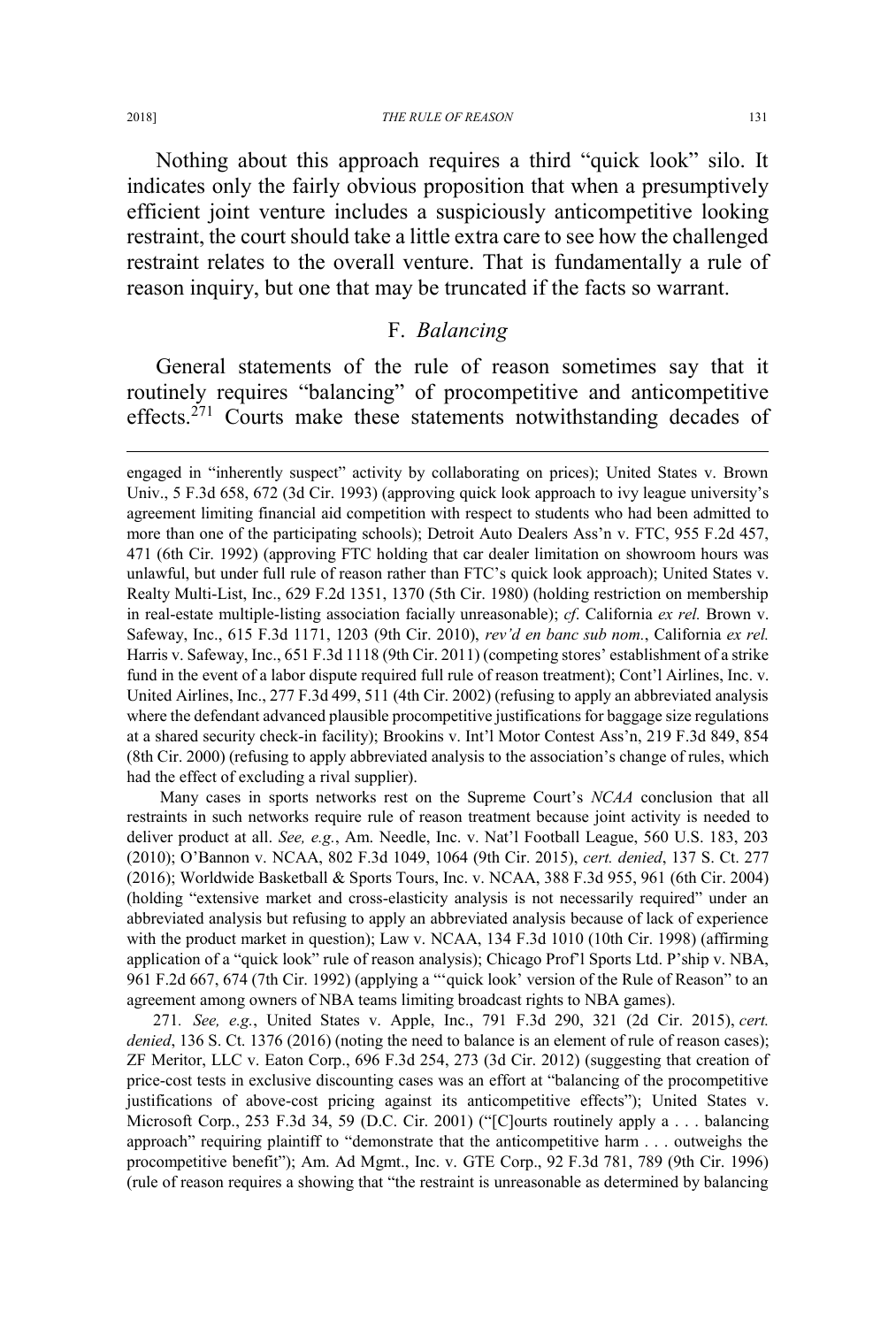litigation showing such balancing to be unworkable and actual attempts at it to be rare.<sup>272</sup> Once a court purports to engage in balancing it is almost always acting outside of its competence except in the most obvious cases. Balancing under a consumer welfare test is significantly easier than under a general welfare test, because the former requires prediction only of price or output effects.<sup>273</sup> This is not to say, however, that balancing is easy, particularly for restraints that have survived the burden-shifting analysis that occurs prior to balancing.

Sixth Circuit Judge William Howard Taft noted over a century ago in *United States v. Addyston Pipe & Steel Co.*<sup>274</sup> that some courts misconceived the role of antitrust analysis as determining "the proper limits of the relaxation of the rules for determining the unreasonableness of restraints of trade."<sup>275</sup> These courts "have set sail on a sea of doubt" by assuming the power to determine "how much restraint of competition is in the public interest, and how much is not." $276$ 

Taft's caution contrasted Justice Brandeis's oft criticized statement of the rule of reason in the *Chicago Board of Trade* decision, which put everything up for balancing:

The true test of legality is whether the restraint imposed is such as merely regulates and perhaps thereby promotes competition or whether it is such as may suppress or even destroy competition. To determine that question the court must ordinarily consider the facts peculiar to the business to which the restraint is applied; its condition before and after the restraint was imposed; the nature of the restraint and its effect, actual or probable. The history of the restraint, the evil believed to exist, the reason for adopting the particular remedy, the purpose or end sought to be attained, are all relevant facts. This is not because a good intention will save

 $\overline{a}$ 

276. *Id.* at 283–84.

the restraint and any justifications or pro-competitive effects of the restraint"); *see also* Eastman Kodak Co. v. Image Tech. Serv., Inc., 504 U.S. 451, 486–87 (1992) (Scalia, J., dissenting) (stating the difference between the rule of reason and the per se rule is that the former requires balancing).

<sup>272.</sup> On the infrequency of balancing in the decisions, see Carrier, *Bridging the Disconnect*, *supra* note 135, at 1364 (finding that actual balancing occurred in 4% of rule of reason cases); Carrier, *An Empirical Update*, *supra* note 135, at 828 (updating previous article in that rate of balancing declined to 2%). *Contra* United States v. Am. Express Co., 838 F.3d 179, 194 (2d Cir. 2016), *cert. granted sub nom.* Ohio v. Am. Express Co., 138 S. Ct. 355 (2017) (Second Circuit's requirement of "net harm" in a case involving a two-sided market would require balancing as early as plaintiff's prima facie case).

<sup>273</sup>*. See* discussion *supra* text accompanying notes 204–16;*see also* Hovenkamp, *supra* note 137, at 382–83.

<sup>274. 85</sup> F. 271 (6th Cir. 1898).

<sup>275.</sup> *Id.* at 283.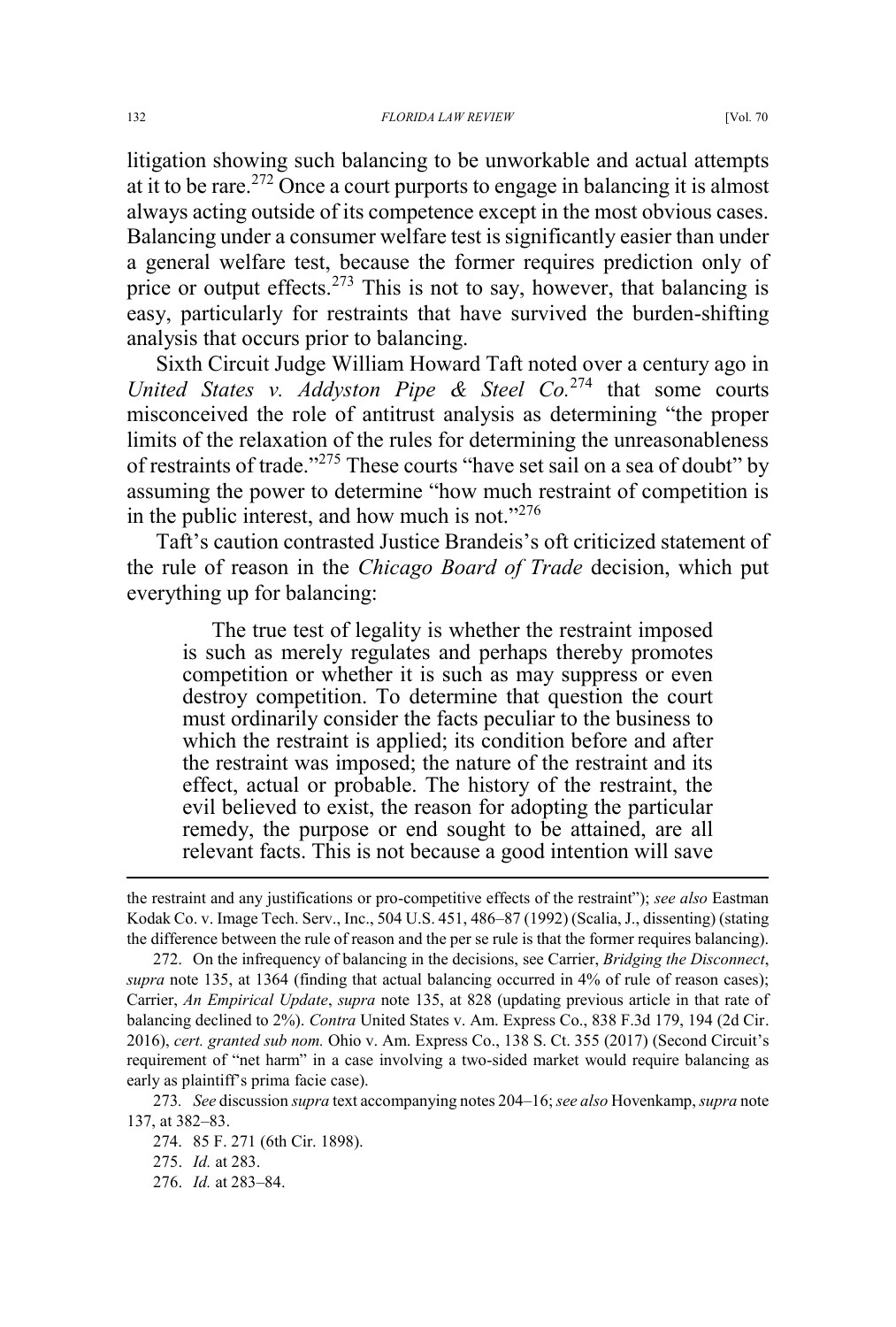an otherwise objectionable regulation or the reverse; but because knowledge of intent may help the court to interpret facts and to predict consequences.<sup>277</sup>

A test that makes everything relevant provides nothing useful, because it gives no calculus for weighting or even identifying the important factors.<sup>278</sup> In a complex world it is essential that antitrust tribunals keep their eyes on the ball, which under the consumer welfare test refers to restraints that realistically restrict output and increase price, and that are not essential to carrying on a joint venture's legitimate functions.

Balancing is not even conceptually possible without a unit of measurement. That is, purely ordinal methods of balancing work only when the value on one side is zero. When both sides have some weight, however, we must have a way of netting them out. But it appears that outside of the merger context no court has ever even attempted to put an actual number, such as dollars of economic loss or gain, on either the anticompetitive effects of a restraint or the justifications offered against it. A far better way to view the rule of reason is as a series of sequential steps intended to avoid balancing whenever possible. When balancing must be performed, the consumer welfare principle insists on a measurable unit, which is either price or output.<sup>279</sup>

The area that comes closest to permitting balancing is merger analysis under the Merger Guidelines.<sup>280</sup> What makes this possible is that the given test for merger illegality is price effects, not general welfare effects.<sup>281</sup> The relevant question in merger cases is: After both

 <sup>277.</sup> Chi. Bd. of Trade v. United States, 246 U.S. 231, 238 (1918); *see also In re* Sulfuric Acid Antitrust Litig., 703 F.3d 1004, 1011 (7th Cir. 2012) ("The rule of reason directs an assessment of the total economic effects of a restrictive practice that is plausibly argued to increase competition or other economic values on balance."). In the context of vertical restraints, see Cont'l T.V., Inc. v. GTE Sylvania Inc., 433 U.S. 36, 49 (1977) ("Under this rule, the factfinder weighs all of the circumstances of a case . . . .").

<sup>278.</sup> Among the many critiques of the *Chicago Board* formulation are HERBERT HOVENKAMP, FEDERAL ANTITRUST POLICY: THE LAW OF COMPETITION AND ITS PRACTICE § 5.6b (5th ed. 2016) ("[O]ne of the most damaging in the annals of antitrust."); Richard A. Posner, *The Rule of Reason and the Economic Approach: Reflections on the* Sylvania *Decision*, 45 U. CHI. L. REV. 1, 15 (1977) (containing no useful guidance); Maurice E. Stucke, *Does the Rule of Reason Violate the Rule of Law?*, U.C. DAVIS L. REV. 1375, 1489 (2009) (failing to provide minimum due process standards of rational adjudication); Andrew I. Gavil, *Moving Beyond Caricature and Characterization: The Modern Rule of Reason in Practice*, 85 S. CAL. L. REV. 733, 743–44 (2012); Jesse W. Markham, Jr., *Sailing a Sea of Doubt: A Critique of the Rule of Reason in U.S. Antitrust Law*, 17 FORDHAM J. CORP.&FIN. L. 591, 655 (2012).

<sup>279.</sup> *See* discussion *supra* text accompanying notes 204–16.

<sup>280</sup>*. See* Hovenkamp, *supra* note 137, at 379–83.

<sup>281</sup>*. Id.* at 382.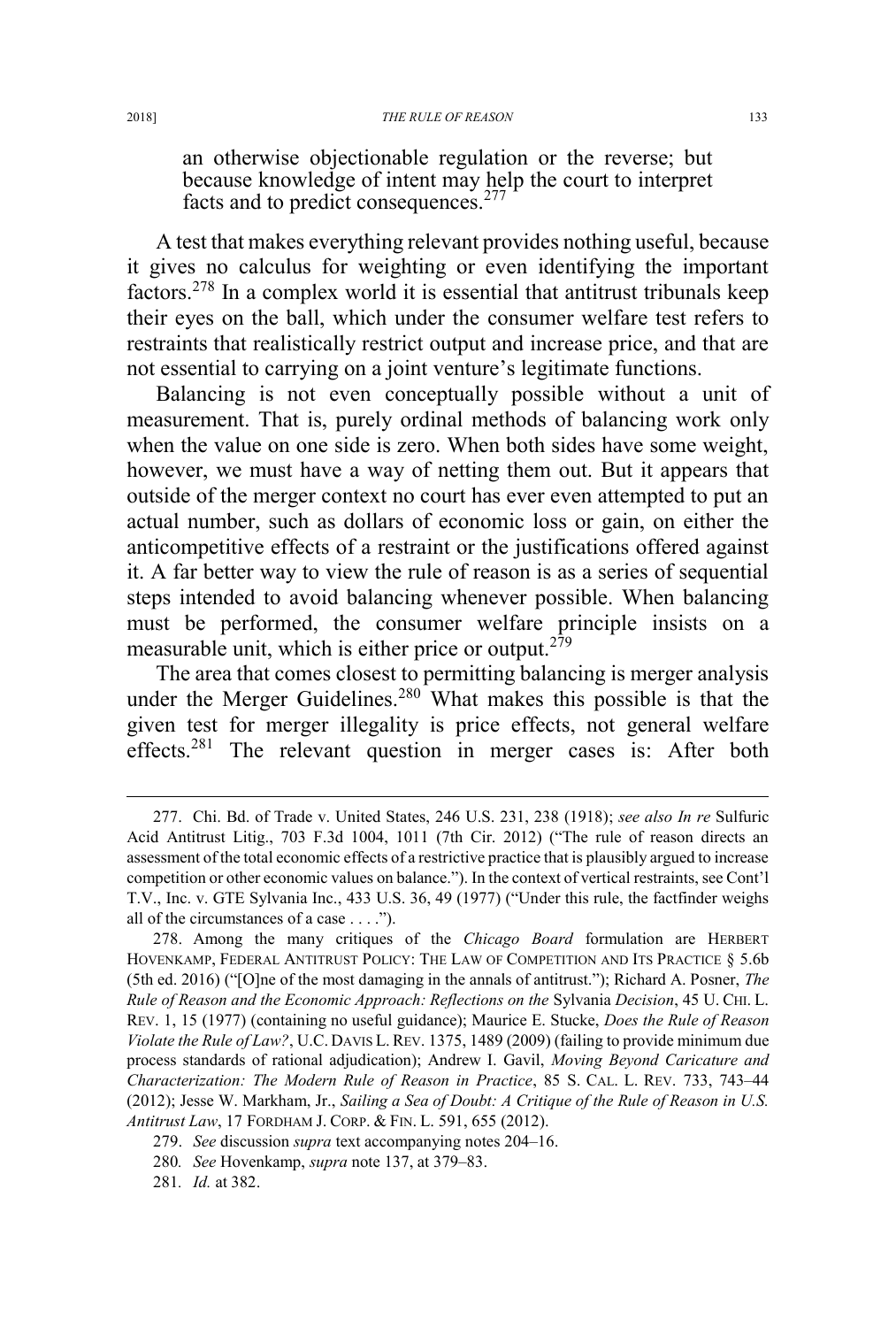competitive harm and offsetting efficiencies are taken into account, are prices likely to go up or not? As noted above, using a test that focuses on prices or output rather than general welfare is essential if the rule of reason is to be administered rationally.<sup>282</sup> Even in these cases, however, measuring the requisite effects is difficult.

Some decisions describe the rule of reason's burden-shifting framework itself as a sort of "balancing,"<sup>283</sup> but this is hardly the same thing. For example, in determining whether the plaintiff has made out a prima facie case, the court relies on evidence and a certain amount of intuition to determine whether the plaintiff's evidence of power and an anticompetitive practice has crossed a threshold.<sup>284</sup> At that point the burden shifts to the defendant to show a justification, although without determining magnitudes.<sup>285</sup> None of this requires or even contemplates a cardinal weighing of procompetitive and anticompetitive effects. Indeed, the sequence of evidentiary steps, with its shifting burdens, is an attempt to avoid balancing. The "less restrictive alternative" step which comes near the end shows an attempt to make this decision without having to quantify net competitive harm in dollars or welfare.<sup>286</sup> The point is to show the existence or not of a less restrictive alternative without having to put a value on the difference.

A better way to view balancing is as a last resort when the defendant has offered a procompetitive explanation for a prima facie anticompetitive restraint, but no less restrictive alternative has been shown. At that point the basic burden-shifting framework has gone as far as it can. The court must then determine whether the anticompetitive effects made out in the prima facie case are sufficiently offset by the proffered defense. Even here, a hard look at the quality of the evidence is important. The court needs to make sure that the market is well defined, with convincing evidence of power, and that the threat of higher prices or anticompetitive exclusion is clear. The same thing is true of evidentiary support for the offered justification. Hopefully, few cases will survive this hard look and still require balancing, although the possibility cannot be excluded.

 <sup>282</sup>*. See* discussion *supra* text accompanying notes 204–16.

<sup>283</sup>*. In re* NCAA Student-Athlete Name & Likeness Licensing Litig., 37 F. Supp. 3d 1126, 1136 (N.D. Cal. 2014) (describing the "burden-shifting framework to conduct . . . balancing" in order to determine "if the restraint's harm to competition outweighs its procompetitive effects").

<sup>284.</sup> *See* discussion *supra* text accompanying notes 132–37.

<sup>285.</sup> *See* discussion *supra* text accompanying notes 132–37.

<sup>286.</sup> *See* discussion *supra* text accompanying notes 132–37.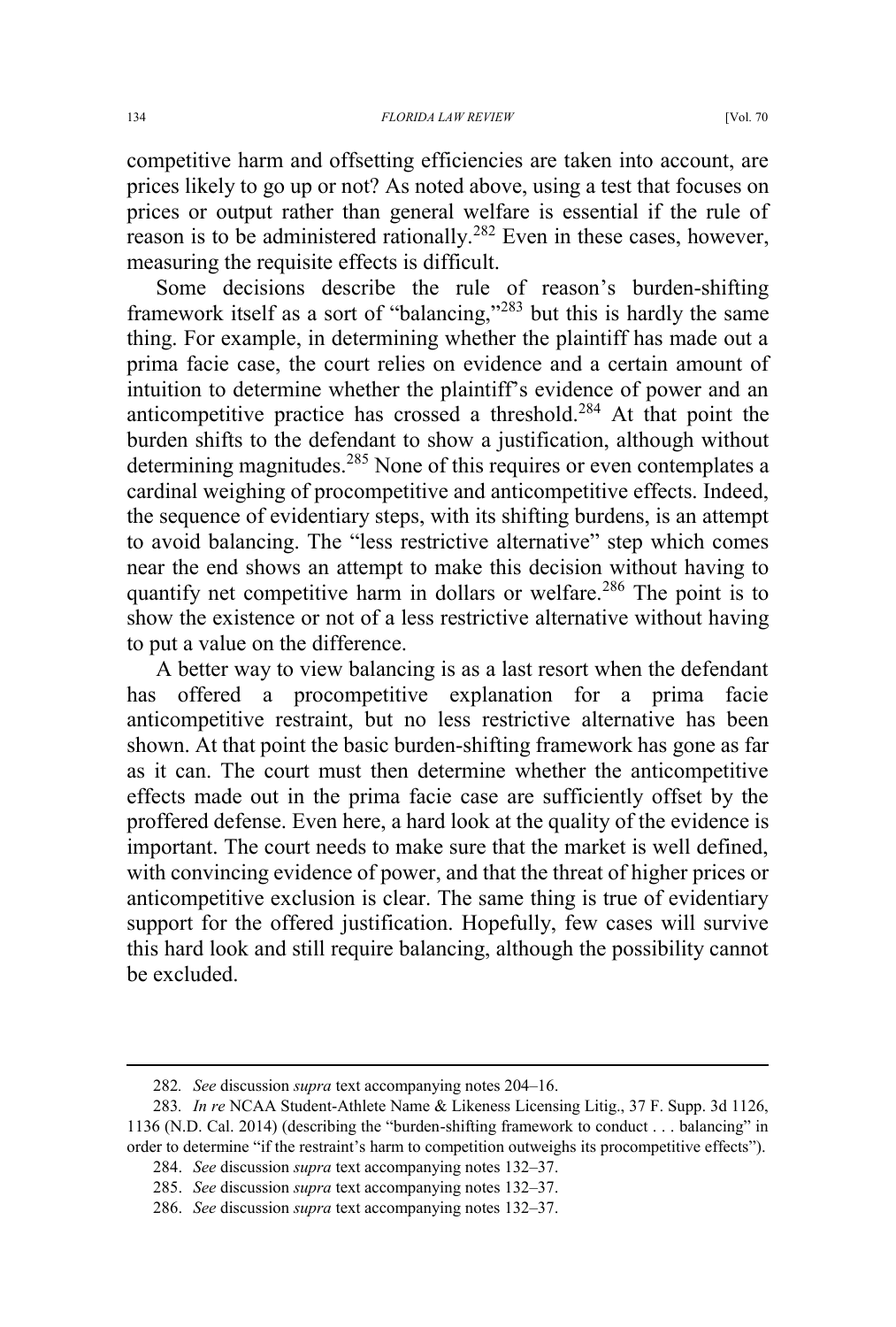In the *American Express* case, the Second Circuit went to the opposite extreme, requiring cardinal balancing as part of the plaintiff's prima facie case.<sup>287</sup> The case involves a "two-sided" market, in which a firm typically obtains revenue from two different, non-substitutable groups of participants. For example, a magazine might obtain revenue from both subscribers and advertisers. Further, the two sources trade against each other: more advertising might increase advertising revenue, but in the process it might turn off subscribers, thus decreasing subscription revenue.<sup>288</sup> Credit card markets are two sided because the issuer needs to trade off the size of the fees charged to merchants with the size of the payments made to card holders. American Express charges merchants high acceptance fees but also gives generous and costly perks to cardholders. At least some merchants would prefer to give customers a discount for using a less costly form of payment, but Amex's "antisteering" rules, which the government challenged, forbid it. As a result, cardholders had no incentive to switch to a cheaper card.<sup>289</sup>

In rejecting the government's challenge, the court held that the plaintiff had the initial burden to show "net harm" to "both cardholders and merchants."<sup>290</sup> That is, the harms to merchants had to be balanced against benefits to cardholders as part of the government's prima facie case.<sup>291</sup> This entailed, of course, that both harms and benefits be quantified, effectively making balancing necessary in every such case. Further, in this case the burden of competitive harm fell on the merchants, while the benefits accrued to cardholders.<sup>292</sup>

290. *American Express*, 838 F.3d at 206.

 <sup>287.</sup> United States v. Am. Express Co., 838 F.3d 179 (2d Cir. 2016), *cert. granted sub nom.* Ohio v. Am. Express Co., 138 S. Ct. 355 (2017).

<sup>288.</sup> *See* David Evans & Richard Schmalensee, *Markets with Two Sided Platforms*, *in* 1 ISSUES IN COMPETITION LAW AND POLICY 667 (Wayne D. Collins et al. eds., 2008).

<sup>289.</sup> For a very good overview of the issues, see OECD, *Policy Roundtables: Two-Sided Markets* (2009), http://www.oecd.org/daf/competition/44445730.pdf. Of the numerous briefs submitted to the Second Circuit and the Supreme Court, among the most helpful for understanding the issues in this case is Brief for Amici Curiae John M. Connor et al. in Support of Plaintiffs-Appellees' Petition for Rehearing, No. 15-1672-cv (2d Cir. Nov. 22, 2016), 2016 WL 6919642.

<sup>291.</sup> The court's approach was doubly wrong because it placed merchants and cardholders in the same relevant market, notwithstanding that the two are not reasonably interchangeable but perform in the market more as complements than substitutes. *See* 2B AREEDA & HOVENKAMP, *supra* note 1, ¶ 565.

<sup>292.</sup> For good discussion of the difficulties of balancing gains in one market against losses in another, *see* Gregory J. Werden, *Cross-Market Balancing of Competitive Effects: What Is the Law, and What Should It Be?*, 43 J. CORP. L. 119, 140 (2017); Rebecca Haw Allensworth, *The Commensurability Myth in Antitrust*, 69 VAND. L. REV. 1 (2016)*; see also* Hovenkamp, *supra* note 137.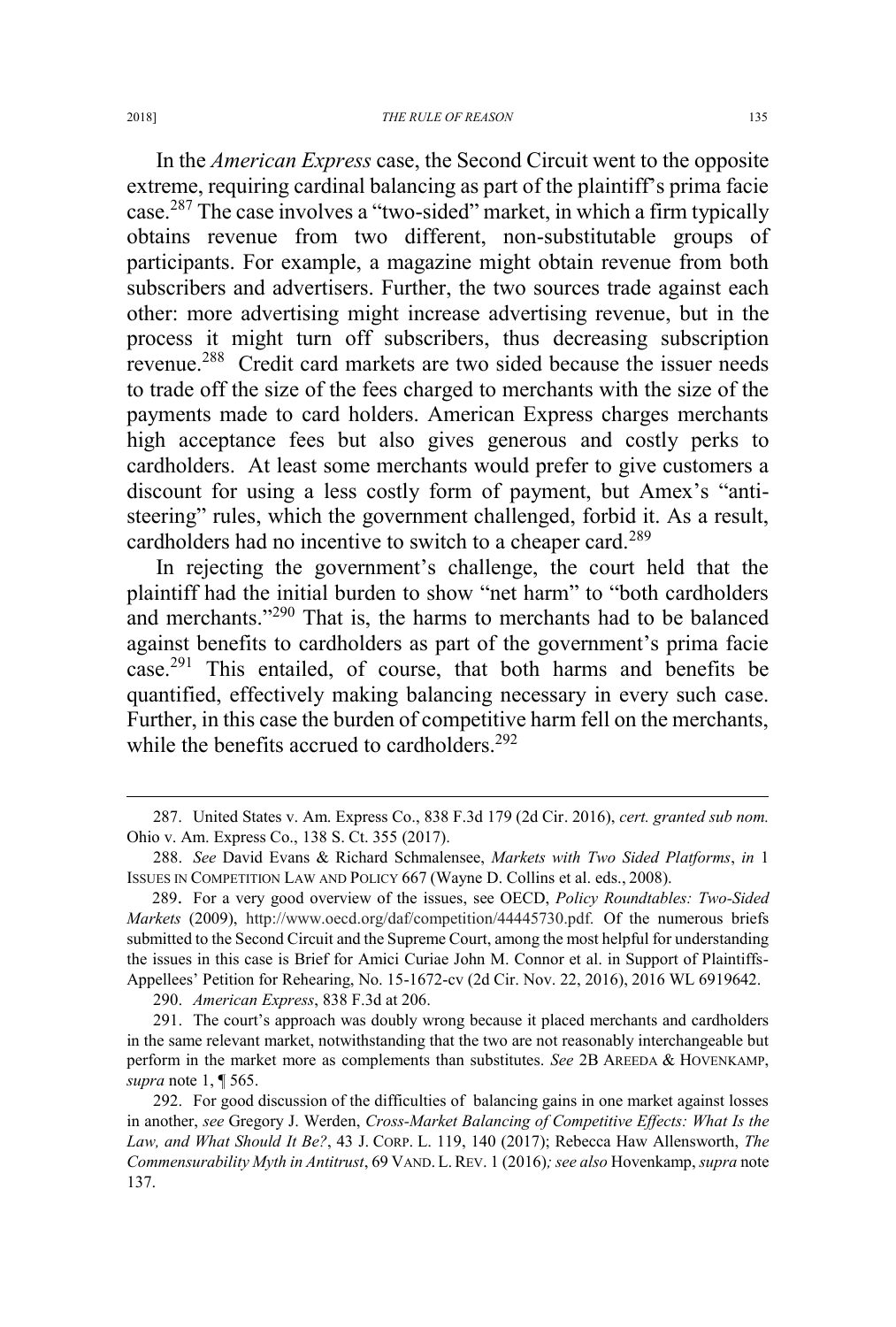#### III. THE SCOPE OF THE RULE OF REASON

#### A. *The Declining Domain of the Per Se Rule*

The high point of per se antitrust illegality occurred in the 1950s and 1960s, when some joint ventures of competitors that were almost certainly efficient were determined to be unlawful per se, either because they divided markets<sup>293</sup> or else constituted concerted refusals to deal.<sup>294</sup> Among vertical practices, both minimum<sup>295</sup> and maximum<sup>296</sup> resale price maintenance were declared unlawful per se, as were many tying arrangements.<sup>297</sup> For a decade, vertical nonprice restraints were thought to be unlawful per se.<sup>298</sup> Under the *United States v. Philadelphia National Bank*<sup>299</sup> test, even mergers were subject to a quasi-per se rule if the market shares of the merging parties exceeded a certain threshold.<sup>300</sup>

While not all of this antitrust jurisprudence has been expressly overruled, nearly all of it is dubious today. The per se rules against maximum and minimum resale price maintenance and the per se rule against vertical nonprice restraints have all been explicitly overruled.<sup>301</sup> The boycott rule has been limited to situations that involve at least two competitors; That is, purely vertical boycotts are subject to the rule of reason.<sup>302</sup> In other areas, such as antitrust treatment of joint ventures and

296. Albrecht v. Herald Co., 390 U.S. 145, 153 (1968), *overruled by* State Oil Co. v. Khan, 522 U.S. 3 (1997).

298. United States v. Arnold, Schwinn & Co., 388 U.S. 365, 372–73 (1967), *overruled by* Cont'l T.V., Inc. v. GTE Sylvania, Inc., 433 U.S. 36 (1977).

299. 374 U.S. 321 (1963).

300. *Id.* at 362; *see* Steven C. Salop, *The Evolution and Vitality of Merger Presumptions: A Decision-Theoretic Approach*, 80 ANTITRUST L.J. 269, 271–74 (2015) (describing *Philadelphia Bank* test as virtual per se rule). On the more qualified role that market structure should play in merger analysis, see Herbert Hovenkamp & Carl Shapiro, *Horizontal Mergers, Market Structure, and Burdens of Proof*, 127 YALE L.J. (forthcoming May 2018), https://papers.ssrn.com/sol3/ papers.cfm?abstract\_id=3046224.

301*. See supra* notes 294–95 and accompanying text.

302. NYNEX Corp. v. Discon, Inc., 525 U.S. 128, 135 (1998) (purely vertical agreement to refuse to deal with third party must be evaluated under the rule of reason); *see also* Hannah's

 <sup>293.</sup> *See, e.g.*, United States v. Topco Assocs., Inc., 405 U.S. 596, 608 (1972); United States v. Sealy, Inc., 388 U.S. 350, 357–58 (1967).

<sup>294.</sup> *See* Radiant Burners, Inc. v. People's Gas Light & Coke Co., 364 U.S. 656, 659–60 (1961) (discussing an agreement involving insurers refusing to approve plaintiff's dangerous heater).

<sup>295.</sup> Dr. Miles Med. Co. v. John D. Park & Sons Co., 220 U.S. 373, 396 (1911), *overruled by* Leegin Creative Leather Prods., Inc. v. PSKS, Inc., 551 U.S. 877 (2007).

<sup>297.</sup> Fortner Enters., Inc. v. U.S. Steel Corp., 394 U.S. 495, 513 (1969) (*Fortner I*); N. Pac. Ry. Co. v. United States, 356 U.S. 1, 4 (1958); Times-Picayune Publ'g Co. v. United States, 345 U.S. 594, 614 (1953).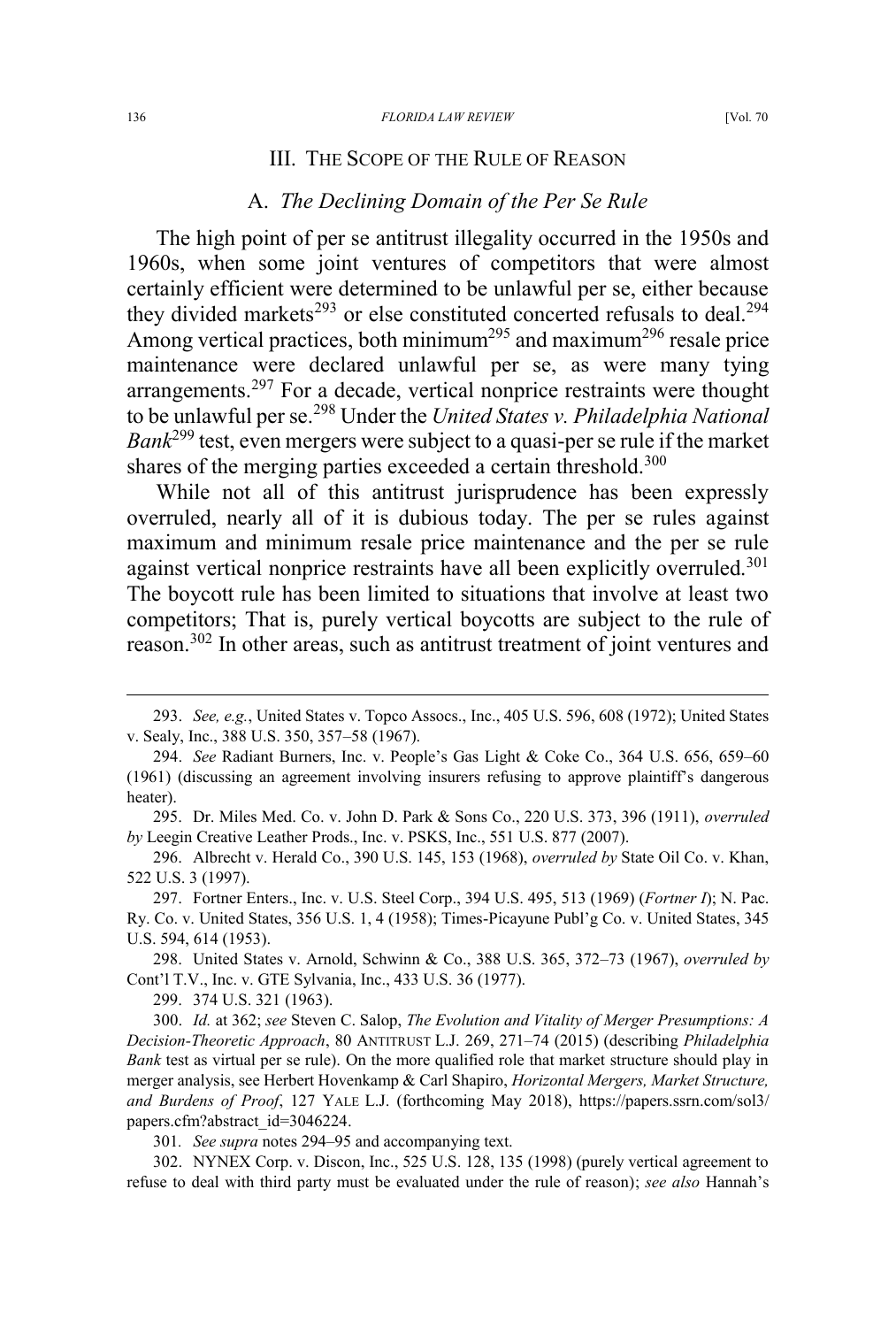tying arrangements, the Supreme Court and lower courts have chipped away at the per se rule, although the basic decisions have not been expressly overruled.<sup>303</sup> The strong structural presumption of merger illegality reflected in the *Philadelphia Bank* case has been very considerably diluted, $304$  although market structure remains relevant. $305$ 

#### B. *Naked vs. Ancillary Restraints*

Correct application of the per se rule depends critically on a judgment that certain practices are unreasonable as  $a^{c}$  class," or family group.<sup>306</sup> As a result, condemnation requires that they be correctly placed within that group.<sup>307</sup> Extensive study of certain classes of practices has shown, however, that many have alternative explanations that are competitively beneficial or benign.<sup>308</sup> Most notable are resale price maintenance, tying arrangements, and horizontal restraints in joint ventures.<sup>309</sup>

# 1. Mistaken Factual Judgments

Per se illegality is appropriate if judicial experience indicates that a particular class of restraints rarely has any effect but to reduce output and  $i$  increase price.<sup>310</sup> This is fundamentally an economic judgment. The judgment is also heavily factual, even though the ultimate choice of a rule presents a question of law.<sup>311</sup> Because it is factual, it can also be wrong. For example, consider Supreme Court Justice Felix Frankfurter's widely quoted dicta in his opinion for the Court in the *Standard Stations* case that "important economic differences" exist between tying and exclusive dealing, revealing that "[t]ying agreements serve hardly any purpose beyond the suppression of competition."<sup>312</sup>

304. United States v. Baker Hughes, Inc., 908 F.2d 981, 990 (D.C. Cir. 1990).

 $\overline{a}$ 

Boutique, Inc. v. Surdej, 112 F. Supp. 3d 758, 770 (N.D. Ill. 2015) (refusing to apply quick look to vertical-distribution restraint).

<sup>303.</sup> Am. Needle, Inc. v. Nat'l Football League, 560 U.S. 183, 198 (2010) (examining joint ventures of competitors); Texaco, Inc. v. Dagher, 547 U.S. 1, 5–6 (2006); Ill. Tool Works, Inc. v. Indep. Ink, Inc., 547 U.S. 28, 31 (2006); Jefferson Parish Hosp. Dist. No. 2 v. Hyde, 466 U.S. 2, 16 (1984); U.S. Steel Corp. v. Fortner Enters., 429 U.S. 610, 617–18 (1977) (examining tying).

<sup>305.</sup> On the structural determinants of merger legality, see 4  $\&$  4A AREEDA  $\&$  HOVENKAMP, *supra* note 1.

<sup>306.</sup> *See* 7 AREEDA & HOVENKAMP, *supra* note 1, ¶ 1509 (discussing class unreasonableness).

<sup>307</sup>*. Id.*

<sup>308.</sup> *Id.*

<sup>309</sup>*. See infra* notes 311–50 and accompanying text.

<sup>310.</sup> *See* 7 AREEDA & HOVENKAMP, *supra* note 1, ¶ 1509 (class unreasonableness).

<sup>311</sup>*. See supra* notes 54–101 and accompanying text.

<sup>312.</sup> Standard Oil Co. v. United States, 337 U.S. 293, 305 (1949).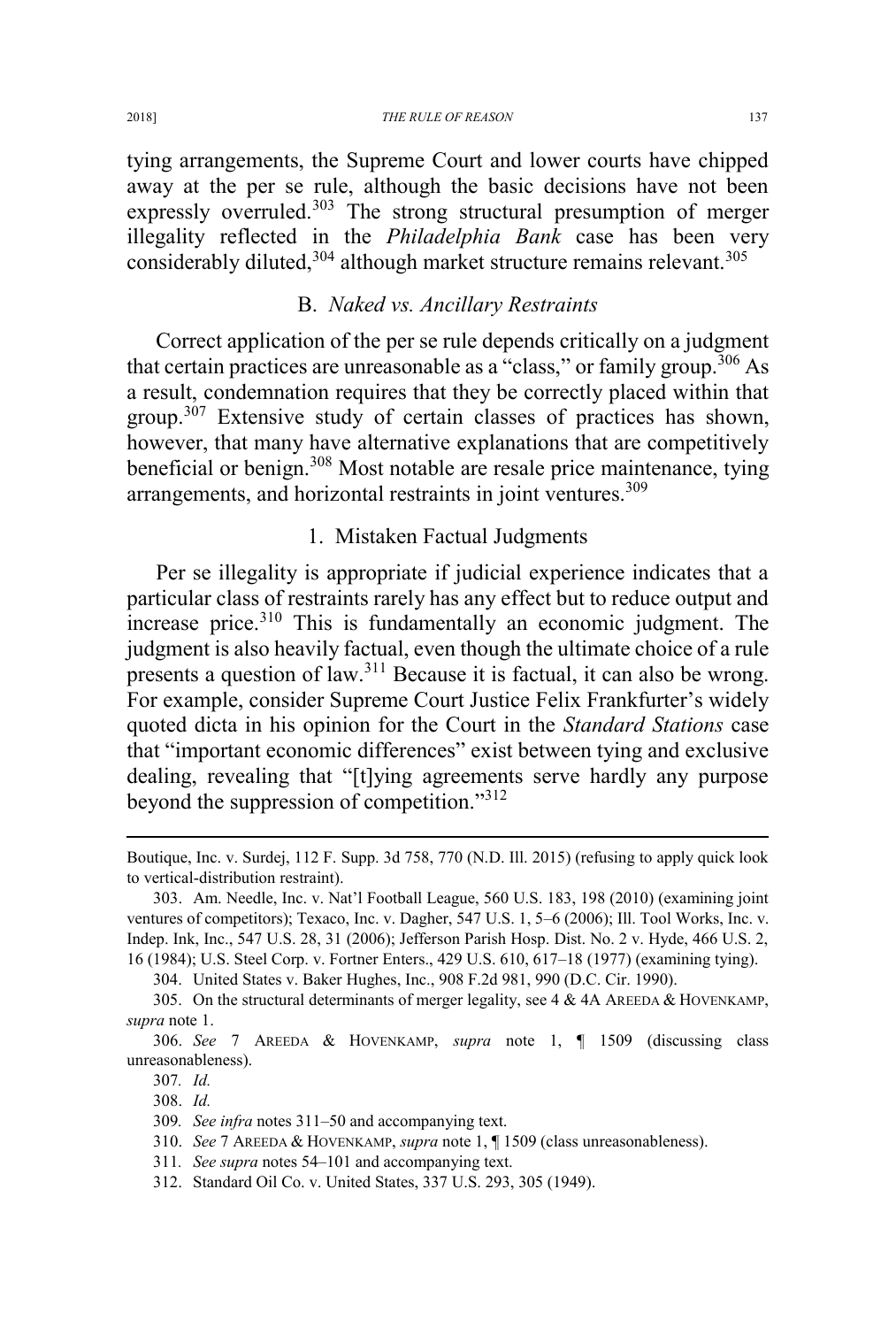Justice Frankfurter's supposed factual observation was woefully mistaken. First of all, the principal case he relied on in making that judgment, *International Salt Co. v. United States*, <sup>313</sup> involved tying by a nonmonopolist in the sale of salt-injecting equipment. Because the Court held that ownership of a patent was sufficient to establish power, it never determined International Salt's market share in the market for saltinjecting machines (the "Lixator" and the "Saltomat").<sup>314</sup> The tied product was salt, a common commodity incapable of being monopolized.<sup>315</sup> The best estimates are that the defendant's sales accounted for two to four percent of the salt market—not enough to foreclose anyone.<sup>316</sup> The tie was very likely being used either to effect quality control<sup>317</sup> or perhaps to engage in a form of price discrimination that is often beneficial to consumers as a class.<sup>318</sup> Whatever the "suppression of competition" in *International Salt* was, Justice Frankfurter never identified it. Perhaps it was the fact that the tie removed many dollars' worth of salt from the open market, but a simple contract to sell a large volume of salt would have done that.

Justice Frankfurter's error serves as a warning to judges not to jump too quickly to categorical rules of law. The historical record on tying has always been mixed. Even by the time he wrote, some ties imposed by dominant firms very likely had unreasonably exclusionary effects.<sup>319</sup> Others were almost certainly harmless or benign, however,  $320$  while yet others had uncertain effects.<sup>321</sup> Nothing about this history suggested that

318*. See* Hovenkamp & Hovenkamp, *supra* note 102, at 944.

319*. E.g.*, Motion Picture Patents Co. v. Universal Film Mfg. Co., 243 U.S. 502, 516 (1917) (addressing first-sale doctrine and incipient patent "misuse" theory).

320*. E.g.*, Leitch Mfg. Co. v. Barber Co., 302 U.S. 458, 461 (1938) (discussing tying of patented process for making road services to an unpatentable emulsion of common petroleum products); Carbice Corp. of Am. v. Am. Patents Dev. Corp., 283 U.S. 27, 33 (1931) (discussing tying of dry ice, a common commodity incapable of being monopolized); United Shoe Mach. Corp. v. United States, 258 U.S. 451, 456 (1922) (discussing full set of leased shoe-making machines).

321. IBM Corp. v. United States, 298 U.S. 131, 135–36 (1936) (discussing tying of defendant's data cards to leased computers); Pick Mfg. Co. v. GM Corp., 299 U.S. 3, 4 (1936) (holding GM's insistence that dealers use of only original GM parts for automobile repair lawful);

 <sup>313. 332</sup> U.S. 392 (1947).

<sup>314</sup>*. Id.* at 395–96.

<sup>315.</sup> *Id.*

<sup>316</sup>*. See* Victor P. Goldberg, *The* International Salt *Puzzle*, 14 J. RES. L. & ECON. 31, 36 (1991) (estimating less than 2%); John L. Peterman, *The* International Salt *Case*, 22 J.L. & ECON. 351, 351 (1979) (estimating 4%).

<sup>317.</sup> For a revealing discussion of the facts and exploring the quality-control issue, see Christopher R. Leslie, *Cutting Through Tying Theory with Occam's Razor: A Simple Explanation of Tying Arrangements*, 78 TUL. L. REV. 727, 786–90 (2004).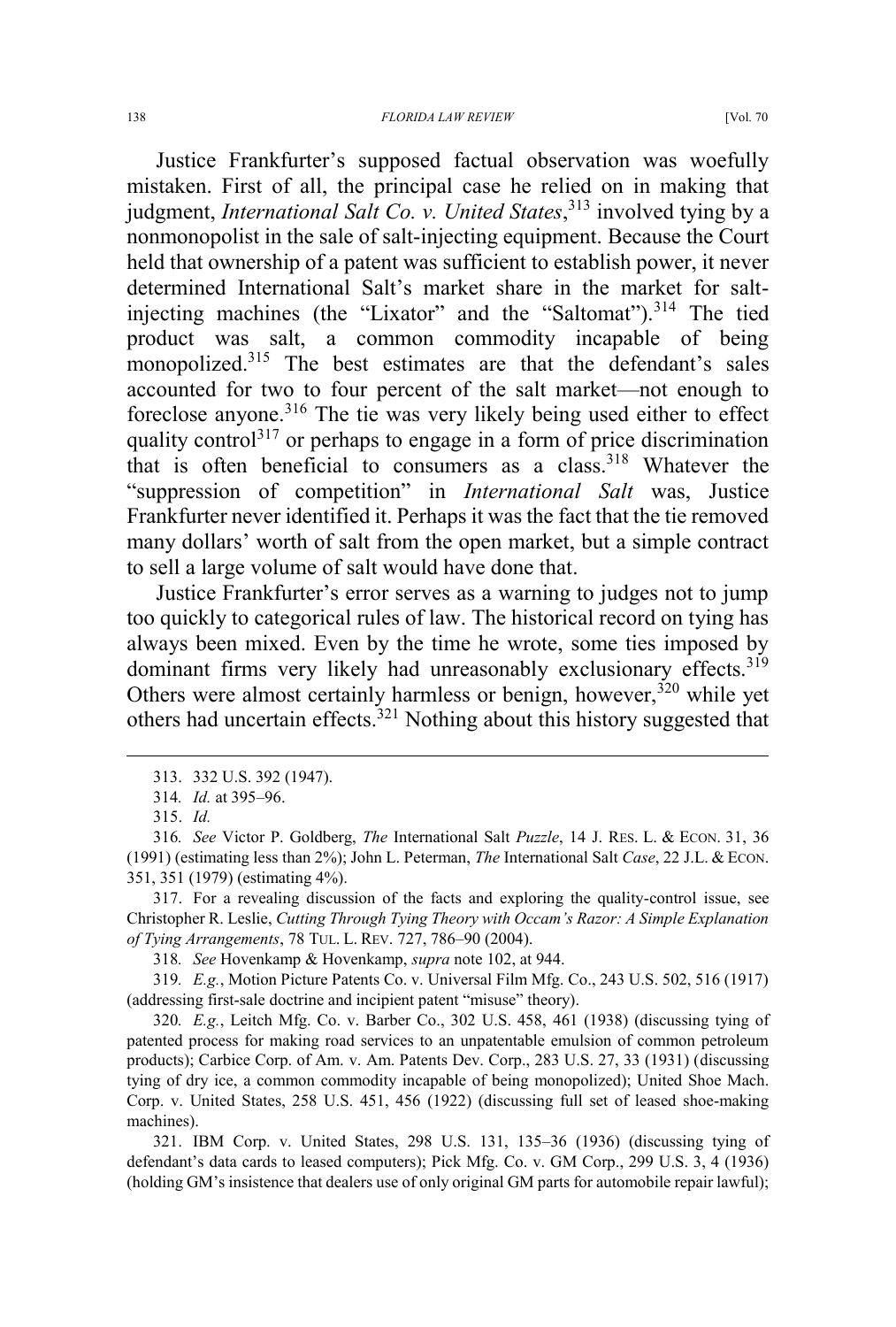tying arrangements "serve hardly any purpose" other than suppressing competition. At most it suggested that as of the 1940s tying arrangements were not yet well understood.

2. Restraints Embedded in Legitimate Joint Activity

Joint ventures, trade associations, competitor-managed networks and other collaborative organizations usually contribute net social and economic benefits, but that does not necessarily mean that every agreement their members make is competitively harmless. A great deal of antitrust case law under the rule of reason has concerned specific agreements in the context of joint activities whose existence or general legitimacy was not being challenged.<sup>322</sup> This has important implications for antitrust remedies.<sup>323</sup> It also means that we need tools for identifying when these challenged restraints are legitimate or competitively harmful. The ancillary restraints doctrine addresses this need. It can exonerate agreements that facially appear to restrict output but that are also reasonably necessary to the venture's effective functioning.<sup>324</sup>

The requirement that a restraint be "ancillary" to an organization's legitimate activities applies only if the restraint itself threatens competition.<sup>325</sup> If a particular agreement is competitively harmless, then it is lawful under the antitrust laws, whether or not it is ancillary. For example, suppose an organization such as the California Dental Association decides to require its executives to wear business suits with neckties to all organization functions. One might doubt that such a provision is reasonably necessary to the proper functioning of a professional association, but that is irrelevant unless we can come up with a credible reason for thinking that requiring suits and ties threatens competition.

One important contribution to rule of reason analysis was Robert Bork's extended development of the ancillary restraints doctrine,<sup>326</sup> which he attributed largely to then Sixth Circuit Judge Taft's decision in the *Addyston Pipe* case.<sup>327</sup> In fact, Bork read a great deal into Taft's

 $\overline{a}$ 

326*. See id.* at 26–33.

327. *See* United States v. Addyston Pipe & Steel Co., 85 F. 271, 278 (6th Cir. 1898). Taft later became Vice President and President of the United States, and after that Chief Justice of the

Henry v. A.B. Dick Co., 224 U.S. 1, 32 (1912) (discussing tying of defendant's patent mimeograph machine to stencils, paper and ink, probably for metering purposes).

<sup>322.</sup> *See* ROBERT BORK, THE ANTITRUST PARADOX:APOLICY AT WAR WITH ITSELF 26–33 (1978).

<sup>323</sup>*. See infra* notes 351–404 and accompanying text.

<sup>324.</sup> *See* BORK, *supra* note 322, at 28–30.

<sup>325.</sup> *See id.* at 27.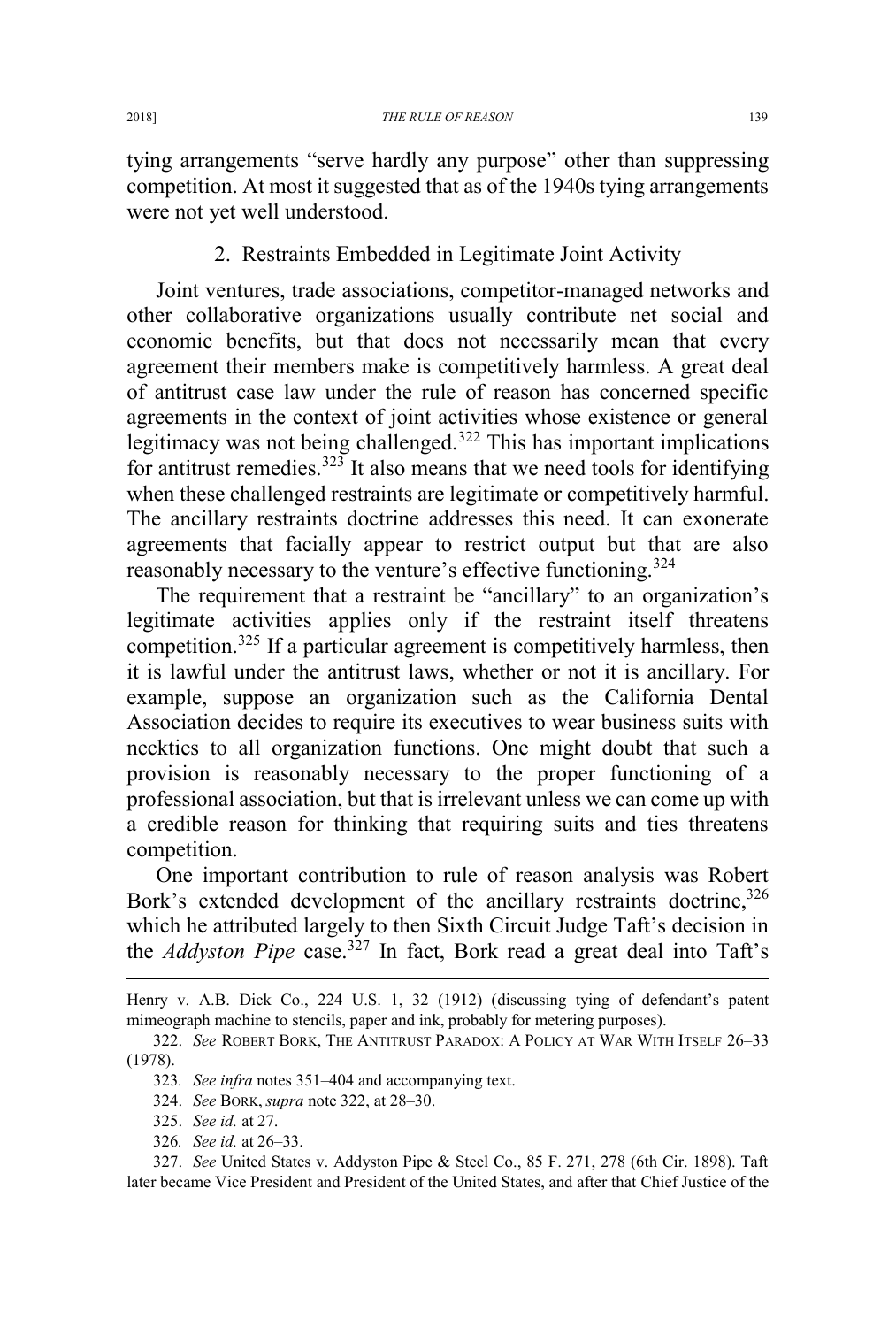among the members of a legally recognized entity such as a partnership is not.<sup>328</sup> Taft pointed out that within the partnership the setting of a common price might be necessary, but it would be "ancillary" to the true business of the partnership.<sup>329</sup> Bork later developed this distinction further when he was a judge on the D.C. Circuit. $330$ 

The ancillary restraints doctrine is not a comprehensive method for applying the rule of reason, but rather an early stage decision about which mode of analysis should be applied. First, it requires that the plaintiff identify a particular restraint, such as price fixing, output limitation, or concerted exclusion, that is allegedly causing competitive harm.<sup>331</sup> The defendants then try to show that their collective business arrangement has a legitimate purpose, such as joint provision or other integration or networking, and that the challenged restraint is ancillary to that purpose.<sup>332</sup> For example, once two large oil producers have developed a jointly owned refinery, the fungible gasoline that it produces must be sold to both participants' dealers at the same price.<sup>333</sup> By contrast, the ancillary restraints doctrine was never applied in the *NCAA* case because the defendants never made a convincing argument that the limitation on nationally televised games was reasonably necessary to the functioning of the venture.<sup>334</sup> Rather, the defenses they offered indicated that the restraint was naked  $335$ 

 $\overline{a}$ 

Supreme Court. *See William Howard Taft*, WHITEHOUSE.GOV, https://www.whitehouse.gov/1600/ presidents/williamhowardtaft (last visited Oct. 29, 2017).

<sup>328</sup>*.* Addyston Pipe, 85 F. at 290–91.

<sup>329</sup>*. Id.* at 291 (citing Nat'l Harrow Co. v. Hench, 83 F. 36 (3d Cir. 1897); Am. Biscuit & Mfg. Co. v. Klotz, 44 F. 721 (E.D. La. 1891); Santa Clara Valley Mill & Lumber Co. v. Hayes, 18 Pac. 391 (Cal. 1988); Pac. Factor Co. v. Adler, 27 P. 36 (Cal. 1891); Distilling & Cattle Feeding Co. v. People, 41 N.E. 188 (Ill. 1895); Richardson v. Buhl, 43 N.W. 1102 (Mich. 1889); State v. Neb. Distilling Co., 46 N.W. 155 (Neb. 1890); People v. Milk Exch., 39 N.E. 1062 (N.Y. 1895); Pittsburgh Carbon Co. v. McMillin, 23 N.E. 530 (N.Y. 1890); Arnot v. Coal Co., 68 N.Y. 558 (1877); People v. N. River Sugar Ref. Co., 7 N.Y.S. 406 (1889); State v. Standard Oil Co., 30 N.E. 279 (Ohio 1892)).

<sup>330.</sup> *See* Rothery Storage & Van Co. v. Atlas Van Lines, Inc., 792 F.2d 210, 224, 229–30 (D.C. Cir. 1986).

<sup>331.</sup> *See, e.g.*, Texaco, Inc. v. Dagher, 547 U.S. 1, 5 (2006).

<sup>332.</sup> *Id.* at 7.

<sup>333.</sup> The Supreme Court considered the ancillary doctrine in *Dagher*. *See Dagher*, 547 U.S. at 5–7.

<sup>334.</sup> *See* NCAA v. Bd. of Regents, 468 U.S. 85, 116–17 (1984).

<sup>335.</sup> *See id.* at 109–17 (1984); *supra* notes 155–61 and accompanying text.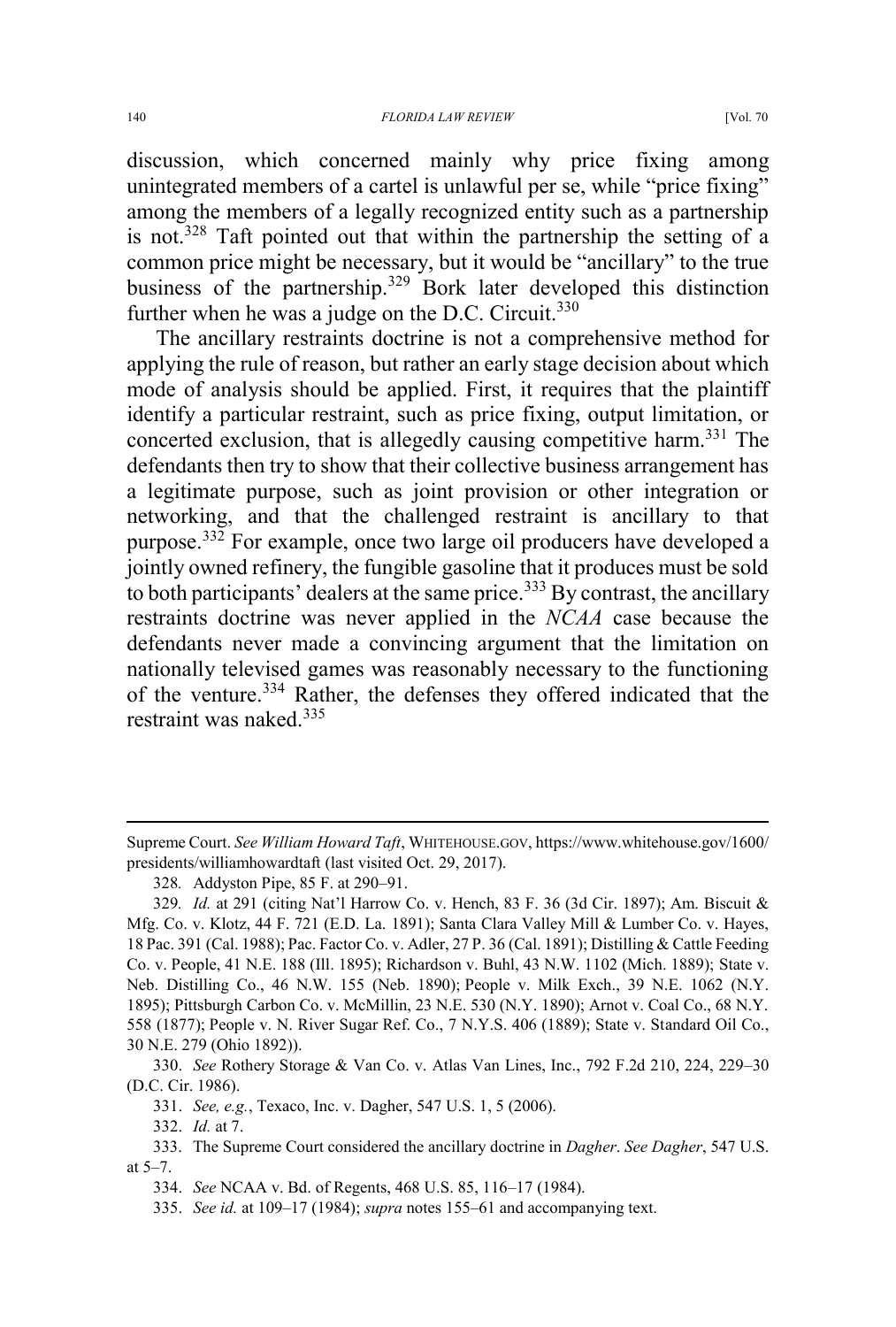Once ancillarity has been invoked, the plaintiff can respond by showing that: (1) the claimed integrative activity is either untrue or a sham; (2) even if the claimed integrative activity is legitimate, the challenged restraint is not reasonably ancillary to it;<sup>336</sup> or (3) although the challenged activity might be reasonably ancillary to the venture's overall activity, the anticompetitive effects are substantial and a less restrictive alternative is available. $337$ 

A restraint is "naked" if its profitability depends on the exercise of market power.<sup>338</sup> Beginning with that definition, the best first thing is to make the defendant explain why the restraint is profitable. If it demonstrably improves product or performance, facilitates innovation or distribution, or otherwise pleases customers, then the restraint should be treated as ancillary. If its profitability depends on its ability to reduce output (measured by quantity or quality) and increase price, it is naked.<sup>339</sup> Note that a restraint might do both of these things at the same time, but that simply makes it grist for rule of reason analysis. That is, the rule of reason applies where *both* set of effects are plausible and we have to sort out which one dominates. If the only impact of the restraint is to improve a product, then it is legal.

The Supreme Court's *Dagher* decision added some confusion to the ancillary restraints doctrine by attempting to distinguish venture from extra-venture activities, and suggesting that the doctrine applied only to the latter.340 The Court approved a two-party joint-refining venture's setting of a common price for its output, which was sold to dealers for both venture participants, Texaco and Shell.<sup>341</sup> In the Court's eyes, the setting of a price was a "venture activity," and as a result must be regarded as lawful without resort to the ancillary restraints doctrine because the activity was effectively that of a single firm. $342$  That would of course suggest that the limitation on nationally televised games in the NCAA case was not a "venture activity," because there the Court found a naked restraint of trade.<sup>343</sup> However, an inherent part of the delivery of intercollegiate football over television is the negotiating of television

343. *NCAA*, 468 U.S. at 113–15 (1984).

 <sup>336</sup>*. See NCAA*, 468 U.S. at 97–98.

<sup>337</sup>*. See supra* notes 177–203 and accompanying text.

<sup>338.</sup> *See NCAA*, 468 U.S. at 109–17.

<sup>339.</sup> *See id.* at 110.

<sup>340.</sup> *See* Texaco, Inc. v. Dagher, 547 U.S. 1, 7–8 (2006) ("We agree with petitioners that the ancillary restraints doctrine has no application here . . . .").

<sup>341.</sup> *Id.*

<sup>342</sup>*. Id.* at 6.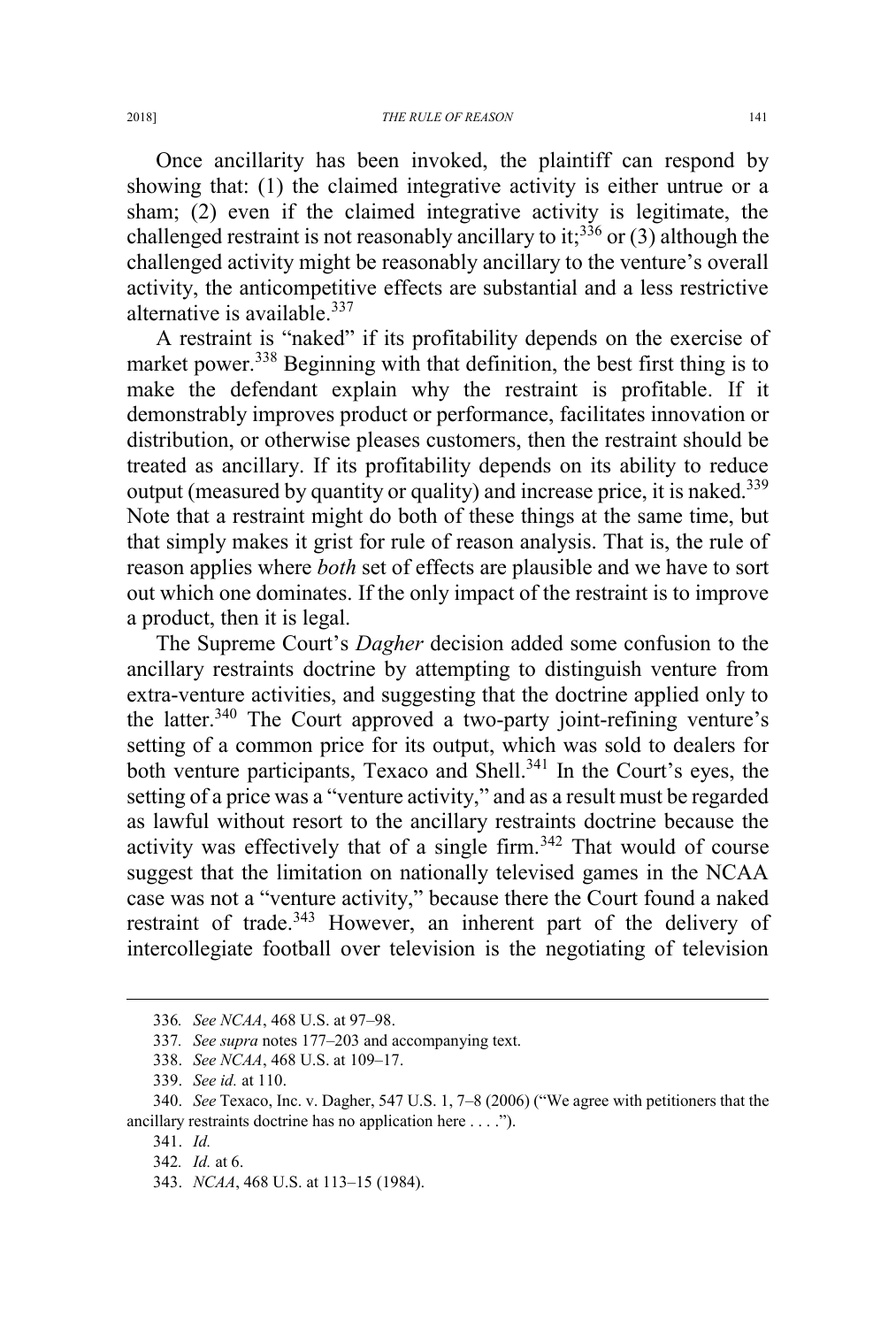contracts, and a single entity would also have to decide how many games it wished to televise in behalf of each team.

A better way to view *Dagher* is as a joint venture that produced a fungible product, gasoline, to which each firm subsequently supplied its own distinctive additives. A common product coming out of a common refinery would have to be sold to the initial buyer at a single price, and there was no suggestion that the dealers, who were separate entities, were fixing prices in subsequent transactions.<sup>344</sup> That made *Dagher* a classic ancillary restraints case.

To be sure, Judge Taft's examples in *Addyston Pipe*, which *Dagher* did not cite, did suggest a joint venture's restrictions on nonventure activities as an example of an ancillary restraint. Thus, for example, a partnership might impose noncompetition agreements on its members, forbidding them from engaging in separate business in competition with the partnership. $345$  But such restrictions are only a small subset of the requirements that might be treated as ancillary, or not, to a joint venture. The partnership might also promulgate a common pricing schedule for its partners, which would also be ancillary even though under *Dagher* it is clearly a venture activity.

In the context of joint ventures, a sensible starting definition of an ancillary restraint is one that is either arguably procompetitive on its own terms, or that is reasonably necessary to the proper functioning of the venture. As such, the restriction can be either on the venture's own business (such as limits on the number of NCAA games), or else limitations on extra-venture business (such as rules limiting the ability of conference athletes to play non-conference games). By characterizing the restraint on the number of games in *NCAA* as naked,<sup>346</sup> the Court was in fact saying two things: first, that there was little or no evidence that the NCAA joint venture really depended on this particular restraint for its success; second, this restraint was profitable because of its effect in cartelizing a market by reducing output.<sup>347</sup>

Rules that are nominally "output reducing" are frequently necessary to the proper functioning of a joint venture. For example, the NCAA must limit the number of conference games per team per season, the number of players who can be on a squad or on the field, or the number of minutes

 <sup>344.</sup> *See Dagher*, 547 U.S. at 6–7.

<sup>345</sup>*. See* United States v. Addyston Pipe & Steel Co., 85 F. 271, 280–81 (6th Cir. 1898) ("Restrictions in the articles of partnership upon the business activity of the members, with a view of securing their entire effort in the common enterprise, were, of course, only ancillary to the main end of the union  $\dots$ .").

<sup>346</sup>*. NCAA*, 468 U.S. at 110.

<sup>347.</sup> *See id.* at 104–07, 114.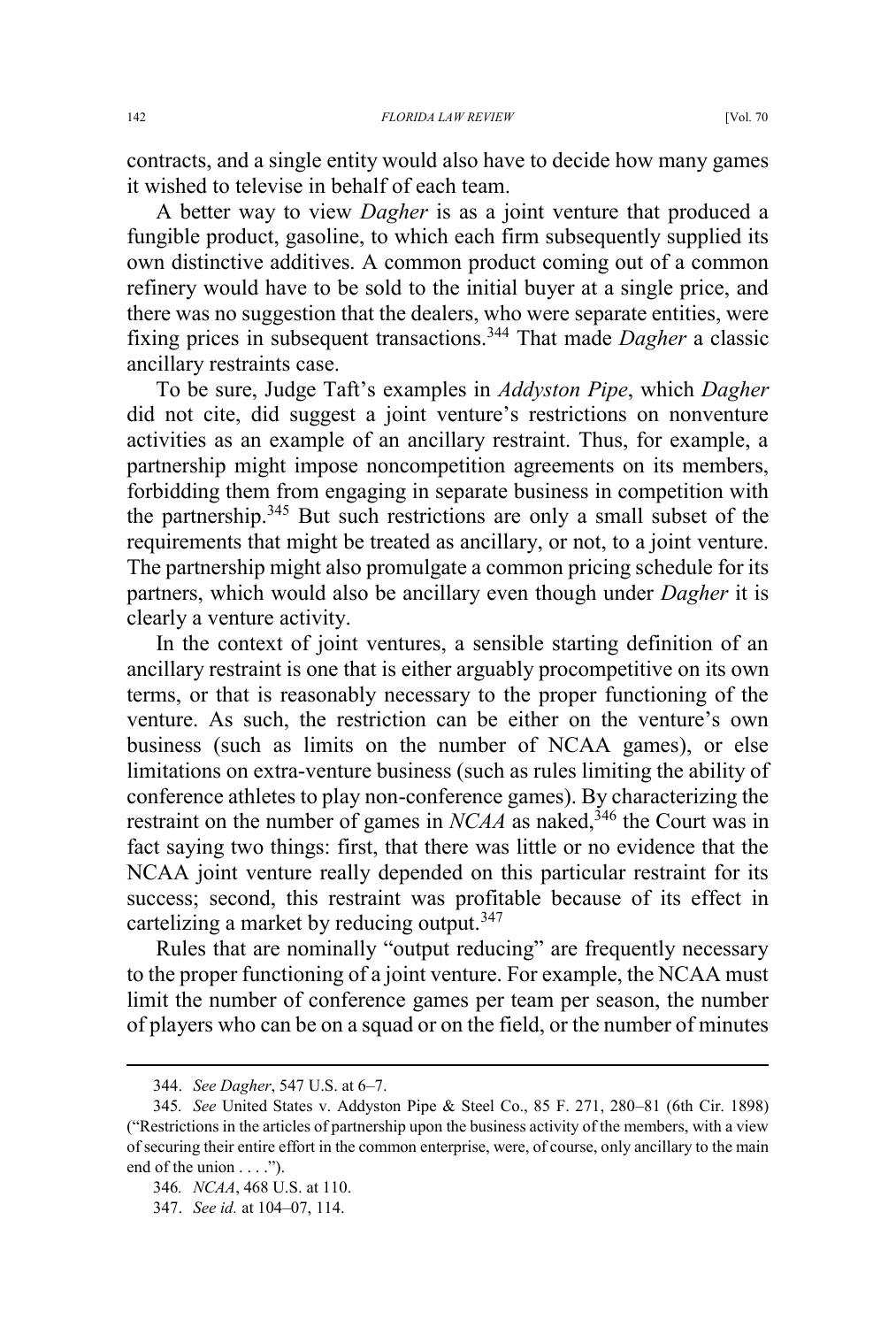in a football game. A game with two hours of clock time, running perhaps six hours of real time rather than the current three, would create greater advertising opportunities. These rules are ancillary, however, because some limits must be set on the game itself. For example, limits must be set on the time of student athletes. This is also true of more traditional production joint ventures. Having decided to produce automobiles jointly, General Motors and Toyota must still settle on the number to produce and any number they choose could be assailed for not being larger.<sup>348</sup>

Price-affecting agreements promulgated by joint ventures or other legitimate associations have always been particularly difficult for courts. Often the key is fungibility of the product produced by the venture's members. A price agreement is properly regarded as ancillary when the joint venture is involved in production of a fungible product.<sup> $349$ </sup> That was the case in *Dagher*, where the venture refinery produced gasoline.<sup>350</sup> It was also true for the coal-selling joint-selling agency involved in *Appalachian Coals*. <sup>351</sup> A common dealer representing several dozen coal mining companies would sell coal as a unitary product, perhaps without even identifying the particular mine from which the coal came.<sup>352</sup> While the price at any moment would depend on market conditions, it could not depend on which member's coal was being sold.<sup>353</sup> If it did, then the lowprice seller would sell all of its coal first, the second lowest next, and so on.

By contrast, when products are differentiated, individual pricing might be consistent with the operation of the venture. For example, several manufacturers of automobiles may build a common testing or R&D facility, or perhaps even a production facility for certain components. But once each has produced its own, differentiated automobiles, there is no obvious reason that they would have to fix their prices. So in some cases shared production of inputs requires the setting of a joint price but in others it does not. In addition, fixing downstream prices two or more transactions removed from the venture is more

 <sup>348</sup>*. See* Carl Shapiro & Robert D. Willig, *On the Antitrust Treatment of Production Joint Ventures*, 4 J. ECON. PERSP. 113, 117–18 (1990).

<sup>349.</sup> *See, e.g.*, *Dagher*, 547 U.S. at 8; Appalachian Coals, Inc. v. United States, 288 U.S. 344, 376–77 (1933).

<sup>350.</sup> *Dagher*, 547 U.S. at 8.

<sup>351.</sup> *See* 288 U.S. at 377.

<sup>352.</sup> *Id.* at 357–58.

<sup>353.</sup> *See id.* at 359–60 (noting that coal prices would be set by a competitive market, but members of the joint-selling agency would not be in competition with each other).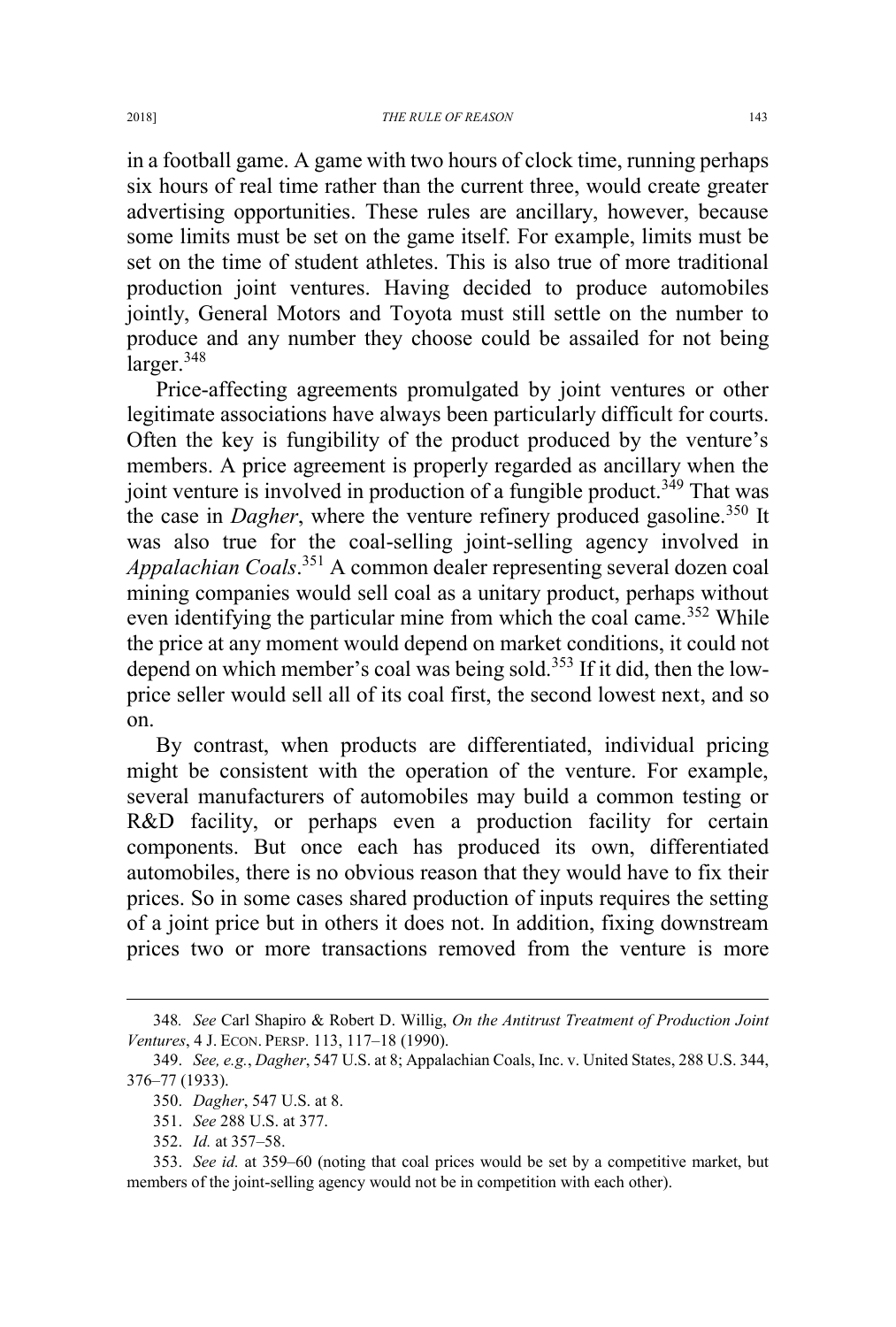#### 144 *FLORIDA LAW REVIEW* [Vol. 70

suspicious. For example, the *Dagher* joint venture's setting of a common price for fungible gasoline made perfect sense for the initial transaction from the venture to the dealers. But the dealers themselves are separate entities and, absent some good argument to the contrary, competition should determine their downstream markups and prices.

#### C. *Remedies*

The antitrust equity statutes are very broad, giving the government authority to "prevent and restrain" antitrust violations<sup>354</sup> and authorizing private parties to obtain an injunction against "threatened loss or damage" from an antitrust violation.<sup>355</sup> One important difference between these two provisions is that equitable relief for private parties is limited to those antitrust violations that actually threaten to injure the private plaintiffs themselves,<sup>356</sup> while the government has a more global enforcement authority to restrain violations without showing injury to itself.<sup>357</sup>

In both cases, however, the power to obtain equity relief from a court is limited to violations of the antitrust laws. The statutes do not authorize mandatory dissolution of a complex entity or combination simply because some small facet encompasses an antitrust violation.<sup>358</sup> Statutory language aside, an efficient enforcement rule should to the extent possible leave the socially valuable provisions of a joint venture intact, at least in cases where these can safely be segregated from the competitively harmful provisions. So, when the restraint is part of a more elaborate joint venture, a properly designed remedy should enable the venture to function and preserve all or most of its socially valuable activity, while limiting or eliminating the harmful activity.

#### 1. Delimiting Remedies Against Complex Activity

The power to devise and limit remedies judicially has evolved considerably over the history of antitrust. For example, the first case that the United States Supreme Court decided on the merits involved a joint

 <sup>354. 15</sup> U.S.C. § 25 (2012).

<sup>355.</sup> *Id.* § 26 ("Any person, firm, corporation, or association shall be entitled to sue for and have injunctive relief . . . against threatened loss or damage by a violation of the antitrust  $laws \ldots$ ").

<sup>356.</sup> *Id.*

<sup>357. 15</sup> U.S.C. § 25.

<sup>358.</sup> By contrast, consent decrees, a form of settlement, can include practices that have not been condemned and are very likely lawful under the antitrust laws. *See* Joshua D. Wright & Douglas H. Ginsburg, *The Costs and Benefits of Antitrust Consents* 15–16 (Geo. Mason L. & Econ. Research Paper No. 16-42, 2016), https://ssrn.com/abstract=2860174 (criticizing practice of obtaining consent decrees that prevent lawful behavior as an abuse of agency power).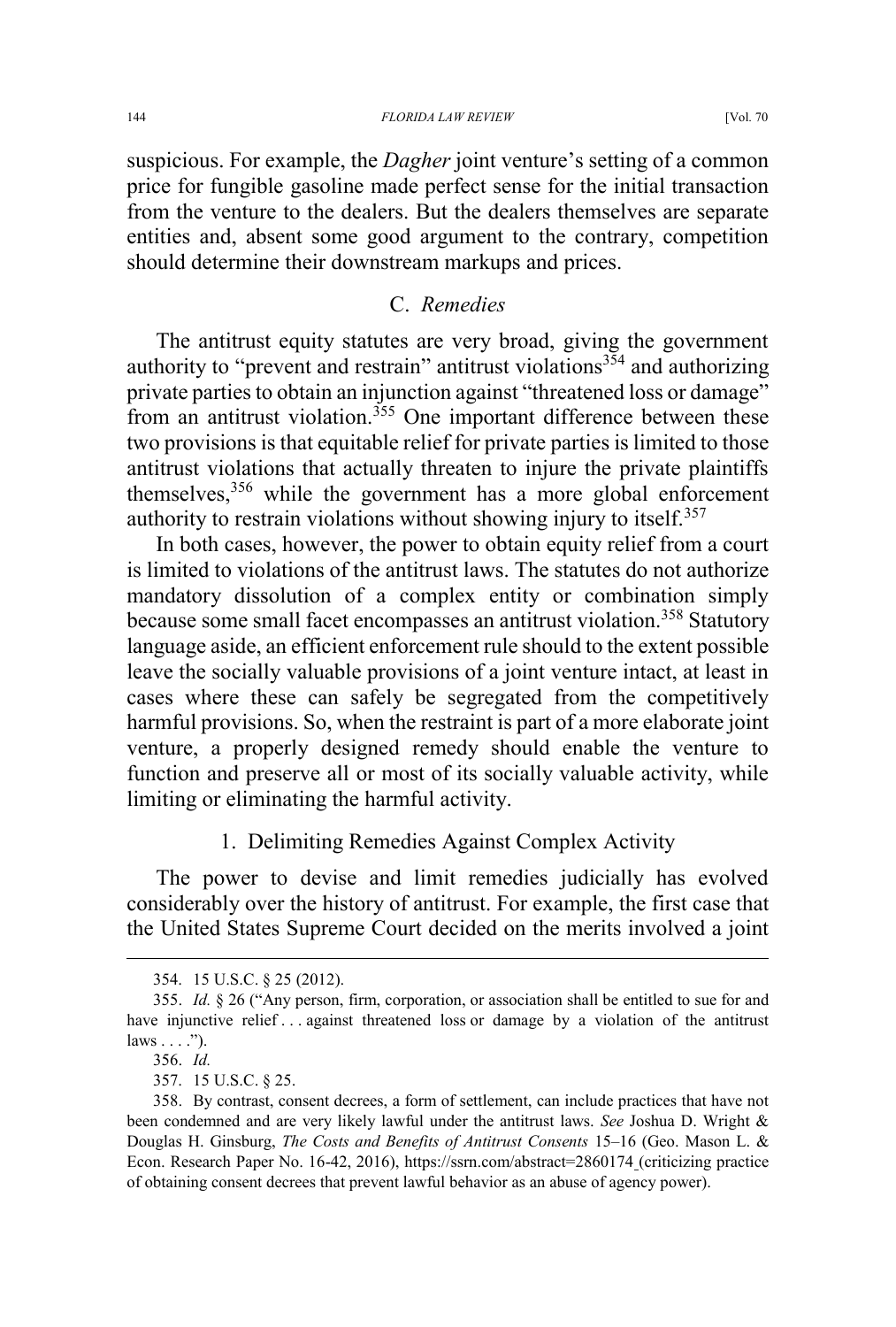venture that was very likely efficient but that also fixed railroad-freight rates, perhaps anticompetitively.<sup>359</sup> As both the Interstate Commerce Commission and the Eighth Circuit observed, the principal purpose of the joint venture was to facilitate long-distance shipment when most of the railroads operated within a single state.<sup>360</sup> Interstate shipments had to be transferred from one line to the next and this necessitated agreements on such things as scheduling, cargo transfer, track gauges, and perhaps even freight rates.<sup>361</sup> In the 1890s, agents computed freight rates manually with pencil and paper. If a package had to be shipped down multiple roads, the agent at the beginning would have to calculate a rate for the entire trip. As a result, both the Interstate Commerce Commission and the Eighth Circuit agreed that the railroads needed a "common authority" to set rates and facilitate inter-railroad transfers and scheduling.<sup>362</sup> Nevertheless, the government requested a complete dissolution of the venture, and the Supreme Court complied. $363$  This meant, of course, that all the benefits of the venture were lost together with any anticompetitive effects.

Moving forward nearly a century, the Supreme Court's *NCAA* decision is in sharp contrast.<sup>364</sup> At issue was an NCAA rule limiting the number of nationally televised football games that any team could offer in one year.<sup>365</sup> All parties and the Court conceded that the NCAA *overall* was essential to the operation of intercollegiate sports, and also that this required a great deal of coordinated rule making.<sup>366</sup> Indeed, the plaintiff University of Oklahoma was an NCAA member with a highly successful football team.<sup>367</sup> It hardly wanted the NCAA dissolved. Rather, it attacked a single provision limiting the number of nationally televised

365. *Id.* at 94.

 <sup>359.</sup> United States v. Trans-Missouri Freight Ass'n, 166 U.S. 290, 341 (1897). On the efficiency of the venture, see Herbert Hovenkamp, *Regulatory Conflict in the Gilded Age: Federalism and the Railroad Problem*, 97 YALE L.J. 1017, 1040–43 (1988).

<sup>360.</sup> *See Trans-Missouri*, 166 U.S. at 312, 341.

<sup>361.</sup> *See* Hovenkamp, *supra* note 359, at 1040–41.

<sup>362.</sup> United States v. Trans-Missouri Freight Ass'n, 58 F. 58, 76–80 (8th Cir. 1893) (quoting and citing Report of the ICC).

<sup>363</sup>*. Trans-Missouri*, 166 U.S. at 297, 300 (noting Government's request to have the association dissolved).

<sup>364.</sup> *See* NCAA v. Bd. of Regents, 468 U.S. 85, 120 (1984).

<sup>366</sup>*. See, e.g.*, *id.* at 103 ("Respondents concede that the great majority of the NCAA's regulations enhance competition among member institutions. Thus, despite the fact that this case involves restraints on the ability of member institutions to compete in terms of price and output, a fair evaluation of their competitive character requires consideration of the NCAA's justification for the restraints.").

<sup>367.</sup> *See id.* at 107 n.33; Complaint at 2, Bd. of Regents v. NCAA, 546 F. Supp. 1276 (W.D. Okla. 1982) (No. CIV-81-1209-E), 1981 WL 760127.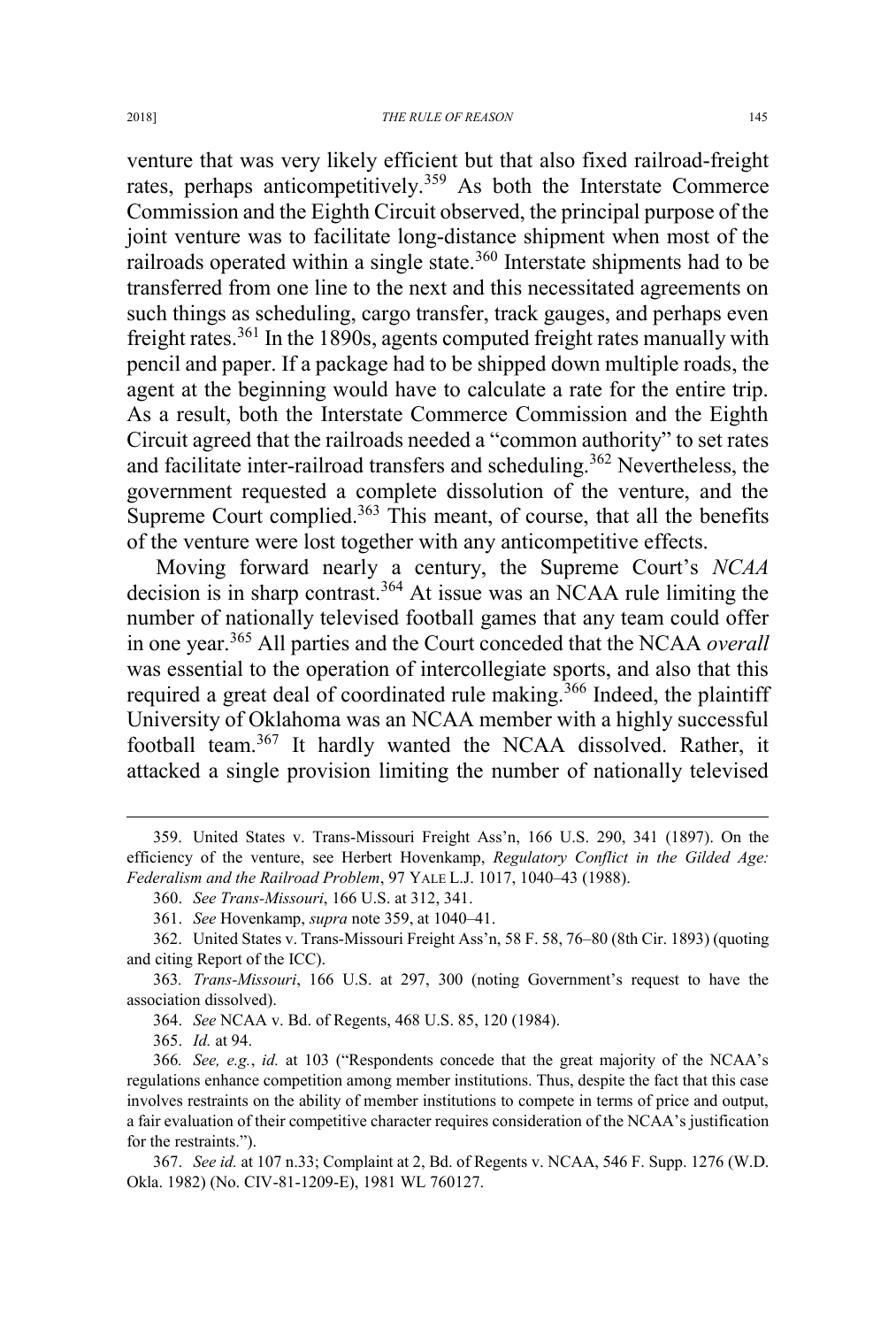games per team.<sup>368</sup> The requested remedy was a narrow injunction against enforcement of the four-game limitation.<sup>369</sup> The more recent *O'Bannon*<sup>370</sup> case is similar. No one sought dissolution of the NCAA. Rather, the plaintiffs wanted to forcibly modify rules regarding NCAA athletes' compensation, and to force schools to share with athletes a portion of the revenue from licensing those students' names and likenesses.<sup>371</sup>

The narrowing of equitable remedies in such cases is based on the premise that the venture as a whole is socially valuable and worth keeping.<sup>372</sup> Before granting such a remedy the court must also determine whether the challenged provision appears to affect price or output and, if so, whether it is reasonably "ancillary" to the functioning of the venture.<sup>373</sup> The *NCAA* Court found that the restriction was not necessary,<sup>374</sup> and expressed this by calling the challenged restraint "naked"—that is, a naked restraint contained in an otherwise beneficial joint venture.

As noted previously, many of the antitrust cases in which the FTC or a lower court has accepted "quick look" analysis involve restraints attached to other conduct that is either concededly or arguably procompetitive.<sup>375</sup> The court must identify those aspects of the defendants' conduct that are anticompetitive and attempt to sever those agreements from the venture as a whole.<sup>376</sup>

In such cases, should the remedy be an injunction, damages, or both? As a general matter, in cases where transaction costs are relatively low an injunction rule is preferable because the parties can bargain around it to an efficient result.<sup>377</sup> By contrast, if transaction costs are high, then damages are preferable, assuming that the court has a rational basis for

 <sup>368.</sup> *NCAA*, 468 U.S. at 94.

<sup>369</sup>*. Id.* at 95; *see also* Complaint at 12–13, Bd. of Regents v. NCAA, 546 F. Supp. 1276 (W.D. Okla. 1982) (No. CIV-81-1209-E), 1981 WL 760127 (praying for injunctive relief, not damages).

<sup>370. 802</sup> F.3d 1049 (9th Cir. 2015), *cert. denied*, 137 S. Ct. 277 (2016).

<sup>371.</sup> *See id.* at 1060–61.

<sup>372.</sup> *See supra* notes 163–65 and accompanying text.

<sup>373.</sup> *See supra* notes 163–65 and accompanying text.

<sup>374.</sup> After rejecting the NCAA's proffered defenses. *See supra* notes 163–65 and accompanying text.

<sup>375</sup>*. See supra* note 259 and accompanying text.

<sup>376.</sup> For example, even the decree in *Polygram*, which involved a production joint venture, did not attempt to enjoin the joint production of a new album, but only the ancillary agreement not to promote the earlier, separate albums. *See In Re* Polygram Holding Co., 136 F.T.C. 310, 502–03 (2003).

<sup>377.</sup> RICHARD A. POSNER, ECONOMIC ANALYSIS OF LAW 86, 88 (8th ed. 2011).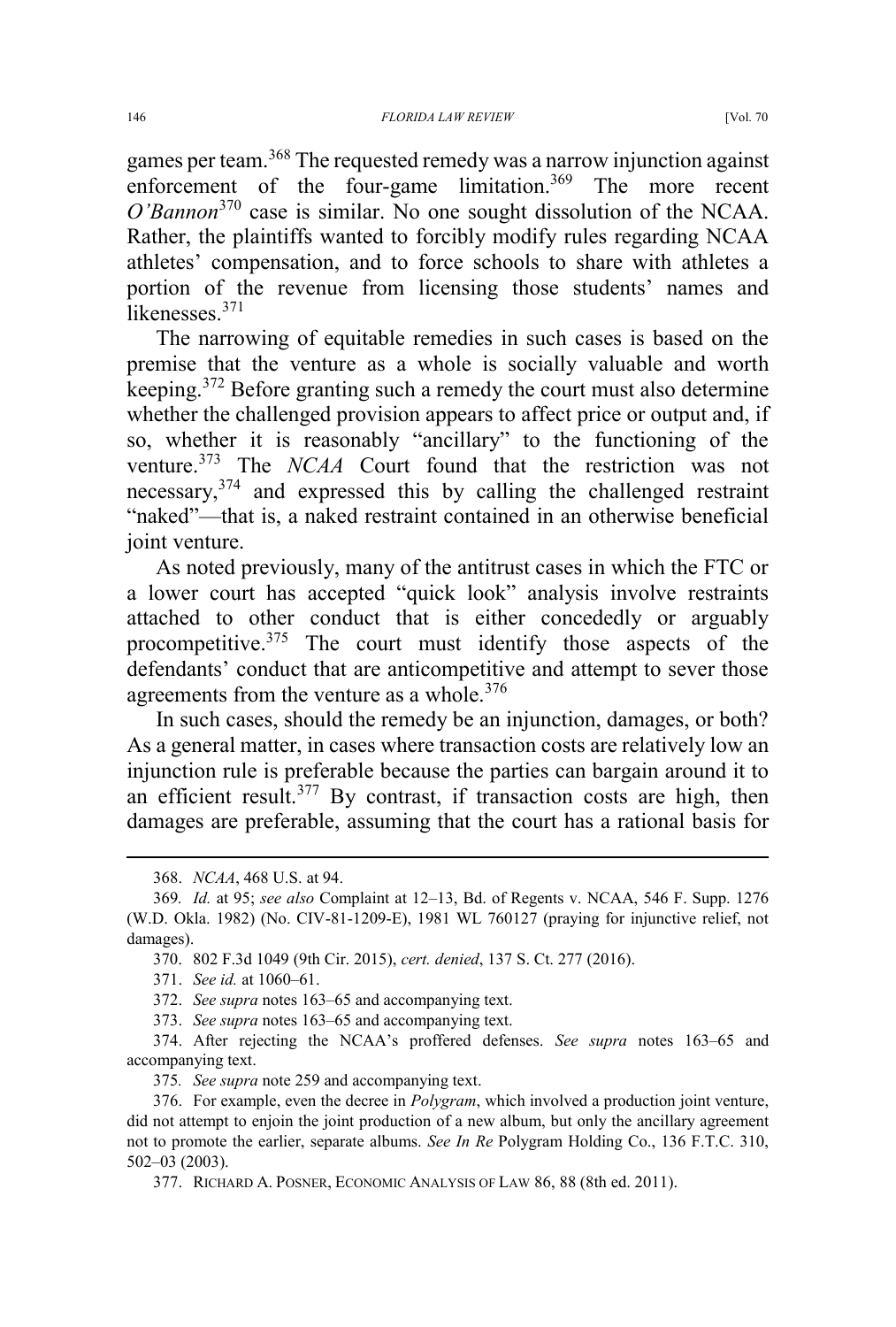computing them.<sup>378</sup> Whether this approach is appropriate in antitrust cases is an interesting question.<sup>379</sup> Competition injuries typically affect many interests who are not parties in the antitrust litigation. For example, in *NCAA* the rationale for antitrust condemnation was an output reduction and consumer injury in the market for televised football.<sup>380</sup> But the case itself was an internecine dispute limited to members of the NCAA organization.<sup>381</sup> No party even purported to speak for consumers.<sup>382</sup>

Nevertheless, *optimal* damages in such a case must be large enough to compensate all injured parties, including consumers.<sup>383</sup> Optimal damages for a joint venture antitrust case equals the amount of any monopoly overcharge plus the deadweight loss.<sup>384</sup> If the conduct is efficient, then the defendant's gains will cover both the overcharge and deadweight loss and have something left over, but not otherwise.<sup>385</sup> Computing these numbers is extraordinarily difficult, suggesting an administrative preference for an injunction.<sup>386</sup>

Further, mandatory trebling strengthens the case for an injunctiononly remedy. Trebling distorts the efficiency calculus very considerably. For example, suppose the harm caused by the defendants' practice is \$1,000 per year (deadweight loss plus overcharge) and yields the defendants \$1,200 in profits per year. A simple damages rule would permit the conduct to continue because the defendants could pay them and still make a \$200 profit. In a well-functioning market, the parties would bargain around an anticipated injunction and the defendant would

380. *See* NCAA v. Bd. of Regents, 468 U.S. 85, 120 (1984).

383. *See* William M. Landes, *Optimal Sanctions for Antitrust Violations*, 50 U. CHI. L. REV. 652, 678 (1983).

384. *See* HERBERT HOVENKAMP, FEDERAL ANTITRUST POLICY 880 (5th ed. 2016).

385*. Id.* at 881; *see* Landes, *supra* note 383, at 678. Whether the damages rule would be different under a consumer welfare test presents another interesting question. The damages would have to be large enough to compensate actually-purchasing consumers for their losses, but consumers within the deadweight-loss triangle are also injured to the extent they have been forced out of the market. If their losses are considered, damages under a consumer welfare test would be the same as those under a general welfare test.

386*. See supra* notes 210–17 and accompanying text.

 <sup>378.</sup> *Id.* at 86.

<sup>379.</sup> *See generally* Erik N. Hovenkamp, *Competition, Inalienability, and the Economic Analysis of Patent Law*, 21 STAN. TECH. L. REV. (forthcoming March 2018), https://papers.ssrn.com/sol3/papers.cfm?abstract\_id=2900380 (discussing antitrust cases, particularly those that involve challenges to patent settlements).

<sup>381.</sup> *See* Complaint at 2, 3, Bd. of Regents v. NCAA, 1981 WL 760127 (W.D. Okla., Sept. 8, 1981) (No. CIV-81-1209-E).

<sup>382.</sup> The parties were the University of Oklahoma and a class action by the College Football Association, which was composed of sixty-one other NCAA colleges. No one identified as a consumer was a party. *See id.*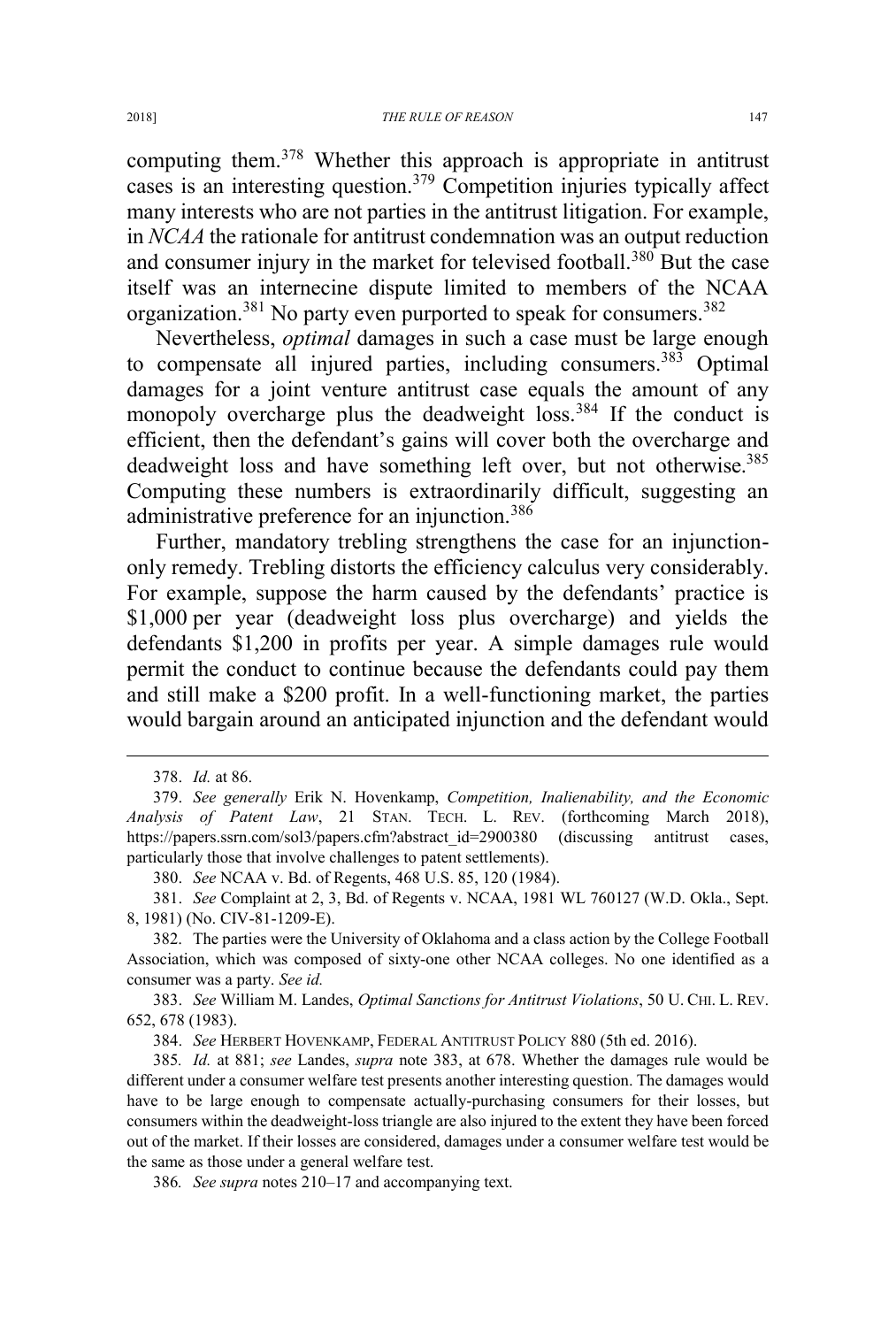pay some amount between \$1,000 and \$1,200 and continue the practice. Both of these outcomes are efficient. But with mandatory trebling, the value of the damages goes to \$3,000. The defendant will very likely halt the practice, even if it is efficient.<sup>387</sup>

Taking existing law as given, treble damages and all, it appears that the optimal approach would be to permit an injunction that is narrowly tailored to suppress the competition-injuring behavior, but not more, along with damages to injured parties for past harm done.

# 2. Equitable Remedies: Unilateral vs. Collaborative Conduct

Collaborative conduct is inherently more conducive to tailored equitable remedies than is unilateral conduct. This makes it critical to distinguish the two types of conduct, an issue that is more complex than appears on first glance. As a general proposition, courts treat organizations whose owners are multiple shareholders or whose assets are multiple incorporated subsidiaries as single entities unreachable by § 1 of the Sherman Act.<sup>388</sup> By contrast, actors who are joined together by contract and whose individual members retain significant business decision-making power are treated as individuals and  $\S$  1 applies.<sup>389</sup>

Firms might take advantage of the legal system in order to disguise their activities or structure, making multilateral agreements appear to be unilateral. For example, the members of a joint venture might become shareholders in a common corporation that directs portions of their business, but this does not change the fact that they are independent profit-maximizing entities. The Supreme Court recognized this nearly fifty years ago in the *Sealy*<sup>390</sup> and *Topco* cases, both of which applied § 1 of the Sherman Act to incorporated joint ventures whose members were also their shareholders.<sup>391</sup> This also happened in the case of networkcharge-card entities Visa and Mastercard, who incorporated as single entities even as they carried out policies made by their shareholder

 <sup>387</sup>*. Cf.* Kaplow, *supra* note 148, at 1365 n.143. Kaplow criticizes the *Antitrust Law* treatise and enforcement agencies, both in the U.S. and the EU, for their preference for injunctions for unilateral exclusionary practices, but mentions neither the difficulty of computing optimal fines nor treble damages, which is mandatory in all private actions in the United States. Of course, the treble damages rule is legislative and could be repealed.

<sup>388.</sup> Copperweld Corp. v. Indep. Tube Corp., 467 U.S. 752, 777 (1984); *see* 7 AREEDA & HOVENKAMP, *supra* note 1, ¶¶ 1462–65.

<sup>389.</sup> Am. Needle, Inc. v. Nat'l Football League, 560 U.S. 183, 196 (2010).

<sup>390. 388</sup> U.S. 350 (1967).

<sup>391.</sup> United States v. Topco Assocs., 405 U.S. 596, 598, 608 (1972); *id.* at 352, 357–58; *see* Herbert Hovenkamp & Christopher R. Leslie, *The Firm as Cartel Manager*, 64 VAND. L. REV. 813, 864 (2011).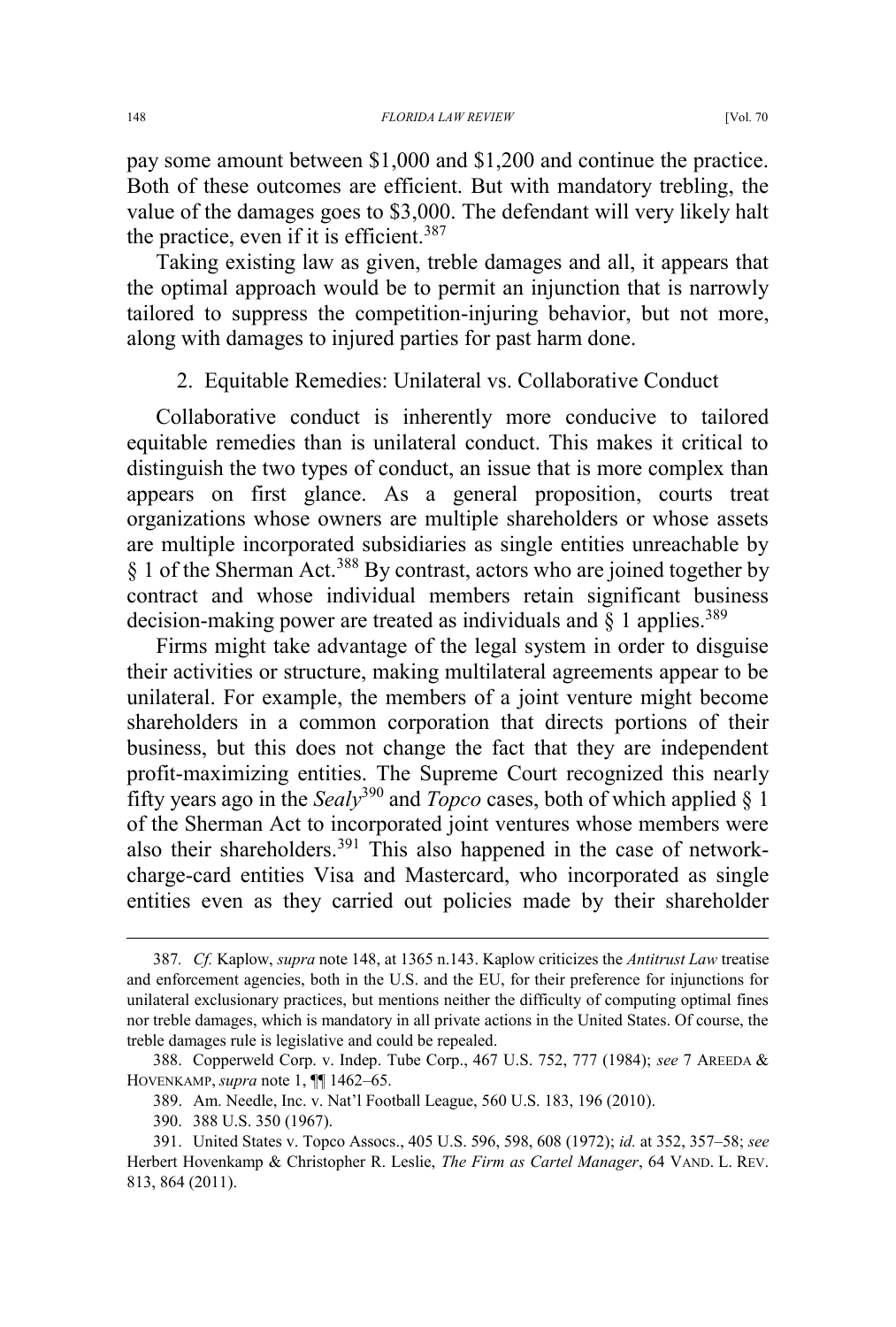members, who were competing banks.<sup>392</sup> It was also true of the Supreme Court's *American Needle, Inc. v. National Football League*<sup>393</sup> decision, where a single corporation operated as exclusive licensee of all of the NFL teams' separately owned intellectual property rights and then licensed them out exclusively.<sup>394</sup> Corporate status did not serve to change this agreement from collaborative to unilateral as long as it was guided by or affected the individual business decisions of the teams.<sup>395</sup> Importantly, this result does not necessarily make the conduct unlawful, but rather serves to make it amenable to the more aggressive standards of § 1 of the Sherman Act.<sup>396</sup>

The remedial consequence of treatment as a single entity rather than an agreement of multiple entities is readily apparent. The optimal penalty against unilateral conduct is a fine or damages rather than an injunction.<sup>397</sup> For multilateral conduct, however, the case for an injunction is far stronger.<sup>398</sup>

For both types of conduct, the trick is to devise an injunction that does not require ongoing regulation of the defendant's business. For example, in an anticompetitive exclusion case involving a single entity, an injunction would have to specify the scope and terms of the defendant's duty to deal, effectively placing the court in the role of public utility regulator. This fact has played a particularly powerful role in the Supreme Court's reluctance either to recognize an "essential facility" doctrine or else to expand the monopolist's unilateral duty to deal with rivals.<sup>399</sup>

These problems typically do not arise when the challenged action is that of a collaborative venture. In that case the venture's members are *individual* maximizers. The court can simply enjoin the practice found to be unlawful, and individual venture members can then compete to the competitive outcome. Using the *NCAA* case as an example, if the NCAA were a single entity and a court found the four-national-televised-gameper-season rule to be anticompetitive, then it would have to devise and supervise an optimal remedy, requiring ongoing supervision of the

 <sup>392</sup>*. See* Osborn v. Visa, Inc., 797 F.3d 1057, 1066–67 (D.C. Cir. 2015), *cert. dismissed as improvidently granted*, 137 S. Ct. 289 (2016) (organization into a single parent entity controlling the behavior of member banks did not serve to make their conduct unilateral).

<sup>393. 560</sup> U.S. 183 (2010).

<sup>394.</sup> *Id.* at 187.

<sup>395.</sup> *Id.* at 196–97.

<sup>396.</sup> *Id.* at 202–03.

<sup>397</sup>*. See* Kaplow, *supra* note 148, at 1365 n.143; Louis Kaplow & Steven Shavell, *On the Superiority of Corrective Taxes to Quantity Regulation*, 4 AM. L. & ECON. REV. 1, 7 (2002).

<sup>398</sup>*. See infra* notes 399–402 and accompanying text.

<sup>399</sup>*. See* 3B AREEDA & HOVENKAMP, *supra* note 1, ¶¶ 771b, 772g.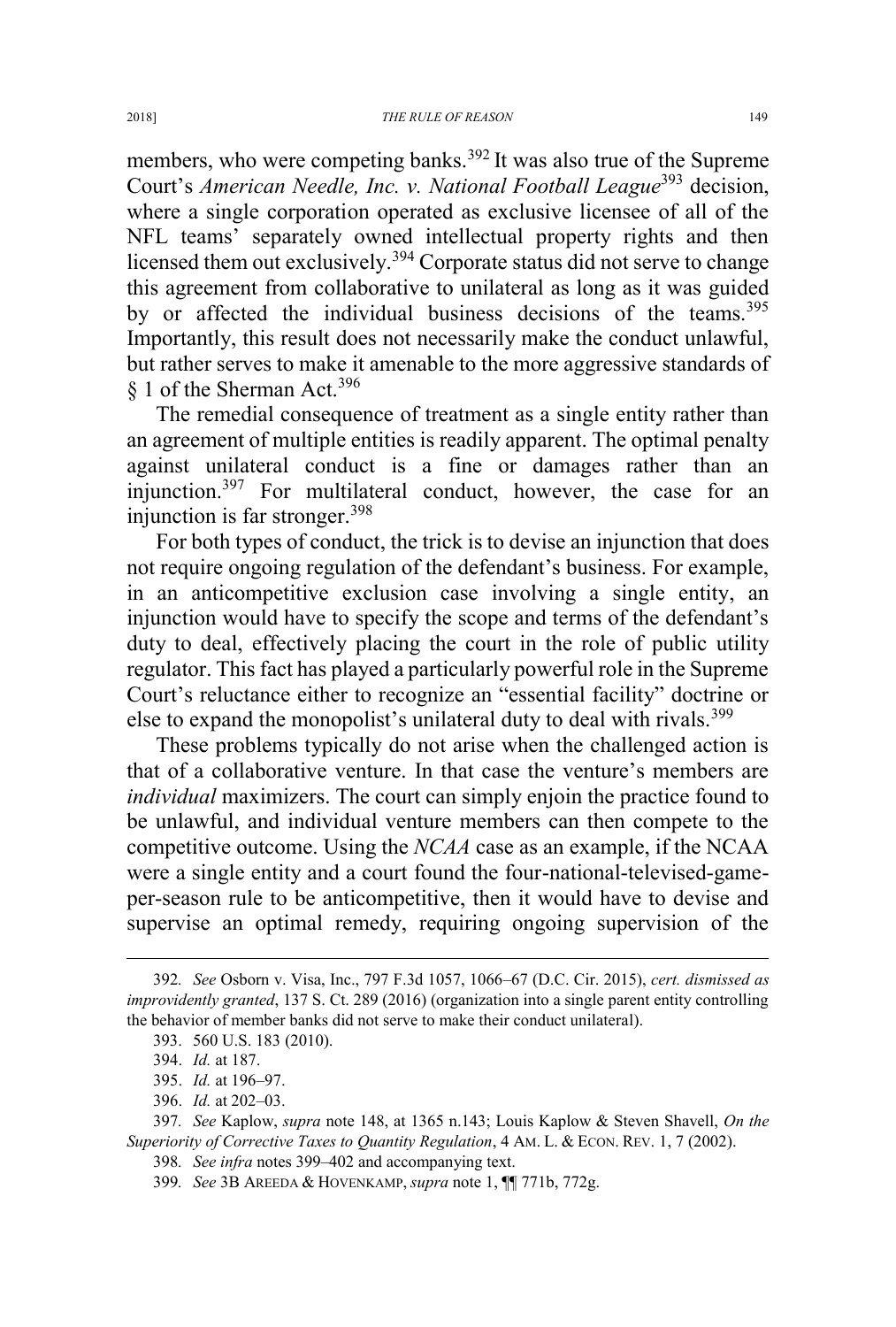NCAA's internal affairs. But given that the NCAA was a joint venture whose members were individual profit maximizers, a simple injunction against enforcement of the four-game rule would likely suffice. Free from this constraint, each team could then negotiate for as many national television events as the market would bear. More popular teams would obtain more contracts to be sure, but that is the way competition works.

An example that speaks to the issue is the Supreme Court's *American Needle* decision.<sup>400</sup> The NFL required all member teams to grant an exclusive license to individual team trademark and related rights to a central organization, NFL Properties, which then gave an exclusive license to a single firm to manufacture logoed headgear for retail sale.<sup>401</sup> The defense, recognized by the Seventh Circuit but reversed by the Supreme Court, was that the NFL was a single entity subject only to § 2 of the Sherman Act.<sup>402</sup>

Under the Seventh Circuit's analysis, the case involved nothing more than an internal dispute about how a multi-divisional single entity would allocate intellectual property rights among its subsidiaries.<sup>403</sup> For example, a decision by Ford Motor Company to refuse to license out the name "Lincoln," referring to one of Ford's wholly owned subsidiaries, would be a unilateral act. United States antitrust law almost never compels a firm acting unilaterally to license its intellectual property rights.<sup>404</sup> If it did, a court would have to determine the scope and terms of the duty to deal.

By contrast, if the NFL were a multi-actor joint venture, as the Supreme Court concluded, a simple injunction against enforcement of the exclusive licensing provision would be preferable on both substantive and enforcement grounds. As for the substance, while unilateral refusals to license are virtually immune from antitrust challenge, concerted refusals are not.<sup>405</sup> As for enforcement concerns, an injunction would simply free up each NFL member team to make its own decision about the maximizing way to license its IP right. Further, if they colluded, § 1 of the Sherman Act could be brought to bear.

403. *Id.*

 <sup>400.</sup> Am. Needle, Inc. v. Nat'l Football League, 560 U.S. 183, 186 (2010).

<sup>401.</sup> *Id.* at 187.

<sup>402</sup>*. See* Am. Needle, Inc. v. Nat'l Football League, 538 F.3d 736, 744 (7th Cir. 2008), *rev'd*, 560 U.S. 183 (2010).

<sup>404</sup>*. Id.* ("As a single entity for the purpose of licensing, the NFL teams are free under § 2 to license their intellectual property on an exclusive basis, even if the teams opt to reduce the number of companies to whom they grant licenses." (citation omitted)).

<sup>405</sup>*. See* 13 HERBERT HOVENKAMP, ANTITRUST LAW ¶¶ 2202, 2203 (3d ed. 2012).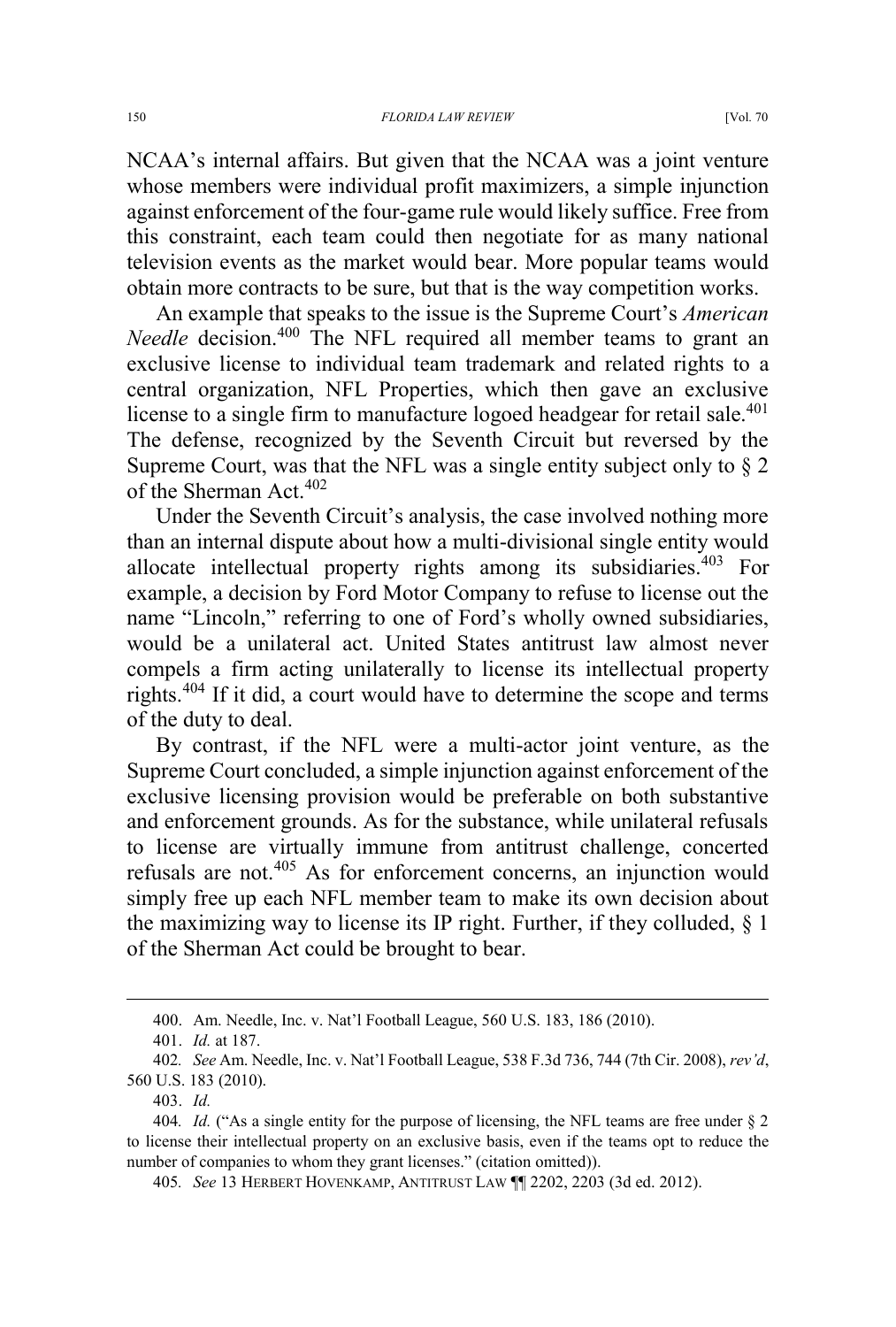# D. *Naked Restraints Embedded in Legitimate Joint Ventures; Inherent Rule of Reason?*

As the *NCAA* case makes clear, even socially beneficial joint ventures may embody naked restraints.<sup>406</sup> In this setting a restraint is naked if it makes no contribution to the proper functioning of the joint venture *and* is profitable only because of its tendency to reduce output and raise price.<sup>407</sup> The first of these elements suggests why a hard-core per se rule might not be in order: The tribunal needs to determine the relationship between the restraint and the overall venture.<sup>408</sup> Once it has determined that a restraint is not essential to the venture's legitimate functioning and that its profitability depends on power over price, then there is no reason for the court to delay. It can condemn the restraint without inquiring into power.

All of this would be straightforward enough were it not for *NCAA*'s one additional holding—that the rule of reason must be applied to all restraints when a joint venture is essential to producing the product at all.<sup>409</sup> Applying this rule of reason, the Court then held that the particular restraint before the Court was not necessary to delivery of the product.<sup>410</sup> That made the output-affecting restraint at issue naked, but it had to be condemned under the rule of reason anyway.

The Court did not attempt to justify the link between situations where joint activity is essential to operations and global use of the rule of reason, which seems inconsistent with the established ancillary restraints doctrine. A network industry such as the cellular phone system may need standards and cross-licensing in order to be able to deliver its product, but that hardly serves to explain why its members would need an agreement to fix smartphone prices. Or suppose an NCAA restraint fixes the prices of stadium hot dogs or parking?

Viewed more narrowly, however, the Court's language may have meant only that because the venture itself was not being challenged, at least a brief second look must be given to those restraints incorporated

 <sup>406.</sup> *See generally* NCAA v. Bd. of Regents, 468 U.S. 85 (1984) (explaining joint ventures in the context of naked restraints).

<sup>407.</sup> *Id.* at 103, 107–08.

<sup>408.</sup> *Id.* at 117.

<sup>409.</sup> *Id.* at 100–01 ("[I]t would be inappropriate to apply a *per se* rule to this case. This decision is not based on a lack of judicial experience with this type of arrangement, on the fact that the NCAA is organized as a nonprofit entity, or on our respect for the NCAA's historic role in the preservation and encouragement of intercollegiate amateur athletics. Rather, what is critical is that this case involves an industry in which horizontal restraints on competition are essential if the product is to be available at all."). *See also* American Needle, Inc. v. Nat'l Football League, 560 U.S. 183, 203 (2010) (relying on *NCAA* and holding that the rule of reason must be applied).

<sup>410</sup>*. See NCAA*, 468 U.S. at 114.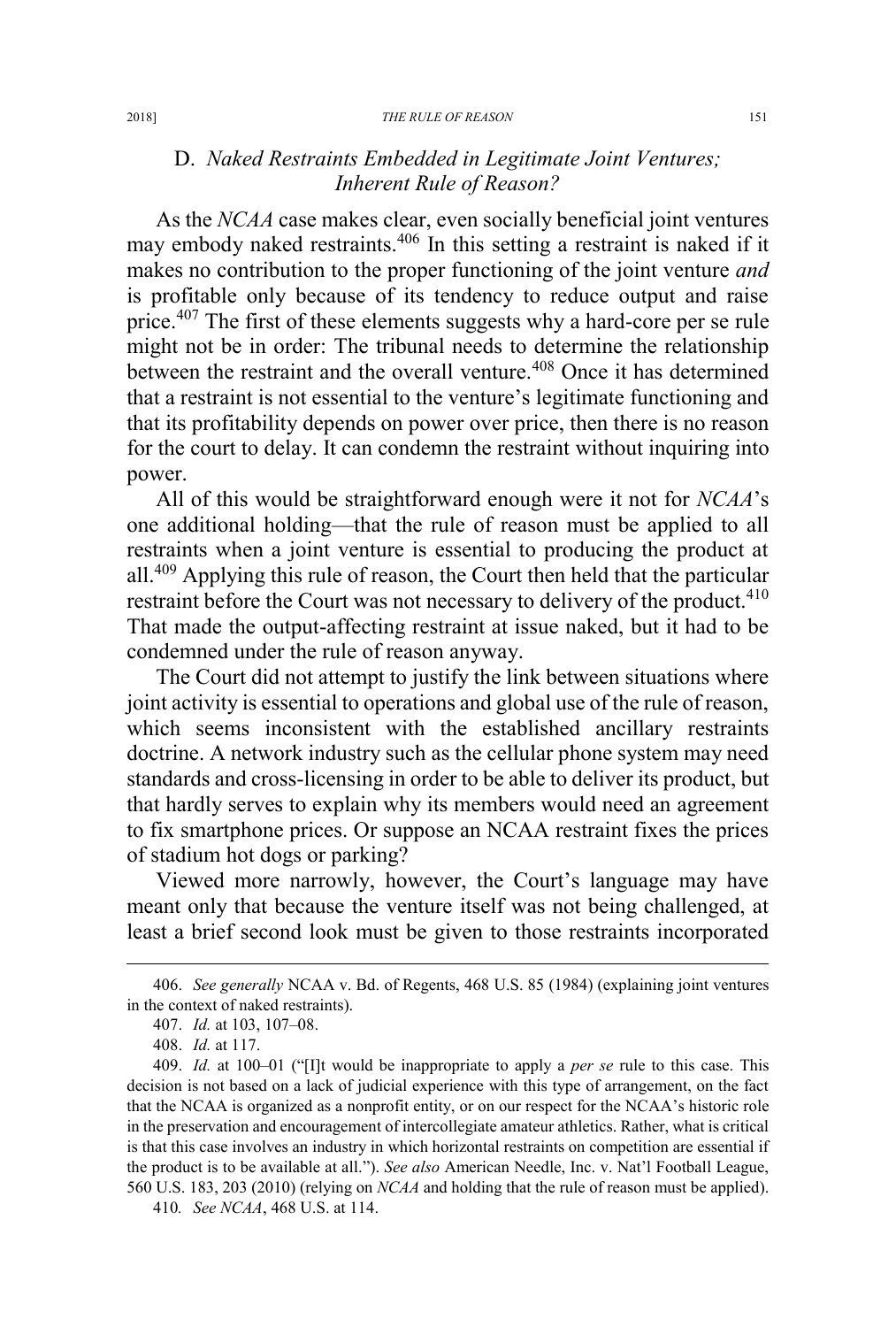into the joint venture agreement—for no other reason than to ensure that they are reasonably necessary to the functioning of the venture. That brief look would be enough to ensure that the "rule of reason" is being applied, even though condemnation might be appropriate on a very truncated analysis once the restraint was found to be inessential and naked.

# E. *Agreements Concerning Intellectual Property Rights*

How should antitrust tribunals treat the fact that collaborative activity includes agreements concerning intellectual property rights? Factually, technology transfers and joint research and development are essential elements of innovation and technological progress. At the same time, however, agreements that nominally license IP rights, particularly patents, can be just as anticompetitive as agreements involving unprotected products.<sup>411</sup>

One important set of tools for approaching this problem is the language of the intellectual property statutes themselves. To the extent that the IP statutes expressly authorize a particular practice, it should be immune from antitrust attack. For example, the Patent Act provides that a unilateral refusal to license cannot be either patent misuse or an antitrust violation,<sup>412</sup> or that tying of patented goods is unlawful only in the presence of tying-market power.<sup>413</sup> The mere fact that the Patent Act authorizes certain conduct does not entail that it authorizes particular anticompetitive instances of that conduct. For example, while the Patent Act authorizes the transfer of patents,  $414$  this does not mean that they can be sold anticompetitively. Thus an acquisition of patents can still be an unlawful asset acquisition for purposes of the merger laws.<sup>415</sup> Congress changes the Patent Act frequently, and can always create or resize an immunity if it sees fit.<sup>416</sup>

When the Patent Act does not authorize a certain practice, the best approach is to let antitrust do what it ordinarily does, condemning naked agreements under a per se rule and applying the rule of reason to legitimately ancillary activity. Of course, the fact that a challenged

 <sup>411</sup>*. See* Hovenkamp, *supra* note 74, at 525–27.

<sup>412. 35</sup> U.S.C. § 271(d)(4) (2012).

<sup>413.</sup> *Id.* § 271(d)(5).

<sup>414</sup>*. See* 35 U.S.C. § 261 ("Applications for patent, patents, or any interest therein, shall be assignable in law by an instrument in writing.").

<sup>415. 5</sup> AREEDA & HOVENKAMP, *supra* note 1, ¶ 1202f; *see also* Herbert Hovenkamp, *Prophylactic Merger Policy* (Penn Inst. L. & Econ. Res., Paper No. 18-3, 2018), https://papers.ssrn.com/sol3/papers.cfm?abstract\_id=3090650.

<sup>416.</sup> As it did in 1988 when it passed the Omnibus Trade and Competitiveness Act of 1988, Pub. L. No. 100-418, 102 Stat. 1107 (codified as amended in scattered sections of 19 U.S.C.).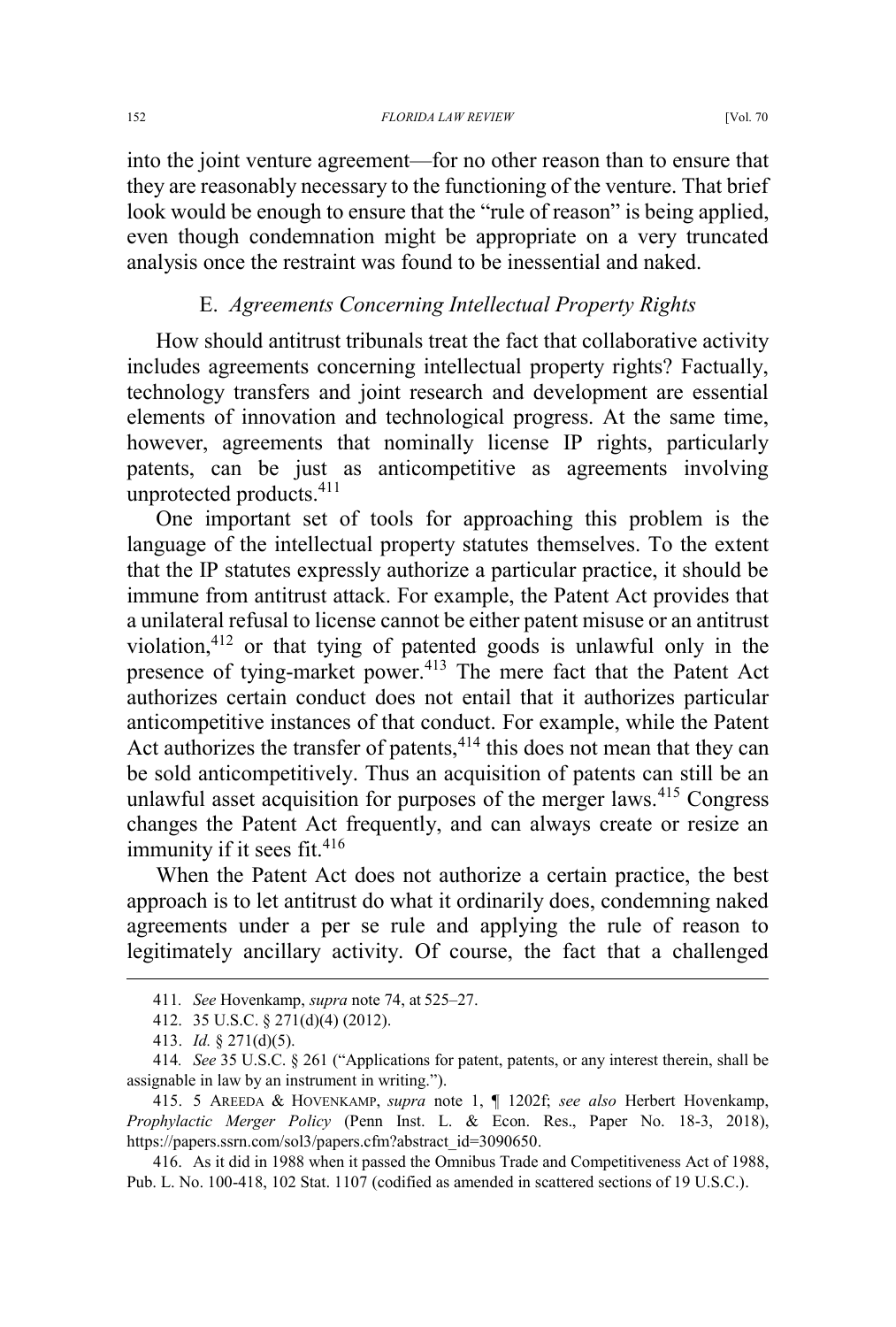restraint is part of an intellectual-property licensing scheme can certainly be relevant to questions about ancillarity. Most technology-transfer agreements contemplate joint research or joint production, making them grist for ancillary restraints doctrine and the rule of reason. By contrast, product price fixing is usually a naked restraint, particularly if the products were separately developed.

The same thing is true of pay-for-delay settlements such as the one at issue in *Actavis*. <sup>417</sup> During the period covered by the agreement—that is, until licensed production actually occurs—there is typically no integrated productive activity to which such an agreement is reasonably ancillary. That makes it a form of naked product-market division. In addition, a payment that delays entry to some point *later* than the expiration of the patent should be unlawful per se. During the post-expiration period such an agreement is a naked restraint unprotected by any language in the Patent Act.<sup>418</sup> A delayed entry payment that permits entry prior to the patent's expiry raises different issues and requires more elaborate treatment, as the Supreme Court's *Actavis* majority developed.<sup>419</sup> Nominally, the Court's decision required the rule of reason, but it also permitted both power and anticompetitive effects to be inferred upon seriously truncated proof.<sup>420</sup> Clearly, an agreement that delays generic production into the future and effectively prohibits other firms from coming in is a naked restraint, profitable only because it reduces output during the exclusion period.

All purely vertical intellectual-property agreements should be assessed under the rule of reason, consistent with the evaluation of vertical agreements generally.<sup>421</sup> Such agreements involve a rights holder as licensor who is not in competition with any licensee. Pools and other forms of technology sharing should presumptively be assessed under the rule of reason, but with some warnings. One is when they purport to control products rather than IP rights. Another is when they are exclusive, particularly when the patents in question were separately developed. By contrast, joint development ventures may require exclusivity in order to

 <sup>417.</sup> FTC v. Actavis, Inc., 133 S. Ct. 2223, 2232 (2013).

<sup>418.</sup> EU law condemns such agreements "by object," which is roughly equivalent to the *per se* rule. *See* Case T-472/13, Lundbeck v. Commission, 2016 E.C.R. 613TJ0472 (condemning payfor-delay agreements, at least one of which extended beyond the expiration of the relevant patent).

<sup>419.</sup> *See generally* 133 S. Ct. 2223 (2013) (discussing delayed-entry payments).

<sup>420</sup>*. See* Aaron Edlin et al., *The* Actavis *Inference: Theory and Practice*, 67 RUTGERS L. REV. 585, 590 (2015).

<sup>421</sup>*. See supra* note 302 and accompanying text.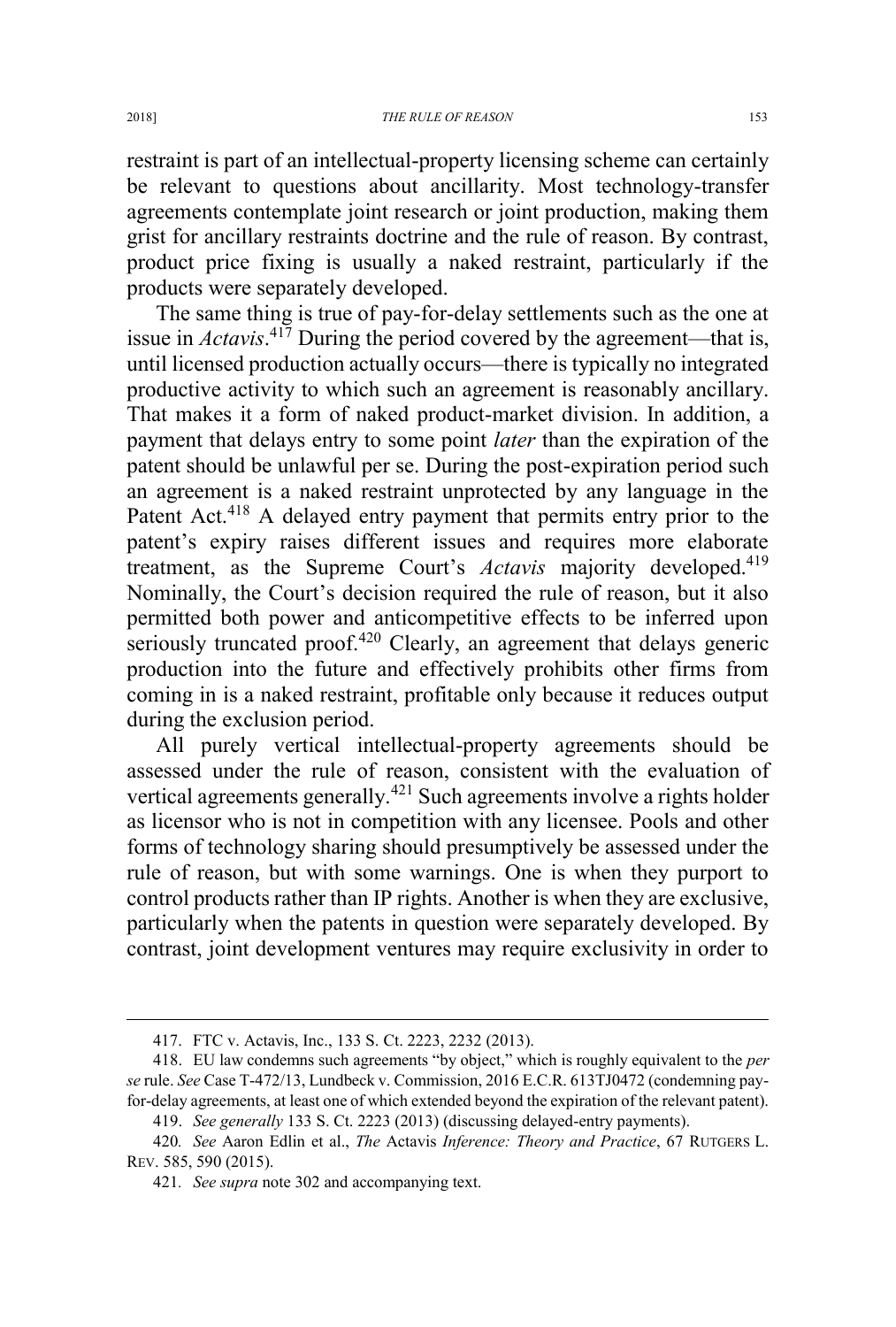create sufficient incentives and control free rider problems. In any event, exclusivity is generally harmless in the absence of power.

## IV. APPLYING THE RULE OF REASON: STRUCTURAL ISSUES

Under the rule of reason, the plaintiff must show that the defendants have market power,<sup>422</sup> which generally refers to the power held by the organization as a collective. For example, if traditional market share measurements are used, the relevant share is usually the sum of the shares of the individual members of a joint venture or other organization whose conduct is in issue.<sup>423</sup>

The brief discussion below does not attempt to recount all of the technical issues involved in assessing market power under the antitrust laws.<sup>424</sup> Rather, it defends two propositions. First, for most horizontal collaborations assessed under the rule of reason, the market-power requirement should be less than it is for a single dominant firm engaged in similar activity. Relatedly, alternative measures that do not depend on computation of a market share may be more appropriate in the context of a joint venture. Second, however, and in some conflict with existing law, for purely vertical agreements involving the threat of exclusion (mainly exclusive dealing and tying), the power requirement should be closer to the requirement for single-firm monopolization.

# A. *Assessing the Power of Horizontal Collaborators*

The formation of a joint venture of competitors or potential competitors creates power by agreement, often in an instant. For example, if three firms each having 25% of the market should form a jointproduction venture, their aggregate output will immediately be 75%.<sup>425</sup> If an open-membership venture such as a real-estate multiple-listing organization is attractive to new firms because it promises high profits, new entrants will have an incentive to join. In sum, joint venture power is typically created by fusion, and much more easily and quickly than by unilateral conduct. While the relationship between the monopolist and its

 <sup>422.</sup> *See supra* notes 129–32 and accompanying text.

<sup>423. 2</sup>B AREEDA & HOVENKAMP, *supra* note 1, ¶ 574.

<sup>424.</sup> *See generally id.* at ch. 5 (explaining how to identify the presence and boundaries of market power within a given market).

<sup>425.</sup> If the venture results in an anticompetitive price increase, market share could fall below this number, as some buyers respond to the higher price by substituting away. If the venture produces cost reductions or a superior product, its share could rise as its output becomes more attractive.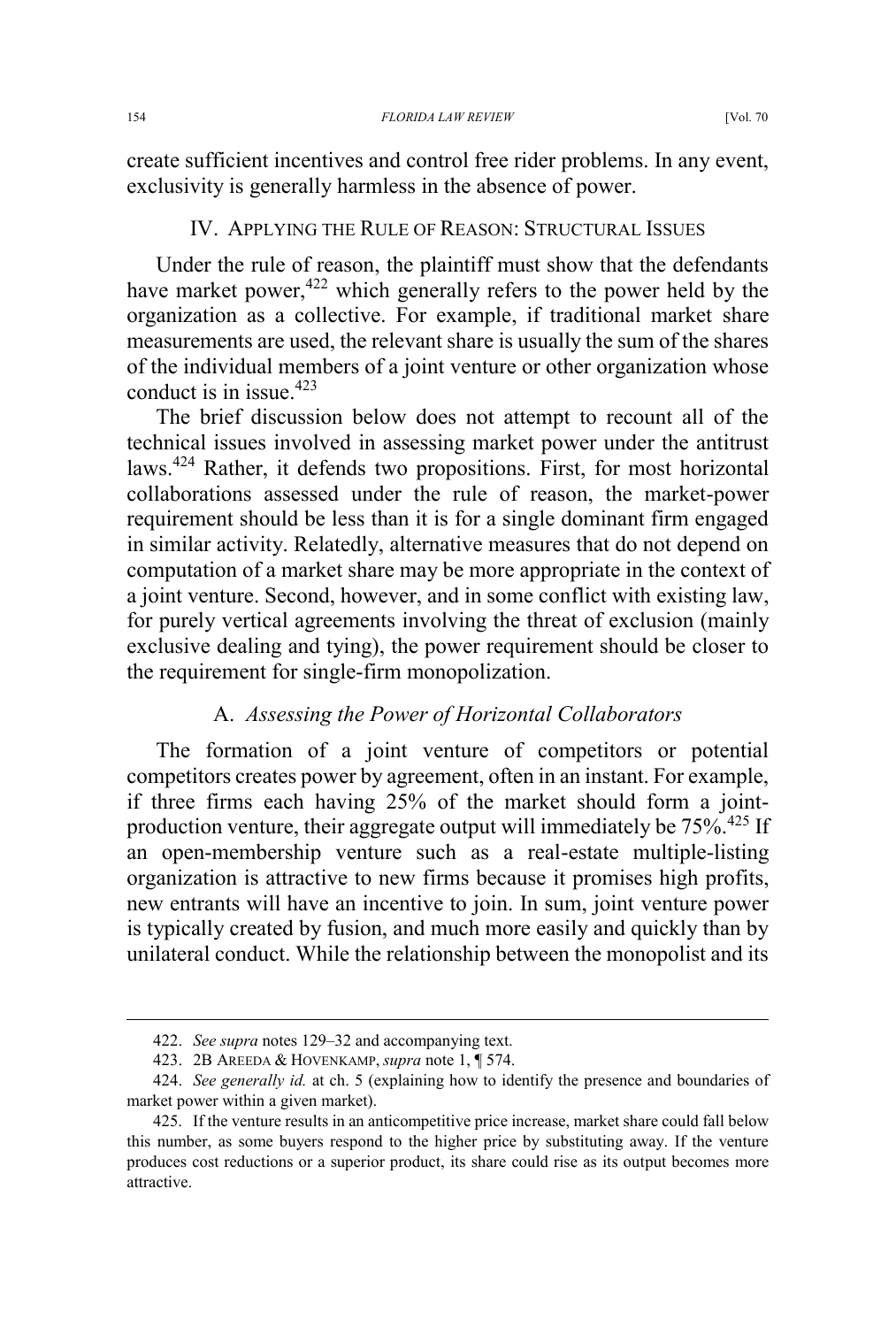rivals is inherently hostile, the relationship between an open-membership venture and other firms may be much more inviting.

In addition, nonstructural remedies are typically easier to administer against a joint venture.<sup>426</sup> For example, the remedy in a case such as *NCAA* is simply an injunction against the four-game limitation on nationally televised productions.<sup>427</sup> Each team is then free to choose the number of games it wishes to televise. In the wake of the Supreme Court's decision, the number of nationally televised football games increased dramatically.<sup>428</sup> If the NCAA were a single entity, however, then administering relief would require a regulator to determine the optimal number of games that each firm could televise nationally. The relative non-invasiveness of antitrust remedies against complex but procompetitive joint ventures suggests that over-deterrence is a smaller problem than for unilateral conduct.

The rule of reason for both unilateral and collaborative activity requires proof of market power sufficient to warrant the inference that the challenged conduct is anticompetitive.<sup>429</sup> The requisite minimum depends on the type of activity that is being challenged.<sup>430</sup> For example, unilateral predatory pricing is generally thought to be a successful exclusionary strategy only if the predator already has a dominant position in the market.<sup>431</sup> There is little reason to deviate from that premise when the defendant is a collaboration rather than a single entity. By contrast, filing a patent-infringement suit on an improperly obtained patent<sup>432</sup> could, if successful, enable a firm with a relatively modest market share to acquire a significant monopoly. $433$ 

Reflecting these considerations, under current antitrust doctrine single-firm exclusionary practices bear the highest market power requirement, depending on whether the challenged offense is

 <sup>426.</sup> *See supra* notes 394–402 and accompanying text.

<sup>427.</sup> NCAA v. Bd. of Regents, 468 U.S. 85, 88 (1984); *see supra* notes 394–402 and accompanying text.

<sup>428.</sup> Ira Horowitz, *The Reasonableness of Horizontal Restraints: NCAA (1984)* 215–16, *in* THE ANTITRUST REVOLUTION (Lawrence J. White & John Kwoka eds., 1999).

<sup>429.</sup> *See* 3A AREEDA & HOVENKAMP, *supra* note 1, ¶ 728.

<sup>430.</sup> *See id.*

<sup>431</sup>*. See id.*

<sup>432</sup>*. E.g.*, Walker Process Equip., Inc. v. Food Mach. & Chem. Corp., 382 U.S. 172, 174 (1965).

<sup>433.</sup> *Cf.* Kaplow, *supra* note 148, at 1407. Kaplow would vary the market-power requirement with conduct as well, but more elaborately than suggested here.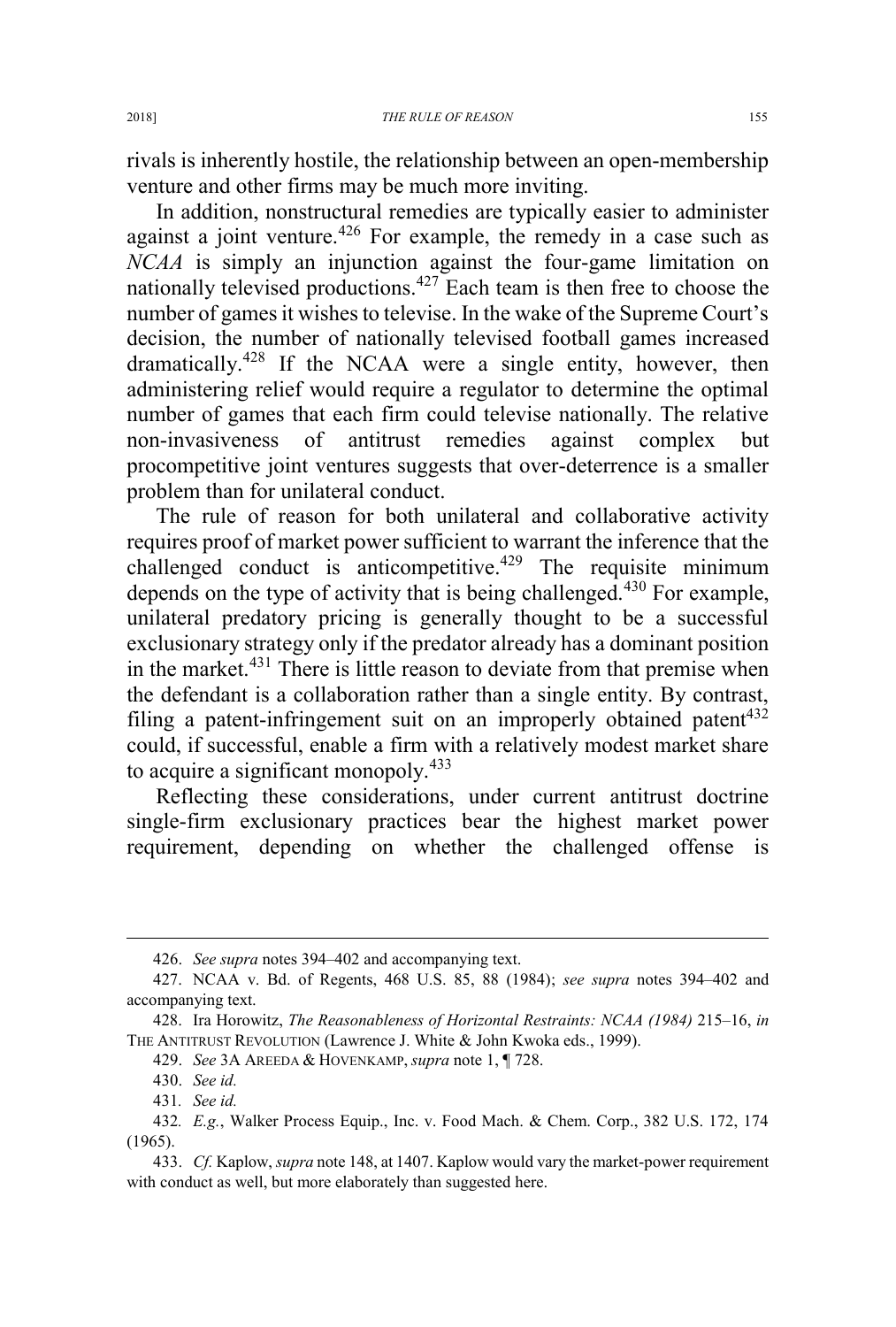monopolization or attempt to monopolize.<sup>434</sup> Generalizing about horizontal joint ventures is more difficult and variations are much wider than for unilateral conduct, but the minimum stated in the case law is clearly less than for unilateral exclusionary practices.435

### B. *Power Requirements for Vertical Exclusionary Conduct*

One important difference between horizontal and vertical restraints is that the former can create power merely by the agreement itself. For example, the contractual union of seven firms with 10% market shares each can create a joint arrangement with a market share of 70%. By contrast, a purely vertical agreement does nothing to increase market shares. Of course, the large market share may already be there, but the vertical agreement itself does not add to it. As a result, purely vertical agreements require an additional explanation of how harm to competition comes about. This fact makes vertical agreements presumptively less offensive to competition than horizontal restraints. For example, if seven 10% firms joined in a joint distribution arrangement, we might legitimately require a further explanation why the arrangement, which now controls 70% of distribution, is reasonable under the circumstances.

 <sup>434</sup>*. See* 3B AREEDA & HOVENKAMP, *supra* note 1, ¶ 807c–e (collecting decisions and observing considerable variation in market share requirements).

<sup>435.</sup> United States v. Visa U.S.A., Inc., 344 F.3d 229, 239–40 (2d Cir. 2003) (displaying evidence that Visa's credit card accounted for 47% of dollar volume of sales and Mastercard's approximately 26% was sufficient to sustain  $\S 1$  claim against each of them: "We agree ... that Visa U.S.A. and MasterCard, jointly and separately, have power within the market for network [charge card] services"); Re/Max Int'l., Inc. v. Realty One, Inc., 173 F.3d 995, 1025 (6th Cir. 1999) (reversing the district court's grant of summary judgment for the defendants where the two largest real-estate brokerages in northeast Ohio had a combined market share in excess of 50% and had allegedly boycotted selling properties to buyers represented by Re/Max agents in order to maintain their monopoly); N.M. Oncology & Hematology Consultants, Ltd. v. Presbyterian Healthcare Servs., 54 F. Supp. 3d 1189, 1219–20 (D.N.M. 2014) (denying defendant's motion to dismiss plaintiff's claim under Section 2 of the Sherman Act where defendant held an alleged market share of 46% and had an exclusive contract with a second hospital that held an alleged market share of 10% because "[t]he combined market share of both entities . . . totals more than 50[%] and is not insignificant. Moreover, the Tenth Circuit has held that cooperation between two would-be competitors . . . deprives the marketplace of the independent centers of decisionmaking that are essential to a competitive system"); Del. Health Care Inc. v. MCD Holding Co., 957 F. Supp. 535, 541 (D. Del. 1997) (hospital and home-health-care-provider joint venture, "a market share of less than 55 [percent], without other evidence tending to show monopoly power, is insufficient as a matter of law"); Advanced Health-Care Servs., Inc. v. Giles Mem'l Hosp., 846 F. Supp. 488, 493–94 (W.D. Va. 1994) ("Numerous cases and commentators have suggested that absent extraordinary circumstances, a market share over fifty percent is required to show market power" and that the joint venture's market share "peak[ed] at 44.1[%] in 1989 and average[d] 32.9[%] over the 1986–1989 period of its existence. Thus, defendants' market share was significantly below the established floor for showing monopoly power").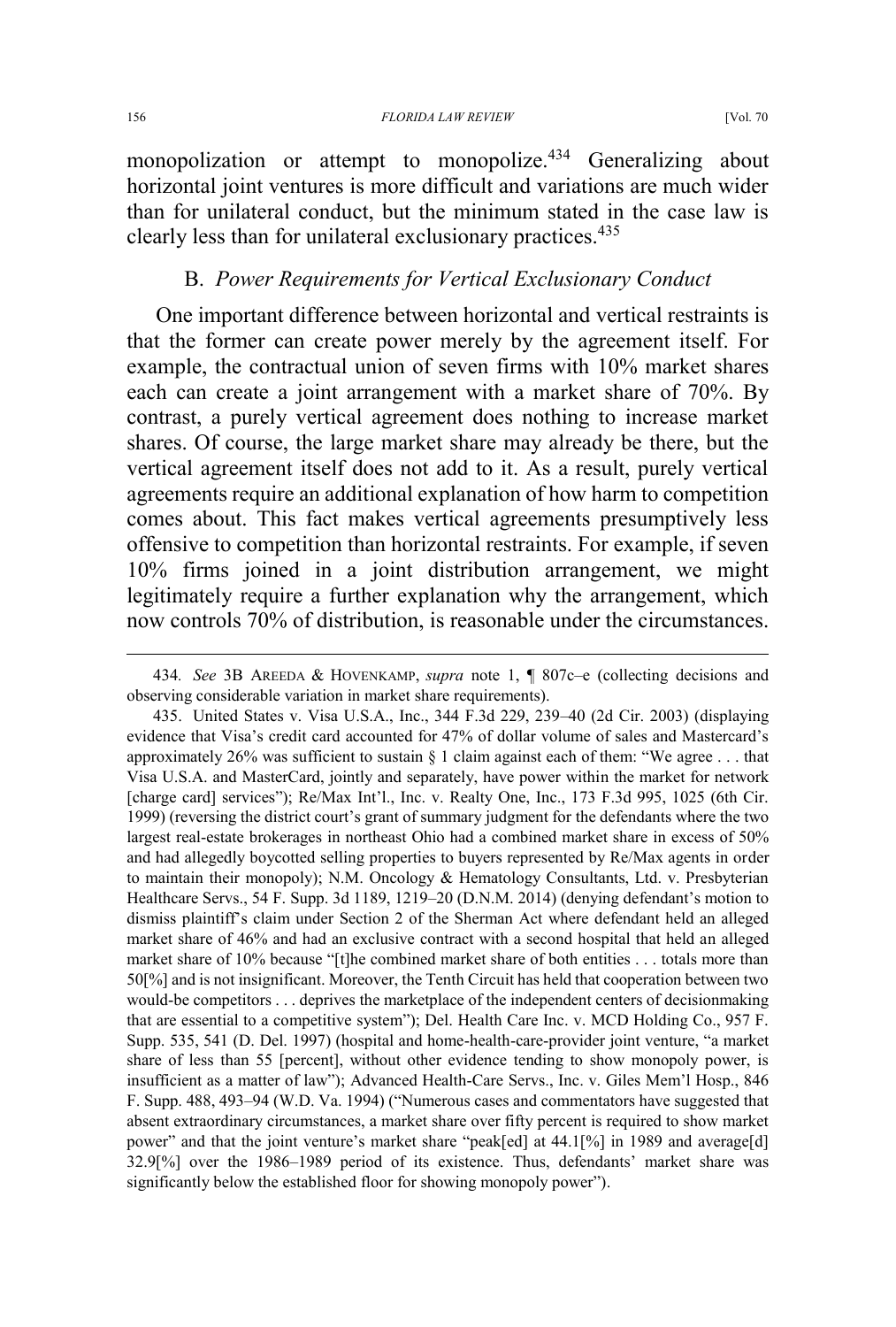By contrast, when a single firm with a 70% market share engages in restricted distribution we would not ordinarily require an explanation on that basis alone. There would have to be some additional element, such as upstream exclusion or downstream foreclosure, or perhaps facilitation of collusion.

Vertical interbrand restraints, which include tying and exclusive dealing, are more closely akin to exclusionary practices by dominant firms than to joint ventures. $436$  Indeed, many of the things challenged as monopolistic practices under Section 2 of the Sherman Act are actually a form of tying, exclusive dealing, or related practice.<sup>437</sup> When a classic tie or exclusive deal raises anticompetitive concerns, it is because a single upstream firm is using the arrangement as an exclusionary practice directed at rivals in its own market.<sup>438</sup> The entities upon which the tie or exclusive deal is imposed are simply conduits.<sup>439</sup> For example, by forcing computer makers or customers to accept the Internet Explorer browser as a condition of obtaining Windows, Microsoft was attempting to exclude Netscape, a rival in the browser market.<sup>440</sup>

One significant difference between intrabrand and interbrand restraints is that established dealers typically profit from intrabrand restraints such as resale price maintenance or location clauses.<sup>441</sup> The dealers who are most generally affected tend to be newcomers and discounters.<sup>442</sup> As a result, practices such as resale price maintenance are often collaborative, in the sense that both manufacturer and established dealers profit from them. Indeed, the original *Dr. Miles* RPM case involved a druggists' cartel using their supplier, Dr. Miles, to impose resale price maintenance in order to discipline discounters.<sup>443</sup> Even the "classical" defenses of RPM, such as free riding, involve a set of

- 441. *See* 8 AREEDA & HOVENKAMP, *supra* note 1, ¶ 1604.
- 442. *Id.*

 <sup>436.</sup> *See* 3B AREEDA & HOVENKAMP, *supra* note 1, ¶¶ 767–69, 776–77 (4th ed. 2015) (vertical exclusionary practices by dominant firms).

<sup>437</sup>*. E.g.*, United States v. Dentsply Int'l, Inc., 399 F.3d 181, 193 (3d Cir. 2005) (discussing exclusive dealing); United States v. Microsoft Corp., 253 F.3d 34, 84–95 (D.C. Cir. 2001) (discussing tying); Berkey Photo, Inc. v. Eastman Kodak Co., 603 F.2d 263, 289–91 (2d Cir. 1979) (discussing tech tie); *see* 3B AREEDA & HOVENKAMP,*supra* note 1, ¶¶ 767–69, 776–77 (4th ed. 2015) (discussing vertical exclusionary practices by dominant firms).

<sup>438.</sup> *See* 3B AREEDA & HOVENKAMP, *supra* note 1, ¶¶ 767–69 (discussing vertical exclusionary practices by dominant firms).

<sup>439.</sup> *Id.*

<sup>440.</sup> United States v. Microsoft Corp., 253 F.3d 34, 47 (D.C. Cir. 2001).

<sup>443</sup>*. See* HERBERT HOVENKAMP, ENTERPRISE AND AMERICAN LAW 1836–1937, at 340–47 (1991) (showing that the cartel of retail druggists forced Dr. Miles to impose RPM on its products to do away with retail discounters).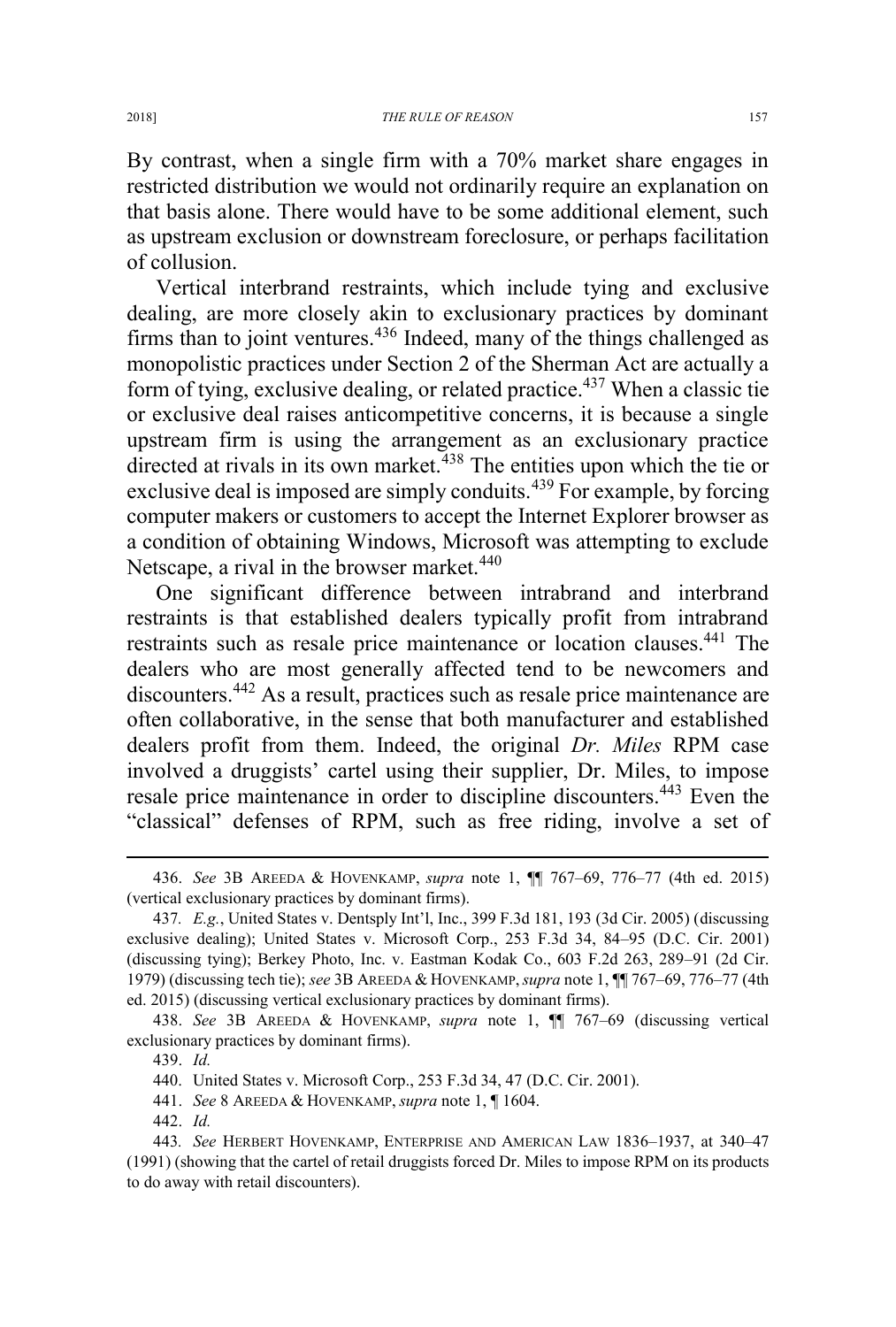established dealers who have agreed to provide a full set of suppliermandated services, and a set of less established discounters who seek to avoid them.<sup>444</sup> The one vertical interbrand restraint that is likely to encounter significant opposition from established dealers is maximum resale price maintenance, because it limits dealers' ability to take full advantage of their pricing power in their sales areas.<sup>445</sup> But this is so because maximum RPM is virtually always procompetitive.<sup>446</sup> Indeed, it is difficult even to articulate a coherent anticompetitive explanation for it other than the possibility that it might be disguised minimum price fixing. $447$ 

By contrast, dealers are more likely to resist tying or exclusive dealing, which limit their own freedom.<sup>448</sup> To be sure, there are exceptions to both of these rules, but they do prevail in most cases. As a result, tying and exclusive dealing do not represent an "aggregative" use of power in the way that a cartel or joint venture does.<sup>449</sup> Tying and exclusive dealing are both unlawful when they exclude rivals unreasonably, principally rivals in the downstream or tied-product market.<sup>450</sup> When they have this effect, the practice typically injures not only consumers and rivals, but also the dealers or other intermediaries upon whom the restraint is imposed.<sup>451</sup> For example, the claim in *United*  States v. Dentsply International, Inc.,<sup>452</sup> a Section 2 case, was that Dentsply's exclusive-dealing rule denied dentists lower cost alternative teeth materials that the market would otherwise have made available.<sup>453</sup> That practice injured Dentsply's rivals, its own dealers, and consumers.<sup>454</sup> The tying claim in *Microsoft*<sup>455</sup> was that the Windows/Internet Explorer tie denied market access to rival browsers such as Netscape, a product

 <sup>444</sup>*. E.g.*, Lester G. Telser, *Why Should Manufacturers Want Fair Trade?*, 3 J.L. & ECON. 86, 92 (1960); *see* HERBERT HOVENKAMP, FEDERAL ANTITRUST POLICY: THE LAW OF COMPETITION AND ITS PRACTICE § 11.3 (5th ed. 2016).

<sup>445.</sup> *See* 8 AREEDA & HOVENKAMP, *supra* note 1, ¶¶ 1637a., 1637c.

<sup>446.</sup> *Id.*

<sup>447</sup>*. See id.*

<sup>448.</sup> *See* Louis Kaplow, *The Meaning of Vertical Agreement and the Structure of Competition Law*, 80 ANTITRUST L.J. 563, 589–90 (2016) (citing United States v. Colgate & Co., 250 U.S. 300, 307 (1919)) (explaining the intent of the Sherman Act).

<sup>449</sup>*. Cf. id.* at 610 (suggesting that different power standards be imposed on intra-brand and inter-brand restraints).

<sup>450.</sup> *See id.* at 587.

<sup>451.</sup> *See* United States v. Dentsply Int'l, Inc., 399 F.3d 181, 190–94 (3d Cir. 2005).

<sup>452.</sup> *Id.*

<sup>453.</sup> *Id.* at 185–86.

<sup>454.</sup> *Id.* at 190, 191, 194.

<sup>455. 253</sup> F.3d 34 (D.C. Cir. 2001).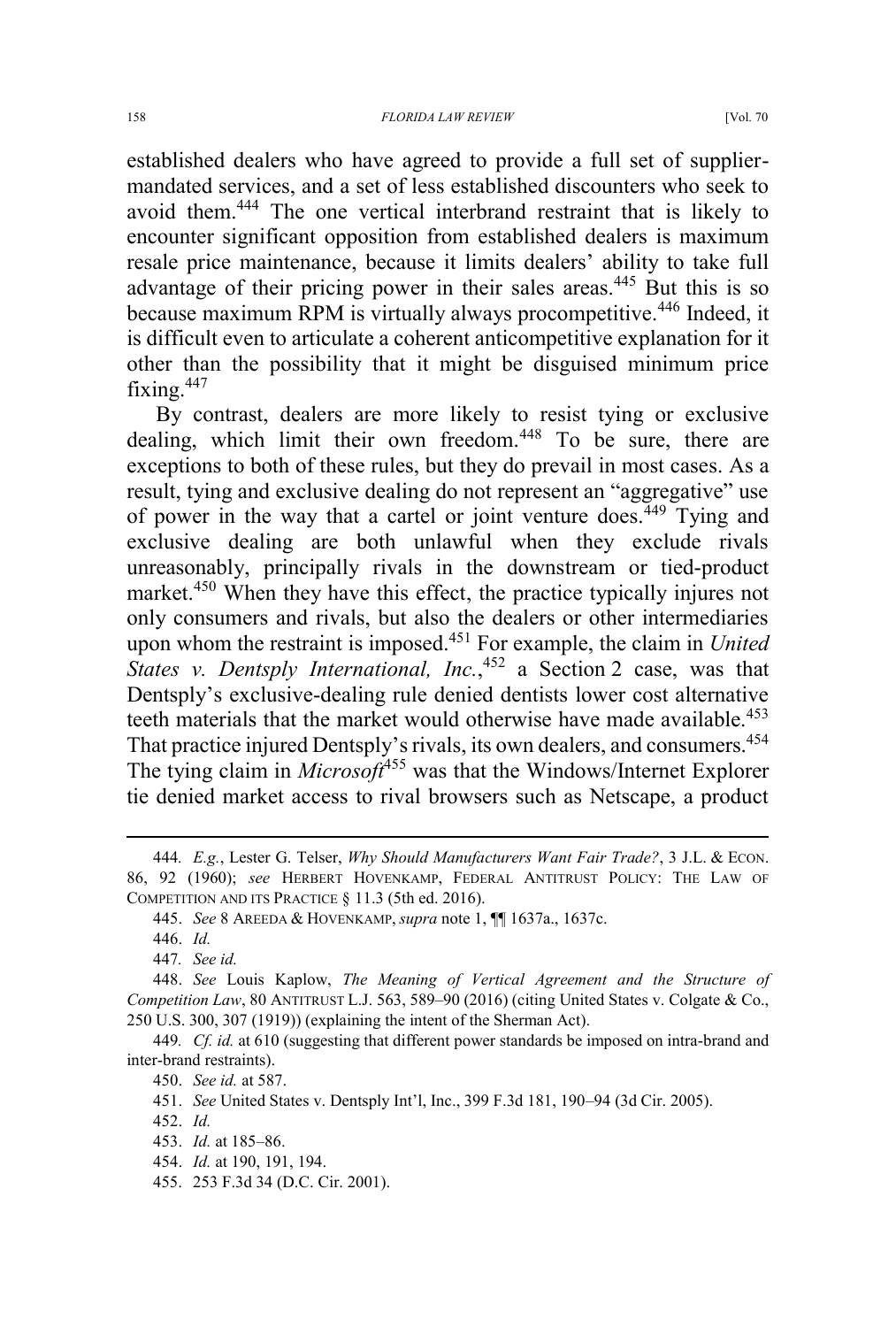variation that presumably would have made computer sellers as well as consumers better off.<sup>456</sup>

To be sure, many tying arrangements are efficient, benefitting consumers and presumably also dealers by increasing output, improving product quality, or simplifying distribution.<sup>457</sup> But the important point is that when tying is anticompetitive, competitors, dealers, and customers can all be expected to resist it. As a result, a firm imposing a tie is "on its own," so to speak, and it makes little sense to aggregate its shares or assess a lighter burden on the power issue. When ties or exclusive deals are legitimately exclusionary they are so on more-or-less the same conditions as the general run of unilaterally-imposed exclusionary practices.<sup>458</sup> As a result, Sherman Act Section 2 monopoly-power standards should apply to them.

# C. *Vertical Agreements and the Rule of Reason*

The classic joint venture is made up of competitors or potential competitors, and the threat posed by the venture is that it can diminish competition between them, either by facilitating price fixing or excluding certain rivals.<sup>459</sup> Many of these ventures additionally contain vertical elements to the extent that some important asset is being bought and sold. For example, NFL teams may negotiate exclusive contracts to license their IP rights to a common broker,  $460$  or the members of a patent pool or blanket license arrangement may license their rights to one another or to a common holder.<sup>461</sup>

The rule of reason for vertical restraints addresses the same set of issues as for horizontal restraints, with one important qualifier: While agreements among competitors are relatively exceptional and require some scrutiny, ordinary buy–sell and licensing agreements are an

459. *See* Walter Adams & James W. Brock, *Joint Ventures, Antitrust, and Transnational Cartelization*, 11 NW. J. INT'L L. & BUS. 433, 476 (1991) (quoting George W. James, *How Will the Future Airline Globe Be Divided*, Fifteenth Annual F.A.A. Aviation Forecast Conference (1989), at 6 (detailing the airline industry's experience in joint ventures)).

460. Am. Needle, Inc. v. Nat'l Football League, 560 U.S. 183, 201 (2010); *see also* Kaplow, *supra* note 449, at 587 (indicating some reasonable vertical constraints are legal). *But see* Mark Popofsky, *A Comment on Kaplow's the Meaning of Vertical Agreement and the Structure of Competition Law*, 80 ANTITRUST L.J. ONLINE (manuscript at 4), https://ssrn.com/abstract =2820206 (explaining pawn agreements are often held to be subject to Section 2 liability).

461*. E.g.*, Broad. Music, Inc. v. Columbia Broad. Sys., Inc., 441 U.S. 1, 24 (1979).

 <sup>456.</sup> *Id.* at 47.

<sup>457.</sup> Hovenkamp & Hovenkamp, *supra* note 102, at 930, 964.

<sup>458.</sup> *See id. supra* note 102, at 962–63 (describing a process for making tied goods exclusionary through increasing the price of the tying good while simultaneously providing a discount on the increased price).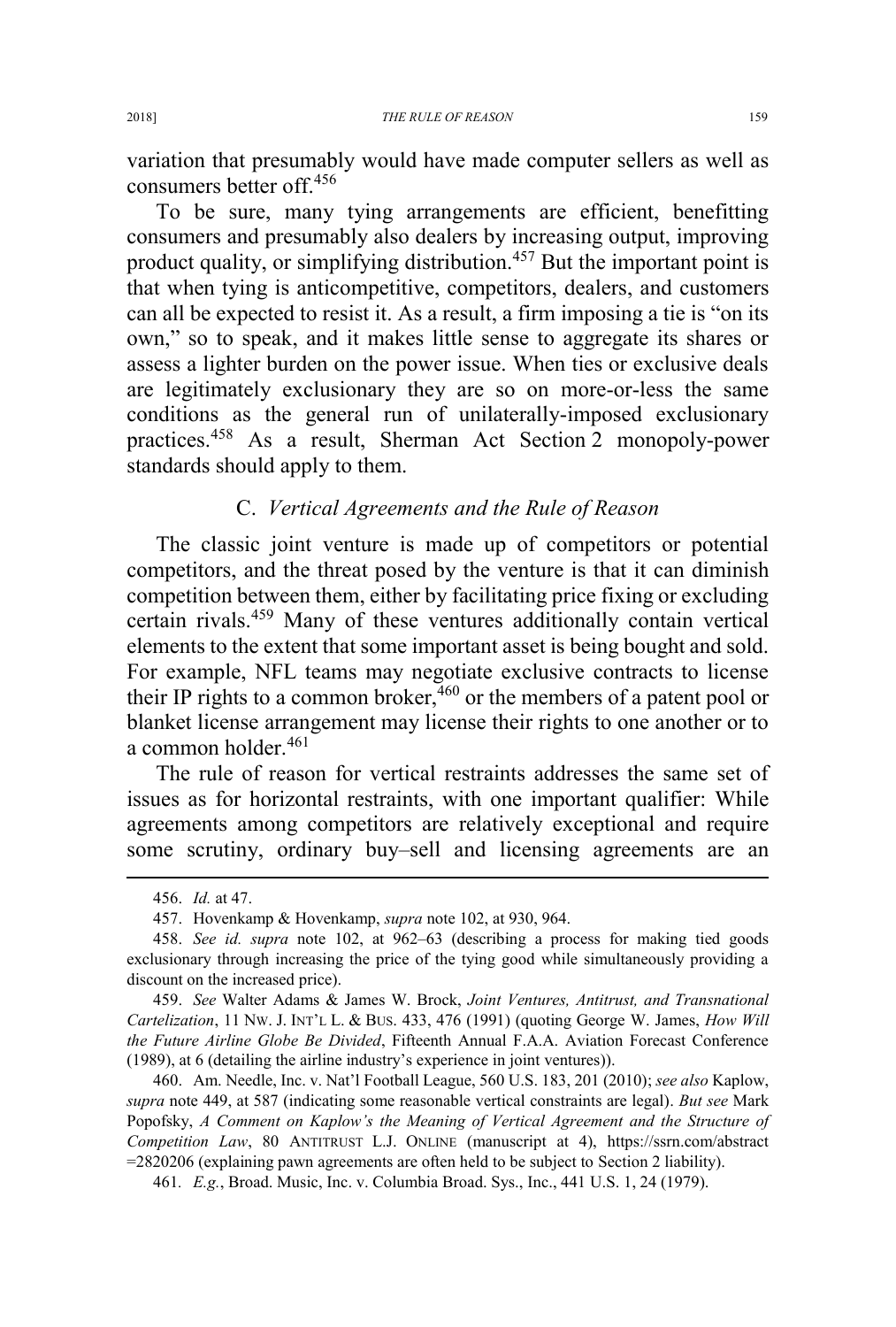essential part of ordinary business, right down to the consumer level.<sup>462</sup> As a result, simply alleging a vertical agreement gets a plaintiff nowhere.<sup>463</sup> Vertical restraints should be found unlawful only when they facilitate an output reduction that serves to increase prices in relation to costs. To that extent, every *anticompetitive* vertical restrain must contain at least an implicit horizontal element, whether it be collusion or exclusion. The vast majority of purely vertical agreements pose no such threat. These conclusions are largely borne out by the case law. Once the rule of reason is applied to a vertical practice, few instances of it are condemned.<sup>464</sup> The exceptions tend to be for exclusive dealing or quasiexclusion dealing, but that is precisely because the threat posed by these practices relates to horizontal exclusion.465

When considering vertical restrains and a possible per se rule, the first question is whether one can even conceive of a purely vertical agreement that is "naked" in the sense that its only likely effects are anticompetitive. Even assuming the answer is yes, would such agreements exist in sufficient numbers to warrant categorical treatment?

After years of ambiguity, the Supreme Court finally stated a strong and categorical rule that purely vertical agreements should be assessed under the rule of reason.<sup>466</sup> Previously, however, it had believed otherwise.<sup>467</sup> Minimum resale price maintenance was unlawful per se from the Supreme Court's 1911 *Dr. Miles* decision<sup>468</sup> to its 2007 *Leegin* decision, when the Supreme Court overruled nearly a century of authority and applied the rule of reason.<sup>469</sup> Maximum RPM's per se rule had a shorter life. Manufacturer setting of a dealer's maximum price first became unlawful per se in the Supreme Court's *Albrecht v. Herald Co.*<sup>470</sup>

 <sup>462.</sup> *See* Herbert Hovenkamp, Leegin*, the Rule of Reason, and Vertical Agreement* 1 (U. of Iowa Legal Studies, Research Paper No. 10-40, 2010), https://papers.ssrn.com/sol3/papers. cfm?abstract\_id=1673519.

<sup>463. 8</sup> AREEDA & HOVENKAMP, *supra* note 1, ¶¶ 1437–38.

<sup>464.</sup> For surveys of the case law, see Carrier, *Bridging the Disconnect*, *supra* note 135, at 1267–68; *see also* Carrier, *An Empirical Update*, *supra* note 135, at 828.

<sup>465</sup>*. See, e.g.*, McWane, Inc. v. FTC, 783 F.3d 814, 836–37 (11th Cir. 2015); ZF Meritor, LLC v. Eaton Corp., 696 F.3d 254, 288–89 (3d Cir. 2012) (discussing how market share discounts were similar to exclusive dealings); United States v. Dentsply Int'l, Inc., 399 F.3d 181, 196 (3d Cir. 2005).

<sup>466.</sup> *See* NYNEX Corp. v. Discon, Inc., 525 U.S. 128, 138 (1998) (stating that the per se rule was only to be applied if there was evidence of a horizontal agreement).

<sup>467.</sup> Dr. Miles Med. Co. v. John D. Park & Sons, 220 U.S. 373, 384–85 (1911), *overruled by* Leegin Creative Leather Prods., Inc. v. PSKS, Inc., 551 U.S. 877 (2007).

<sup>468.</sup> *Id.* at 408.

<sup>469.</sup> Leegin Creative Leather Prods., Inc. v. PSKS, Inc., 551 U.S. 877, 882 (2007).

<sup>470. 390</sup> U.S. 145 (1968), *overruled by* State Oil Co. v. Khan, 522 U.S. 3 (1997).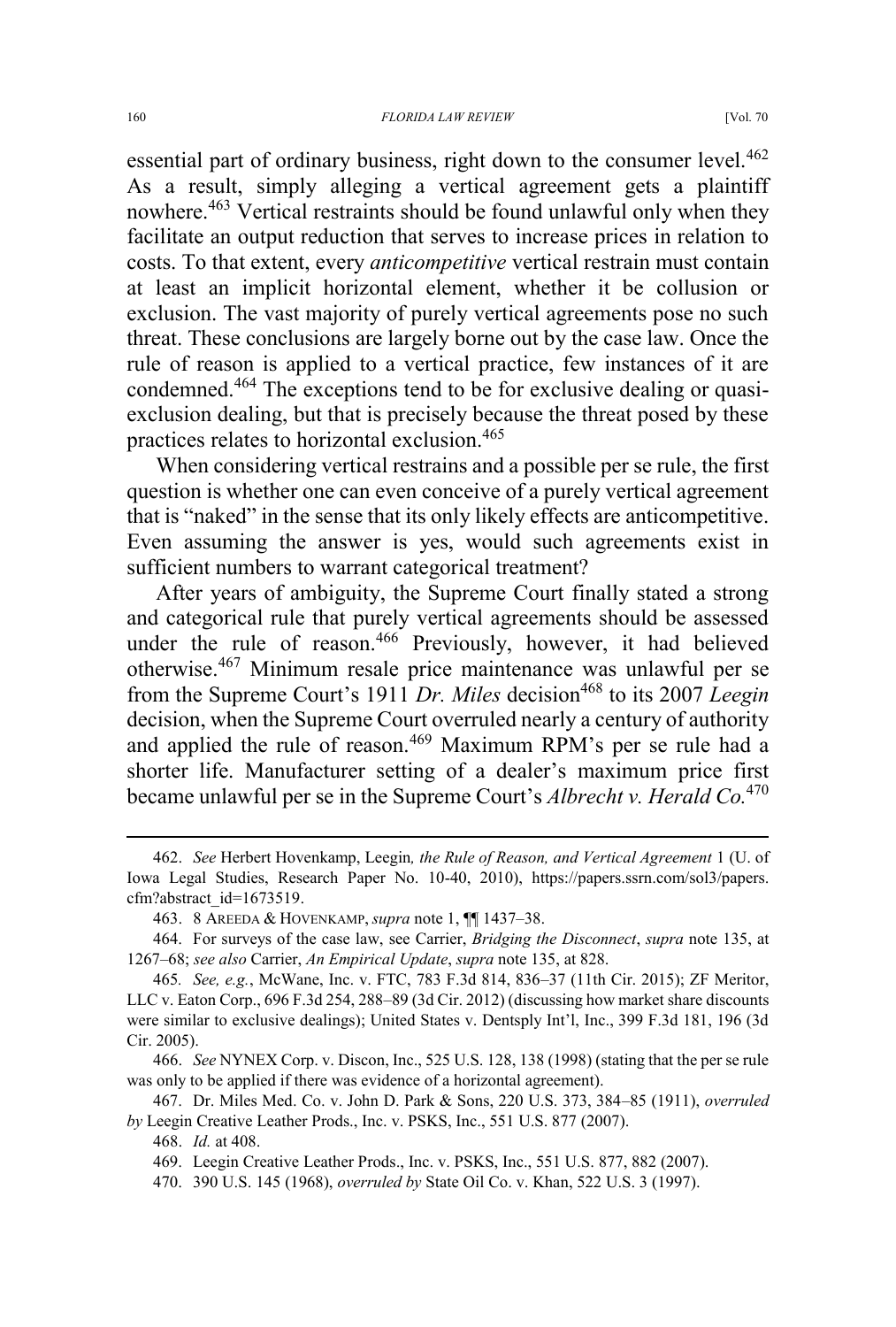decision in 1968,471 until Albrecht was overruled by *State Oil Co. v. Khan*<sup>472</sup> in 1997. Since *Khan Oil*, no decisions have condemned maximum RPM.473

Vertical nonprice restraints generally involve such things as assignment of dealer locations or territories and rules forbidding these dealers from making sales outside their appointed area.<sup>474</sup> They can also involve dealer-warranty-service requirements, showroom requirements, prohibitions on the sale of used goods, or even restrictions on how the dealer's business holds itself open to customers.<sup>475</sup> Vertical nonprice restraints have been addressed under the rule of reason for most of the life of the antitrust laws. However, in the single decade between 1967 and 1977, the Supreme Court applied the per se rule to these restrictions.

The Court's meandering journey on vertical nonprice restraints is a stage play for the Court's uncertainty about antitrust treatment of vertical agreements generally. In the government-brought *White Motor* case in 1963, the Court refused to decide the issue of per se illegality for vertical territorial restraints, concluding that it was too early to identify their principal purpose or effects.<sup>476</sup> In the 1966 *Schwinn* case, just four years later, the Court believed it knew enough, declaring dealer locational restrictions unlawful per se for a firm that had less than 13% of the market.<sup>477</sup> The Court concluded that "it is unreasonable without more for a manufacturer to seek to restrict and confine areas or persons with whom an article may be traded after the manufacturer has parted with dominion over it."<sup>478</sup> The Court confusingly mixed common law concerns about restraints on alienation with competition policy. Only a decade later, however, it overruled *Schwinn* in *GTE Sylvania*. <sup>479</sup> The Court suggested that while vertical locational restrictions might restrain "intrabrand" competition—that is, among dealers in the same brand—they can

477. United States v. Arnold, Schwinn & Co., 388 U.S. 365, 368, 375–76 (1967), *overruled by* Cont'l T.V., Inc. v. GTE Sylvania, Inc., 433 U.S. 36 (1977).

478*. Id.* at 379.

 <sup>471.</sup> *Id.* at 153.

<sup>472. 522</sup> U.S. 3 (1997).

<sup>473</sup>*. See* D. Daniel Sokol, *The Transformation of Vertical Restraints: Per Se Illegality, the Rule of Reason, and Per Se Legality*, 79 ANTITRUST L.J. 1003, 1010 (2014).

<sup>474. 8</sup> AREEDA & HOVENKAMP, *supra* note 1, ¶¶ 1609, 1641.

<sup>475.</sup> *See id.* ¶ 1600.

<sup>476.</sup> White Motor Co. v. United States, 372 U.S. 253, 263 (1963) ("We do not know enough of the economic and business stuff out of which these arrangements emerge to be certain. They may be too dangerous to sanction or they may be allowable protections against aggressive competitors or the only practicable means a small company has for breaking into or staying in business  $\dots$ .").

<sup>479.</sup> Cont'l T.V., Inc. v. GTE Sylvania, Inc., 433 U.S. 36, 58 (1977).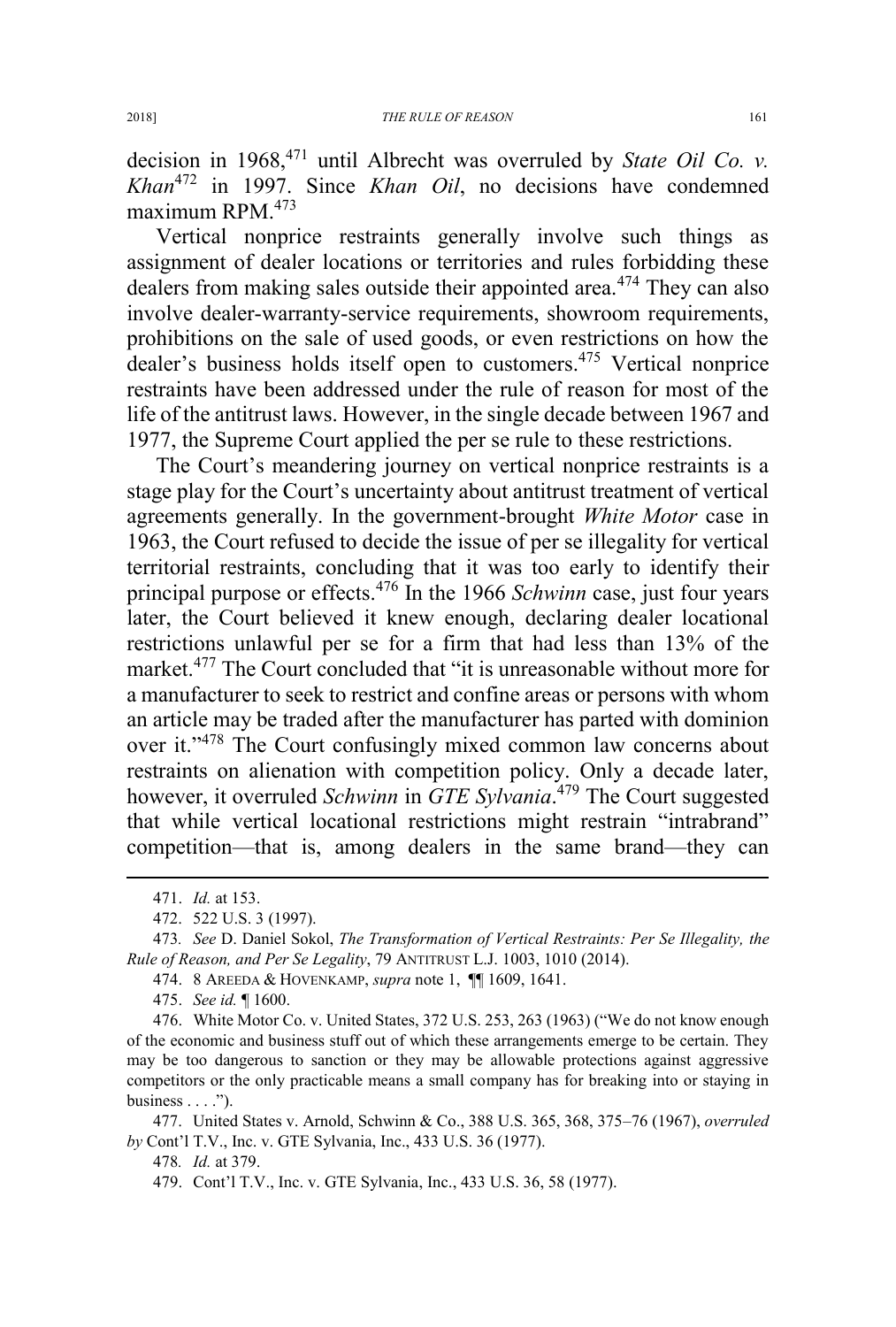promote "interbrand" competition with dealers in other brands.<sup>480</sup> Balancing these effects required rule of reason treatment.<sup>481</sup> Vertical nonprice restraints have been evaluated under a rule of reason ever since, and few instances have been condemned.<sup>482</sup>

Interbrand restraints, including exclusive dealing and tying, have also experienced doctrinal inconsistency. Under tying, a buyer is permitted to purchase one product only if it agrees to take a second product from the same seller as well. Exclusive dealing prohibits sellers from dealing in a competitor's goods. For example, a Ford automobile dealership's franchise agreement might prohibit it from selling new cars other than Fords.

A per se rule may still survive for some tying arrangements, provided that the defendant has sufficient tying-market power to force a choice that the purchaser does not want.<sup>483</sup> In *Illinois Tool Works*, the Supreme Court somewhat confusingly declared that it was eliminating a per se rule that a tie was unlawful simply because the defendant's tying product was patented.<sup>484</sup> However, it also embraced the Court's holding in *Jefferson Parish*, which clearly had not overruled per se precedents but simply declared that the defendant's market share was too small to give it the power to force a buyer to make a choice that it would not otherwise have made.<sup>485</sup> Indeed, *Jefferson Parish* declared that "if the existence of forcing is probable," then "per se prohibition is appropriate."<sup>486</sup> The case involved a tying product that was not patented. Presuming that the *Illinois Tool Works* Court intended to overrule precedent on the narrowest possible grounds, the best interpretation is that it was overruling any per se presumption based simply on the fact that the tying product was patented.<sup>487</sup> Indeed, later in the Court's opinion, Supreme Court Justice John Paul Stevens spoke of the need to reexamine "the presumption of per se illegality of a tying arrangement involving a patented product."<sup>488</sup>

484. *Id.*

486*. Id*.

 <sup>480.</sup> *Id.* at 54.

<sup>481</sup>*. Id.*

<sup>482</sup>*. See* Douglas H. Ginsburg, *Vertical Restraints: De Facto Legality Under the Rule of Reason*, 60 ANITRUST L.J. 67, 71 (1991).

<sup>483.</sup> *See* Ill. Tool Works, Inc. v. Indep. Ink, Inc., 547 U.S. 28, 42 (2006).

<sup>485.</sup> Jefferson Par. Hosp. Dist. No. 2 v. Hyde, 466 U.S. 2, 15–16 (1984), *abrogated by Ill. Tool Works*, 547 U.S. at 28.

<sup>487.</sup> Initially established in Int'l Salt Co. v. United States, 332 U.S. 392, 395–96 (1947), *abrogated by Ill. Tool Works*, 547 U.S. at 28.

<sup>488</sup>*. Ill. Tool Works*, 547 U.S. at 40.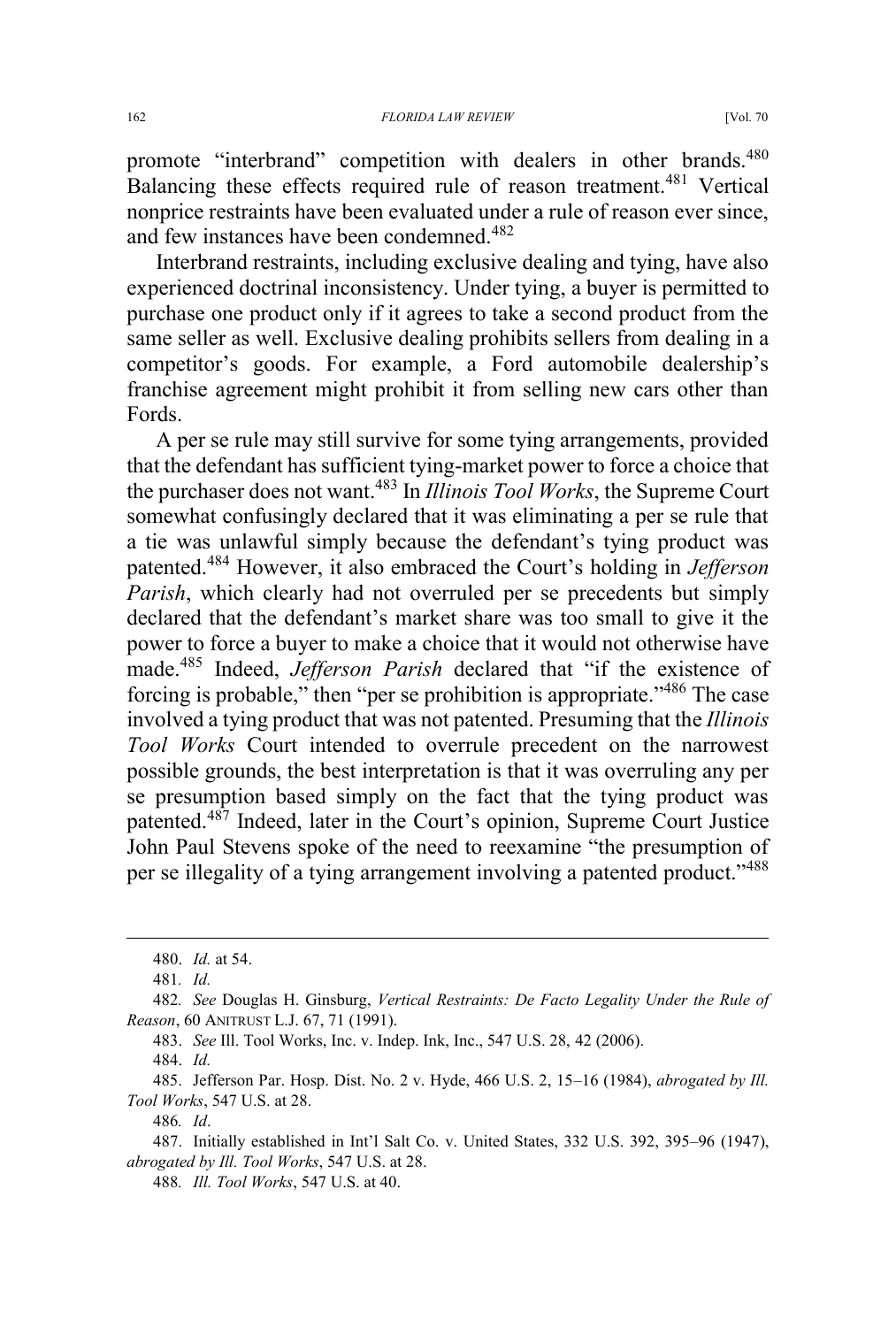Instead, invocation of the per se rule against tying requires proof of tyingmarket power as traditionally defined.<sup>489</sup>

To be sure, tying in the presence of power and sufficient foreclosure can exclude rivals. Whether it does so anticompetitively is a question for the rule of reason, because tying can also reduce costs, improve product quality, or facilitate price discrimination, much of which is competitively harmless.<sup>490</sup> Nearly everyone agrees that the so-called "leverage" theory for non-foreclosing ties is defunct. $491$ 

Exclusive dealing has always been recognized as a rule of reason offense.<sup>492</sup> As noted previously, however, sometimes its foreclosure effects can reach more broadly than tying does. $493$  A tie applies to a tying product, while exclusive dealing applies to an entire store or dealership.<sup>494</sup> Exclusive dealing can even compel the same type of second-degree price discrimination that tying does. For example, an icecream franchisor that requires franchisees to sell its products exclusively might build an overcharge into the products and use it in lieu of a volumebased franchise fee. In an attempt to take advantage of the harsher rule against tying, some plaintiffs have attempted to characterize such arrangements as ties, in which the tying product was the franchise or business name, and the tied product was the product or products made subject to the exclusive deal.<sup>495</sup> Of course, to the extent that is true, all exclusive dealing could be turned into ties simply by characterizing the sales contract, a licensed trademark, or some other common incident of business as the tying product. In general, however, there is no categorical reason why ties should be treated more harshly than exclusive dealing. All should be treated under the rule of reason, and because they are fundamentally exclusionary practices that drive rivals out rather than

 <sup>489.</sup> *Id.* at 34–37.

<sup>490.</sup> McWane, Inc. v. FTC, 783 F.3d 814, 841 (11th Cir. 2015).

<sup>491.</sup> For an exception, see Einer Elhauge, *Rehabilitating* Jefferson Parrish: *Why Ties Without a Substantial Foreclosure Share Should Not Be Per Se Legal*, 80 ANTITRUST L.J. 463 (2016).

<sup>492.</sup> *See McWane*, 783 F.3d at 835 (noting that the authorized approach to exclusive dealing is the rule of reason).

<sup>493.</sup> *See supra* notes 117–22 and accompanying text.

<sup>494</sup>*. See supra* notes 119–20 and accompanying text.

<sup>495</sup>*. E.g.* Midwestern Waffles v. Waffle House, 734 F.2d 705, 712 (11th Cir. 1984); Krehl v. Baskin-Robbins Ice Cream Co., 664 F.2d 1348, 1352 (9th Cr. 1982) (stating supplies tied to trademarked business); Siegel v. Chicken Delight, 448 F.2d 43, 51–52 (9th Cir. 1971), *cert. denied*, 405 U.S. 955 (1972), *abrogated by* Rick-Mik Enters. v. Equilon Enter., 532 F.3d 963 (9th Cir. 2008).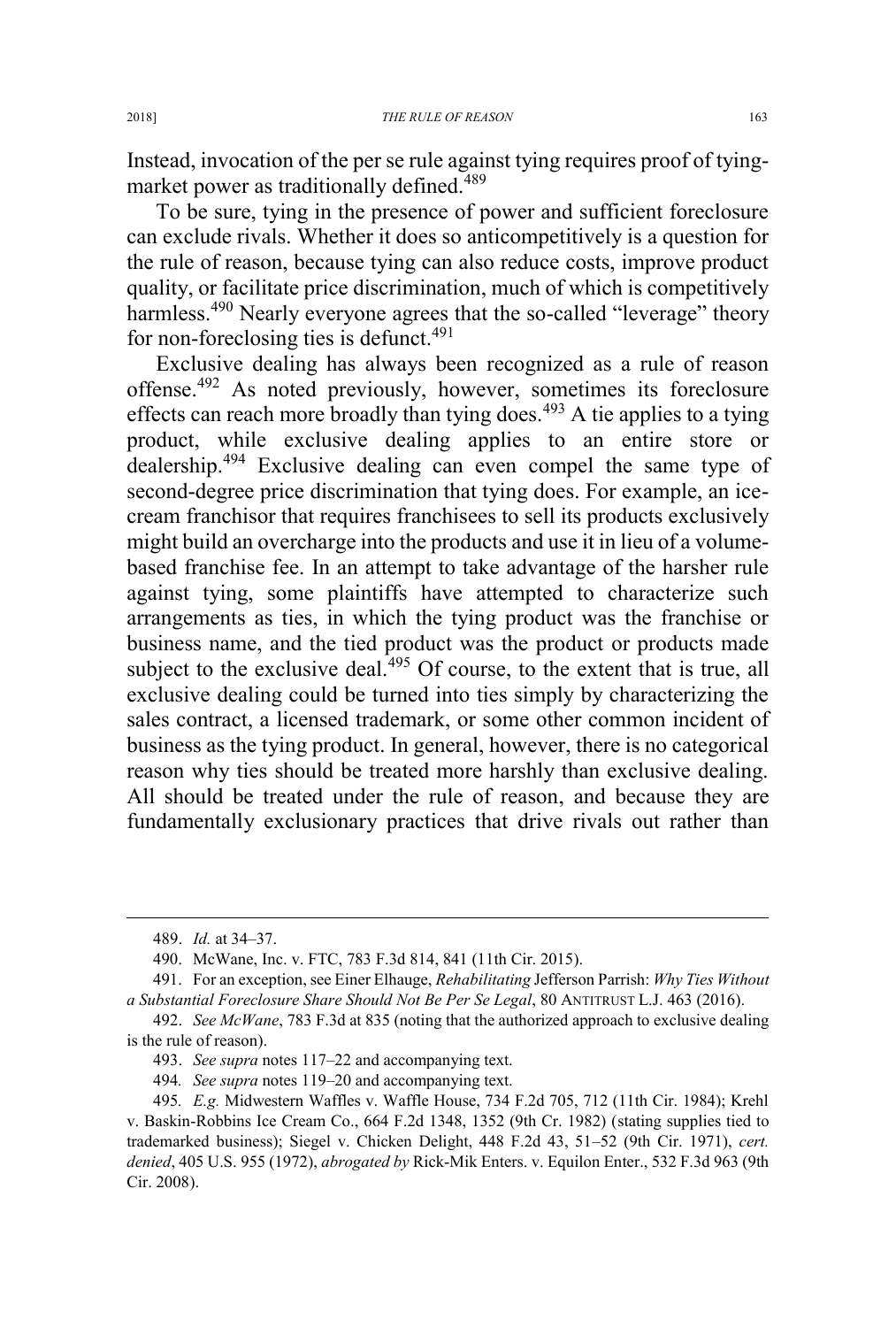pulling them in, they should be subject to monopolization law's marketpower requirements.<sup>496</sup>

## D. *Compound Vertical–Horizontal Practices*

The best approach to *purely* vertical restraints is a categorical rule of reason. Setting tying aside, the only other recognized legal exception concerns dealer cartels, which means that these restraints are not purely vertical at all. A powerful dealer in a certain market may insist on either maintained prices or vertical dispersion in order to reduce competition from other dealers, thus permitting a unilateral price increase.  $497$  As established by the *Dr. Miles* litigation, a subset of colluding dealers can do the same thing.<sup>498</sup> In both of these situations, the success of the strategy depends on the power held by downstream firms and the strength of the manufacturer's brand vis-à-vis alternatives. The dealer-cartel situation is an easy one; if it is naked, it should be illegal per se.<sup> $499$ </sup> Of course, not every joint-dealer complaint about a price cutter is necessarily anticompetitive, because the offending dealer may be ignoring other legitimate, costly requirements that the manufacturer has imposed. As a result, the court needs to determine whether dealer collusion or the manufacturer's wishes to promote distribution efficiency accounts for the restraint.

In his opinion in *NYNEX Corp. v. Discon, Inc.*, <sup>500</sup> Justice Breyer painstakingly distinguished the Supreme Court's much earlier *Klor's* decision on concerted refusals to deal.<sup>501</sup> The Court concluded that the circumstances in *NYNEX*, which involved an agreement between a single upstream firm and a single downstream firm, must be subject to the rule of reason.<sup>502</sup> By contrast, *Klor's* involved allegations that its rival retailer Broadway-Hale conspired with several otherwise competing appliance manufacturers to boycott Klors.<sup>503</sup>

In *Leegin*, the Court added a wrinkle, speaking of a dealer that accedes to the wishes of a manufacturer's cartel, or inversely, a manufacturer that

 <sup>496</sup>*. See supra* notes 447–53 and accompanying text.

<sup>497</sup>*. See* 8 AREEDA & HOVENKAMP, *supra* note 1, ¶1604.

<sup>498</sup>*. E.g.*, Toledo Mack Sales & Serv., Inc. v. Mack Trucks, Inc., 530 F.3d 204, 229 (3d Cir. 2008) (refusing to dismiss RPA claim alleging that it was instigated by a dealers' cartel). On the *Dr. Miles* retail druggists' cartel, see *supra* note 443.

<sup>499.</sup> Leegin Creative Leather Prods., Inc. v. PSKS, Inc., 551 U.S. 877, 893 (2007) (stating in dicta that such a dealer cartel would be per se unlawful).

<sup>500. 525</sup> U.S. 128 (1998).

<sup>501</sup>*. Id.* at 135–36.

<sup>502.</sup> *Id.* at 131.

<sup>503.</sup> *Id.* at 135.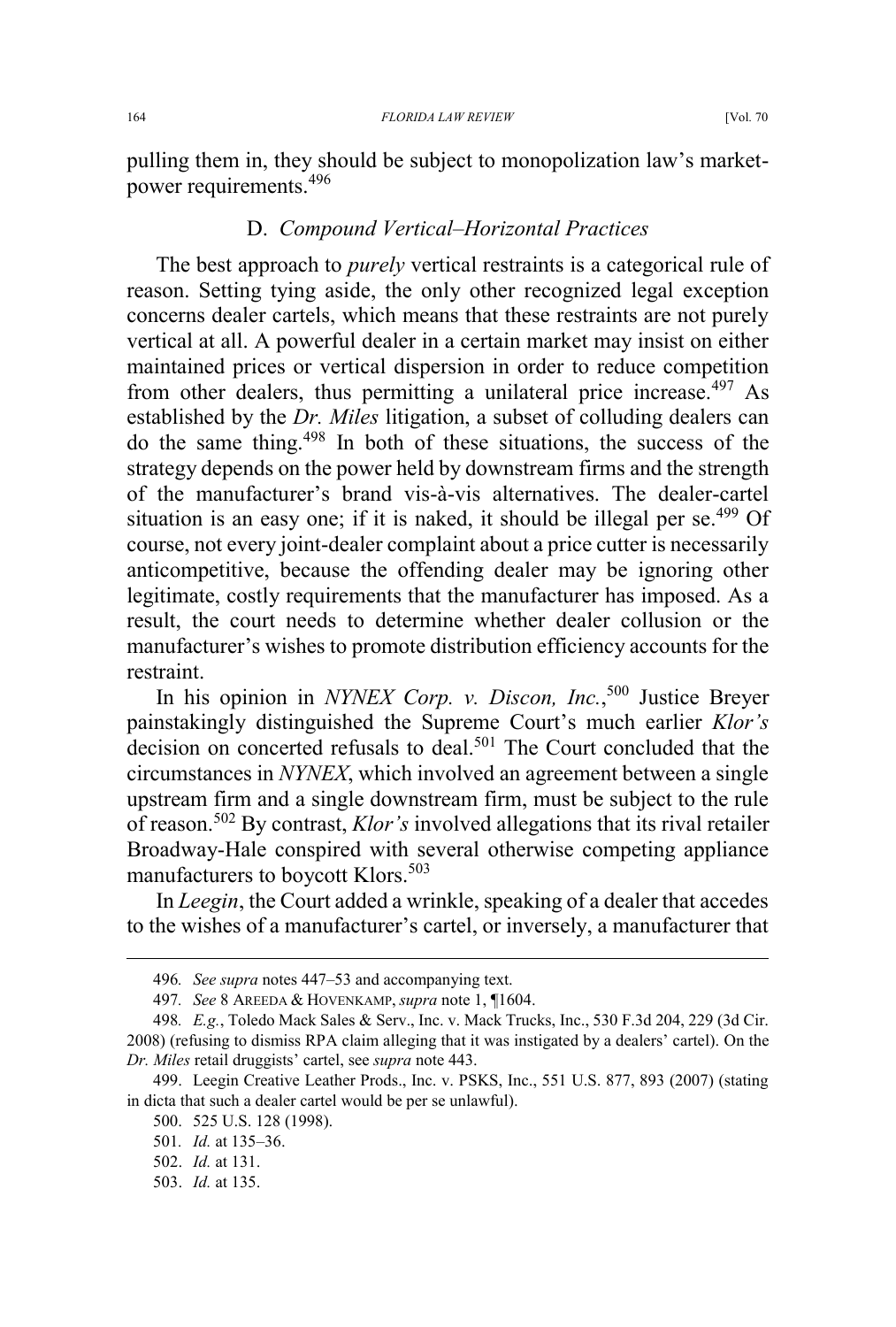accedes to a dealer's cartel:

A horizontal cartel among competing manufacturers or competing retailers that decreases output or reduces competition in order to increase price is, and ought to be, per se unlawful. To the extent a vertical agreement setting minimum resale prices is entered upon to facilitate either type of cartel, it, too, would need to be held unlawful under the rule of reason. This type of agreement may also be useful evidence for a plaintiff attempting to prove the existence of a horizontal cartel.<sup>504</sup>

In other words, the horizontal relationship, if naked, might be unlawful per se. However, the participation by a vertically related collaborator would have to be addressed under the rule of reason. The Court's rationale is perplexing—if the cartel is naked, wouldn't the vertically related firm's participation be naked as well? One might say that the RPM in question actually served the manufacturer's interest by controlling free riding. But in that case, the RPM in question would be an output increasing strategy and the dealers' arrangement should be addressed under the rule of reason as well. The Court might have been suggesting leniency for a vertically related firm that participated in the cartel against its will, but the rule of reason is the wrong vehicle for doing so.

In its *United States v. Apple, Inc.*<sup>505</sup> decision, the Second Circuit added a sensible qualification: if the vertically related firm is the one who actually initiates or facilitates the cartel, the per se rule applies to its own conduct as well.<sup>506</sup> A dissenter complained that the majority's approach was inconsistent with the above-quoted language from *Leegin*, requiring rule of reason evaluation for the conduct of the vertically related firm.<sup>507</sup>

The *Leegin* dicta aside, Apple's participation in (and solicitation of) the restraint was naked,<sup>508</sup> making it difficult to see what could be accomplished by requiring the rule of reason. Apple wished to launch an e-book store simultaneously with the release of its iPad electronic device.<sup>509</sup> Amazon, a rival e-book seller, was charging prices that Apple believed were too low to make its own entry profitable.<sup>510</sup> As a result, it

 <sup>504.</sup> *Leegin Creative Leather Prods.*, 551 U.S. at 893 (citation omitted).

<sup>505. 791</sup> F.3d 290 (2d Cir. 2015).

<sup>506.</sup> *Id.* 323–25.

<sup>507</sup>*. Id.* at 341.

<sup>508.</sup> *Id.* at 316.

<sup>509.</sup> *Id.* at 301.

<sup>510.</sup> *Id.* at 302.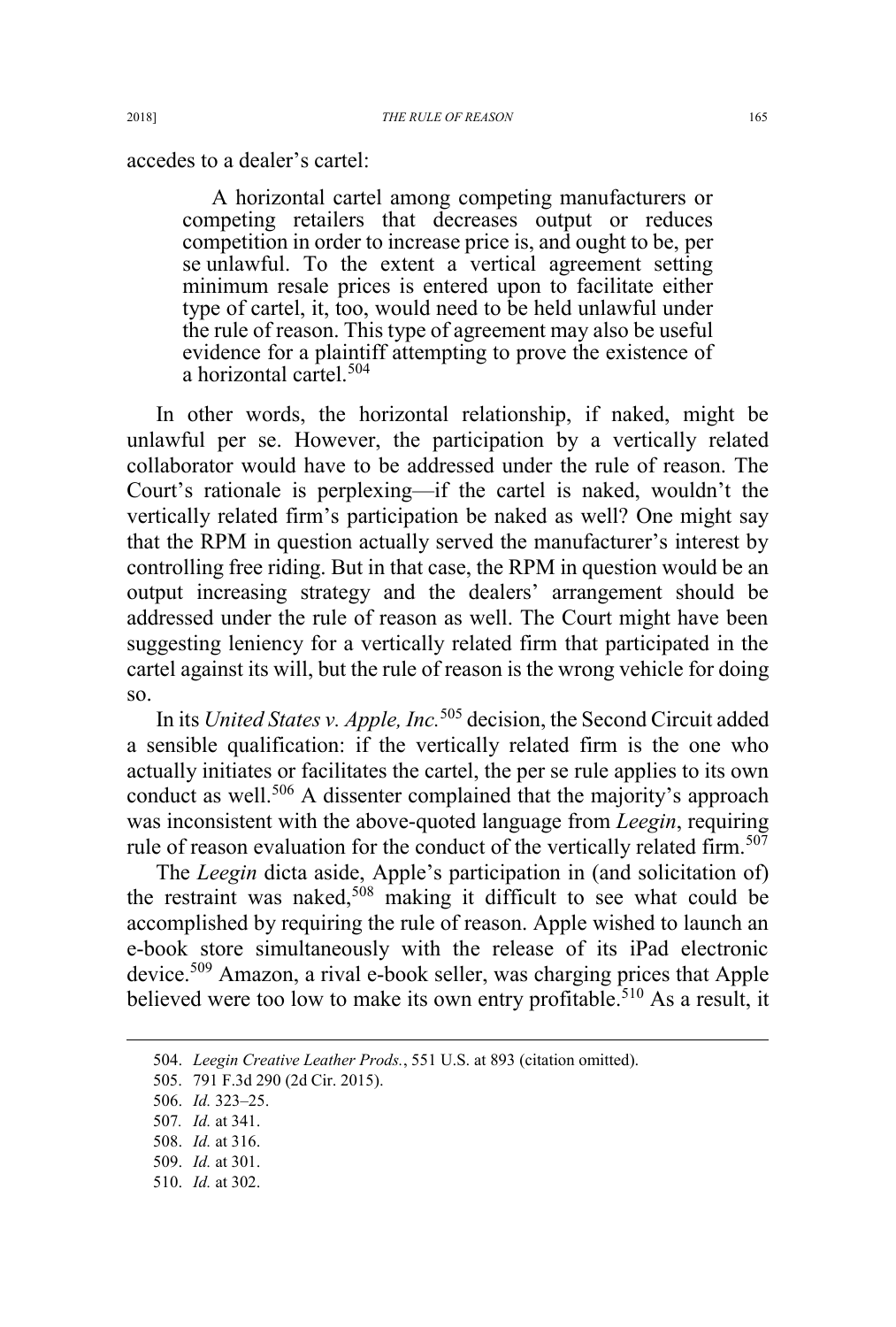solicited an agreement from the major publishers under which they would adopt a new model calling for higher prices to be set by each publisher and imposed on Amazon.<sup>511</sup>

We can call this rule of reason if we want, but the fact remains that the power was clearly there, as demonstrated by the fact that Amazon acceded to the wishes of the publisher cartel. $512$  The resulting price umbrella made Apple's entry profitable, and it was the only reason offered for the horizontal agreement.<sup>513</sup> To be sure, some of Amazon's prices may have been below its acquisition costs.<sup>514</sup> That fact might justify Apple in bringing a predatory-pricing action against Amazon in court, but hardly in orchestrating a cartel of book sellers with the power to force Amazon to raise its prices. The dissent also complained that Apple was, in fact, removing a barrier to entry into the market against Amazon, the dominant firm.<sup>515</sup> Low prices are always a "barrier to entry" against someone who cannot afford to meet them, but once again, the removal of this barrier does not justify collusion.

#### **CONCLUSION**

The complexities of antitrust's rule of reason have provoked complaints that its use inevitably produces arbitrary results inconsistent with due process norms.<sup>516</sup> Justice Brandeis's extraordinarily broad and indeterminate formulation in the *Chicago Board* case posed such a threat.<sup>517</sup> Evaluation of the legality of restraints under a general welfare test is also so difficult and indeterminate that it can threaten rational adjudication.<sup>518</sup>

While rule of reason antitrust cases will always be complex, we can limit arbitrariness by focusing on price and output effects rather than general welfare effects. The triumph of the consumer welfare principle in antitrust has served to limit the query to consumer harm rather than

 <sup>511.</sup> *Id.* at 303–04.

<sup>512.</sup> *Id.* at 308–09.

<sup>513.</sup> *Id.* at 309.

<sup>514</sup>*. See id.* at 299. Although, the prices were described by the majority as "loss leaders," which are almost always legal because their profitability does not depend on subsequent recoupment of monopoly profits. *See* 3A AREEDA & HOVENKAMP, *supra* note 1, ¶¶ 726–27, 742f (describing loss leaders).

<sup>515</sup>*.* United States v. Apple, Inc., 791 F.3d at 350 (Jacobs, J., dissenting).

<sup>516.</sup> Maurice Stucke, *Does the Rule of Reason Violate the Rule of Law?*, 22 LOYOLA CONSUMER L. REV. 15, 19 (2009).

<sup>517.</sup> Chi. Bd. of Trade v. United States, 246 U.S. 231, 238 (1918); *see supra* note 276 and accompanying text.

<sup>518</sup>*. See supra* notes 304–74 and accompanying text.